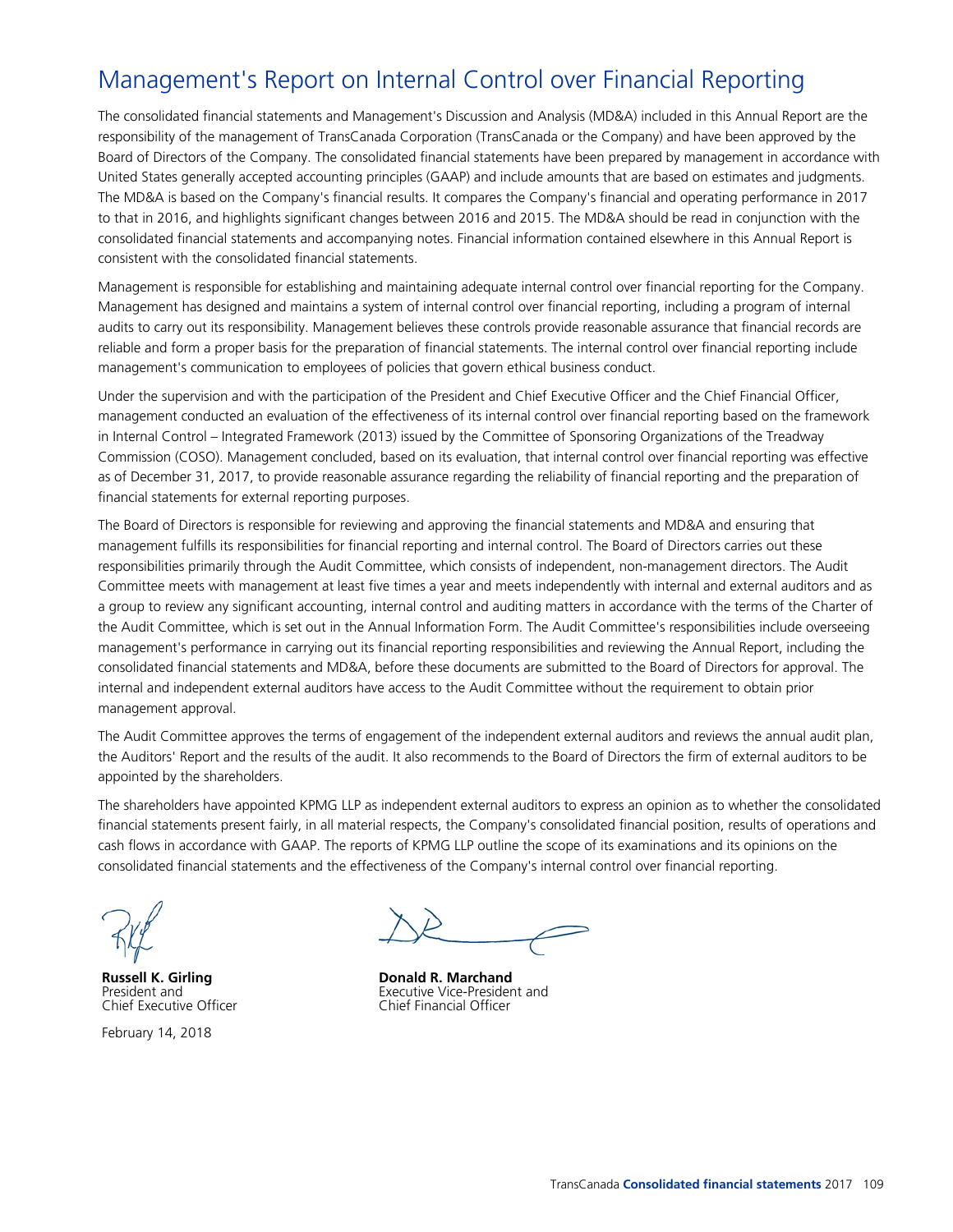# Independent Auditors' Report of Registered Public Accounting Firm

# **To the Shareholders and the Board of Directors of TransCanada Corporation**

# **Opinion on the Financial Statements**

We have audited the accompanying consolidated balance sheets of TransCanada Corporation (the "Company") as of December 31, 2017, and 2016, the related consolidated statements of income, comprehensive income, cash flows and equity for each of the years in the three-year period ended December 31, 2017, and the related notes (collectively referred to as the "financial statements").

In our opinion, the financial statements present fairly, in all material respects, the financial position of the Company as of December 31, 2017, and 2016, and its financial performance and its cash flows for each of the years in the three-year period ended December 31, 2017, in conformity with U.S. generally accepted accounting principles.

## **Report on Internal Control over Financial Reporting**

We also have audited, in accordance with the standards of the Public Company Accounting Oversight Board (United States) ("PCAOB"), the Company's internal control over financial reporting as of December 31, 2017, based on the criteria established in Internal Control – Integrated Framework (2013) issued by the Committee of Sponsoring Organizations of the Treadway Commission (COSO), and our report dated February 14, 2018 expressed an unqualified opinion on the effectiveness of the Company's internal control over financial reporting.

# **Basis for Opinion**

These financial statements are the responsibility of the Company's management. Our responsibility is to express an opinion on the Company's financial statements based on our audits. We are a public accounting firm registered with the PCAOB and are required to be independent with respect to the Company in accordance with the U.S. federal securities laws and the applicable rules and regulations of the Securities and Exchange Commission and the PCAOB and in accordance with the ethical requirements that are relevant to our audit of the financial statements in Canada.

We conducted our audits in accordance with Canadian generally accepted auditing standards and the standards of the PCAOB. Those standards require that we plan and perform the audit to obtain reasonable assurance about whether the financial statements are free of material misstatement, whether due to error or fraud. Our audits included performing procedures to assess the risks of material misstatement of the financial statements, whether due to error or fraud, and performing procedures that respond to those risks. Such procedures included examining, on a test basis, evidence regarding the amounts and disclosures in the financial statements. Our audits also included evaluating the accounting principles used and significant estimates made by management, as well as evaluating the overall presentation of the financial statements. We believe that our audits provide a reasonable basis for our opinion.

 $KPMGUP$ 

We have served as the Company's auditor since 1956.

Chartered Professional Accountants Calgary, Canada February 14, 2018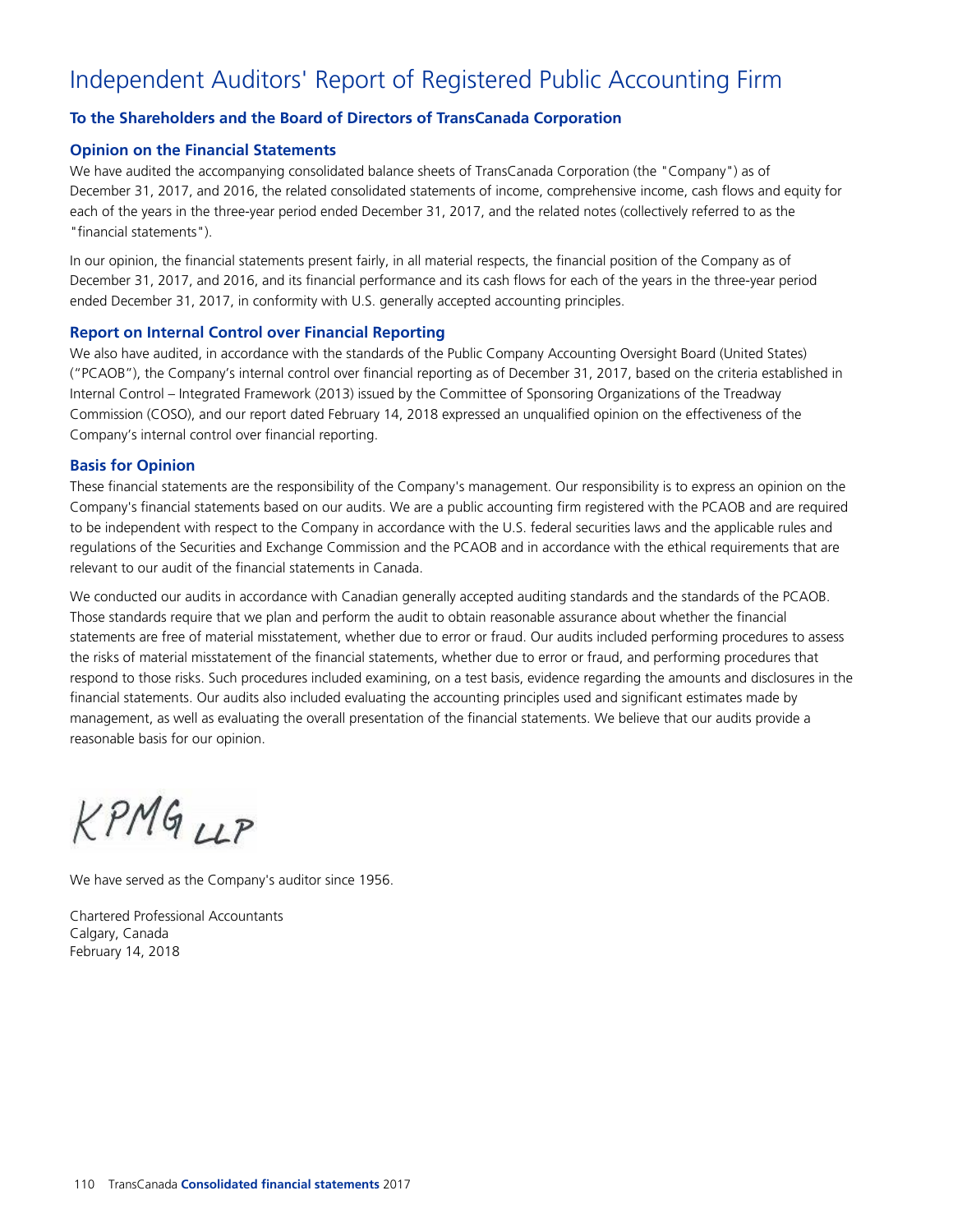# Report of Independent Registered Public Accounting Firm

# **To the Shareholders and the Board of Directors of TransCanada Corporation**

# **Opinion on Internal Control over Financial Reporting**

We have audited TransCanada Corporation's internal control over financial reporting as of December 31, 2017, based on the criteria established in Internal Control – Integrated Framework (2013) issued by the Committee of Sponsoring Organizations of the Treadway Commission (COSO).

In our opinion, the Company maintained, in all material respects, effective internal control over financial reporting as of December 31, 2017, based on the criteria established in Internal Control – Integrated Framework (2013) issued by COSO.

### **Report on the Financial Statements**

We have also audited, in accordance with Canadian generally accepted auditing standards and the standards of the Public Company Accounting Oversight Board (United States) ("PCAOB"), the consolidated balance sheets of the Company as of December 31, 2017 and 2016 the related consolidated statements of income, comprehensive income, cash flows and equity for each of the years in the three-year period ended December 31, 2017, and the related notes (collectively referred to as the "financial statements") and our report dated February 14, 2018 expressed an unqualified opinion on those financial statements.

### **Basis for Opinion**

The Company's management is responsible for maintaining effective internal control over financial reporting and for its assessment of the effectiveness of internal control over financial reporting, included in the accompanying Management's Report on Internal Control over Financial Reporting. Our responsibility is to express an opinion on the Company's internal control over financial reporting based on our audit.

We are a public accounting firm registered with the PCAOB and are required to be independent with respect to the Company in accordance with the U.S. federal securities laws and the applicable rules and regulations of the Securities and Exchange Commission and the PCAOB and in accordance with the ethical requirements that are relevant to our audit of the financial statements in Canada.

We conducted our audit in accordance with the standards of the PCAOB. Those standards require that we plan and perform the audit to obtain reasonable assurance about whether effective internal control over financial reporting was maintained in all material respects. Our audit of internal control over financial reporting included obtaining an understanding of internal control over financial reporting, assessing the risk that a material weakness exists, and testing and evaluating the design and operating effectiveness of internal control based on the assessed risk. Our audit also included performing such other procedures as we considered necessary in the circumstances. We believe that our audit provides a reasonable basis for our opinion.

## **Definition and Limitations of Internal Control over Financial Reporting**

A company's internal control over financial reporting is a process designed to provide reasonable assurance regarding the reliability of financial reporting and the preparation of financial statements for external purposes in accordance with generally accepted accounting principles. A company's internal control over financial reporting includes those policies and procedures that (1) pertain to the maintenance of records that, in reasonable detail, accurately and fairly reflect the transactions and disposition of the assets of the company; (2) provide reasonable assurance that transactions are recorded as necessary to permit preparation of financial statements in accordance with generally accepted accounting principles, and that receipts and expenditures of the company are being made only in accordance with authorizations of management and directors of the company; and (3) provide reasonable assurance regarding prevention or timely detection of unauthorized acquisition, use, or disposition of the company's assets that could have a material effect on the financial statements.

Because of its inherent limitations, internal control over financial reporting may not prevent or detect misstatements. Also, projections of any evaluation of effectiveness to future periods are subject to the risk that controls may become inadequate because of changes in conditions, or that the degree of compliance with the policies or procedures may deteriorate.

KPMG UP

Chartered Professional Accountants Calgary, Canada February 14, 2018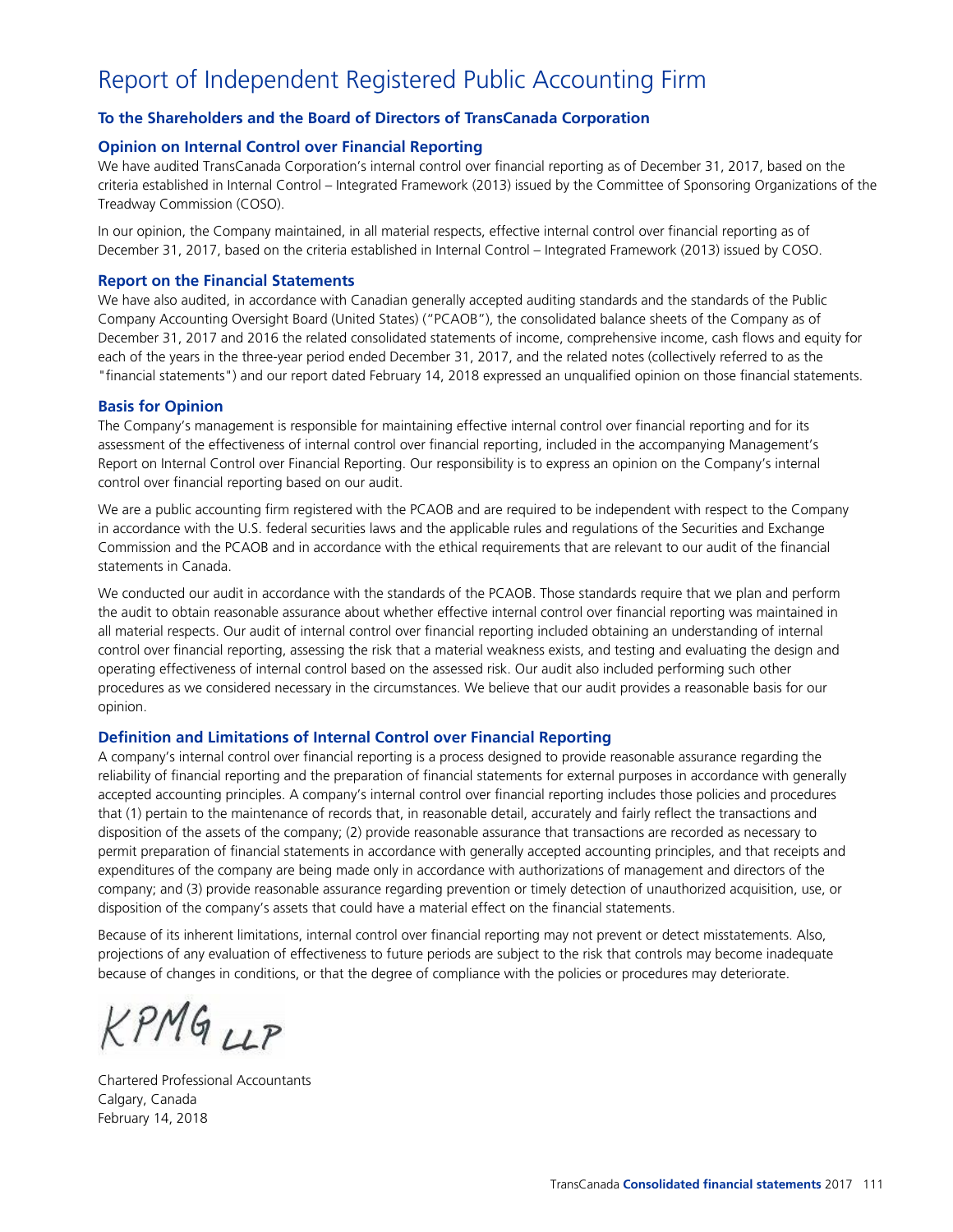# Consolidated statement of income

| year ended December 31                                           |        |        |          |
|------------------------------------------------------------------|--------|--------|----------|
| (millions of Canadian \$, except per share amounts)              | 2017   | 2016   | 2015     |
| <b>Revenues</b>                                                  |        |        |          |
| Canadian Natural Gas Pipelines                                   | 3,693  | 3,682  | 3,680    |
| U.S. Natural Gas Pipelines                                       | 3,584  | 2,526  | 1,444    |
| Mexico Natural Gas Pipelines                                     | 570    | 378    | 259      |
| Liquids Pipelines                                                | 2,009  | 1,755  | 1,879    |
| Energy                                                           | 3,593  | 4,206  | 4,091    |
|                                                                  | 13,449 | 12,547 | 11,353   |
| <b>Income from Equity Investments (Note 9)</b>                   | 773    | 514    | 440      |
| <b>Operating and Other Expenses</b>                              |        |        |          |
| Plant operating costs and other                                  | 3,906  | 3,861  | 3,303    |
| Commodity purchases resold                                       | 2,382  | 2,172  | 2,237    |
| Property taxes                                                   | 569    | 555    | 517      |
| Depreciation and amortization                                    | 2,055  | 1,939  | 1,765    |
| Goodwill and other asset impairment charges (Notes 8, 11 and 12) | 1,257  | 1,388  | 3,745    |
|                                                                  | 10,169 | 9,915  | 11,567   |
| Gain/(Loss) on Assets Held for Sale/Sold (Notes 6 and 26)        | 631    | (833)  | (125)    |
| <b>Financial Charges</b>                                         |        |        |          |
| Interest expense (Note 17)                                       | 2,069  | 1,998  | 1,370    |
| Allowance for funds used during construction                     | (507)  | (419)  | (295)    |
| Interest income and other                                        | (184)  | (103)  | 132      |
|                                                                  | 1,378  | 1,476  | 1,207    |
| Income/(Loss) before Income Taxes                                | 3,306  | 837    | (1, 106) |
| <b>Income Tax (Recovery)/Expense (Note 16)</b>                   |        |        |          |
| Current                                                          | 149    | 156    | 136      |
| Deferred                                                         | 566    | 196    | (102)    |
| Deferred - U.S. Tax Reform                                       | (804)  |        |          |
|                                                                  | (89)   | 352    | 34       |
| Net Income/(Loss)                                                | 3,395  | 485    | (1, 140) |
| Net income attributable to non-controlling interests (Note 19)   | 238    | 252    | 6        |
| <b>Net Income/(Loss) Attributable to Controlling Interests</b>   | 3,157  | 233    | (1, 146) |
| Preferred share dividends                                        | 160    | 109    | 94       |
| Net Income/(Loss) Attributable to Common Shares                  | 2,997  | 124    | (1,240)  |
|                                                                  |        |        |          |
| Net Income/(Loss) per Common Share (Note 20)                     |        |        |          |
| <b>Basic</b>                                                     | \$3.44 | \$0.16 | (\$1.75) |
| Diluted                                                          | \$3.43 | \$0.16 | (\$1.75) |
|                                                                  |        |        |          |
| <b>Dividends Declared per Common Share</b>                       | \$2.50 | \$2.26 | \$2.08   |
| Weighted Average Number of Common Shares (millions) (Note 20)    |        |        |          |
| <b>Basic</b>                                                     | 872    | 759    | 709      |
| Diluted                                                          | 874    | 760    | 709      |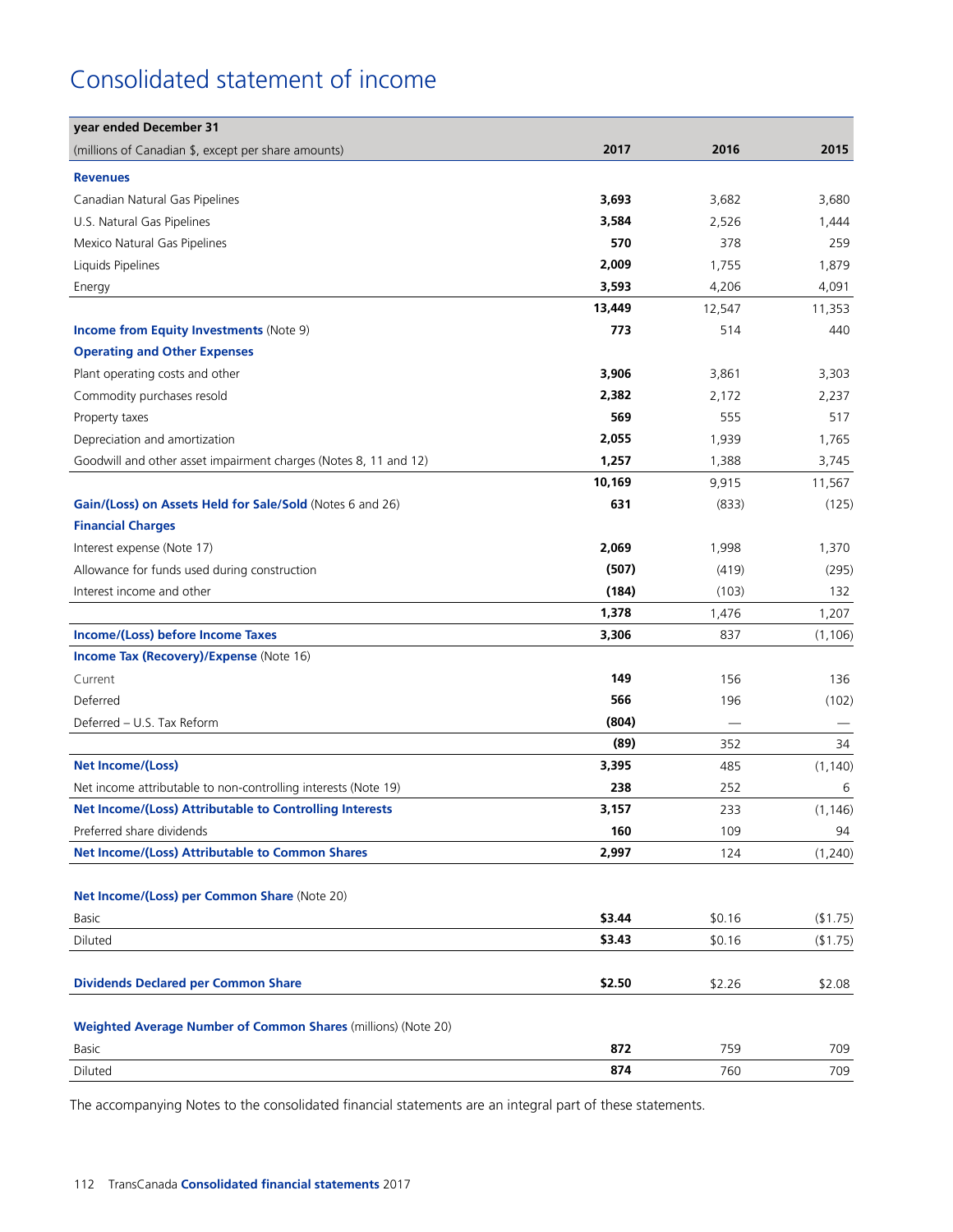# Consolidated statement of comprehensive income

| year ended December 31                                                                                            |       |      |          |
|-------------------------------------------------------------------------------------------------------------------|-------|------|----------|
| (millions of Canadian \$)                                                                                         | 2017  | 2016 | 2015     |
| <b>Net Income/(Loss)</b>                                                                                          | 3,395 | 485  | (1, 140) |
| <b>Other Comprehensive (Loss)/Income, Net of Income Taxes</b>                                                     |       |      |          |
| Foreign currency translation losses and gains on net investment in foreign operations                             | (749) | 3    | 813      |
| Reclassification of foreign currency translation gains on net investment on disposal of<br>foreign operations     | (77)  |      |          |
| Change in fair value of net investment hedges                                                                     |       | (10) | (372)    |
| Change in fair value of cash flow hedges                                                                          | 3     | 30   | (57)     |
| Reclassification to net income of gains and losses on cash flow hedges                                            | (2)   | 42   | 88       |
| Unrealized actuarial gains and losses on pension and other post-retirement benefit<br>plans                       | (11)  | (26) | 51       |
| Reclassification of actuarial loss and prior service costs on pension and other post-<br>retirement benefit plans | 16    | 16   | 32       |
| Other comprehensive (loss)/income on equity investments                                                           | (106) | (87) | 47       |
| Other comprehensive (loss)/income (Note 22)                                                                       | (926) | (32) | 602      |
| <b>Comprehensive Income/(Loss)</b>                                                                                | 2,469 | 453  | (538)    |
| Comprehensive income attributable to non-controlling interests                                                    | 83    | 241  | 312      |
| <b>Comprehensive Income/(Loss) Attributable to Controlling Interests</b>                                          | 2,386 | 212  | (850)    |
| Preferred share dividends                                                                                         | 160   | 109  | 94       |
| <b>Comprehensive Income/(Loss) Attributable to Common Shares</b>                                                  | 2,226 | 103  | (944)    |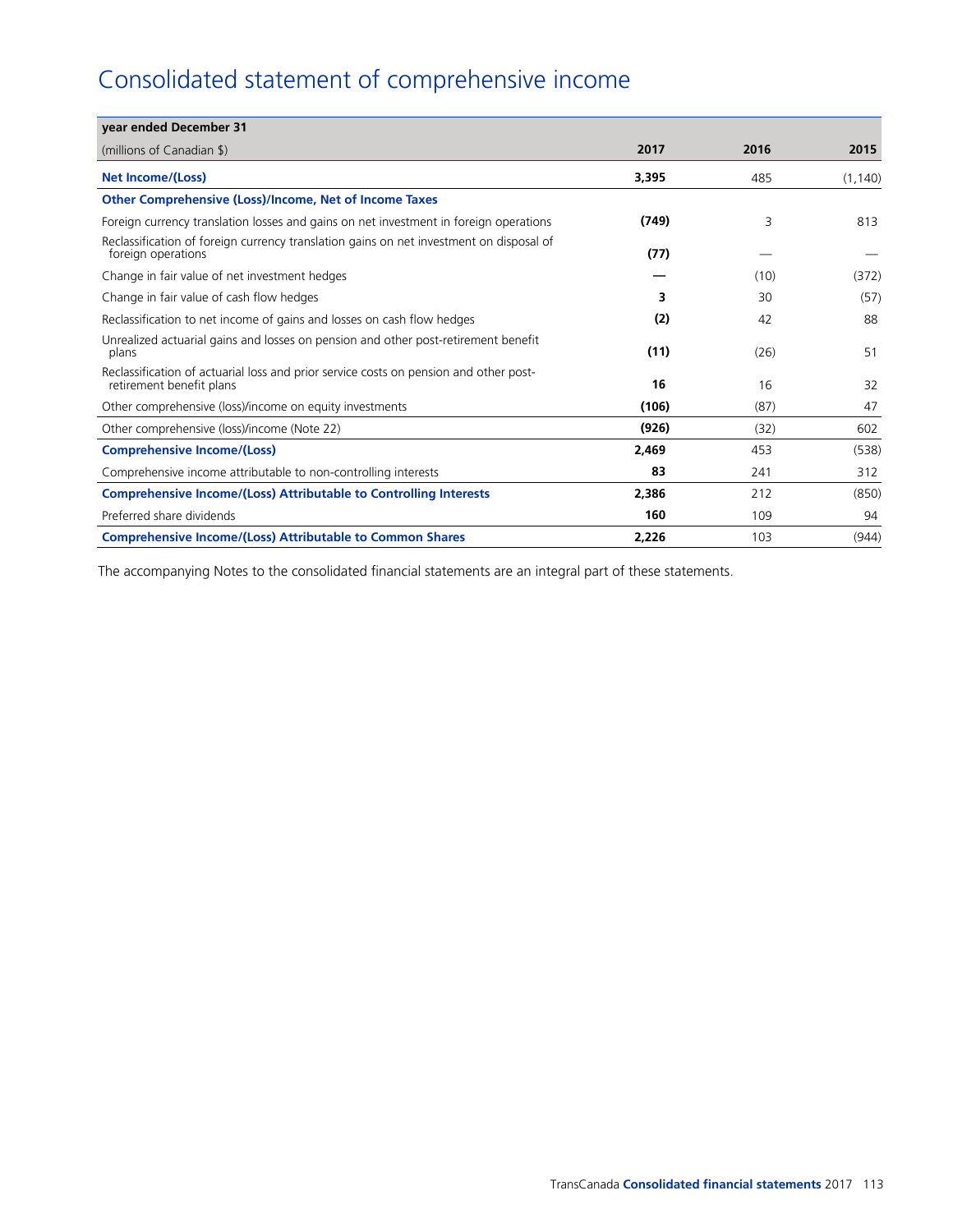# Consolidated statement of cash flows

| year ended December 31                                                          |          |           |          |
|---------------------------------------------------------------------------------|----------|-----------|----------|
| (millions of Canadian \$)                                                       | 2017     | 2016      | 2015     |
| <b>Cash Generated from Operations</b>                                           |          |           |          |
| Net income/(loss)                                                               | 3,395    | 485       | (1, 140) |
| Depreciation and amortization                                                   | 2,055    | 1,939     | 1,765    |
| Goodwill and other asset impairment charges (Notes 8, 11 and 12)                | 1,257    | 1,388     | 3,745    |
| Deferred income taxes (Note 16)                                                 | 566      | 196       | (102)    |
| Deferred income taxes - U.S. Tax Reform (Note 16)                               | (804)    |           |          |
| Income from equity investments (Note 9)                                         | (773)    | (514)     | (440)    |
| Distributions received from operating activities of equity investments (Note 9) | 970      | 844       | 793      |
| Employee post-retirement benefits funding, net of expense (Note 23)             | (64)     | (3)       | 44       |
| (Gain)/loss on assets held for sale/sold (Notes 6 and 26)                       | (631)    | 833       | 125      |
| Equity allowance for funds used during construction                             | (362)    | (253)     | (165)    |
| Unrealized (gains)/losses on financial instruments                              | (149)    | (149)     | 58       |
| Other                                                                           | 43       | 55        | 47       |
| (Increase)/decrease in operating working capital (Note 25)                      | (273)    | 248       | (346)    |
| Net cash provided by operations                                                 | 5,230    | 5,069     | 4,384    |
| <b>Investing Activities</b>                                                     |          |           |          |
| Capital expenditures (Note 4)                                                   | (7, 383) | (5,007)   | (3,918)  |
| Capital projects in development (Note 4)                                        | (146)    | (295)     | (511)    |
| Contributions to equity investments (Notes 4 and 9)                             | (1,681)  | (765)     | (493)    |
| Acquisitions, net of cash acquired                                              |          | (13,608)  | (236)    |
| Proceeds from sale of assets, net of transaction costs                          | 5,317    | 6         |          |
| Other distributions from equity investments (Note 9)                            | 362      | 727       | 9        |
| Deferred amounts and other                                                      | (168)    | 159       | 270      |
| Net cash used in investing activities                                           | (3,699)  | (18, 783) | (4,879)  |
| <b>Financing Activities</b>                                                     |          |           |          |
| Notes payable issued/(repaid), net                                              | 1,038    | (329)     | (1, 382) |
| Long-term debt issued, net of issue costs                                       | 3,643    | 12,333    | 5,045    |
| Long-term debt repaid                                                           | (7,085)  | (7, 153)  | (2, 105) |
| Junior subordinated notes issued, net of issue costs                            | 3,468    | 1,549     | 917      |
| Dividends on common shares                                                      | (1, 339) | (1,436)   | (1,446)  |
| Dividends on preferred shares                                                   | (155)    | (100)     | (92)     |
| Distributions paid to non-controlling interests                                 | (283)    | (279)     | (224)    |
|                                                                                 | 274      |           | 27       |
| Common shares issued, net of issue costs                                        |          | 7,747     |          |
| Common shares repurchased (Note 20)                                             |          | (14)      | (294)    |
| Preferred shares issued, net of issue costs                                     |          | 1,474     | 243      |
| Partnership units of TC PipeLines, LP issued, net of issue costs                | 225      | 215       | 55       |
| Common units of Columbia Pipeline Partners LP acquired                          | (1, 205) |           |          |
| Net cash (used in)/provided by financing activities                             | (1, 419) | 14,007    | 744      |
| <b>Effect of Foreign Exchange Rate Changes on Cash and Cash Equivalents</b>     | (39)     | (127)     | 112      |
| <b>Increase in Cash and Cash Equivalents</b>                                    | 73       | 166       | 361      |
| <b>Cash and Cash Equivalents</b>                                                |          |           |          |
| Beginning of year                                                               | 1,016    | 850       | 489      |
| <b>Cash and Cash Equivalents</b>                                                |          |           |          |
| End of year                                                                     | 1,089    | 1,016     | 850      |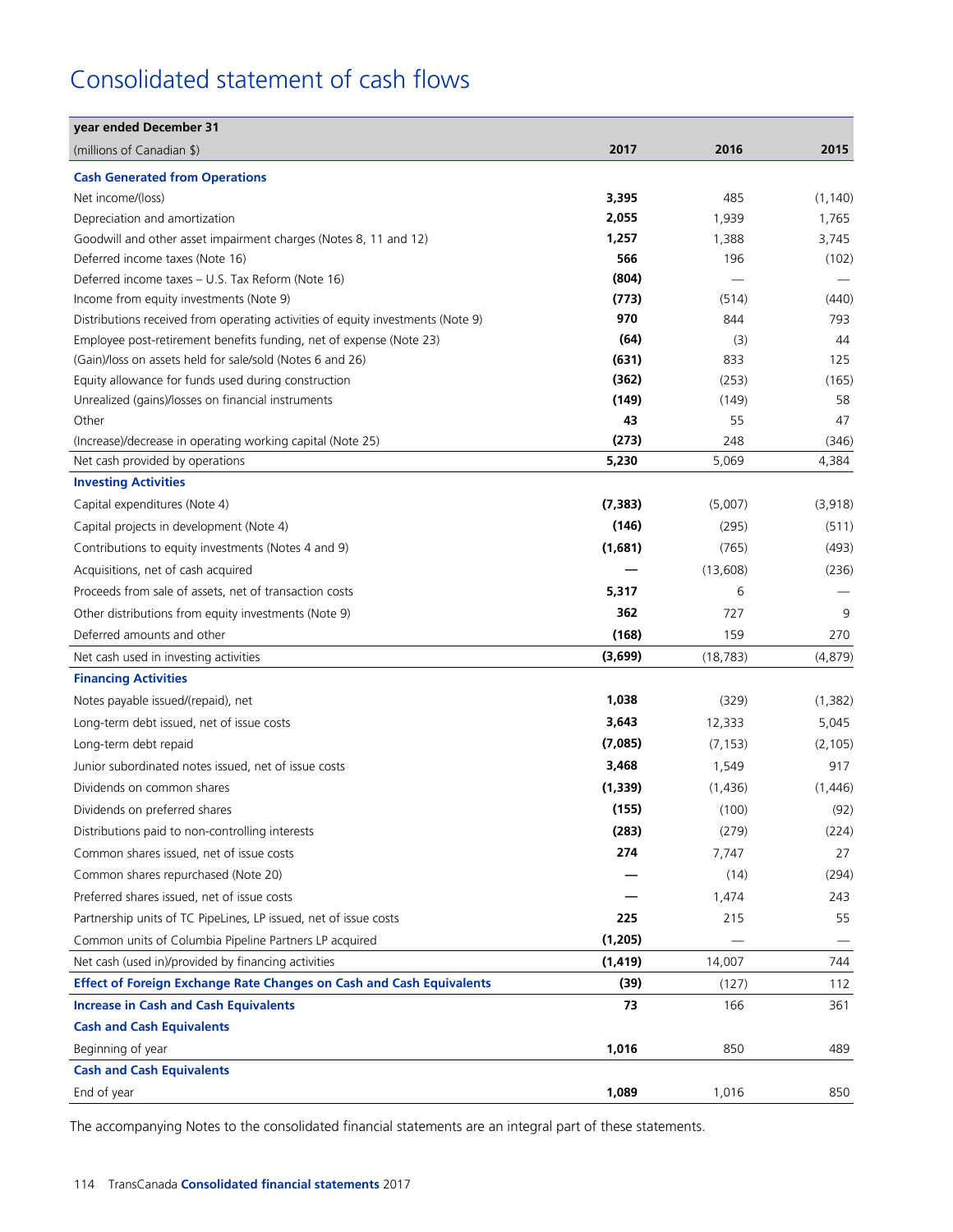# Consolidated balance sheet

| at December 31                                                    |                                        |                |                |
|-------------------------------------------------------------------|----------------------------------------|----------------|----------------|
| (millions of Canadian \$)                                         |                                        | 2017           | 2016           |
| <b>ASSETS</b>                                                     |                                        |                |                |
| <b>Current Assets</b>                                             |                                        |                |                |
| Cash and cash equivalents                                         |                                        | 1,089          | 1,016          |
| Accounts receivable                                               |                                        | 2,522          | 2,075          |
| Inventories                                                       |                                        | 378            | 368            |
| Assets held for sale                                              |                                        |                | 3,717          |
| Other (Note 7)                                                    |                                        | 691            | 908            |
|                                                                   |                                        | 4,680          | 8,084          |
| Plant, Property and Equipment (Note 8)                            |                                        | 57,277         | 54,475         |
| <b>Equity Investments (Note 9)</b>                                |                                        | 6,366          | 6,544          |
| <b>Regulatory Assets (Note 10)</b>                                |                                        | 1,376          | 1,322          |
| <b>Goodwill (Note 11)</b>                                         |                                        | 13,084         | 13,958         |
| Loan Receivable from Affiliate (Note 9)                           |                                        | 919            |                |
| <b>Intangible and Other Assets (Note 12)</b>                      |                                        | 1,484          | 3,026          |
| <b>Restricted Investments</b>                                     |                                        | 915            | 642            |
|                                                                   |                                        | 86,101         | 88,051         |
| <b>LIABILITIES</b>                                                |                                        |                |                |
| <b>Current Liabilities</b>                                        |                                        |                |                |
| Notes payable (Note 13)                                           |                                        | 1,763          | 774            |
| Accounts payable and other (Note 14)                              |                                        | 4,057          | 3,861          |
| Dividends payable                                                 |                                        | 586            | 526            |
| Accrued interest                                                  |                                        | 605            | 595            |
| Liabilities related to assets held for sale                       |                                        |                | 86             |
| Current portion of long-term debt (Note 17)                       |                                        | 2,866<br>9,877 | 1,838<br>7,680 |
| <b>Regulatory Liabilities (Note 10)</b>                           |                                        | 4,321          | 2,121          |
| <b>Other Long-Term Liabilities (Note 15)</b>                      |                                        | 727            | 1,183          |
| Deferred Income Tax Liabilities (Note 16)                         |                                        | 5,403          | 7,662          |
| Long-Term Debt (Note 17)                                          |                                        | 31,875         | 38,312         |
| <b>Junior Subordinated Notes (Note 18)</b>                        |                                        | 7,007          | 3,931          |
|                                                                   |                                        | 59,210         | 60,889         |
| <b>Common Units Subject to Rescission or Redemption (Note 19)</b> |                                        |                | 1,179          |
| <b>EQUITY</b>                                                     |                                        |                |                |
| Common shares, no par value (Note 20)                             |                                        | 21,167         | 20,099         |
| Issued and outstanding:                                           | December 31, 2017 - 881 million shares |                |                |
|                                                                   | December 31, 2016 - 864 million shares |                |                |
| Preferred shares (Note 21)                                        |                                        | 3,980          | 3,980          |
| Additional paid-in capital                                        |                                        |                |                |
| Retained earnings                                                 |                                        | 1,623          | 1,138          |
| Accumulated other comprehensive loss (Note 22)                    |                                        | (1,731)        | (960)          |
| <b>Controlling Interests</b>                                      |                                        | 25,039         | 24,257         |
| Non-controlling interests (Note 19)                               |                                        | 1,852          | 1,726          |
|                                                                   |                                        | 26,891         | 25,983         |
|                                                                   |                                        | 86,101         | 88,051         |

**Commitments, Contingencies and Guarantees** (Note 27) **Corporate Restructuring Costs** (Note 28) **Variable Interest Entities** (Note 29)

**Russell K. Girling**  Director

I Lave

**John E. Lowe**  Director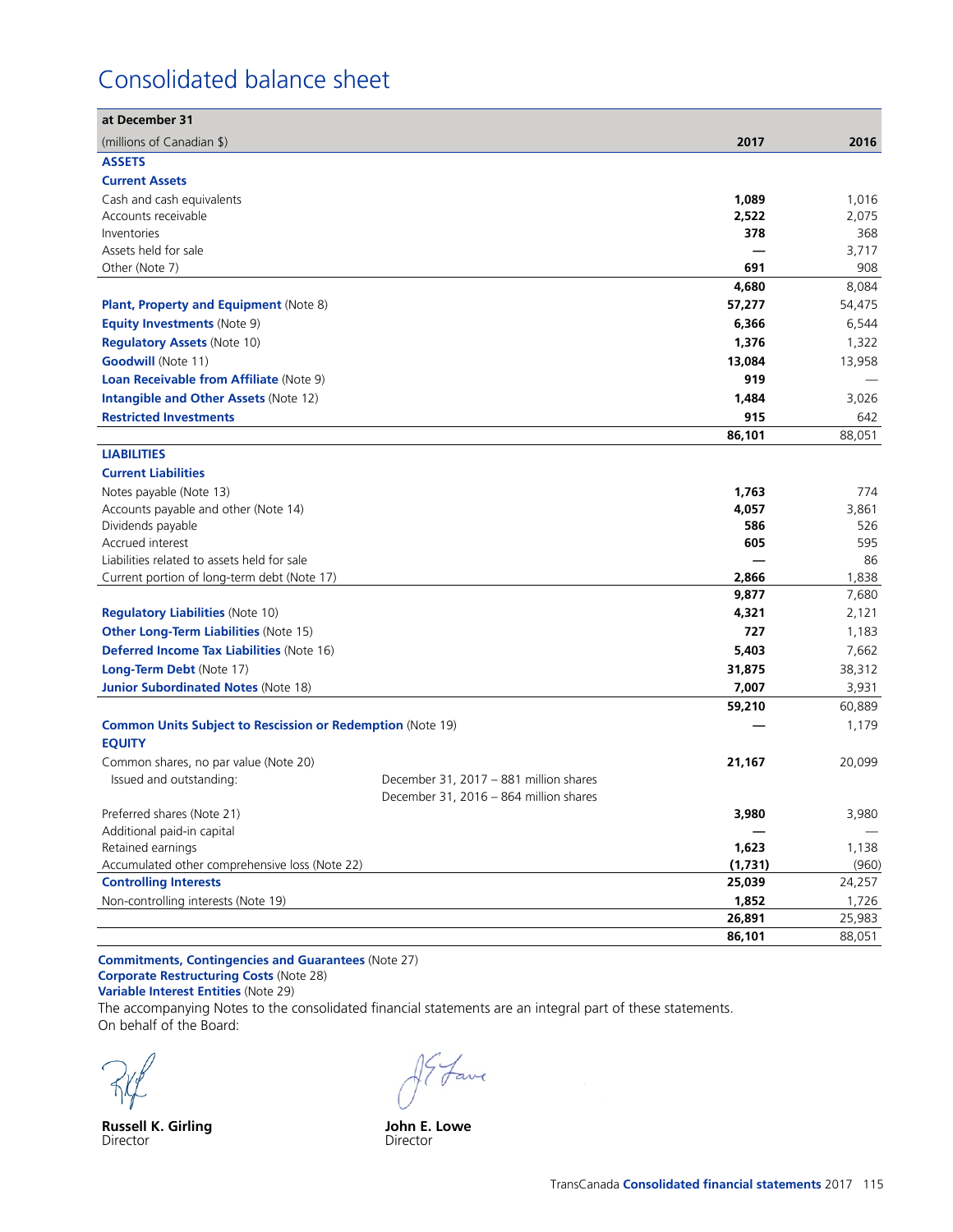# Consolidated statement of equity

| year ended December 31                                                                |          |          |                |
|---------------------------------------------------------------------------------------|----------|----------|----------------|
| (millions of Canadian \$)                                                             | 2017     | 2016     | 2015           |
| <b>Common Shares (Note 20)</b>                                                        |          |          |                |
| Balance at beginning of year                                                          | 20,099   | 12,102   | 12,202         |
| Shares issued:                                                                        |          |          |                |
| Under public offerings, net of issue costs                                            |          | 7,752    |                |
| Under dividend reinvestment and share purchase plan                                   | 790      | 177      |                |
| Under at-the-market equity issuance program, net of issue costs                       | 216      |          |                |
| On exercise of stock options                                                          | 62       | 74       | 30             |
| Shares repurchased                                                                    |          | (6)      | (130)          |
| Balance at end of year                                                                | 21,167   | 20,099   | 12,102         |
| <b>Preferred Shares</b>                                                               |          |          |                |
| Balance at beginning of year                                                          | 3,980    | 2,499    | 2,255          |
| Shares issued under public offerings, net of issue costs                              |          | 1,481    | 244            |
| Balance at end of year                                                                | 3,980    | 3,980    | 2,499          |
| <b>Additional Paid-In Capital</b>                                                     |          |          |                |
| Balance at beginning of year                                                          |          | 7        | 370            |
| Issuance of stock options, net of exercises                                           | 6        | 6        | 8              |
| Dilution from TC PipeLines, LP units issued                                           | 26       | 24       | 6              |
| Common shares repurchased (Note 20)                                                   |          | (8)      | (164)          |
| Asset drop downs to TC PipeLines, LP                                                  | (202)    | (38)     | (213)          |
| Columbia Pipeline Partners LP acquisition                                             | (171)    |          |                |
| Reclassification of additional paid-in capital deficit to retained earnings           | 341      | 9        |                |
| Balance at end of year                                                                |          |          | $\overline{7}$ |
| <b>Retained Earnings</b>                                                              |          |          |                |
| Balance at beginning of year                                                          | 1,138    | 2,769    | 5,478          |
| Net income/(loss) attributable to controlling interests                               | 3,157    | 233      | (1, 146)       |
| Common share dividends                                                                | (2, 184) | (1,733)  | (1, 471)       |
| Preferred share dividends                                                             | (159)    | (122)    | (92)           |
| Adjustment related to employee share-based payments (Note 3)                          | 12       |          |                |
| Reclassification of additional paid-in capital deficit to retained earnings           | (341)    | (9)      |                |
| Balance at end of year                                                                | 1,623    | 1,138    | 2,769          |
| <b>Accumulated Other Comprehensive Loss</b>                                           |          |          |                |
| Balance at beginning of year                                                          | (960)    | (939)    | (1,235)        |
| Other comprehensive (loss)/income attributable to controlling interests (Note 22)     | (771)    | (21)     | 296            |
| Balance at end of year                                                                | (1,731)  | (960)    | (939)          |
| <b>Equity Attributable to Controlling Interests</b>                                   | 25,039   | 24,257   | 16,438         |
| <b>Equity Attributable to Non-Controlling Interests</b>                               |          |          |                |
| Balance at beginning of year                                                          | 1,726    | 1,717    | 1,583          |
| Acquisition of non-controlling interests in Columbia Pipeline Partners LP             |          | 1,051    |                |
| Net income attributable to non-controlling interests                                  | 238      | 252      | 6              |
| Other comprehensive (loss)/income attributable to non-controlling interests           | (155)    | (11)     | 306            |
| Issuance of TC PipeLines, LP units                                                    |          |          |                |
| Proceeds, net of issue costs                                                          | 225      | 215      | 55             |
| Decrease in TransCanada's ownership of TC PipeLines, LP                               | (41)     | (40)     | (11)           |
| Reclassification from/(to) common units subject to rescission or redemption (Note 19) | 106      | (1, 179) |                |
| Distributions declared to non-controlling interests                                   | (280)    | (279)    | (222)          |
| Impact of Columbia Pipeline Partners LP acquisition                                   | 33       |          |                |
| Balance at end of year                                                                | 1,852    | 1,726    | 1,717          |
| <b>Total Equity</b>                                                                   | 26,891   | 25,983   | 18,155         |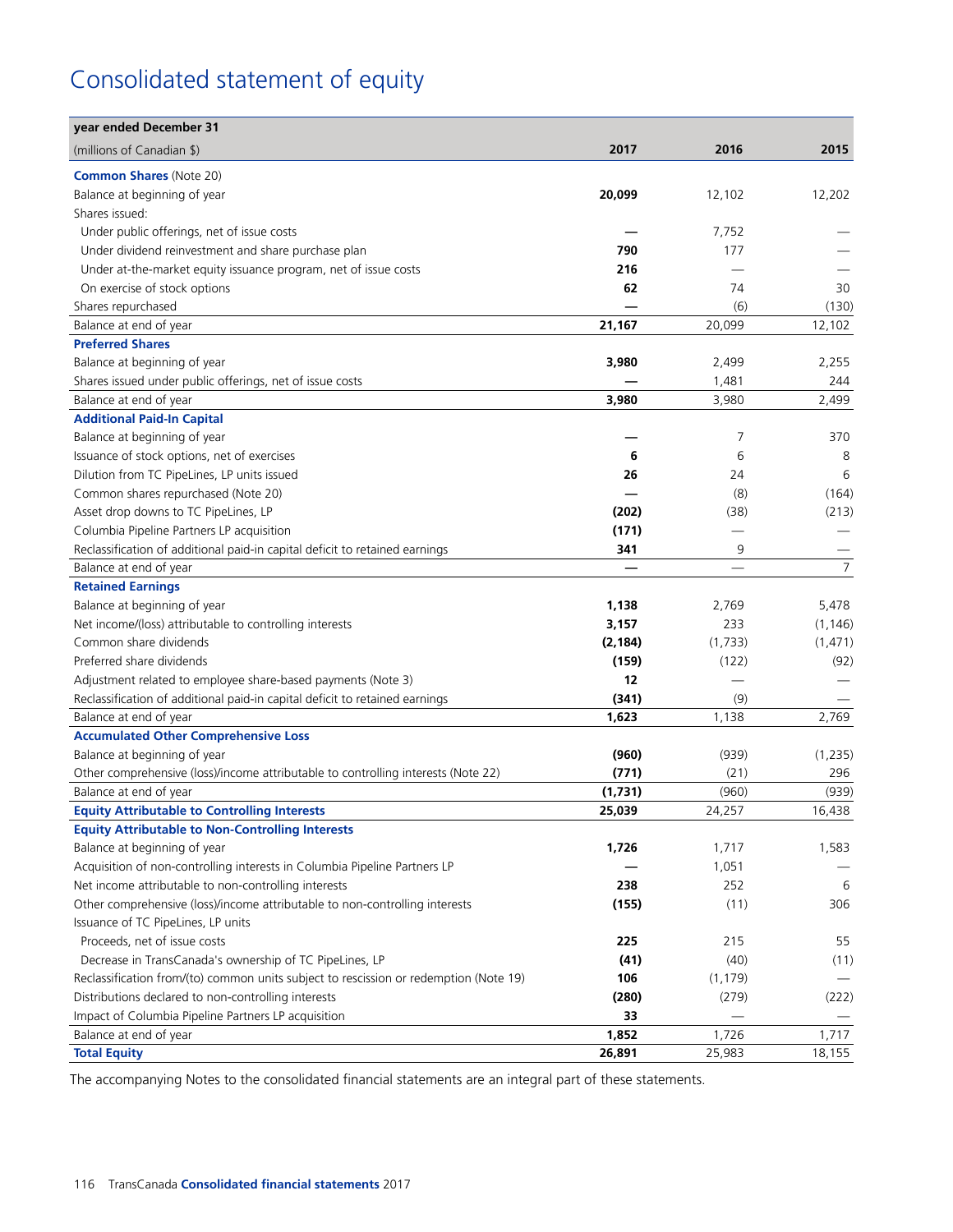# Notes to consolidated financial statements

# **1. DESCRIPTION OF TRANSCANADA'S BUSINESS**

TransCanada Corporation (TransCanada or the Company) is a leading North American energy infrastructure company which operates in five business segments, Canadian Natural Gas Pipelines, U.S. Natural Gas Pipelines, Mexico Natural Gas Pipelines, Liquids Pipelines and Energy, each of which offers different products and services. The Company also has a Corporate segment which is non-operational, consisting of corporate and administrative functions.

# **Canadian Natural Gas Pipelines**

The Canadian Natural Gas Pipelines segment consists of the Company's investments in 40,429 km (25,121 miles) of regulated natural gas pipelines.

# **U.S. Natural Gas Pipelines**

The U.S. Natural Gas Pipelines segment consists of the Company's investments in 49,779 km (30,931 miles) of regulated natural gas pipelines, 535 Bcf of regulated natural gas storage facilities, midstream and other assets.

# **Mexico Natural Gas Pipelines**

The Mexico Natural Gas Pipelines segment consists of the Company's investments in 1,680 km (1,044 miles) of regulated natural gas pipelines.

## **Liquids Pipelines**

The Liquids Pipelines segment consists of the Company's investments in 4,874 km (3,030 miles) of crude oil pipeline systems which connect Alberta and U.S. crude oil supplies to U.S. refining markets in Illinois, Oklahoma and Texas.

## **Energy**

The Energy segment primarily consists of the Company's investments in 11 power generation facilities and 118 Bcf of nonregulated natural gas storage facilities. These include assets in Alberta, Ontario, Québec, New Brunswick and Arizona.

# **2. ACCOUNTING POLICIES**

The Company's consolidated financial statements have been prepared by management in accordance with U.S. generally accepted accounting principles (GAAP). Amounts are stated in Canadian dollars unless otherwise indicated.

## **Basis of Presentation**

These consolidated financial statements include the accounts of TransCanada and its subsidiaries. The Company consolidates variable interest entities (VIEs) for which it is considered to be the primary beneficiary as well as voting interest entities in which it has a controlling financial interest. To the extent there are interests owned by other parties, these interests are included in non-controlling interests. TransCanada uses the equity method of accounting for joint ventures in which the Company is able to exercise joint control and for investments in which the Company is able to exercise significant influence. TransCanada records its proportionate share of undivided interests in certain assets. Certain prior year amounts have been reclassified to conform to current year presentation.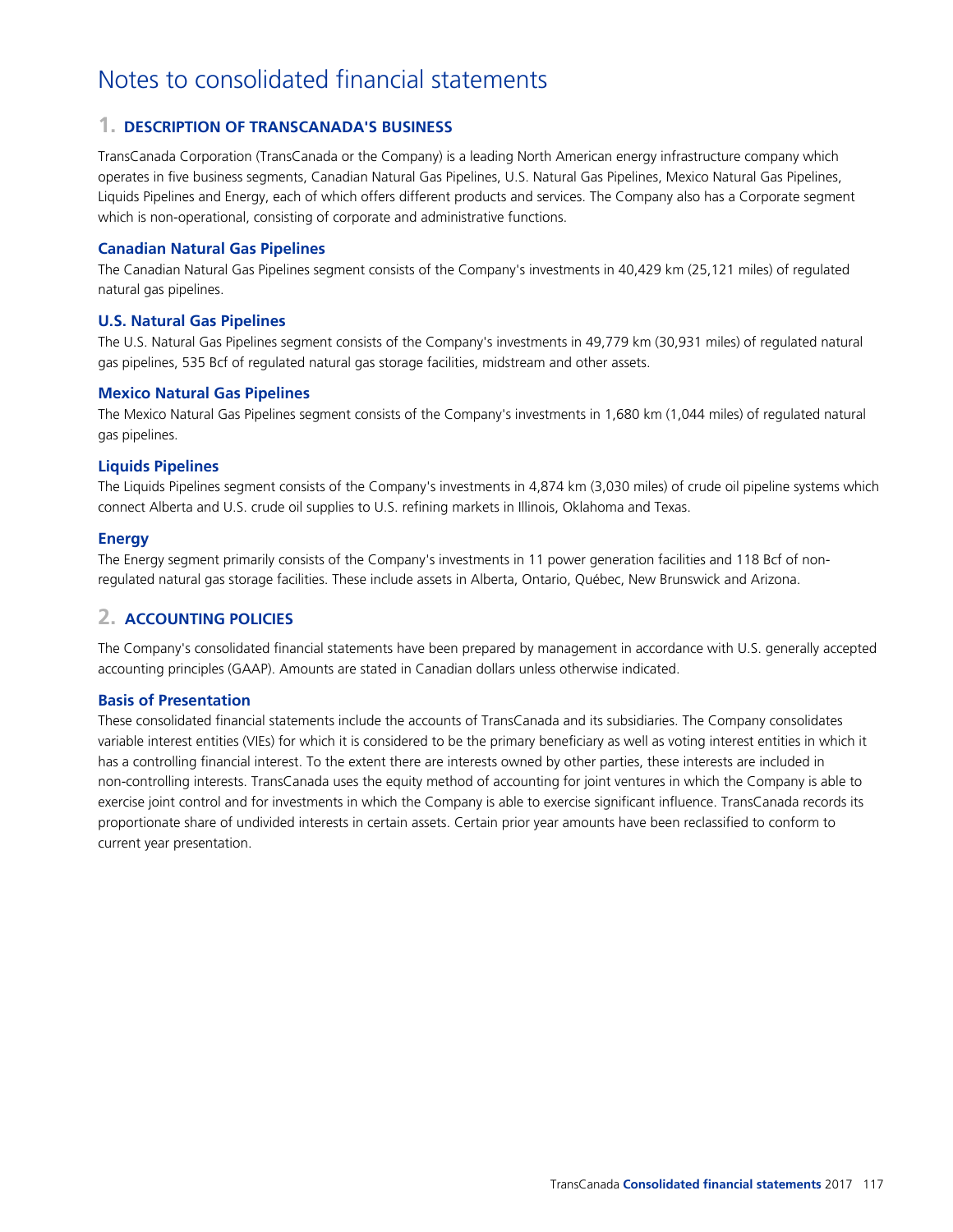# **Use of Estimates and Judgments**

In preparing these consolidated financial statements, TransCanada is required to make estimates and assumptions that affect both the amount and timing of recording assets, liabilities, revenues and expenses since the determination of these items may be dependent on future events. The Company uses the most current information available and exercises careful judgment in making these estimates and assumptions. Significant estimates and judgments used in the preparation of the consolidated financial statements include, but are not limited to:

- fair value of assets and liabilities acquired in a business combination (Note 5)
- fair value and depreciation rates of plant, property and equipment (Note 8)
- carrying value of regulatory assets and liabilities (Note 10)
- fair value of goodwill (Note 11)
- fair value of intangible assets (Note 12)
- carrying value of asset retirement obligations (Note 15)
- provisions for income taxes, including U.S. Tax Reform (Note 16)
- assumptions used to measure retirement and other post-retirement obligations (Note 23)
- fair value of financial instruments (Note 24) and
- provision for commitments, contingencies, guarantees (Note 27) and restructuring costs (Note 28).

Actual results could differ from these estimates.

### **Regulation**

Certain Canadian, U.S. and Mexico natural gas pipeline and storage assets are regulated with respect to construction, operations and the determination of tolls. In Canada, regulated natural gas pipelines and liquids pipelines are subject to the authority of the National Energy Board (NEB) or the Alberta Energy Regulator (AER). In the U.S., regulated natural gas pipelines, liquids pipelines and regulated natural gas storage assets are subject to the authority of the Federal Energy Regulatory Commission (FERC). In Mexico, regulated natural gas pipelines are subject to the authority of the Energy Regulatory Commission (CRE). Rate-regulated accounting (RRA) standards may impact the timing of the recognition of certain revenues and expenses in TransCanada's rateregulated businesses which may differ from that otherwise recognized in non-rate-regulated businesses to appropriately reflect the economic impact of the regulators' decisions regarding revenues and tolls. TransCanada's businesses that apply RRA currently include Canadian, U.S. and Mexico natural gas pipelines, and regulated U.S. natural gas storage. RRA is not applicable to liquids pipelines as the regulators' decisions regarding operations and tolls on those systems generally do not have an impact on timing of recognition of revenues and expenses.

## **Revenue Recognition**

# **Natural Gas Pipelines and Liquids Pipelines**

## *Capacity Arrangements and Transportation*

Revenues from the Company's natural gas and liquids pipelines are generated from contractual arrangements for committed capacity and from the transportation of natural gas or crude oil. Revenues earned from firm contracted capacity arrangements are recognized ratably over the contract period regardless of the amount of natural gas or crude oil that is transported. Transportation revenues for interruptible or volumetric-based services are recognized when physical deliveries of natural gas or crude oil are made.

Revenues from Canadian natural gas pipelines subject to RRA are recognized in accordance with decisions made by the NEB. The Company's Canadian natural gas pipeline tolls are based on revenue requirements designed to recover the costs of providing natural gas transportation services, which include a return of and return on capital, as approved by the NEB. The Company's Canadian natural gas pipelines generally are not subject to risks related to variances in revenues and most costs. These variances are generally subject to deferral treatment and are recovered or refunded in future rates. The Company's Canadian natural gas pipelines, at times, are subject to incentive mechanisms, as negotiated with shippers and approved by the NEB. These mechanisms can result in the Company recognizing more or less revenue than required to recover the costs that are subject to incentives. Revenues on firm contracted capacity are recognized ratably over the contract period. Revenues from interruptible or volumetricbased services are recorded when physical delivery is made. Revenues recognized prior to an NEB decision on rates for that period reflect the NEB's last approved rate of return on common equity (ROE) assumptions. Adjustments to revenues are recorded when the NEB decision is received.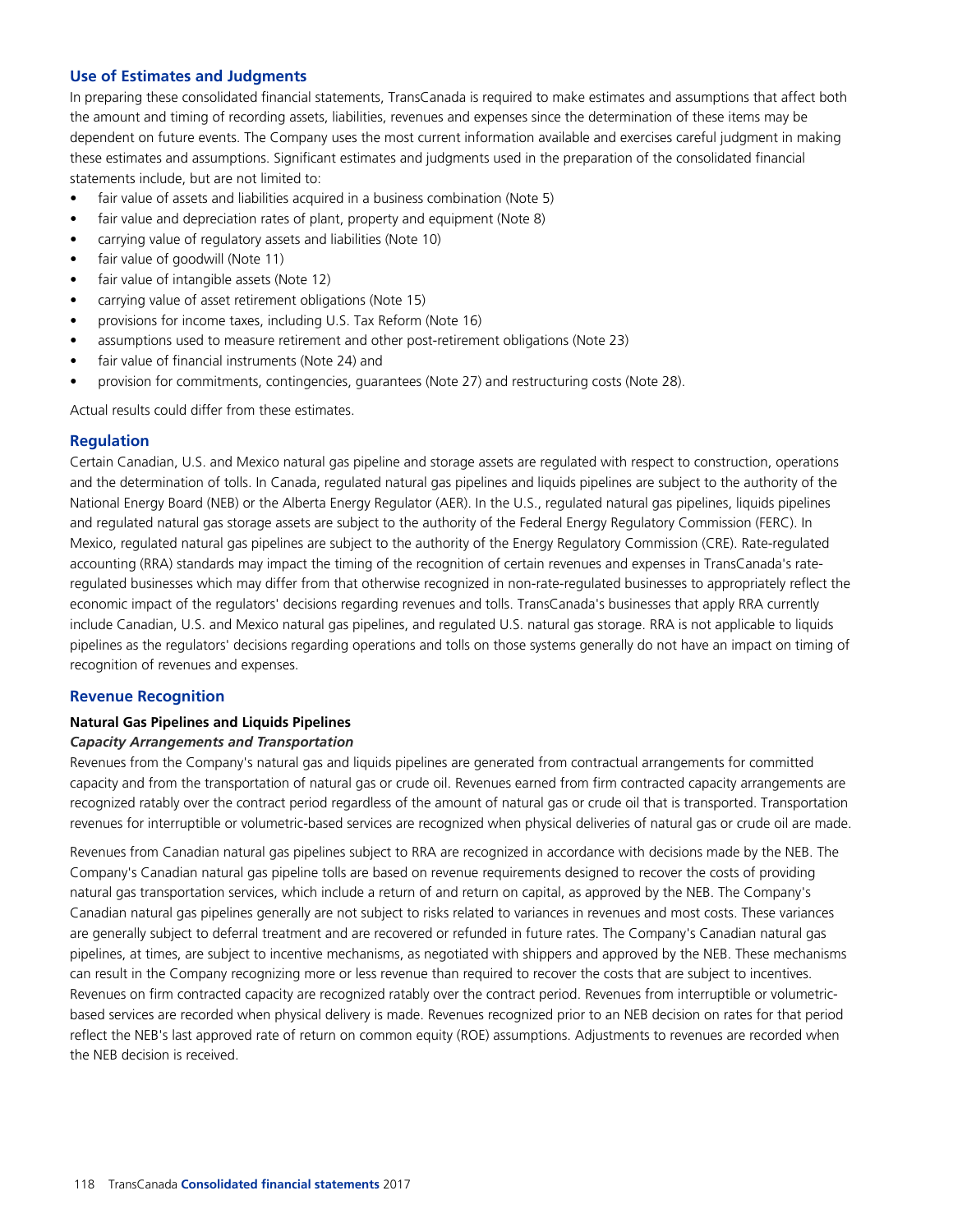The Company's U.S. natural gas pipelines are subject to FERC regulations and, as a result, revenues collected may be subject to refund during a rate proceeding. Allowances for these potential refunds are recognized using management's best estimate based on the facts and circumstances of the proceeding. Any allowances that are recognized during the proceeding process are refunded or retained at the time a regulatory decision becomes final.

Revenues from the Company's Mexico natural gas pipelines are primarily collected based on CRE-approved negotiated firm capacity contracts and recognized ratably over the contract period. Other volumes shipped on these pipelines are subject to CRE-approved tariffs.

The Company does not take ownership of the natural gas that it transports for its customers.

### *Regulated Natural Gas Storage*

Revenues from the Company's regulated natural gas storage services are recognized either ratably over the contract period for firm committed capacity regardless of the amount of natural gas that is stored, or when gas is injected or withdrawn for interruptible or volumetric-based services. The Company does not take ownership of the natural gas that it stores for its customers.

#### *Midstream and Other*

Revenues from the Company's midstream natural gas services, including gathering, treating, conditioning, processing, compression and liquids handling services, are generated from contractual arrangements and are recognized ratably over the contract period regardless of the amount of natural gas that is subject to these services. The Company also owns mineral rights associated with certain storage facilities. These mineral rights can be leased or contributed to producers of natural gas in return for a royalty interest. Royalties from mineral interests are recognized when commodities are produced.

#### **Energy**

### *Power Generation*

Revenues from the Company's Energy business are primarily derived from the sale of electricity, which is recorded at the time of delivery. Revenues also include capacity payments and ancillary services, as well as gains and losses resulting from the use of commodity derivative contracts. The accounting for derivative contracts is described in the Derivative instruments and hedging activities policy in this note.

#### *Non-Regulated Natural Gas Storage*

Revenues earned from providing non-regulated natural gas storage services are recognized in accordance with the terms of the natural gas storage contracts, which is generally over the term of the contract. Revenues earned on the sale of proprietary natural gas are recorded net of the cost of the proprietary natural gas in the month of delivery. Derivative contracts for the purchase or sale of natural gas are recorded at fair value with changes in fair value recorded in Revenues.

### **Cash and Cash Equivalents**

The Company's Cash and cash equivalents consist of cash and highly liquid short-term investments with original maturities of three months or less and are recorded at cost, which approximates fair value.

### **Inventories**

Inventories primarily consist of natural gas inventory in storage, crude oil in transit, materials and supplies including spare parts and fuel. Inventories are carried at the lower of cost and net realizable value.

## **Assets Held For Sale**

The Company classifies assets as held for sale when management approves and commits to a formal plan to actively market a disposal group and expects the sale to close within the next twelve months. Upon classifying an asset as held for sale, the asset is recorded at the lower of its carrying amount or its estimated fair value, net of selling costs, and any losses are recognized in net income. Depreciation expense is no longer recorded once an asset is classified as held for sale.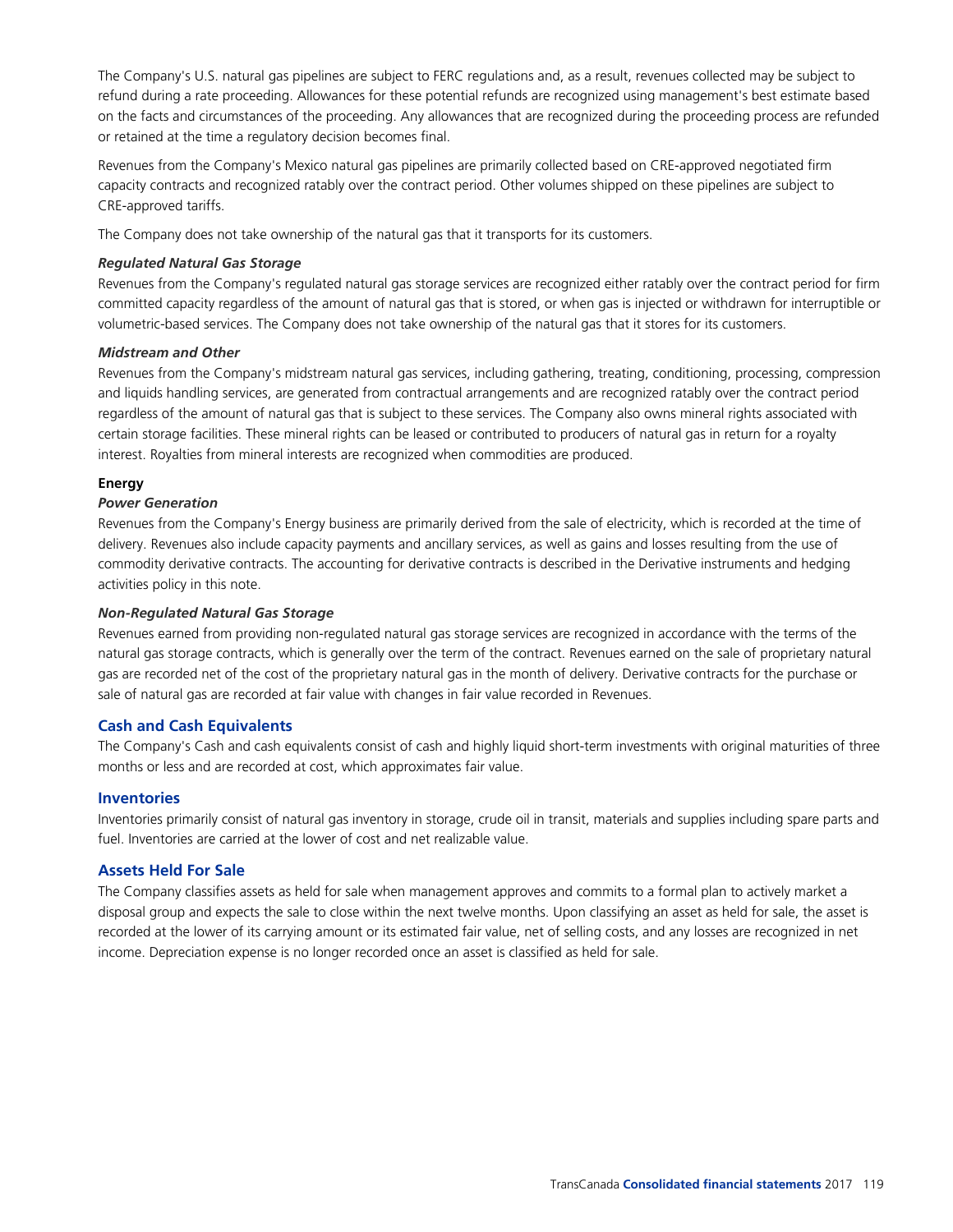# **Plant, Property and Equipment**

### **Natural Gas Pipelines**

Plant, property and equipment for natural gas pipelines is carried at cost. Depreciation is calculated on a straight-line basis once the assets are ready for their intended use. Pipeline and compression equipment are depreciated at annual rates ranging from one per cent to six per cent, and metering and other plant equipment are depreciated at various rates reflecting their estimated useful lives. The cost of major overhauls of equipment is capitalized and depreciated over the estimated service lives of the overhauls. The cost of regulated natural gas pipelines includes an allowance for funds used during construction (AFUDC) consisting of a debt component and an equity component based on the rate of return on rate base approved by regulators. AFUDC is reflected as an increase in the cost of the assets in plant, property and equipment with a corresponding credit recognized in Allowance for funds used during construction in the Consolidated statement of income. The equity component of AFUDC is a non-cash expenditure. Interest is capitalized during construction of non-regulated natural gas pipelines.

Regulated natural gas storage base gas, which is valued at cost, represents gas volumes that are maintained to ensure adequate reservoir pressure exists to deliver natural gas held in storage. Base gas is not depreciated.

When regulated natural gas pipelines retire plant, property and equipment from service, the original book cost is removed from the gross plant amount and recorded as a reduction to accumulated depreciation. Costs incurred to remove a plant, property and equipment from service, net of any salvage proceeds, are also recorded in accumulated depreciation.

### *Midstream and Other*

Plant, property and equipment for midstream assets is carried at cost. Depreciation is calculated on a straight-line basis once the assets are ready for their intended use. Gathering and processing facilities are depreciated at annual rates ranging from 1.7 per cent to 2.5 per cent, and other plant and equipment are depreciated at various rates. When these assets are retired from plant, property and equipment, the original book cost and related accumulated depreciation are derecognized and any gain or loss is recorded in net income.

The Company participates as a working interest partner in the development of certain Marcellus and Utica acreage. The working interest allows the Company to invest in drilling activities in addition to receiving a royalty interest in well production. The Company uses the successful efforts method of accounting for natural gas and crude oil resulting from its portion of drilling activities. Capitalized well costs are depleted based on the units of production method.

### **Liquids Pipelines**

Plant, property and equipment for liquids pipelines is carried at cost. Depreciation is calculated on a straight-line basis once the assets are ready for their intended use. Pipeline and pumping equipment are depreciated at annual rates ranging from two per cent to 2.5 per cent, and other plant and equipment are depreciated at various rates. The cost of these assets includes interest capitalized during construction. When liquids pipelines retire plant, property and equipment from service, the original book cost and related accumulated depreciation are derecognized and any gain or loss is recorded in net income.

### **Energy**

Plant, property and equipment for Energy assets are recorded at cost and, once the assets are ready for their intended use, depreciated by major component on a straight-line basis over their estimated service lives at average annual rates ranging from two per cent to 20 per cent. Other equipment is depreciated at various rates. The cost of major overhauls of equipment is capitalized and depreciated over the estimated service lives of the overhauls. Interest is capitalized on facilities under construction. When these assets are retired from plant, property and equipment, the original book cost and related accumulated depreciation are derecognized and any gain or loss is recorded in net income.

Non-regulated natural gas storage base gas, which is valued at original cost, represents gas volumes that are maintained to ensure adequate reservoir pressure exists to deliver gas held in storage. Base gas is not depreciated.

### **Corporate**

Corporate plant, property and equipment is recorded at cost and depreciated on a straight-line basis over its estimated useful life at average annual rates ranging from three per cent to 20 per cent.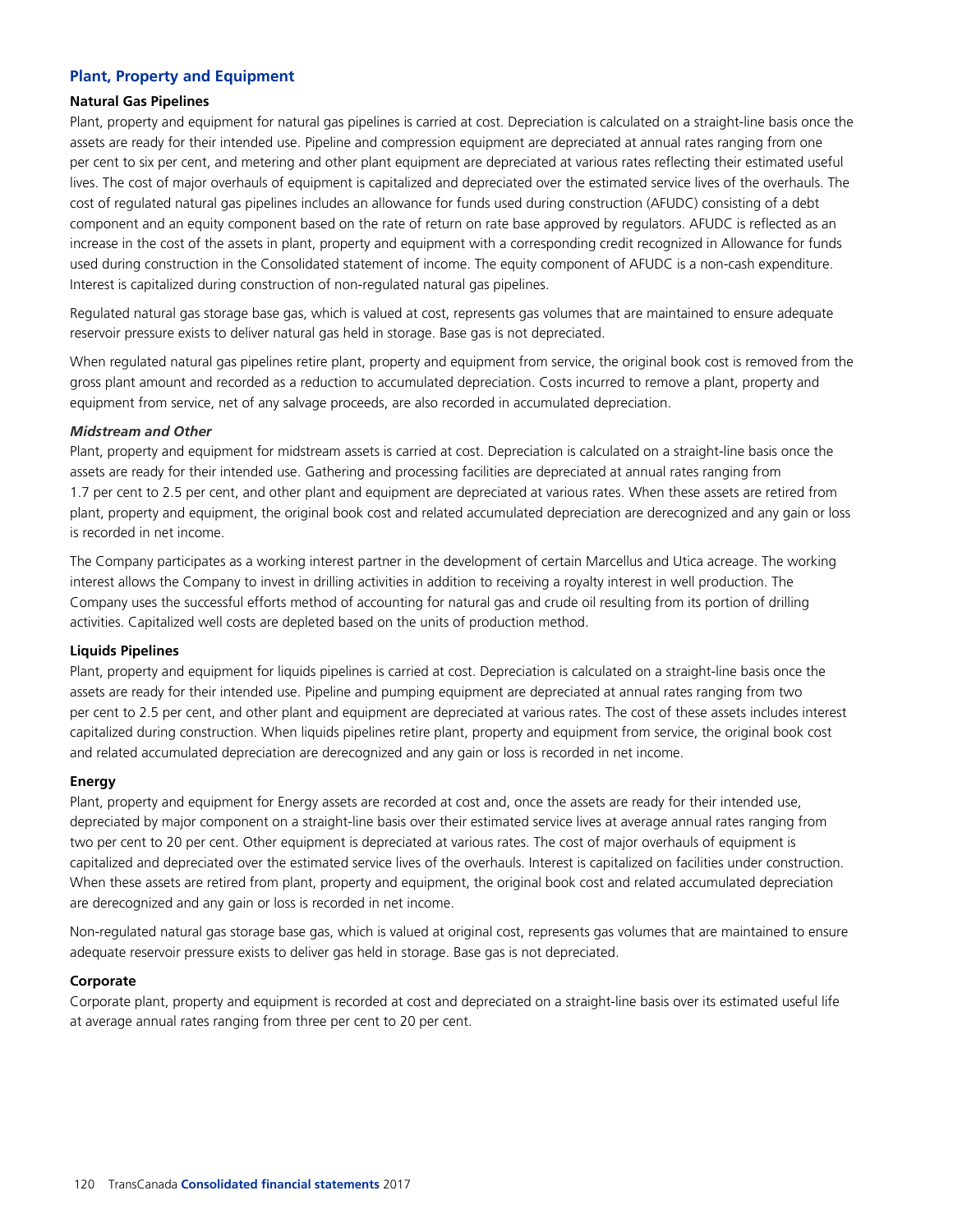## **Capitalized Project Costs**

The Company capitalizes project costs once advancement of the project to a construction stage is probable or costs are otherwise likely to be recoverable. The Company also capitalizes interest costs for non-regulated projects in development and AFUDC for regulated projects in development. Capital projects in development are included in Intangible and other assets on the Consolidated balance sheet. These represent larger projects that generally require regulatory or other approvals before physical construction can begin. Once approvals are received, projects are moved to Plant, property and equipment under construction. When the asset is ready for its intended use and available for operations, capitalized project costs are depreciated in accordance with the Company's plant, property and equipment depreciation policies.

### **Impairment of Long-Lived Assets**

The Company reviews long-lived assets, such as Plant, property and equipment and Intangible assets for impairment whenever events or changes in circumstances indicate the carrying value may not be recoverable. If the total of the estimated undiscounted future cash flows or the estimated selling price is less than the carrying value of an asset, an impairment loss is recognized for the excess of the carrying value over the estimated fair value of the asset.

### **Acquisitions and Goodwill**

The Company accounts for business combinations using the acquisition method of accounting and, accordingly, the assets and liabilities of the acquired entities are primarily measured at their estimated fair values at the date of acquisition. The excess of the fair value of the consideration transferred over the estimated fair value of the net assets acquired is classified as goodwill. Goodwill is not amortized and is tested for impairment on an annual basis or more frequently if events or changes in circumstances indicate that it might be impaired. The annual review for goodwill impairment is performed at the reporting unit level which is one level below the Company's operating segments. The Company can initially assess qualitative factors to determine whether events or changes in circumstances indicate that goodwill might be impaired. If the Company concludes that it is not more likely than not that the fair value of the reporting unit is greater than its carrying value, the first step of a two-step impairment test is performed by comparing the fair value of the reporting unit to its carrying value, which includes goodwill. If the fair value of the reporting unit is less than its carrying value, an impairment is indicated and the second step is performed to measure the amount of the impairment. In the second step, the implied fair value of goodwill is calculated by deducting the recognized amounts of all tangible and intangible net assets of the reporting unit from the fair value determined in the initial assessment. If the carrying value of goodwill exceeds the calculated implied fair value of goodwill, an impairment charge is recorded in an amount equal to the difference. The Company can elect to move directly to the first step of the two-step impairment test for any of its reporting units when performing its annual impairment test.

### **Loans and Receivables**

Loans receivable from affiliates and accounts receivable are measured at cost.

### **Power Purchase Arrangements**

A power purchase arrangement (PPA) is a long-term contract for the purchase or sale of power on a predetermined basis. TransCanada has PPAs for the sale of power that are accounted for as operating leases where TransCanada is the lessor. During 2016, the Company terminated its Alberta PPAs under which it purchased power and recorded an impairment charge. Prior to their termination, substantially all of these PPAs were also accounted for as operating leases, where TransCanada was the lessee, and initial payments to acquire these PPAs were recognized in Intangible and other assets and amortized on a straight-line basis over the term of the contracts. A portion of these PPAs were subleased to third parties under terms and conditions similar to the PPAs, and were also accounted for as operating leases with the margin earned from the subleases recorded in Revenues. Refer to Note 12, Intangible and other assets, for further information.

### **Restricted Investments**

The Company has certain investments that are restricted as to their withdrawal and use. These restricted investments are classified as available for sale and are recorded at fair value on the Consolidated balance sheet.

As a result of the NEB's Land Matters Consultation Initiative (LMCI), TransCanada is required to collect funds to cover estimated future pipeline abandonment costs for all NEB regulated Canadian pipelines. Funds collected are placed in trusts that hold and invest the funds and are accounted for as restricted investments. LMCI restricted investments may only be used to fund the abandonment of the NEB regulated pipeline facilities; therefore, a corresponding regulatory liability is recorded on the Consolidated balance sheet. The Company also has other restricted investments that have been set aside to fund insurance claim losses to be paid by the Company's wholly-owned captive insurance subsidiary.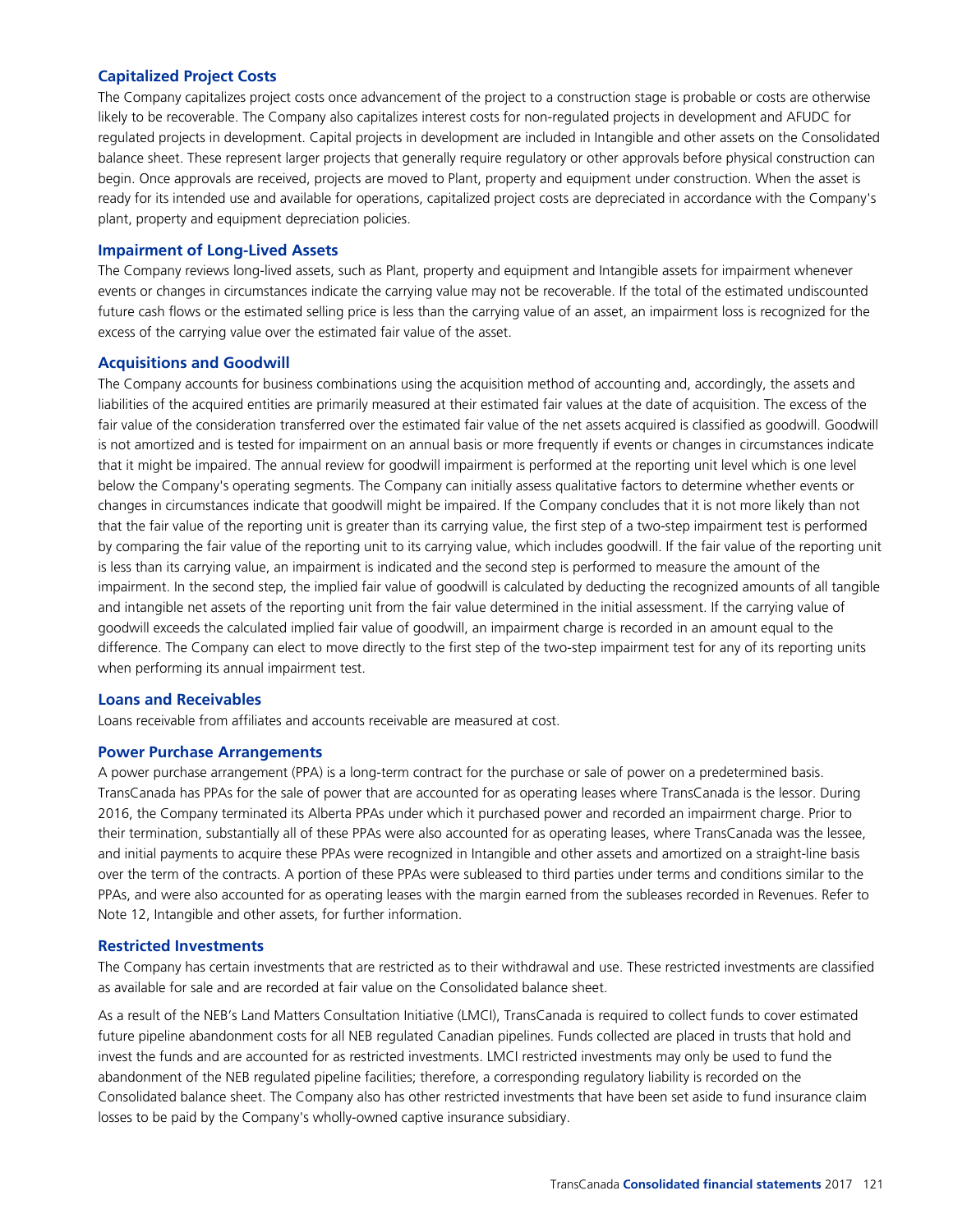## **Income Taxes**

The Company uses the asset and liability method of accounting for income taxes. This method requires the recognition of deferred income tax assets and liabilities for future tax consequences attributable to differences between the financial statement carrying amounts of existing assets and liabilities and their respective tax bases. Deferred income tax assets and liabilities are measured using enacted tax rates at the balance sheet date that are anticipated to apply to taxable income in the years in which temporary differences are expected to be reversed or settled. Changes to these balances are recognized in net income in the period during which they occur, except for changes in balances related to regulated natural gas pipelines which are deferred until they are refunded or recovered in tolls, as permitted by the regulator. Deferred income tax assets and liabilities are classified as non-current on the Consolidated balance sheet.

Canadian income taxes are not provided on the unremitted earnings of foreign investments that the Company does not intend to repatriate in the foreseeable future.

### **Asset Retirement Obligations**

The Company recognizes the fair value of a liability for asset retirement obligations (ARO) in the period in which it is incurred, when a legal obligation exists and a reasonable estimate of fair value can be made. The fair value is added to the carrying amount of the associated asset and the liability is accreted through charges to Operating and other expenses.

The Company has recorded AROs related to its non-regulated natural gas storage operations, mineral rights and power generation facilities. The scope and timing of asset retirements related to most of the Company's natural gas pipelines and liquids pipelines is indeterminable. As a result, the Company has not recorded an amount for ARO related to these assets, with the exception of certain abandoned facilities and certain facilities expected to be retired as part of an ongoing modernization program that will improve system integrity and enhance service reliability and flexibility on its Columbia Gas pipeline.

### **Environmental Liabilities**

The Company records liabilities on an undiscounted basis for environmental remediation efforts that are likely to occur and where the cost can be reasonably estimated. These estimates, including associated legal costs, are based on available information using existing technology and enacted laws and regulations. These estimates are subject to revision in future periods based on actual costs incurred or new circumstances. Amounts expected to be recovered from other parties, including insurers, are recorded as an asset separate from the associated liability.

Emission allowances or credits purchased for compliance are recorded on the Consolidated balance sheet at historical cost and expensed when they are utilized. Compliance costs are expensed when incurred. Allowances granted to or internally generated by TransCanada are not attributed a value for accounting purposes. When required, TransCanada accrues emission liabilities on the Consolidated balance sheet upon the generation or sale of power using the best estimate of the amount required to settle the obligation. Allowances and credits not used for compliance are sold and any gain or loss is recorded in Revenues.

### **Stock Options and Other Compensation Programs**

TransCanada's Stock Option Plan permits options for the purchase of common shares to be awarded to certain employees, including officers. Stock options granted are recorded using the fair value method. Under this method, compensation expense is measured at the grant date based on the fair value as calculated using a binomial model and is recognized on a straight-line basis over the vesting period with an offset to Additional paid-in capital. Upon exercise of stock options, amounts originally recorded against Additional paid-in capital are reclassified to Common shares on the Consolidated balance sheet.

The Company has medium-term incentive plans, under which payments are made to eligible employees. The expense related to these incentive plans is accounted for on an accrual basis. Under these plans, benefits vest when certain conditions are met, including the employees' continued employment during a specified period and achievement of specified corporate performance targets.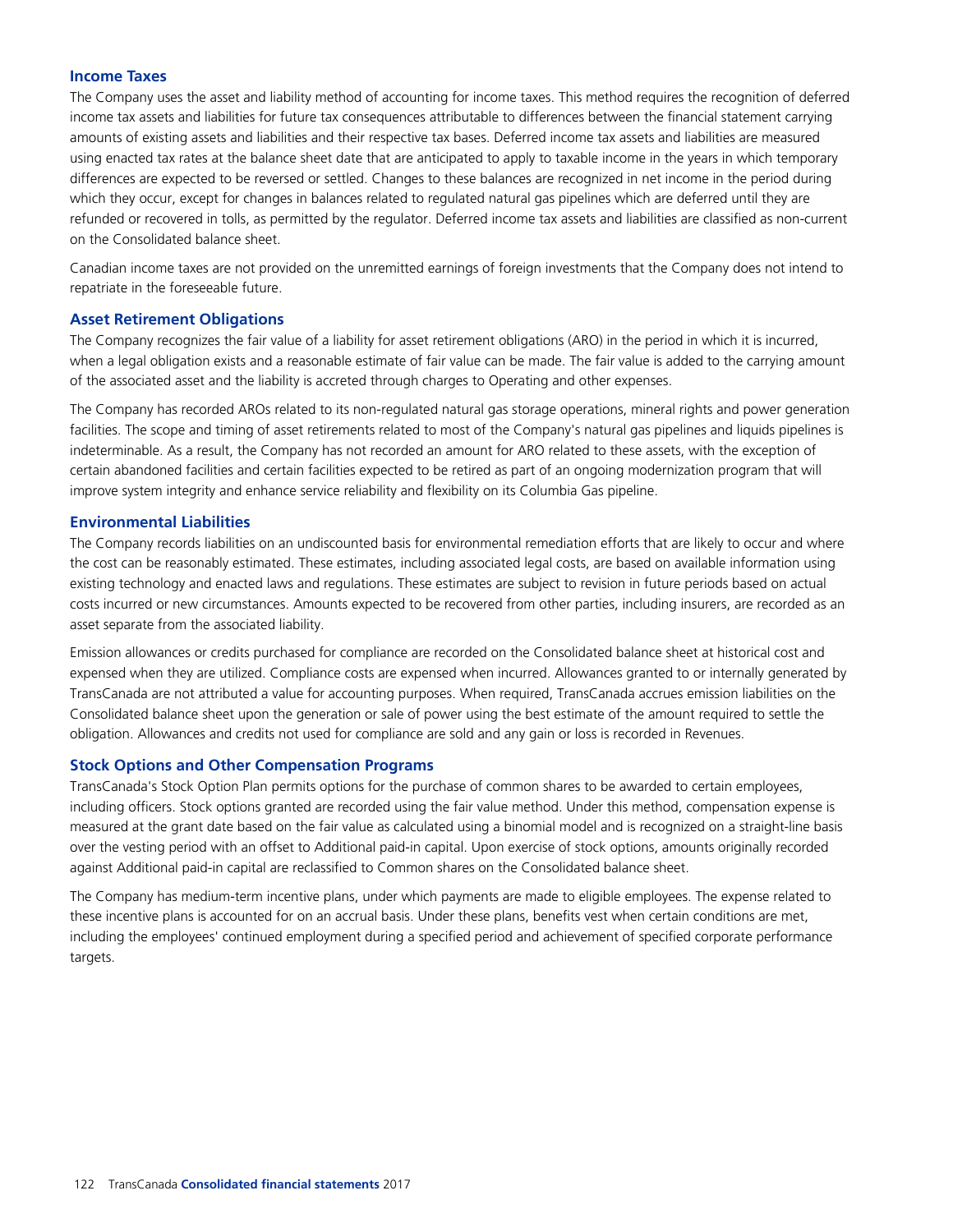### **Employee Post-Retirement Benefits**

The Company sponsors defined benefit pension plans (DB Plans), defined contribution plans (DC Plans), a savings plan and other post-retirement benefit plans. Contributions made by the Company to the DC Plans and savings plan are expensed in the period in which contributions are made. The cost of the DB Plans and other post-retirement benefits received by employees is actuarially determined using the projected benefit method pro-rated based on service, and management's best estimate of expected plan investment performance, salary escalation, retirement age of employees and expected health care costs.

The DB Plans' assets are measured at fair value at December 31 of each year. The expected return on the DB Plans' assets is determined using market-related values based on a five-year moving average value for all of the DB Plans' assets. Past service costs are amortized over the expected average remaining service life of the employees. Adjustments arising from plan amendments are amortized on a straight-line basis over the average remaining service life of employees active at the date of amendment. The Company recognizes the overfunded or underfunded status of its DB Plans as an asset or liability, respectively, on its Consolidated balance sheet and recognizes changes in that funded status through Other comprehensive income/(loss) (OCI) in the year in which the change occurs. The excess of net actuarial gains or losses over 10 per cent of the greater of the benefit obligation and the market-related value of the DB Plans' assets, if any, is amortized out of Accumulated other comprehensive income/(loss) (AOCI) and into net income over the average remaining service life of the active employees. When the restructuring of a benefit plan gives rise to both a curtailment and a settlement, the curtailment is accounted for prior to the settlement.

For certain regulated operations, post-retirement benefit amounts are recoverable through tolls as benefits are funded. The Company records any unrecognized gains or losses or changes in actuarial assumptions related to these post-retirement benefit plans as either regulatory assets or liabilities. The regulatory assets or liabilities are amortized on a straight-line basis over the expected average remaining service life of active employees.

### **Foreign Currency Transactions and Translation**

Foreign currency transactions are those transactions whose terms are denominated in a currency other than the currency of the primary economic environment in which the Company or reporting subsidiary operates. This is referred to as the functional currency. Transactions denominated in foreign currencies are translated into the functional currency using the exchange rate prevailing at the date of the transaction. Monetary assets and liabilities denominated in foreign currencies are translated to the functional currency using the rate of exchange in effect at the balance sheet date whereas non-monetary assets and liabilities are translated at the historical rate of exchange in effect on the date of the transaction. Exchange gains and losses resulting from translation of monetary assets and liabilities are recorded in net income except for exchange gains and losses of the foreign currency debt related to Canadian regulated natural gas pipelines, which are deferred until they are refunded or recovered in tolls, as permitted by the NEB.

Gains and losses arising from translation of foreign operations' functional currencies to the Company's Canadian dollar reporting currency are reflected in OCI until the operations are sold, at which time the gains and losses are reclassified to net income. Asset and liability accounts are translated at the period-end exchange rates while revenues, expenses, gains and losses are translated at the exchange rates in effect at the time of the transaction. The Company's U.S. dollar-denominated debt and certain derivative hedging instruments have been designated as a hedge of the net investment in foreign subsidiaries and, as a result, the unrealized foreign exchange gains and losses on the U.S. dollar denominated debt are also reflected in OCI.

### **Derivative Instruments and Hedging Activities**

All derivative instruments are recorded on the Consolidated balance sheet at fair value, unless they qualify for and are designated under a normal purchase and normal sales exemption, or are considered to meet other permitted exemptions.

The Company applies hedge accounting to arrangements that qualify for and are designated for hedge accounting treatment. This includes fair value and cash flow hedges and hedges of foreign currency exposures of net investments in foreign operations. Hedge accounting is discontinued prospectively if the hedging relationship ceases to be effective or the hedging or hedged items cease to exist as a result of maturity, expiry, sale, termination, cancellation or exercise.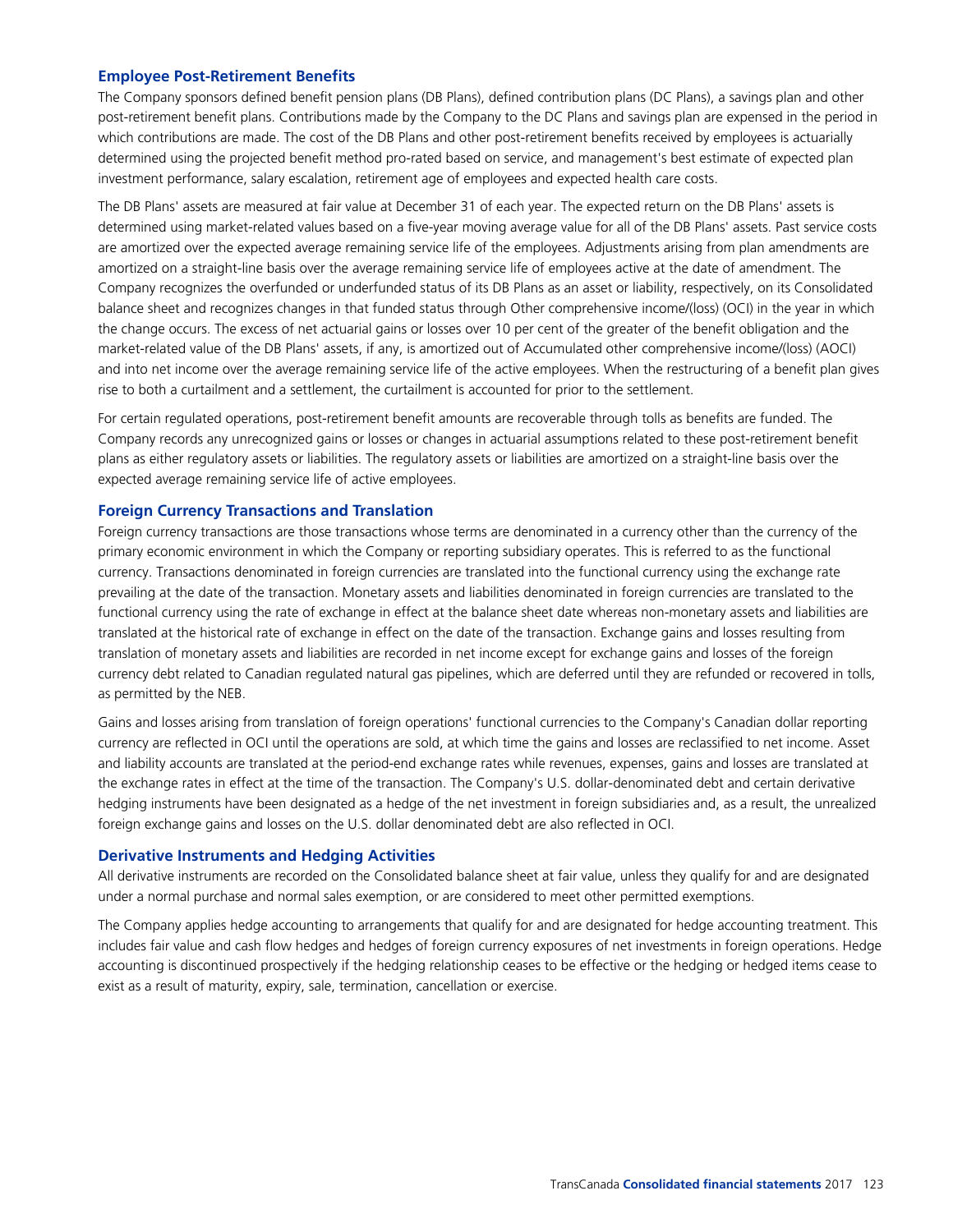In a fair value hedging relationship, the carrying value of the hedged item is adjusted for changes in fair value attributable to the hedged risk and these changes are recognized in net income. Changes in the fair value of the hedged item, to the extent that the hedging relationship is effective, are offset by changes in the fair value of the hedging item, which are also recorded in net income. Changes in the fair value of foreign exchange and interest rate fair value hedges are recorded in Interest income and other and Interest expense, respectively. If hedge accounting is discontinued, the carrying value of the hedged item is no longer adjusted and the cumulative fair value adjustments to the carrying value of the hedged item are amortized to net income over the remaining term of the original hedging relationship.

In a cash flow hedging relationship, the effective portion of the change in the fair value of the hedging derivative is initially recognized in OCI, while any ineffective portion is recognized in net income in the same financial statement category as the underlying transaction. When hedge accounting is discontinued, the amounts recognized previously in AOCI are reclassified to Revenues, Interest expense and Interest income and other, as appropriate, during the periods when the variability in cash flows of the hedged item affects net income or as the original hedged item settles. Gains and losses on derivatives are reclassified immediately to net income from AOCI when the hedged item is sold or terminated early, or when it becomes probable that the anticipated transaction will not occur.

In hedging the foreign currency exposure of a net investment in a foreign operation, the effective portion of foreign exchange gains and losses on the hedging instruments is recognized in OCI and the ineffective portion is recognized in net income. The amounts recognized previously in AOCI are reclassified to net income in the event the Company reduces its net investment in a foreign operation.

In some cases, derivatives do not meet the specific criteria for hedge accounting treatment. In these instances, the changes in fair value are recorded in net income in the period of change.

The recognition of gains and losses on derivatives for Canadian natural gas regulated pipelines exposures is determined through the regulatory process. Gains and losses arising from changes in the fair value of derivatives accounted for as part of RRA, including those that qualify for hedge accounting treatment, are refunded or recovered through the tolls charged by the Company. As a result, these gains and losses are deferred as Regulatory assets or Regulatory liabilities and are refunded to or collected from the ratepayers, in subsequent years when the derivative settles.

Derivatives embedded in other financial instruments or contracts (host instrument) are recorded as separate derivatives. Embedded derivatives are measured at fair value if their economic characteristics are not clearly and closely related to those of the host instrument, their terms are the same as those of a stand-alone derivative and the total contract is not held for trading or accounted for at fair value. When changes in the fair value of embedded derivatives are measured separately, they are included in net income.

## **Long-Term Debt Transaction Costs and Issuance Costs**

The Company records long-term debt transaction costs and issuance costs as a deduction from the carrying amount of the related debt liability and amortizes these costs using the effective interest method for all costs except those related to the Canadian natural gas regulated pipelines, which continue to be amortized on a straight-line basis in accordance with the provisions of regulatory tolling mechanisms.

### **Guarantees**

Upon issuance, the Company records the fair value of certain guarantees entered into by the Company on behalf of partially owned entity or by partially owned entities for which contingent payments may be made. The fair value of these guarantees is estimated by discounting the cash flows that would be incurred by the Company if letters of credit were used in place of the guarantees as appropriate in the circumstances. Guarantees are recorded as an increase to Equity investments, Plant, property and equipment, or a charge to net income, and a corresponding liability is recorded in Other long-term liabilities. The release from the obligation is recognized either over the term of the guarantee or upon expiration or settlement of the guarantee.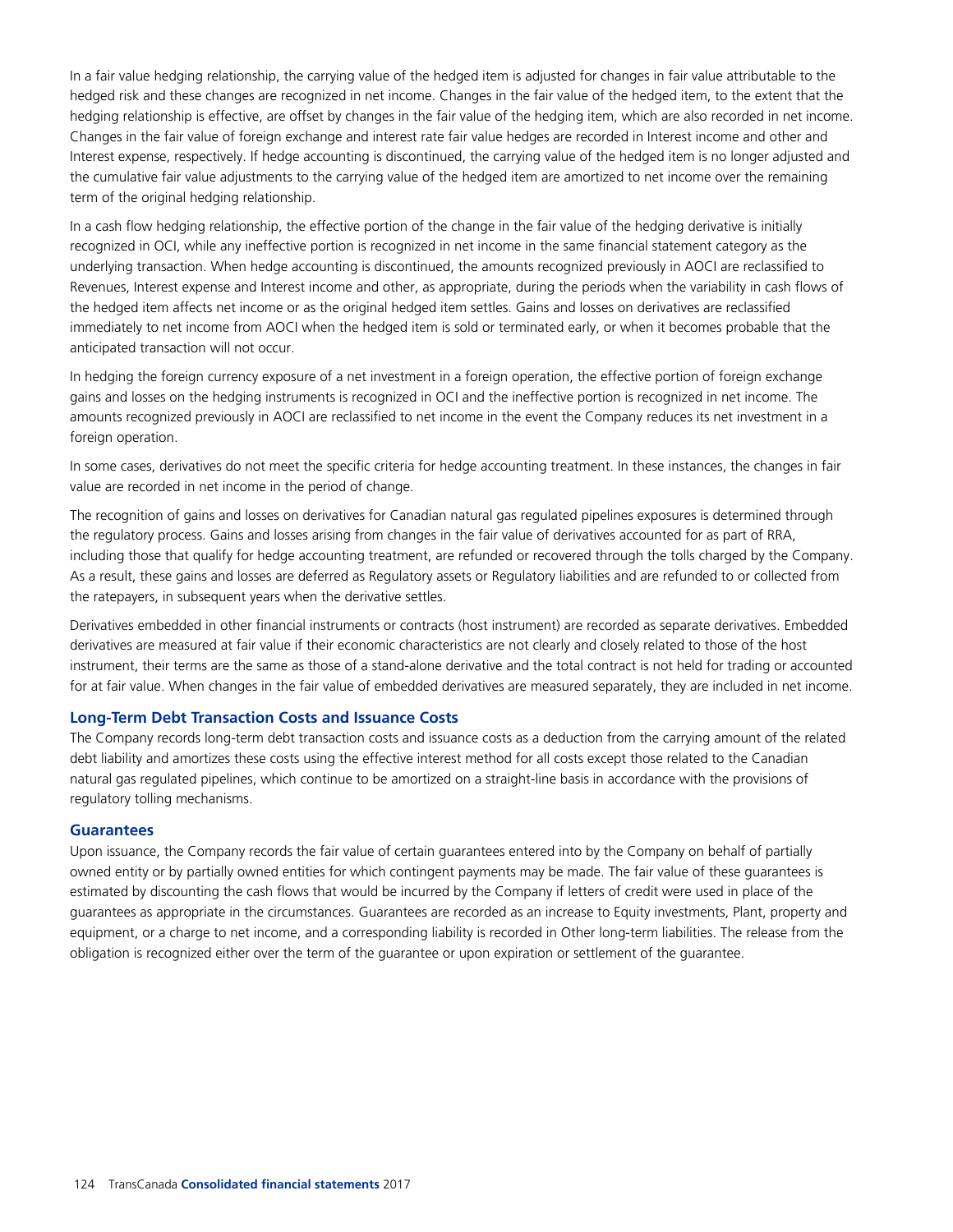# **3. ACCOUNTING CHANGES**

# **Changes in Accounting Policies for 2017**

### **Inventory**

In July 2015, the Financial Accounting Standards Board (FASB) issued new guidance on simplifying the measurement of inventory. The new guidance specifies that an entity should measure inventory within the scope of this guidance at the lower of cost and net realizable value. Net realizable value is the estimated selling price in the ordinary course of business, less reasonably predictable costs of completion, disposal and transportation. This new guidance was effective January 1, 2017, was applied prospectively and did not have a material impact on the Company's Consolidated balance sheet.

### **Derivatives and hedging**

In March 2016, the FASB issued new guidance that clarifies the requirements for assessing whether contingent call or put options that can accelerate the payment of principal on debt instruments are clearly and closely related to their debt hosts. The new guidance requires only an assessment of the four-step decision sequence outlined in GAAP to determine whether the economic characteristics and risks of call or put options are clearly and closely related to the economic characteristics and risks of their debt hosts. This new guidance was effective January 1, 2017, was applied prospectively and has not resulted in any impact on the Company's consolidated financial statements.

### **Equity method investments**

In March 2016, the FASB issued new guidance that simplifies the transition to equity method accounting. The new guidance eliminates the requirement to retroactively apply the equity method of accounting when an increase in ownership interest in an investment qualifies it for equity method accounting. This new guidance was effective January 1, 2017, was applied prospectively and has not resulted in any impact on the Company's consolidated financial statements.

### **Employee share-based payments**

In March 2016, the FASB issued new guidance that simplifies several aspects of the accounting for employee share-based payment transactions, including income tax consequences, classification of awards as either equity or liabilities and classification on the statement of cash flows. The new guidance also permits entities to make an accounting policy election either to continue to estimate the total number of awards for which the requisite service period will not be rendered or to account for forfeitures when they occur. The Company has elected to account for forfeitures when they occur. This new guidance was effective January 1, 2017 and resulted in a cumulative-effect adjustment of \$12 million to retained earnings and the recognition of a deferred tax asset related to employee share-based payments that were made prior to the adoption of this guidance.

### **Consolidation**

In October 2016, the FASB issued new guidance on consolidation relating to VIEs held through related parties that are under common control. The new guidance amends the consolidation requirements such that if a decision maker is required to evaluate whether it is the primary beneficiary of a VIE, it will need to consider only its proportionate indirect interest in the VIE held through a common control party. The new guidance was effective January 1, 2017, was applied retrospectively and did not result in any change to the Company's consolidation conclusions.

## **Future Accounting Changes**

### **Revenue from contracts with customers**

In 2014, the FASB issued new guidance on revenue from contracts with customers. The new guidance requires that an entity recognize revenue in accordance with a prescribed model. This model is used to depict the transfer of promised goods or services to customers in an amount that reflects the total consideration to which it expects to be entitled during the term of the contract in exchange for those goods or services. The new guidance also requires additional disclosures about the nature, amount, timing and uncertainty of revenue and the related cash flows. The Company will adopt the new guidance on the effective date of January 1, 2018. There are two methods in which the new guidance can be adopted: (1) a full retrospective approach with restatement of all prior periods presented, or (2) a modified retrospective approach with a cumulative-effect adjustment as of the date of adoption. The Company will adopt the guidance using the modified retrospective approach with the cumulative-effect of the adjustment, if any, recognized at the date of adoption, subject to allowable and elected practical expedients.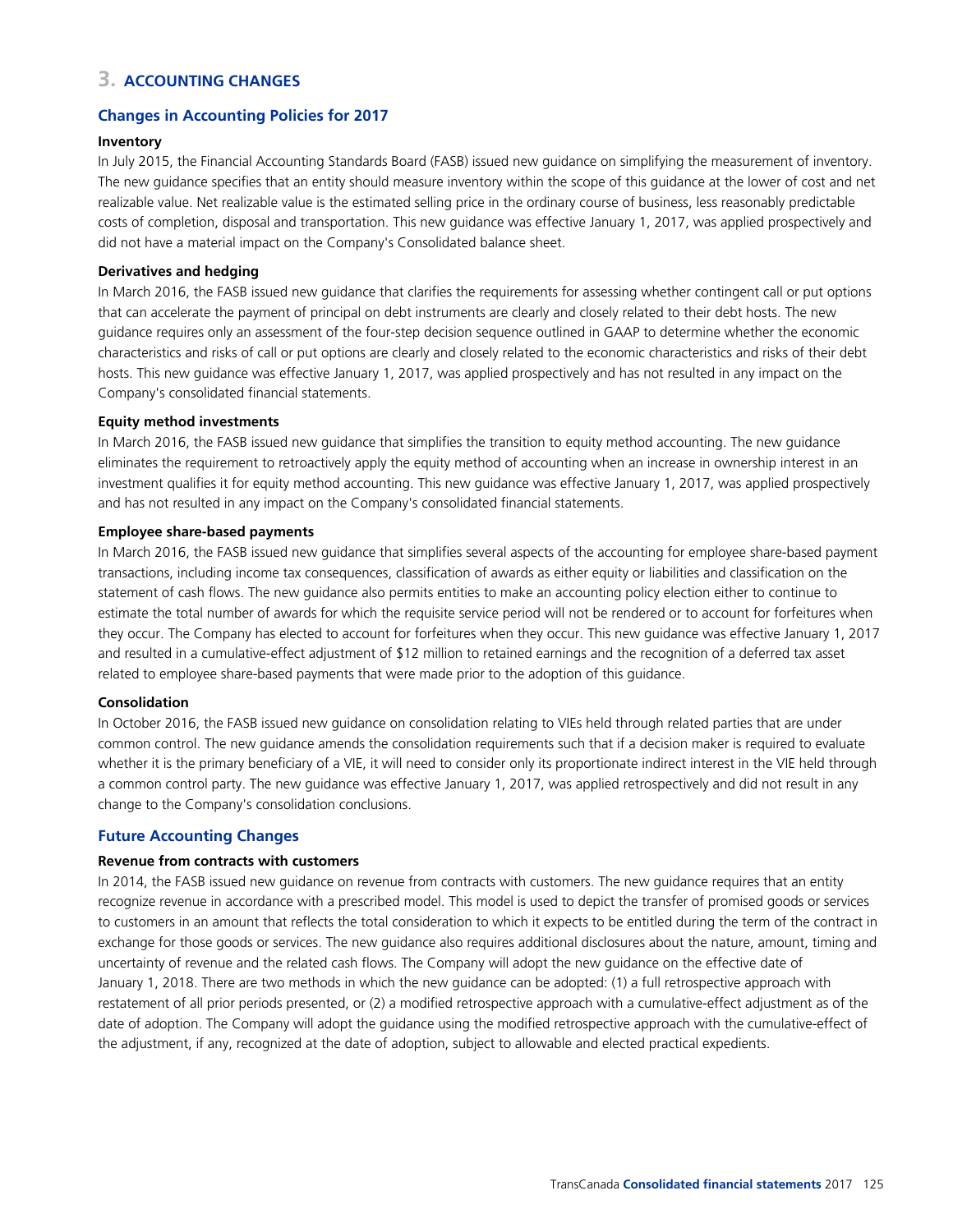The Company identified all existing customer contracts that are within the scope of the new guidance by operating segment. The Company has completed its analysis of the contracts and has not identified any material differences in the amount and timing of revenue recognition as a result of implementing the new guidance. Therefore, the Company will not require a cumulative-effect adjustment to opening retained earnings on January 1, 2018.

Although consolidated revenues will not be materially impacted by the new guidance, the Company will be required to add significant disclosures based on the prescribed requirements. These new disclosures will include information regarding the significant judgments used in evaluating when and how revenues, are recognized and information related to contract assets and deferred revenues. In addition, the new guidance requires that the Company's revenue recognition policy disclosure include additional detail regarding the various performance obligations and the nature, amount, timing and estimates of revenues and cash flows generated from contracts with customers. The Company has developed draft disclosures required in first quarter 2018 with a particular focus on the scope of contracts subject to disclosure of future revenues from remaining performance obligations. The Company has addressed system and process changes necessary to compile the information to meet the recognition and disclosure requirements of the new guidance.

### **Financial instruments**

In January 2016, the FASB issued new guidance on the accounting for equity investments and financial liabilities. The new guidance will change the income statement effect of equity investments and the recognition of changes in the fair value of financial liabilities when the fair value option is elected. The new guidance also requires the Company to assess valuation allowances for deferred tax assets related to available for sale debt securities in combination with their other deferred tax assets. This new guidance is effective January 1, 2018 and a method of adoption is specified for each component of the guidance. The Company has completed its analysis and does not expect the adoption of this guidance to have a material impact on its consolidated financial statements.

### **Leases**

In February 2016, the FASB issued new guidance on the accounting for leases. The new guidance amends the definition of a lease requiring the lessor to have both (1) the right to obtain substantially all of the economic benefits from the use of the asset and (2) the right to direct the use of the asset in order for an arrangement to qualify as a lease. The new guidance also establishes a rightof-use (ROU) model that requires a lessee to recognize a ROU asset and corresponding lease liability on the balance sheet for all leases with a term longer than 12 months. Leases will be classified as finance or operating, with classification affecting the pattern of expense recognition in the income statement. The new guidance does not make extensive changes to lessor accounting.

The new guidance is effective January 1, 2019, with early adoption permitted. A modified retrospective transition approach is required for leases existing at, or entered into after, the beginning of the earliest comparative period presented in the financial statements, with certain practical expedients available. The Company is continuing to identify and analyze existing lease agreements to determine the effect of application of the new guidance on its consolidated financial statements. The Company is also addressing system and process changes necessary to compile the information to meet the recognition and disclosure requirements of the new guidance and continues to monitor and analyze additional guidance and clarification provided by the FASB.

### **Measurement of credit losses on financial instruments**

In June 2016, the FASB issued new guidance that significantly changes how entities measure credit losses for most financial assets and certain other financial instruments that are not measured at fair value through net income. The new guidance amends the impairment model of financial instruments basing it on expected losses rather than incurred losses. These expected credit losses will be recognized as an allowance rather than a direct write down of the amortized cost basis. The new guidance is effective January 1, 2020 and will be applied using a modified retrospective approach. The Company is currently evaluating the impact of the adoption of this guidance and has not yet determined the effect on its consolidated financial statements.

### **Income taxes**

In October 2016, the FASB issued new guidance on the income tax effects of intra-entity transfers of assets other than inventory. The new guidance requires the recognition of deferred and current income taxes for an intra-entity asset transfer when the transfer occurs. The new guidance is effective January 1, 2018 and will be applied using a modified retrospective approach. The Company has completed its analysis and does not expect the application of this guidance to have a material impact on its consolidated financial statements.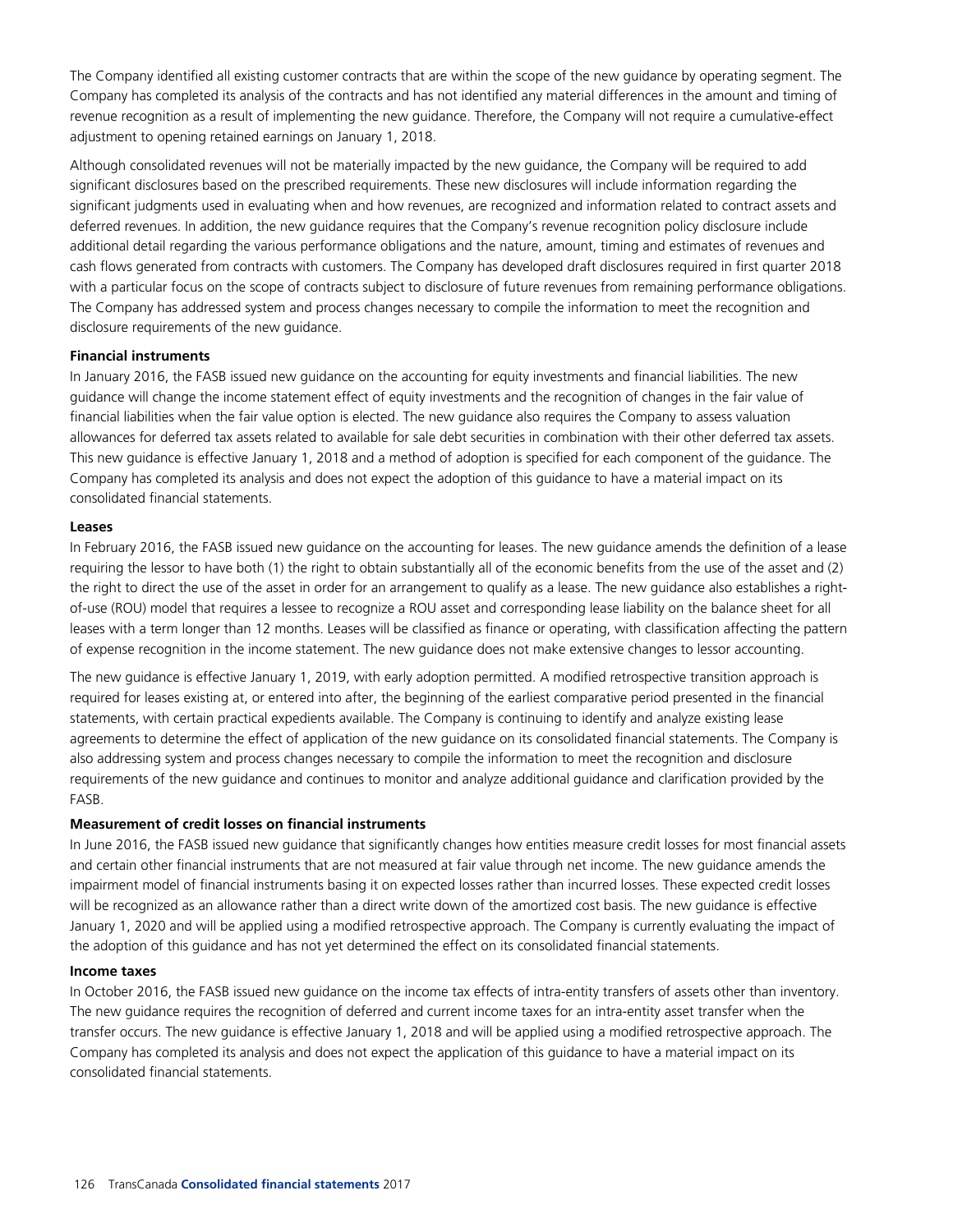### **Restricted cash**

In November 2016, the FASB issued new guidance on restricted cash and cash equivalents on the statement of cash flows. The new guidance requires that the statement of cash flows explain the change during the period in the total cash and cash equivalents balance, and amounts generally described as restricted cash or restricted cash equivalents. Restricted cash and cash equivalents will be included with Cash and cash equivalents when reconciling the beginning of year and end of year total amounts on the statement of cash flows. This new guidance is effective January 1, 2018 and will be applied retrospectively.

#### **Goodwill impairment**

In January 2017, the FASB issued new guidance on simplifying the test for goodwill impairment by eliminating Step 2 of the impairment test, which is the requirement to calculate the implied fair value of goodwill to measure the impairment charge. Instead, entities will record an impairment charge based on the excess of a reporting unit's carrying amount over its fair value. This new guidance is effective January 1, 2020 and will be applied prospectively, however, early adoption is permitted.

#### **Employee post-retirement benefits**

In March 2017, the FASB issued new guidance that will require entities to disaggregate the current service cost component from the other components of net benefit cost and present it with other current compensation costs for related employees in the income statement. The new guidance also requires that the other components of net benefit cost be presented elsewhere in the income statement and excluded from income from operations if such a subtotal is presented. In addition, the new guidance makes changes to the components of net benefit cost that are eligible for capitalization. Entities must use a retrospective transition method to adopt the requirement for separate presentation in the income statement of the components of net benefit cost, and a prospective transition method to adopt the change to capitalization of benefit costs. This new guidance is effective January 1, 2018. The Company has completed its analysis and does not expect the application of this guidance to have a material impact on its consolidated financial statements.

#### **Amortization on purchased callable debt securities**

In March 2017, the FASB issued new guidance that shortens the amortization period for the premium on certain purchased callable debt securities by requiring entities to amortize the premium to the earliest call date. This new guidance is effective January 1, 2019 and will be applied using a modified retrospective approach. The Company is currently evaluating the impact of the adoption of this guidance and has not yet determined the effect on its consolidated financial statements.

#### **Hedge accounting**

In August 2017, the FASB issued new guidance on hedge accounting, making more financial and non-financial hedging strategies eligible for hedge accounting. The new guidance also amends the presentation requirements relating to the change in fair value of a derivative and additional disclosure requirements include cumulative basis adjustments for fair value hedges and the effect of hedging on individual statement of income line items. This new guidance is effective January 1, 2019, with early adoption permitted. The Company has elected to apply this guidance effective January 1, 2018. The Company has completed its analysis and does not expect the application of this guidance to have a material impact on its consolidated financial statements.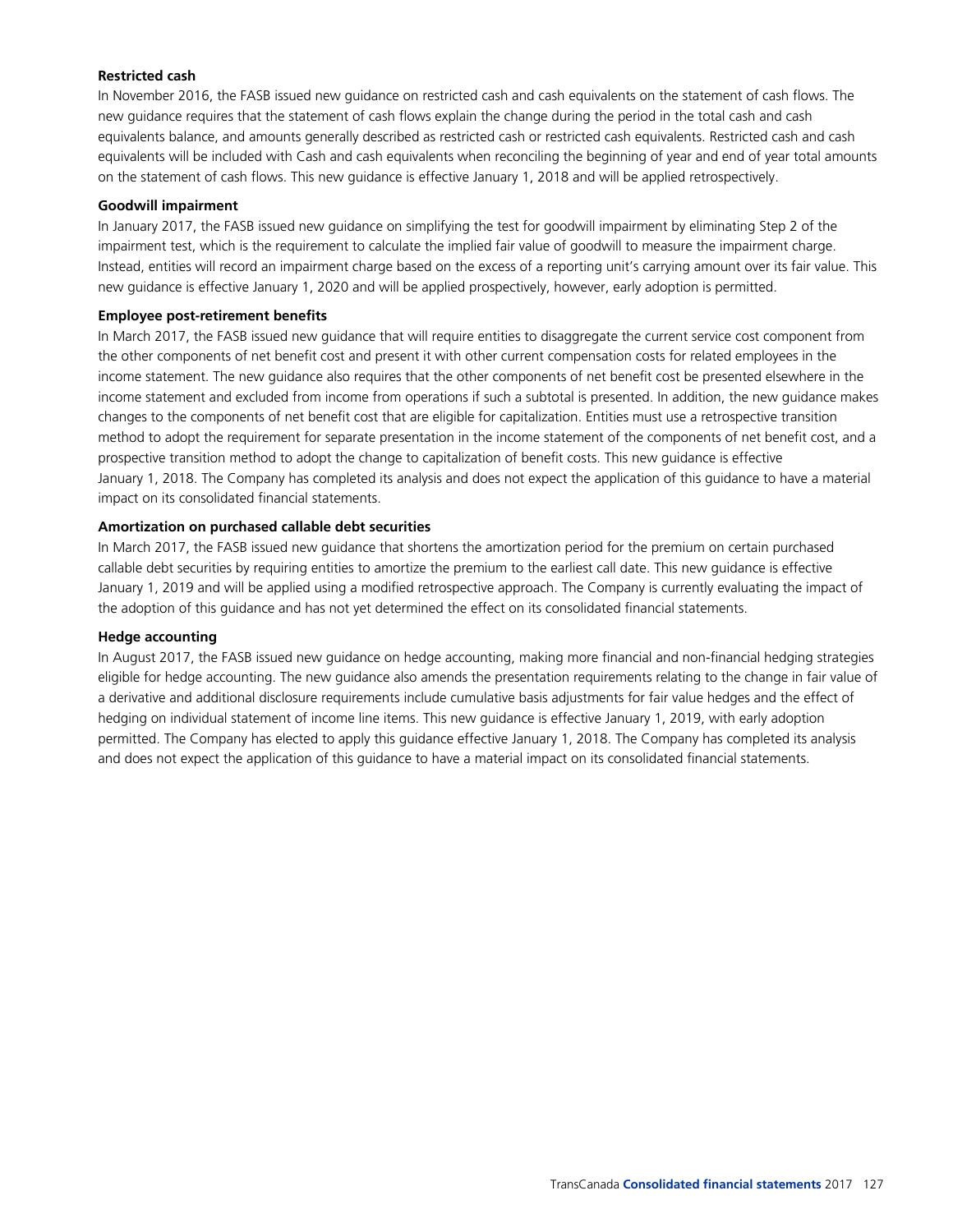# **4. SEGMENTED INFORMATION**

| year ended December 31, 2017                         | Canadian<br><b>Natural Gas</b> | <b>U.S. Natural</b><br>Gas | <b>Mexico</b><br><b>Natural Gas</b> | <b>Liquids</b>   |               |                        |          |
|------------------------------------------------------|--------------------------------|----------------------------|-------------------------------------|------------------|---------------|------------------------|----------|
| (millions of Canadian \$)                            | <b>Pipelines</b>               | <b>Pipelines</b>           | <b>Pipelines</b>                    | <b>Pipelines</b> | <b>Energy</b> | Corporate <sup>1</sup> | Total    |
| Revenues                                             | 3,693                          | 3,584                      | 570                                 | 2,009            | 3,593         |                        | 13,449   |
| Intersegment revenues                                |                                | 51                         |                                     |                  |               | (51)                   |          |
|                                                      | 3,693                          | 3,635                      | 570                                 | 2,009            | 3,593         | (51)                   | 13,449   |
| Income from equity investments                       | 11                             | 240                        | (9)                                 | (3)              | 471           | 63 <sup>2</sup>        | 773      |
| Plant operating costs and other                      | (1,300)                        | (1, 340)                   | (42)                                | (623)            | (550)         | (51)                   | (3,906)  |
| Commodity purchases resold                           |                                |                            |                                     | —                | (2, 382)      |                        | (2, 382) |
| Property taxes                                       | (260)                          | (181)                      |                                     | (89)             | (39)          |                        | (569)    |
| Depreciation and amortization                        | (908)                          | (594)                      | (93)                                | (309)            | (151)         |                        | (2,055)  |
| Goodwill and other asset impairment charges          |                                |                            |                                     | (1,236)          | (21)          |                        | (1, 257) |
| Gain on assets held for sale/sold                    |                                |                            |                                     | —                | 631           |                        | 631      |
| <b>Segmented earnings/(losses)</b>                   | 1,236                          | 1,760                      | 426                                 | (251)            | 1,552         | (39)                   | 4,684    |
| Interest expense                                     |                                |                            |                                     |                  |               |                        | (2,069)  |
| Allowance for funds used during construction         |                                |                            |                                     |                  |               |                        | 507      |
| Interest income and other                            |                                |                            |                                     |                  |               |                        | 184      |
| Income before income taxes                           |                                |                            |                                     |                  |               |                        | 3,306    |
| Income tax recovery                                  |                                |                            |                                     |                  |               |                        | 89       |
| <b>Net income</b>                                    |                                |                            |                                     |                  |               |                        | 3,395    |
| Net income attributable to non-controlling interests |                                |                            |                                     |                  |               |                        | (238)    |
| Net income attributable to controlling interests     |                                |                            |                                     |                  |               |                        | 3,157    |
| Preferred share dividends                            |                                |                            |                                     |                  |               |                        | (160)    |
| Net income attributable to common shares             |                                |                            |                                     |                  |               |                        | 2,997    |
| <b>Capital spending</b>                              |                                |                            |                                     |                  |               |                        |          |
| Capital expenditures                                 | 2,106                          | 3,712                      | 833                                 | 341              | 350           | 41                     | 7,383    |
| Capital projects in development                      | 75                             |                            |                                     | 71               |               |                        | 146      |
| Contributions to equity investments                  |                                | 118                        | 1,121                               | 117              | 325           |                        | 1,681    |
|                                                      | 2,181                          | 3,830                      | 1,954                               | 529              | 675           | 41                     | 9,210    |

1 The Company records intersegment sales at contracted rates. For segmented reporting, these transactions are included as revenues in the segment providing the service, as expenses in the segment receiving the service and are eliminated on consolidation within the Corporate segment. Intersegment profit is recognized when the product or service has been provided to third parties.

2 This Income from equity investments relates to foreign exchange gains on the Company's inter-affiliate loan with Sur de Texas. The peso-denominated loan to the Sur de Texas joint venture represents the Company's proportionate share of debt financing for this joint venture. Refer to Note 9, Equity investments, for further information.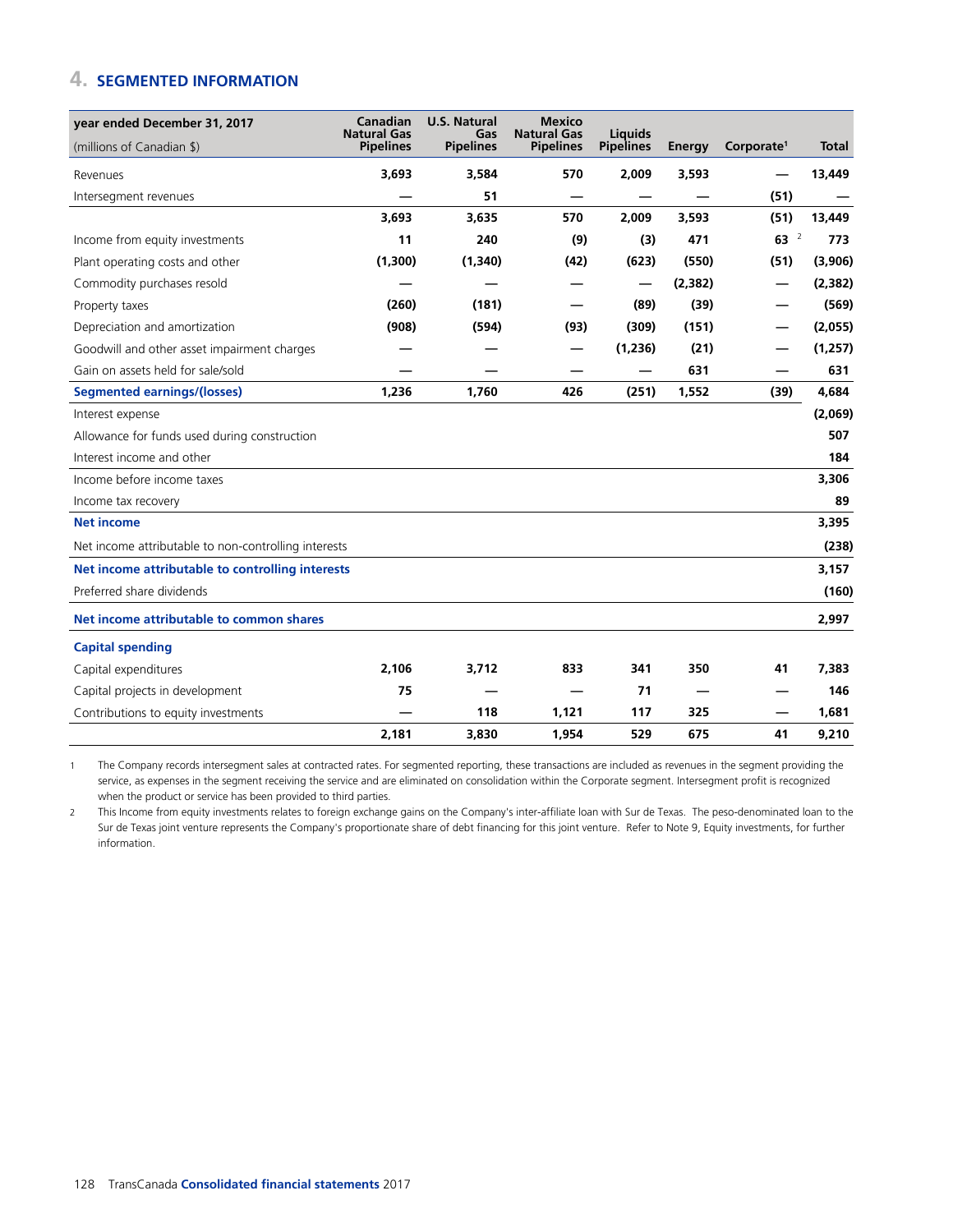| year ended December 31, 2016                         | Canadian<br><b>Natural Gas</b> | <b>U.S. Natural</b><br>Gas | Mexico<br><b>Natural Gas</b>    | Liquids                         |          |                                |          |
|------------------------------------------------------|--------------------------------|----------------------------|---------------------------------|---------------------------------|----------|--------------------------------|----------|
| (millions of Canadian \$)                            | <b>Pipelines</b>               | <b>Pipelines</b>           | <b>Pipelines</b>                | <b>Pipelines</b>                | Energy   | Corporate <sup>1</sup>         | Total    |
| Revenues                                             | 3,682                          | 2,526                      | 378                             | 1,755                           | 4,206    |                                | 12,547   |
| Intersegment revenues                                |                                | 56                         | $\hspace{0.1mm}-\hspace{0.1mm}$ | $\hspace{0.1mm}-\hspace{0.1mm}$ |          | (56)                           |          |
|                                                      | 3,682                          | 2,582                      | 378                             | 1,755                           | 4,206    | (56)                           | 12,547   |
| Income from equity investments                       | 12                             | 214                        | (3)                             | (1)                             | 292      | $\overbrace{\phantom{123321}}$ | 514      |
| Plant operating costs and other                      | (1, 245)                       | (1,057)                    | (43)                            | (568)                           | (884)    | (64)                           | (3,861)  |
| Commodity purchases resold                           |                                |                            |                                 |                                 | (2, 172) |                                | (2, 172) |
| Property taxes                                       | (267)                          | (120)                      |                                 | (88)                            | (80)     |                                | (555)    |
| Depreciation and amortization                        | (875)                          | (425)                      | (45)                            | (292)                           | (302)    |                                | (1,939)  |
| Goodwill and other asset impairment charges          |                                |                            |                                 |                                 | (1,388)  |                                | (1,388)  |
| Loss on assets held for sale/sold                    |                                | (4)                        |                                 |                                 | (829)    |                                | (833)    |
| <b>Segmented earnings/(losses)</b>                   | 1,307                          | 1,190                      | 287                             | 806                             | (1, 157) | (120)                          | 2,313    |
| Interest expense                                     |                                |                            |                                 |                                 |          |                                | (1,998)  |
| Allowance for funds used during construction         |                                |                            |                                 |                                 |          |                                | 419      |
| Interest income and other                            |                                |                            |                                 |                                 |          |                                | 103      |
| Income before income taxes                           |                                |                            |                                 |                                 |          |                                | 837      |
| Income tax expense                                   |                                |                            |                                 |                                 |          |                                | (352)    |
| <b>Net income</b>                                    |                                |                            |                                 |                                 |          |                                | 485      |
| Net income attributable to non-controlling interests |                                |                            |                                 |                                 |          |                                | (252)    |
| Net income attributable to controlling interests     |                                |                            |                                 |                                 |          |                                | 233      |
| Preferred share dividends                            |                                |                            |                                 |                                 |          |                                | (109)    |
| Net income attributable to common shares             |                                |                            |                                 |                                 |          |                                | 124      |
| <b>Capital spending</b>                              |                                |                            |                                 |                                 |          |                                |          |
| Capital expenditures                                 | 1,372                          | 1,517                      | 944                             | 668                             | 473      | 33                             | 5,007    |
| Capital projects in development                      | 153                            |                            |                                 | 142                             |          |                                | 295      |
| Contributions to equity investments                  |                                | 5                          | 198                             | 327                             | 235      |                                | 765      |
|                                                      | 1,525                          | 1,522                      | 1,142                           | 1,137                           | 708      | 33                             | 6,067    |

1 The Company records intersegment sales at contracted rates. For segmented reporting, these transactions are included as revenues in the segment providing the service, as expenses in the segment receiving the service and are eliminated on consolidation within the Corporate segment. Intersegment profit is recognized when the product or service has been provided to third parties.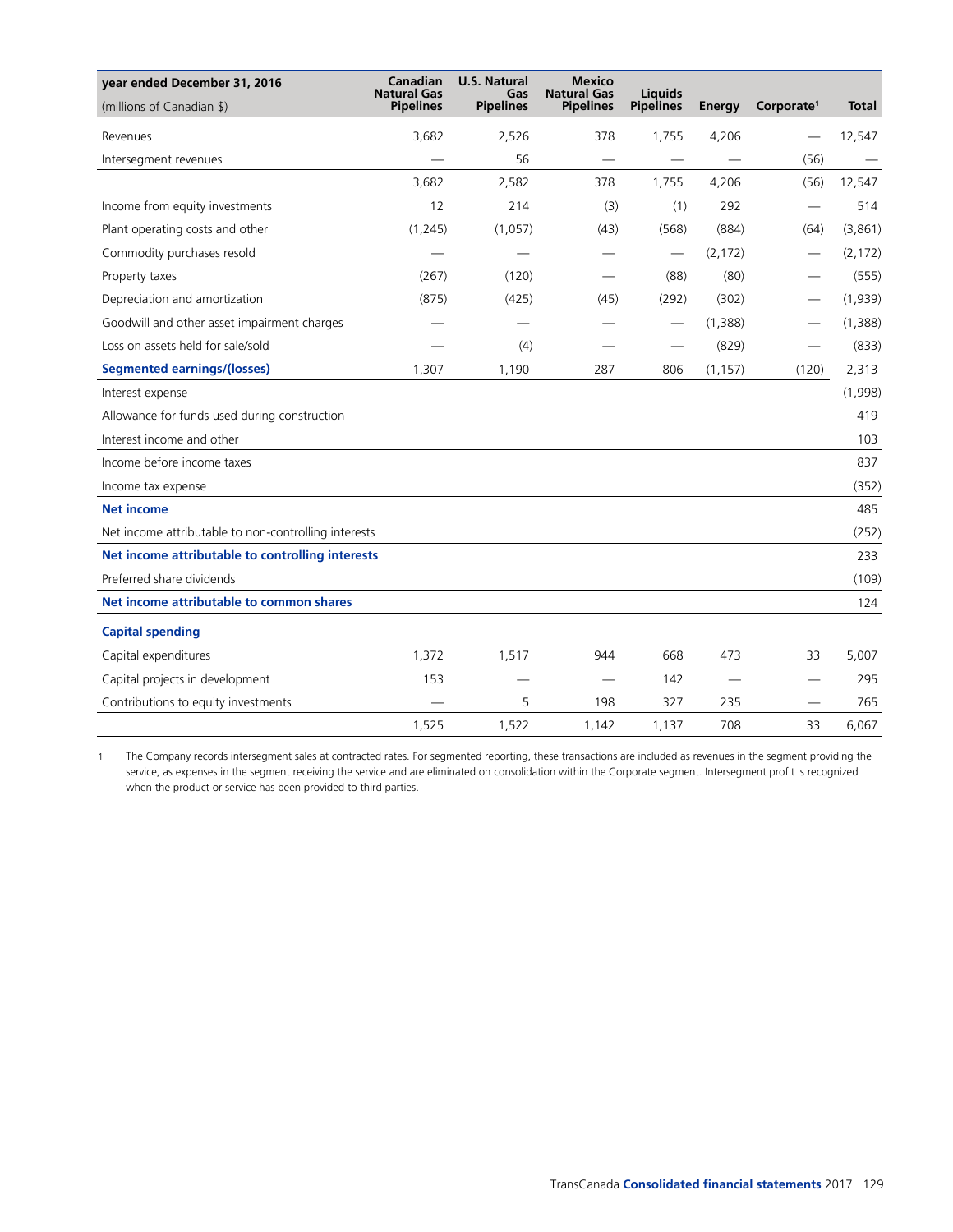| year ended December 31, 2015                         | Canadian<br>Natural Gas | <b>U.S. Natural</b><br>Gas | <b>Mexico</b><br>Natural Gas    | Liquids           |          |                          |              |
|------------------------------------------------------|-------------------------|----------------------------|---------------------------------|-------------------|----------|--------------------------|--------------|
| (millions of Canadian \$)                            | <b>Pipelines</b>        | <b>Pipelines</b>           | <b>Pipelines</b>                | <b>Pipelines</b>  | Energy   | Corporate <sup>1</sup>   | <b>Total</b> |
| Revenues                                             | 3,680                   | 1,444                      | 259                             | 1,879             | 4,091    | $\hspace{0.05cm}$        | 11,353       |
| Intersegment revenues                                |                         | 47                         | $\hspace{0.1mm}-\hspace{0.1mm}$ |                   |          | (47)                     |              |
|                                                      | 3,680                   | 1,491                      | 259                             | 1,879             | 4,091    | (47)                     | 11,353       |
| Income from equity investments                       | 12                      | 162                        | 5                               |                   | 261      | $\overline{\phantom{0}}$ | 440          |
| Plant operating costs and other                      | (1,204)                 | (606)                      | (51)                            | (492)             | (845)    | (105)                    | (3,303)      |
| Commodity purchases resold                           |                         |                            |                                 | $\hspace{0.05cm}$ | (2, 237) |                          | (2, 237)     |
| Property taxes                                       | (272)                   | (77)                       |                                 | (79)              | (89)     |                          | (517)        |
| Depreciation and amortization                        | (849)                   | (248)                      | (44)                            | (283)             | (341)    |                          | (1,765)      |
| Asset impairment charges                             |                         |                            |                                 | (3,686)           | (59)     |                          | (3,745)      |
| Loss on assets held for sale/sold                    |                         | (125)                      |                                 |                   |          |                          | (125)        |
| <b>Segmented earnings/(losses)</b>                   | 1,367                   | 597                        | 169                             | (2,661)           | 781      | (152)                    | 101          |
| Interest expense                                     |                         |                            |                                 |                   |          |                          | (1,370)      |
| Allowance for funds used during construction         |                         |                            |                                 |                   |          |                          | 295          |
| Interest income and other                            |                         |                            |                                 |                   |          |                          | (132)        |
| Loss before income taxes                             |                         |                            |                                 |                   |          |                          | (1, 106)     |
| Income tax expense                                   |                         |                            |                                 |                   |          |                          | (34)         |
| <b>Net loss</b>                                      |                         |                            |                                 |                   |          |                          | (1, 140)     |
| Net income attributable to non-controlling interests |                         |                            |                                 |                   |          |                          | (6)          |
| Net loss attributable to controlling interests       |                         |                            |                                 |                   |          |                          | (1, 146)     |
| Preferred share dividends                            |                         |                            |                                 |                   |          |                          | (94)         |
| Net loss attributable to common shares               |                         |                            |                                 |                   |          |                          | (1,240)      |
| <b>Capital spending</b>                              |                         |                            |                                 |                   |          |                          |              |
| Capital expenditures                                 | 1,366                   | 534                        | 566                             | 1,012             | 376      | 64                       | 3,918        |
| Capital projects in development                      | 230                     | 3                          |                                 | 278               |          |                          | 511          |
| Contributions to equity investments                  |                         |                            |                                 | 311               | 182      |                          | 493          |
|                                                      | 1,596                   | 537                        | 566                             | 1,601             | 558      | 64                       | 4,922        |

1 The Company records intersegment sales at contracted rates. For segmented reporting, these transactions are included as revenues in the segment providing the service, as expenses in the segment receiving the service and are eliminated on consolidation within the Corporate segment. Intersegment profit is recognized when the product or service has been provided to third parties.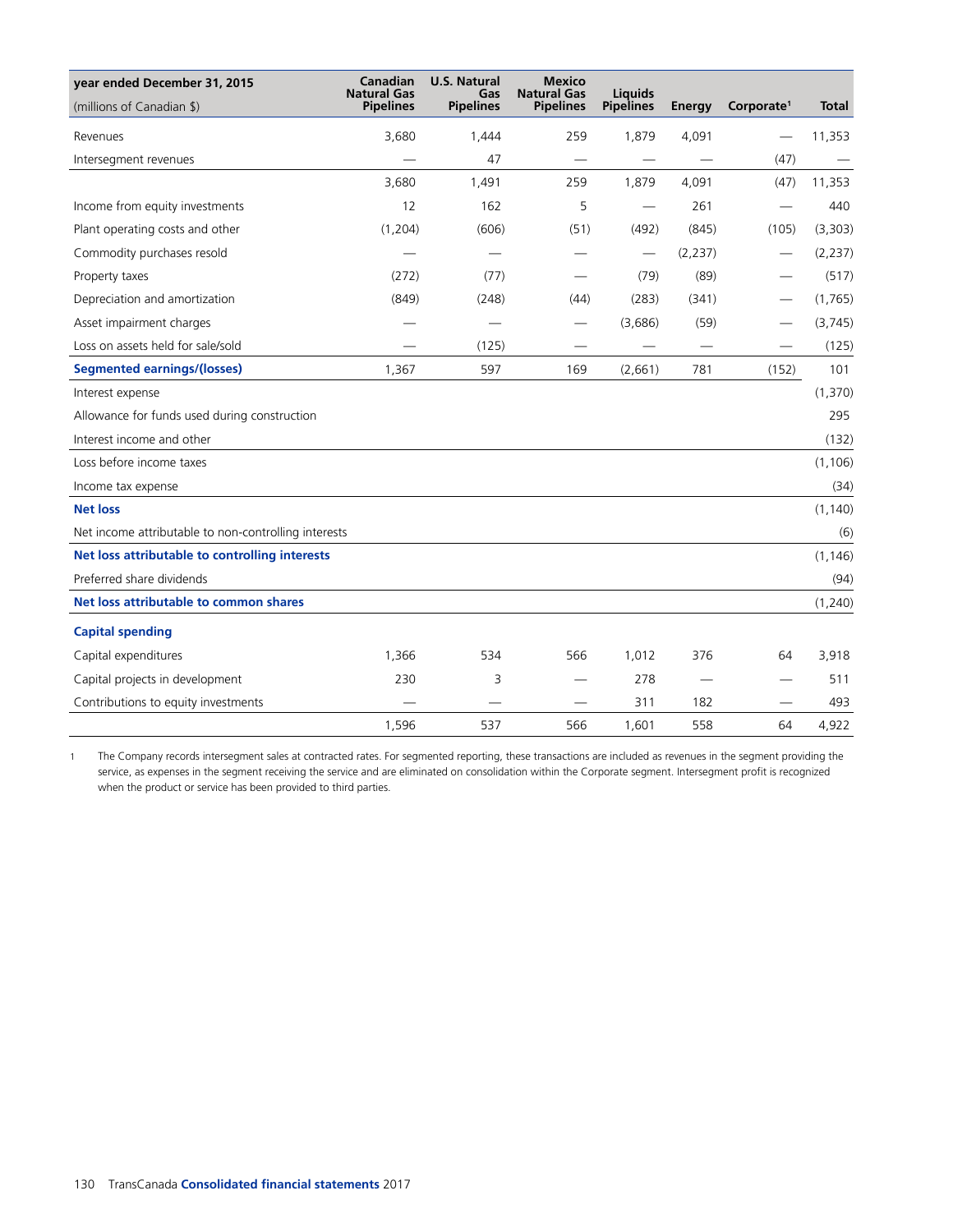| at December 31                 |        |        |
|--------------------------------|--------|--------|
| (millions of Canadian \$)      | 2017   | 2016   |
| <b>Total Assets</b>            |        |        |
| Canadian Natural Gas Pipelines | 16,904 | 15,816 |
| U.S. Natural Gas Pipelines     | 35,898 | 34,422 |
| Mexico Natural Gas Pipelines   | 5,716  | 5,013  |
| Liquids Pipelines              | 15,438 | 16,896 |
| Energy                         | 8,503  | 13,169 |
| Corporate                      | 3,642  | 2,735  |
|                                | 86,101 | 88,051 |

# **Geographic Information**

| year ended December 31               |        |        |        |
|--------------------------------------|--------|--------|--------|
| (millions of Canadian \$)            | 2017   | 2016   | 2015   |
| <b>Revenues</b>                      |        |        |        |
| Canada - domestic                    | 3,618  | 3,697  | 3,930  |
| Canada – export                      | 1,255  | 1,177  | 1,292  |
| <b>United States</b>                 | 8,006  | 7,295  | 5,872  |
| Mexico                               | 570    | 378    | 259    |
|                                      | 13,449 | 12,547 | 11,353 |
|                                      |        |        |        |
| at December 31                       |        |        |        |
| (millions of Canadian \$)            |        | 2017   | 2016   |
| <b>Plant, Property and Equipment</b> |        |        |        |
| Canada                               |        | 21,632 | 20,531 |
| <b>United States</b>                 |        | 30,693 | 29,414 |
| Mexico                               |        | 4,952  | 4,530  |
|                                      |        | 57,277 | 54,475 |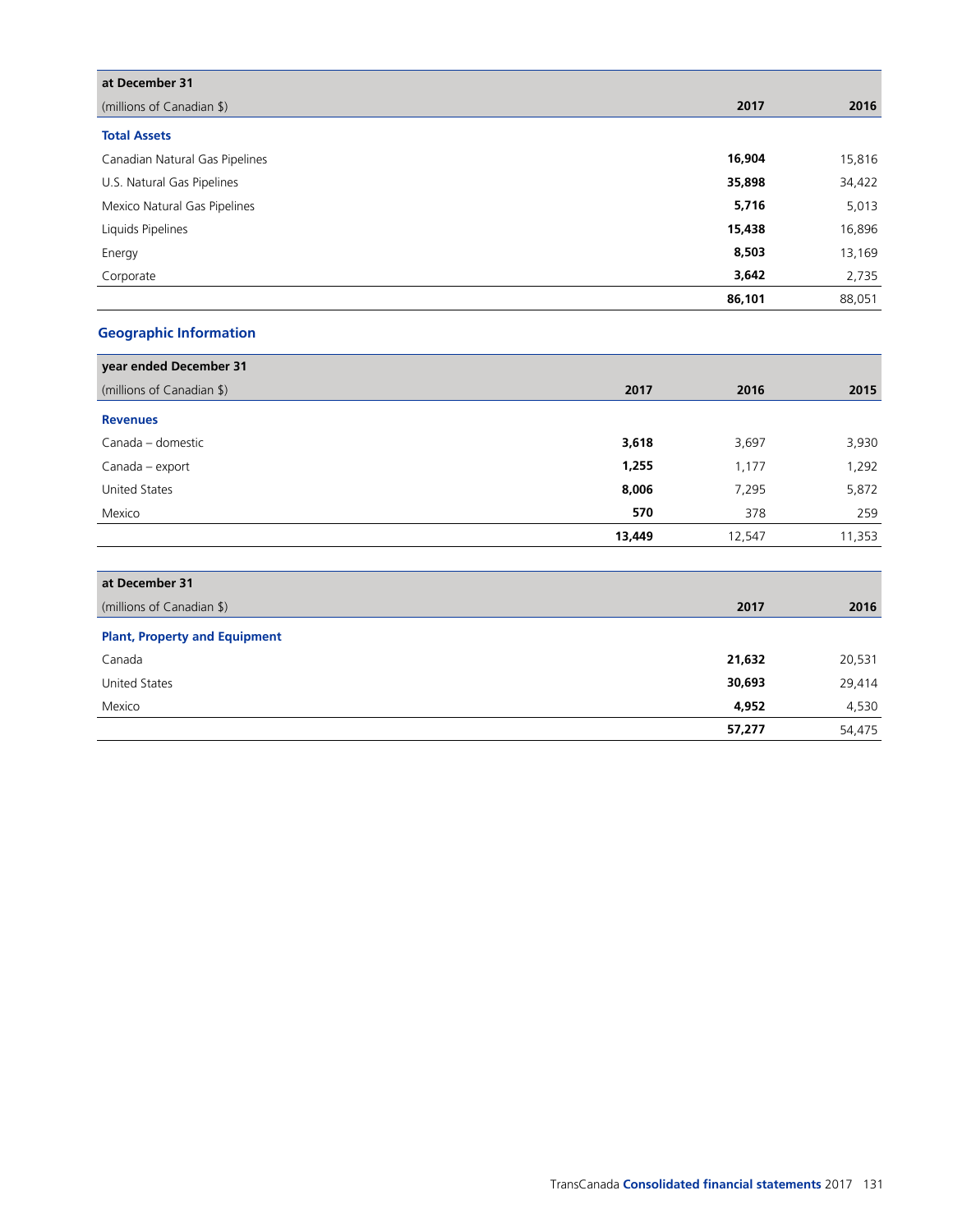# **5. ACQUISITION OF COLUMBIA**

On July 1, 2016, TransCanada acquired 100 per cent ownership of Columbia Pipeline Group, Inc. (Columbia) for a purchase price of US\$10.3 billion in cash, based on US\$25.50 per share for all of Columbia's outstanding common shares as well as all outstanding restricted and performance stock units. The acquisition was financed through proceeds of approximately \$4.4 billion from the sale of subscription receipts, draws on acquisition bridge facilities in the aggregate amount of US\$6.9 billion and existing cash on hand. The sale of the subscription receipts was completed on April 1, 2016 through a public offering and, upon closing of the acquisition, were exchanged into approximately 96.6 million common shares of TransCanada. Refer to Note 17, Long-term debt and Note 20, Common shares for further information on the acquisition bridge facilities and the subscription receipts, respectively.

At the date of acquisition, Columbia operated a portfolio of approximately 24,500 km (15,200 miles) of regulated natural gas pipelines, 285 Bcf of natural gas storage facilities and midstream and other assets in various regions in the U.S. TransCanada acquired Columbia to expand the Company's natural gas business in the U.S. market, positioning the Company for additional longterm growth opportunities.

The goodwill arising from the acquisition principally reflects the opportunities to expand the Company's U.S. Natural Gas Pipelines segment and to gain a stronger competitive position in the North American natural gas business. The goodwill resulting from the acquisition is not deductible for income tax purposes. The acquisition was accounted for as a business combination using the acquisition method where the acquired tangible and intangible assets and assumed liabilities were recorded at their estimated fair values at the date of acquisition. The purchase price equation reflects management's estimate of the fair value of Columbia's assets and liabilities as at July 1, 2016.

|         | <b>July 1, 2016</b>   |
|---------|-----------------------|
| U.S.    | Canadian <sup>1</sup> |
| 10,294  | 13,392                |
|         |                       |
| 658     | 856                   |
| 7,560   | 9,835                 |
| 441     | 574                   |
| 190     | 248                   |
| 135     | 175                   |
| (597)   | (777)                 |
| (294)   | (383)                 |
| (144)   | (187)                 |
| (1,613) | (2,098)               |
| (2,981) | (3,878)               |
| (808)   | (1,051)               |
| 2,547   | 3,314                 |
| 7,747   | 10,078                |
|         |                       |

#### 1 At July 1, 2016 exchange rate of \$1.30.

The fair values of current assets including cash and cash equivalents, accounts receivable, and inventories and the fair values of current liabilities including notes payable and accrued interest approximated their carrying values due to the short-term nature of these items. Certain acquisition-related working capital items resulted in an adjustment to accounts payable.

Columbia's natural gas pipelines are subject to FERC regulations and, as a result, their rate bases are expected to be recovered with a reasonable rate of return over the life of the assets. These assets, as well as related regulatory assets and liabilities, had fair values equal to their carrying values on acquisition. The fair value of mineral rights included in Columbia's plant, property and equipment was determined using a discounted cash flow approach which resulted in a fair value increase of \$241 million (US\$185 million). On acquisition date, the fair value of base gas included in Columbia's plant, property and equipment was determined by using a quoted market price multiplied by the estimated volume of base gas in place which resulted in a fair value increase of \$840 million (US\$646 million).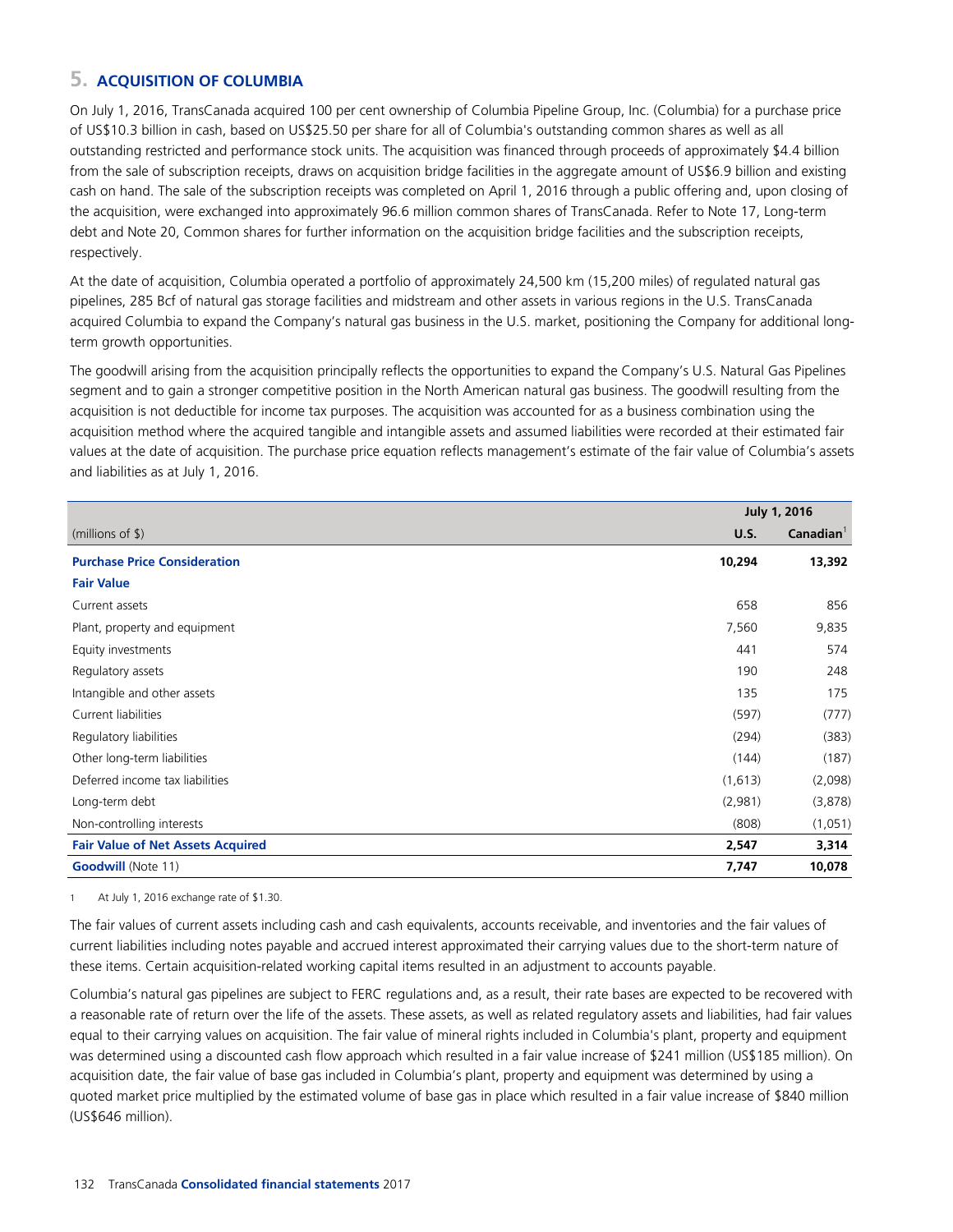In second quarter 2017, the Company completed its procedures over measuring the volume of base gas acquired and, as a result, decreased its fair value by \$116 million (US\$90 million). This impacted the purchase price equation by decreasing property, plant and equipment by \$116 million (US\$90 million), decreasing deferred income tax liabilities by \$45 million (US\$35 million) and increasing goodwill by \$71 million (US\$55 million). This adjustment did not impact the Company's net income. At December 31, 2017, goodwill related to the acquisition of Columbia is US\$7,802 million (2016 – US\$7,747 million). Refer to Note 11, Goodwill, for further information.

The fair value of Columbia's long-term debt was estimated using an income approach based on observable market rates for similar debt instruments from external data service providers. This resulted in a fair value increase of \$300 million (US\$231 million).

The following table summarizes the acquisition date fair value of Columbia's debt acquired by TransCanada.

| (millions of $$$ )                   | <b>Maturity Date</b> | <b>Type</b>                                | <b>Fair Value</b> | <b>Interest Rate</b> |
|--------------------------------------|----------------------|--------------------------------------------|-------------------|----------------------|
| <b>COLUMBIA PIPELINE GROUP, INC.</b> |                      |                                            |                   |                      |
|                                      | June 2018            | Senior Unsecured Notes (US\$500)           | US\$506           | 2.45%                |
|                                      | June 2020            | Senior Unsecured Notes (US\$750)           | US\$779           | 3.30%                |
|                                      | June 2025            | Senior Unsecured Notes (US\$1,000)         | US\$1,092         | 4.50%                |
|                                      |                      | June 2045 Senior Unsecured Notes (US\$500) | US\$604           | 5.80%                |
|                                      |                      |                                            | US\$2,981         |                      |

The fair values of Columbia's DB plan and other post-retirement benefit plans were based on an actuarial valuation of the funded status of the plans, as of the acquisition date which resulted in an increase of \$15 million (US\$12 million) and \$5 million (US\$4 million) to Regulatory assets and Other long-term liabilities, respectively, and a decrease of \$14 million (US\$11 million) and \$2 million (US\$2 million) to Intangible and other assets and Regulatory liabilities, respectively.

Temporary differences created as a result of the fair value changes described above resulted in deferred income tax assets and liabilities that were recorded at the Company's U.S. effective tax rate of 39 per cent.

The fair value of Columbia's non-controlling interest was based on the approximately 53.8 million Columbia Pipeline Partners LP (CPPL) common units outstanding to the public as of June 30, 2016, and valued at the June 30, 2016 closing price of US\$15.00 per common unit. On February 17, 2017, TransCanada acquired all outstanding publicly held common units of CPPL. Refer to Note 19, Non-controlling interests, for further information.

In 2016, acquisition expenses of approximately \$36 million were included in Plant operating costs and other in the Consolidated statement of income.

Upon completion of the acquisition, the Company began consolidating Columbia. Columbia's significant accounting policies were consistent with TransCanada's and continued to be applied. Columbia contributed \$929 million to the Company's Revenues and \$132 million to the Company's net income from July 1, 2016 to December 31, 2016.

The following supplemental pro forma consolidated financial information of the Company for the years ended December 31, 2016 and 2015 includes the results of operations for Columbia as if the acquisition had been completed on January 1, 2015.

| year ended December 31                          |        |        |
|-------------------------------------------------|--------|--------|
| (millions of Canadian \$)                       | 2016   | 2015   |
| Revenues                                        | 13,404 | 13,007 |
| Net Income/(Loss)                               | 627    | (820)  |
| Net Income/(Loss) Attributable to Common Shares | 234    | (971)  |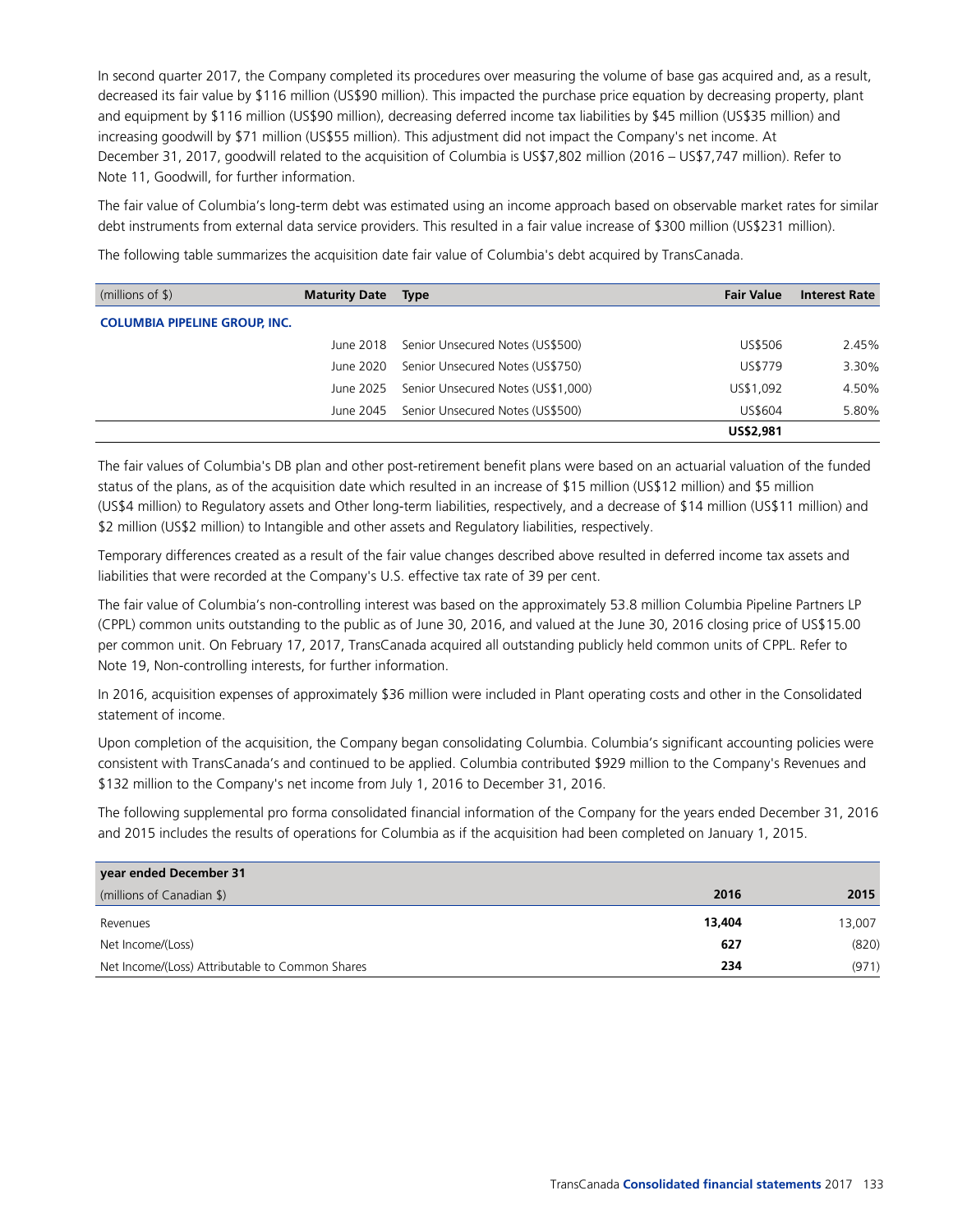# **6. ASSETS HELD FOR SALE**

# **U.S. Northeast Power Assets**

The Company's monetization of its U.S. Northeast power assets, for the purpose of permanently financing the Columbia acquisition, included the sales of TC Hydro, Ravenswood, Ironwood, Kibby Wind and Ocean State Power that closed in second quarter 2017.

On November 1, 2016, the Company entered into an agreement to sell TC Hydro to a third party. At December 31, 2016, the related assets and liabilities were classified as held for sale in the Energy segment. On April 19, 2017, the Company completed the sale of TC Hydro for proceeds of approximately US\$1.07 billion, before post-closing adjustments. Refer to Note 26, Other acquisitions and dispositions, for further information.

On November 1, 2016, the Company entered into an agreement to sell Ravenswood, Ironwood, Kibby Wind and Ocean State Power to a third party. As a result, the Company recorded a loss of approximately \$829 million (\$863 million after tax) in 2016 which was included in Gain/(loss) on assets held for sale/sold in the Consolidated statement of income. This included the impact of an estimated \$70 million of foreign currency translation gains to be reclassified from AOCI to net income on close. At December 31, 2016, the related assets and liabilities were classified as held for sale in the Energy segment and were recorded at their fair values less costs to sell based on the proceeds expected from the sale. On June 2, 2017, TransCanada completed the sale of these assets for proceeds of approximately US\$2.029 billion, before post-closing adjustments. Refer to Note 26, Other acquisitions and dispositions, for further information.

# **7. OTHER CURRENT ASSETS**

| at December 31                               |      |      |
|----------------------------------------------|------|------|
| (millions of Canadian \$)                    | 2017 | 2016 |
| Fair value of derivative contracts (Note 24) | 332  | 376  |
| Prepaid expenses                             | 109  | 131  |
| Cash provided as collateral                  | 99   | 313  |
| Regulatory assets (Note 10)                  | 23   | 33   |
| Other                                        | 128  | 55   |
|                                              | 691  | 908  |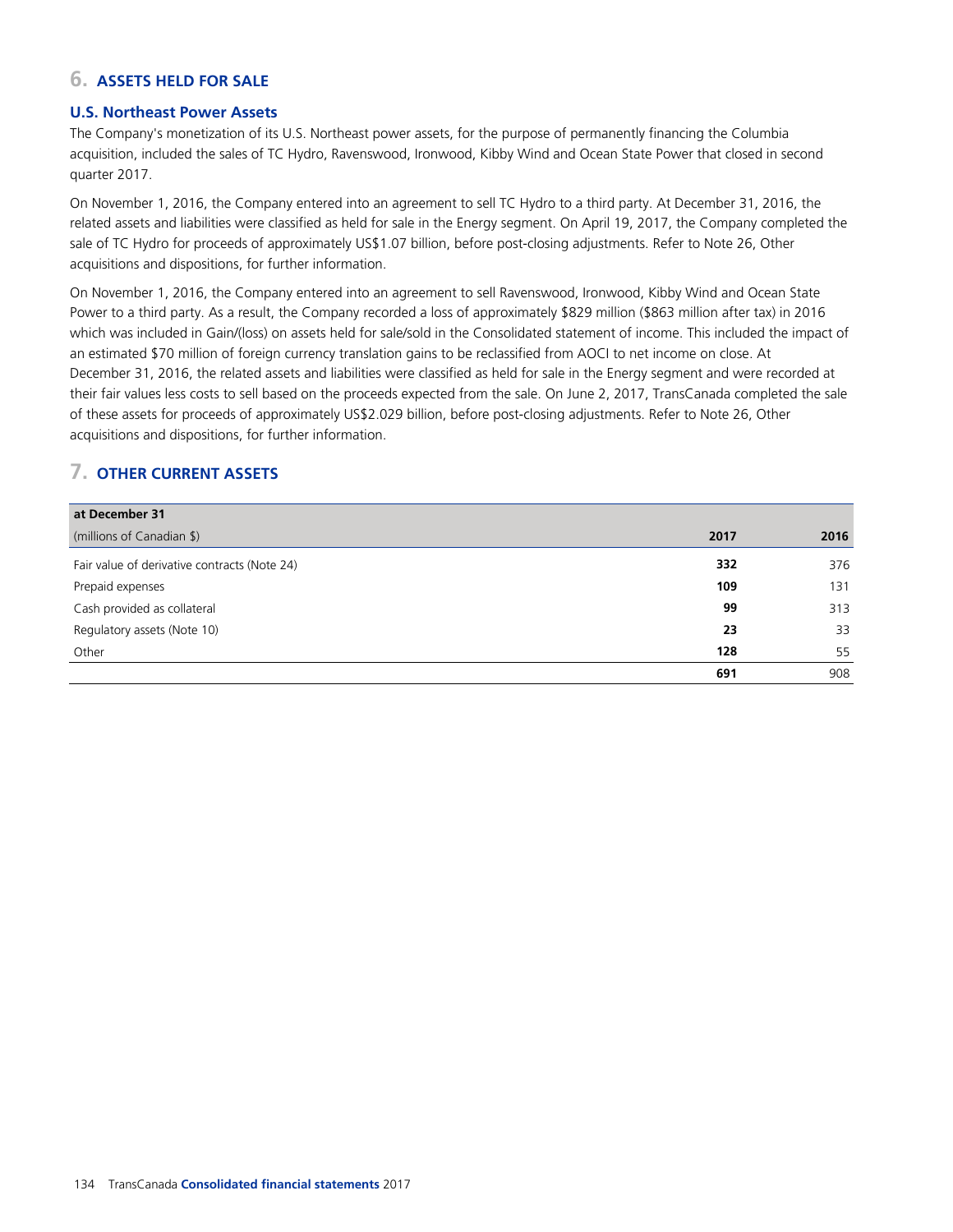# **8. PLANT, PROPERTY AND EQUIPMENT**

|                                             |        | 2017                                      |                                 |        | 2016                                      |                                 |
|---------------------------------------------|--------|-------------------------------------------|---------------------------------|--------|-------------------------------------------|---------------------------------|
| at December 31<br>(millions of Canadian \$) | Cost   | <b>Accumulated</b><br><b>Depreciation</b> | <b>Net</b><br><b>Book Value</b> | Cost   | <b>Accumulated</b><br><b>Depreciation</b> | <b>Net</b><br><b>Book Value</b> |
| <b>Canadian Natural Gas Pipelines</b>       |        |                                           |                                 |        |                                           |                                 |
| NGTL System                                 |        |                                           |                                 |        |                                           |                                 |
| Pipeline                                    | 10,153 | 4,190                                     | 5,963                           | 8,814  | 3,951                                     | 4,863                           |
| Compression                                 | 3,021  | 1,593                                     | 1,428                           | 2,447  | 1,499                                     | 948                             |
| Metering and other                          | 1,188  | 569                                       | 619                             | 1,124  | 519                                       | 605                             |
|                                             | 14,362 | 6,352                                     | 8,010                           | 12,385 | 5,969                                     | 6,416                           |
| Under construction                          | 940    |                                           | 940                             | 1,151  |                                           | 1,151                           |
|                                             | 15,302 | 6,352                                     | 8,950                           | 13,536 | 5,969                                     | 7,567                           |
| Canadian Mainline                           |        |                                           |                                 |        |                                           |                                 |
| Pipeline                                    | 9,763  | 6,455                                     | 3,308                           | 9,502  | 6,221                                     | 3,281                           |
| Compression                                 | 3,605  | 2,499                                     | 1,106                           | 3,537  | 2,361                                     | 1,176                           |
| Metering and other                          | 655    | 207                                       | 448                             | 605    | 198                                       | 407                             |
|                                             | 14,023 | 9,161                                     | 4,862                           | 13,644 | 8,780                                     | 4,864                           |
| Under construction                          | 156    |                                           | 156                             | 219    |                                           | 219                             |
|                                             | 14,179 | 9,161                                     | 5,018                           | 13,863 | 8,780                                     | 5,083                           |
| Other Canadian Natural Gas Pipelines        |        |                                           |                                 |        |                                           |                                 |
| Other <sup>1</sup>                          | 1,815  | 1,363                                     | 452                             | 1,728  | 1,273                                     | 455                             |
| Under construction                          | 4      |                                           | 4                               | 112    |                                           | 112                             |
|                                             | 1,819  | 1,363                                     | 456                             | 1,840  | 1,273                                     | 567                             |
|                                             | 31,300 | 16,876                                    | 14,424                          | 29,239 | 16,022                                    | 13,217                          |
| <b>U.S. Natural Gas Pipelines</b>           |        |                                           |                                 |        |                                           |                                 |
| Columbia Gas                                |        |                                           |                                 |        |                                           |                                 |
| Pipeline                                    | 3,550  | 125                                       | 3,425                           | 3,317  | 42                                        | 3,275                           |
| Compression                                 | 1,547  | 64                                        | 1,483                           | 1,636  | 29                                        | 1,607                           |
| Metering and other                          | 2,306  | 37                                        | 2,269                           | 2,550  | 8                                         | 2,542                           |
|                                             | 7,403  | 226                                       | 7,177                           | 7,503  | 79                                        | 7,424                           |
| Under construction                          | 3,332  |                                           | 3,332                           | 1,127  |                                           | 1,127                           |
|                                             | 10,735 | 226                                       | 10,509                          | 8,630  | 79                                        | 8,551                           |
| ANR                                         |        |                                           |                                 |        |                                           |                                 |
| Pipeline                                    | 1,427  | 365                                       | 1,062                           | 1,468  | 349                                       | 1,119                           |
| Compression                                 | 1,582  | 286                                       | 1,296                           | 1,494  | 260                                       | 1,234                           |
| Metering and other                          | 961    | 268                                       | 693                             | 988    | 254                                       | 734                             |
|                                             | 3,970  | 919                                       | 3,051                           | 3,950  | 863                                       | 3,087                           |
| Under construction                          | 358    | $\overline{\phantom{0}}$                  | 358                             | 232    |                                           | 232                             |
|                                             | 4,328  | 919                                       | 3,409                           | 4,182  | 863                                       | 3,319                           |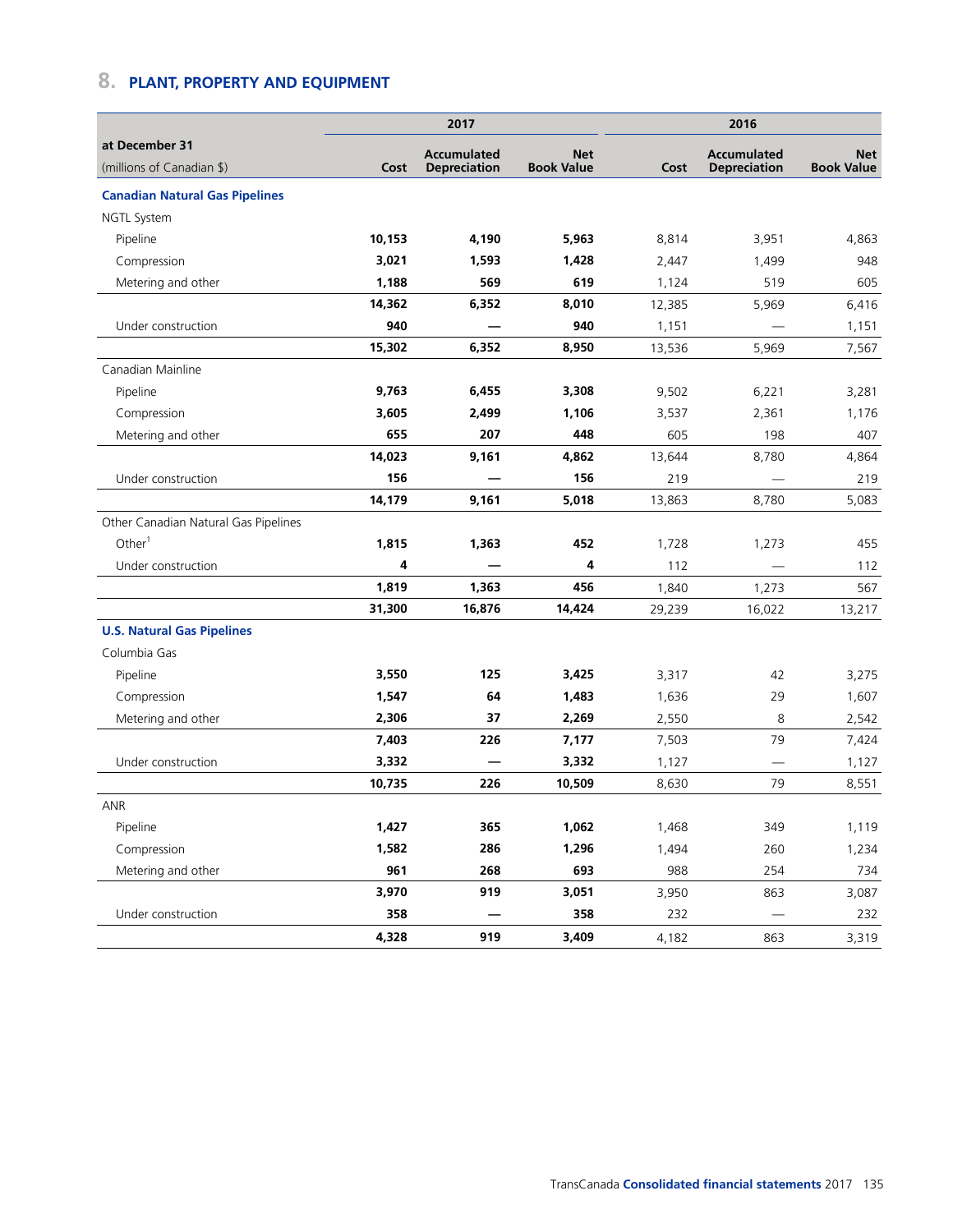|                                             |        | 2017                                      |                                 |        | 2016                                      |                                 |
|---------------------------------------------|--------|-------------------------------------------|---------------------------------|--------|-------------------------------------------|---------------------------------|
| at December 31<br>(millions of Canadian \$) | Cost   | <b>Accumulated</b><br><b>Depreciation</b> | <b>Net</b><br><b>Book Value</b> | Cost   | <b>Accumulated</b><br><b>Depreciation</b> | <b>Net</b><br><b>Book Value</b> |
| Other U.S. Natural Gas Pipelines            |        |                                           |                                 |        |                                           |                                 |
| <b>GTN</b>                                  | 2,107  | 822                                       | 1,285                           | 2,221  | 810                                       | 1,411                           |
| Great Lakes                                 | 1,988  | 1,113                                     | 875                             | 2,106  | 1,155                                     | 951                             |
| Columbia Gulf                               | 1,115  | 37                                        | 1,078                           | 880    | 5                                         | 875                             |
| Midstream                                   | 1,085  | 54                                        | 1,031                           | 1,072  | 23                                        | 1,049                           |
| Other <sup>2</sup>                          | 1,950  | 574                                       | 1,376                           | 2,120  | 567                                       | 1,553                           |
|                                             | 8,245  | 2,600                                     | 5,645                           | 8,399  | 2,560                                     | 5,839                           |
| Under construction                          | 699    |                                           | 699                             | 346    | $\overline{\phantom{0}}$                  | 346                             |
|                                             | 8,944  | 2,600                                     | 6,344                           | 8,745  | 2,560                                     | 6,185                           |
|                                             | 24,007 | 3,745                                     | 20,262                          | 21,557 | 3,502                                     | 18,055                          |
| <b>Mexico Natural Gas Pipelines</b>         |        |                                           |                                 |        |                                           |                                 |
| Pipeline                                    | 2,486  | 214                                       | 2,272                           | 2,734  | 180                                       | 2,554                           |
| Compression                                 | 388    | 30                                        | 358                             | 422    | 19                                        | 403                             |
| Metering and other                          | 522    | 65                                        | 457                             | 502    | 40                                        | 462                             |
|                                             | 3,396  | 309                                       | 3,087                           | 3,658  | 239                                       | 3,419                           |
| Under construction                          | 1,865  |                                           | 1,865                           | 1,108  |                                           | 1,108                           |
|                                             | 5,261  | 309                                       | 4,952                           | 4,766  | 239                                       | 4,527                           |
| <b>Liquids Pipelines</b>                    |        |                                           |                                 |        |                                           |                                 |
| Keystone Pipeline System                    |        |                                           |                                 |        |                                           |                                 |
| Pipeline                                    | 9,002  | 992                                       | 8,010                           | 10,572 | 901                                       | 9,671                           |
| Pumping equipment                           | 1,022  | 152                                       | 870                             | 928    | 121                                       | 807                             |
| Tanks and other                             | 3,314  | 385                                       | 2,929                           | 2,521  | 286                                       | 2,235                           |
|                                             | 13,338 | 1,529                                     | 11,809                          | 14,021 | 1,308                                     | 12,713                          |
| Under construction                          | 456    |                                           | 456                             | 479    |                                           | 479                             |
|                                             | 13,794 | 1,529                                     | 12,265                          | 14,500 | 1,308                                     | 13,192                          |
| Intra-Alberta Pipelines <sup>3</sup>        |        |                                           |                                 |        |                                           |                                 |
| Pipeline                                    | 748    | 3                                         | 745                             |        |                                           |                                 |
| Pumping equipment                           | 104    |                                           | 104                             |        |                                           |                                 |
| Tanks and other                             | 259    | 1                                         | 258                             |        |                                           |                                 |
|                                             | 1,111  | 4                                         | 1,107                           |        |                                           |                                 |
| Under construction                          | 47     |                                           | 47                              | 955    |                                           | 955                             |
|                                             | 1,158  | 4                                         | 1,154                           | 955    |                                           | 955                             |
|                                             | 14,952 | 1,533                                     | 13,419                          | 15,455 | 1,308                                     | 14,147                          |
| <b>Energy</b>                               |        |                                           |                                 |        |                                           |                                 |
| Natural Gas <sup>4,5</sup>                  | 2,645  | 743                                       | 1,902                           | 2,696  | 696                                       | 2,000                           |
| Wind and Solar <sup>6</sup>                 | 673    | 204                                       | 469                             | 1,180  | 245                                       | 935                             |
| Natural Gas Storage and Other               | 734    | 156                                       | 578                             | 731    | 146                                       | 585                             |
|                                             | 4,052  | 1,103                                     | 2,949                           | 4,607  | 1,087                                     | 3,520                           |
| Under construction                          | 1,028  |                                           | 1,028                           | 729    |                                           | 729                             |
|                                             | 5,080  | 1,103                                     | 3,977                           | 5,336  | 1,087                                     | 4,249                           |
| Corporate                                   | 411    | 168                                       | 243                             | 410    | 130                                       | 280                             |
|                                             | 81,011 | 23,734                                    | 57,277                          | 76,763 | 22,288                                    | 54,475                          |

1 Includes Foothills, Ventures LP and Great Lakes Canada.

2 Includes Bison, Portland Natural Gas Transmission System, North Baja, Tuscarora and Crossroads.

3 Includes Northern Courier, placed in-service on November 1, 2017 and White Spruce.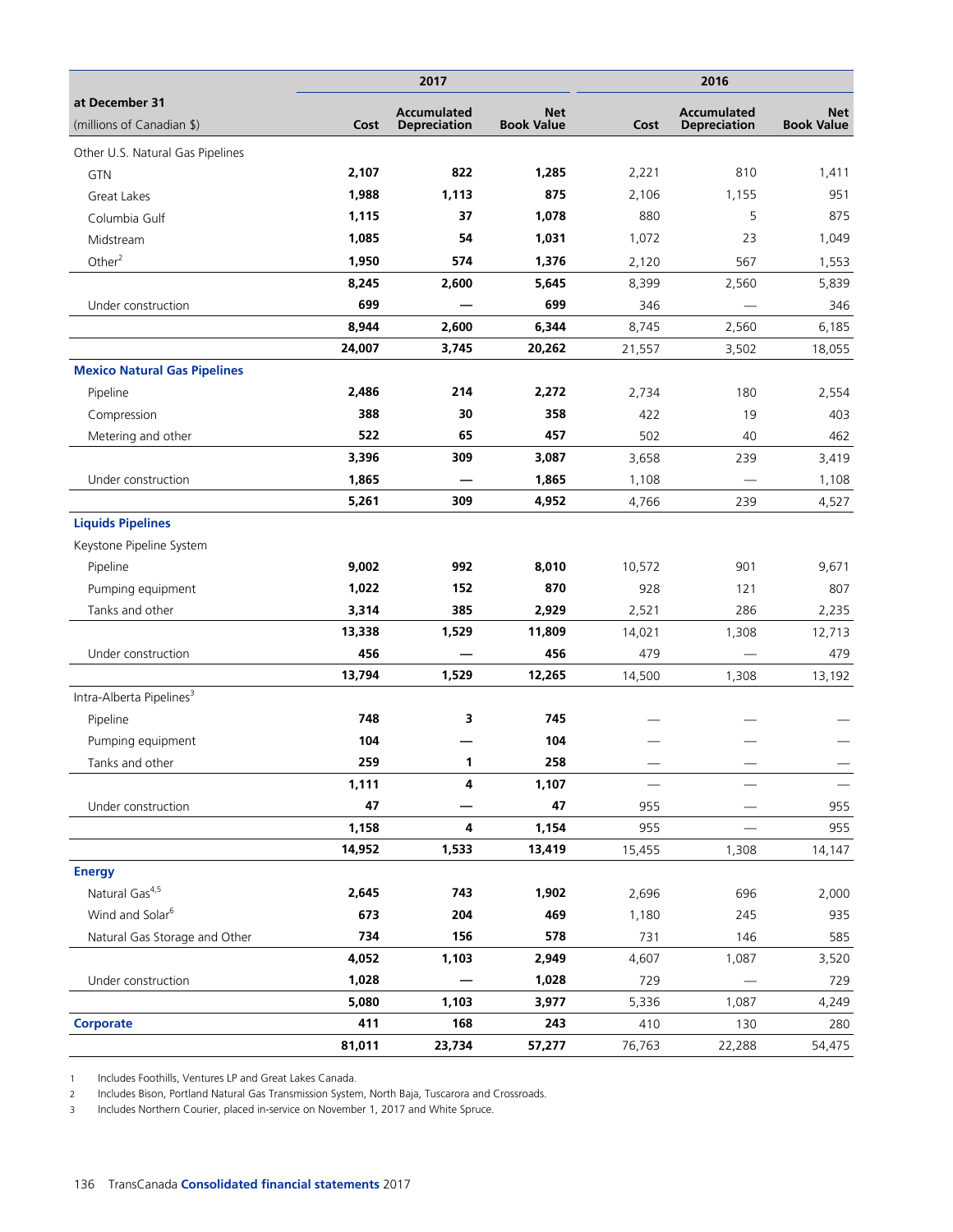- 4 Includes facilities with long-term PPAs that are accounted for as operating leases. The cost and accumulated depreciation of these facilities was \$1,264 million and \$354 million, respectively, at December 31, 2017 (2016 – \$1,319 million and \$335 million, respectively). Revenues of \$215 million were recognized in 2017 (2016 – \$212 million; 2015 – \$235 million) through the sale of electricity under the related PPAs.
- 5 Includes Coolidge, Grandview, and Bécancour assets which operate under operating leases, along with Halton Hills and Alberta cogeneration natural gas-fired facilities.
- 6 Ontario solar assets are excluded from the Wind and Solar net book value at December 31, 2017 as they were sold on December 19, 2017. Refer to Note 26, Other acquisitions and dispositions, for further information.

### **Energy East and Related Projects Impairment**

On October 5, 2017, the Company informed the NEB that it will not proceed with the Energy East, Eastern Mainline and Upland projects. Based on this decision, the Company evaluated the carrying value of its Property, plant and equipment related to the Eastern Mainline project including AFUDC. Due to the inability to reach a regulatory decision for this project, there were no recoveries of costs from third parties. As a result, the Company recognized a non-cash impairment charge of \$83 million (\$64 million after tax) in the Liquids Pipelines segment. The non-cash charge was recorded in Goodwill and other asset impairment charges on the Consolidated statement of income.

### **Energy Turbine Impairment**

Following the evaluation of specific capital project opportunities in 2015, it was determined that the carrying value of certain Energy turbine equipment was not fully recoverable. These turbines had been previously purchased for a power development project that did not proceed. As a result, at December 31, 2015, the Company recognized a non-cash impairment charge of \$59 million (\$43 million after tax) in the Energy segment. The non-cash charge was recorded in Goodwill and other asset impairment charges on the Consolidated statement of income. This impairment charge was based on the excess of the carrying value over the estimated fair value of the turbines, which was determined based on a comparison to similar assets available for sale in the market.

At December 31, 2017, the Company again re-assessed the remaining carrying value of this Energy turbine equipment and determined that it was not recoverable. As a result, the Company recognized a non-cash impairment charge of \$21 million (\$16 million after tax) in the Energy segment related to the remaining carrying value. The non-cash charge was recorded in Goodwill and other asset impairment charges on the Consolidated statement of income.

### **Keystone XL Impairment**

At December 31, 2015, the Company evaluated its investment in Keystone XL and related projects for impairment in connection with the November 6, 2015 denial of the U.S. Presidential permit. As a result of the analysis, the Company recognized a non-cash impairment charge in its Liquids Pipelines segment of \$3,686 million (\$2,891 million after tax) based on the excess of the carrying value over the estimated fair value of \$621 million of these assets. The non-cash charge was recorded in Goodwill and other asset impairment charges on the Consolidated statement of income.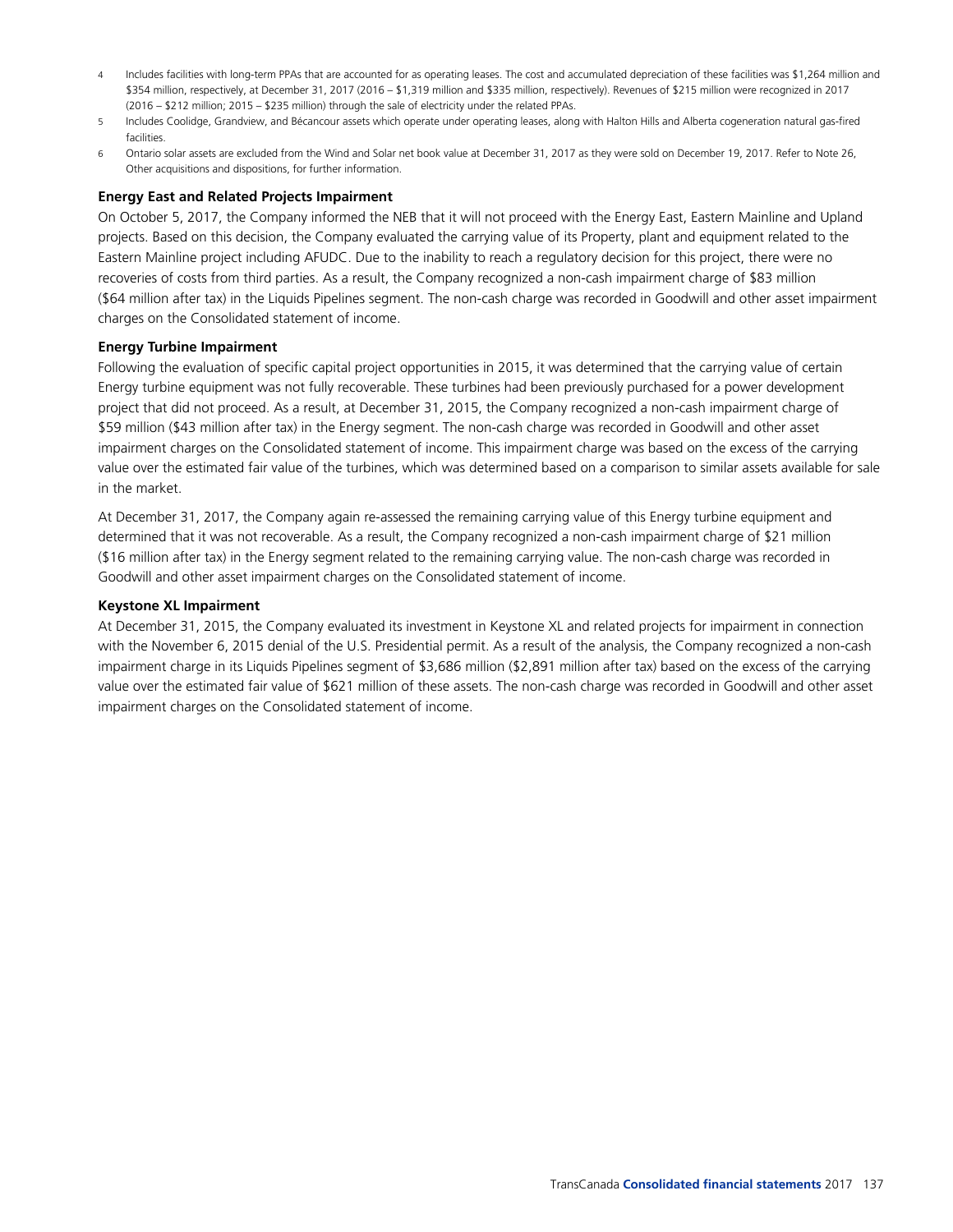# **9. EQUITY INVESTMENTS**

|                                       |                                         |                        | Income/(Loss) from Equity<br><b>Investments</b> |      | Equity<br><b>Investments</b> |       |
|---------------------------------------|-----------------------------------------|------------------------|-------------------------------------------------|------|------------------------------|-------|
|                                       | Ownership                               | vear ended December 31 |                                                 |      | at December 31               |       |
| (millions of Canadian \$)             | Interest at<br><b>December 31, 2017</b> | 2017                   | 2016                                            | 2015 | 2017                         | 2016  |
| <b>Canadian Natural Gas Pipelines</b> |                                         |                        |                                                 |      |                              |       |
| <b>TOM</b>                            | 50.0%                                   | 11                     | 12                                              | 12   | 68                           | 71    |
| <b>U.S. Natural Gas Pipelines</b>     |                                         |                        |                                                 |      |                              |       |
| Northern Border <sup>1</sup>          | 50.0%                                   | 87                     | 92                                              | 85   | 641                          | 597   |
| Iroquois <sup>2</sup>                 | 50.0%                                   | 59                     | 54                                              | 51   | 280                          | 309   |
| Millennium <sup>3</sup>               | 47.5%                                   | 66                     | 33                                              |      | 291                          | 295   |
| Pennant Midstream <sup>3</sup>        | 47.0%                                   | 11                     | 6                                               |      | 228                          | 246   |
| Other                                 | Various                                 | 17                     | 29                                              | 26   | 92                           | 93    |
| <b>Mexico Natural Gas Pipelines</b>   |                                         |                        |                                                 |      |                              |       |
| Sur de Texas <sup>4</sup>             | 60.0%                                   | 66                     | (3)                                             |      | 399                          | 255   |
| TransGas                              | 46.5%                                   | (12)                   |                                                 | 5    |                              | 28    |
| <b>Liquids Pipelines</b>              |                                         |                        |                                                 |      |                              |       |
| Grand Rapids <sup>5</sup>             | 50.0%                                   | 17                     | (1)                                             |      | 996                          | 876   |
| Other <sup>6</sup>                    | Various                                 | (20)                   |                                                 |      | 20                           | 39    |
| <b>Energy</b>                         |                                         |                        |                                                 |      |                              |       |
| Bruce Power <sup>7</sup>              | 48.4%                                   | 434                    | 293                                             | 249  | 2,987                        | 3,356 |
| Portlands Energy <sup>8</sup>         | 50.0%                                   | 31                     | 33                                              | 30   | 301                          | 313   |
| ASTC Power Partnership                | 50.0%                                   |                        | (37)                                            | (23) |                              |       |
| Other                                 | Various                                 | 6                      | 3                                               | 5    | 63                           | 66    |
|                                       |                                         | 773                    | 514                                             | 440  | 6,366                        | 6,544 |

1 At December 31, 2017, the difference between the carrying value of the investment and the underlying equity in the net assets of Northern Border Pipeline Company was US\$115 million (2016 – US\$116 million) due to the fair value assessment of assets at the time of acquisition.

2 At December 31, 2017, the difference between the carrying value of the investment and the underlying equity in the net assets of Iroquois was US\$41 million (2016 – US\$48 million) due mainly to the fair value assessment of the assets at the time of acquisition.

3 Acquired as part of Columbia on July 1, 2016. Income from Equity investments reflects equity earnings from the date of acquisition.

4 TransCanada has an ownership interest of 60.0 per cent in Sur de Texas, which as a jointly controlled entity applies the equity method of accounting. Income from equity investments includes amounts recorded in the Corporate segment.

- 5 Grand Rapids was placed in service in August 2017. At December 31, 2017, the difference between the carrying value of the investment and the underlying equity in the net assets of Grand Rapids was \$105 million (2016 – \$86 million) due mainly to interest capitalized during construction and the fair value of guarantees.
- 6 Includes investments in Canaport Energy East Marine Terminal Limited Partnership and HoustonLink Pipeline Company LLC. At December 31, 2017, the Canaport Energy East Marine Terminal Limited Partnership investment was nil.

7 At December 31, 2017, the difference between the carrying value of the investment and the underlying equity in the net assets of Bruce Power was \$902 million (2016 – \$942 million) due to the fair value assessment of assets at the time of acquisitions.

8 At December 31, 2017, the difference between the carrying value of the investment and the underlying equity in the net assets of Portlands Energy was \$73 million (2016 – \$70 million) due mainly to interest capitalized during construction.

## **TransGas de Occidente S.A. Impairment**

In August 2017, TransCanada recognized an impairment charge of \$12 million on its 46.5 per cent equity investment in TransGas de Occidente S.A. (TransGas). TransGas constructed and operated a natural gas pipeline in Colombia for a 20-year contract term. As per the terms of the agreement, upon completion of the 20-year contract in August 2017, TransGas transferred its pipeline assets to Transportadora de Gas Internacional S.A.. The impairment charge represents the write-down of the remaining carrying value of the equity investment. The non-cash impairment charge was recognized in Income from equity investments in the Consolidated statement of income.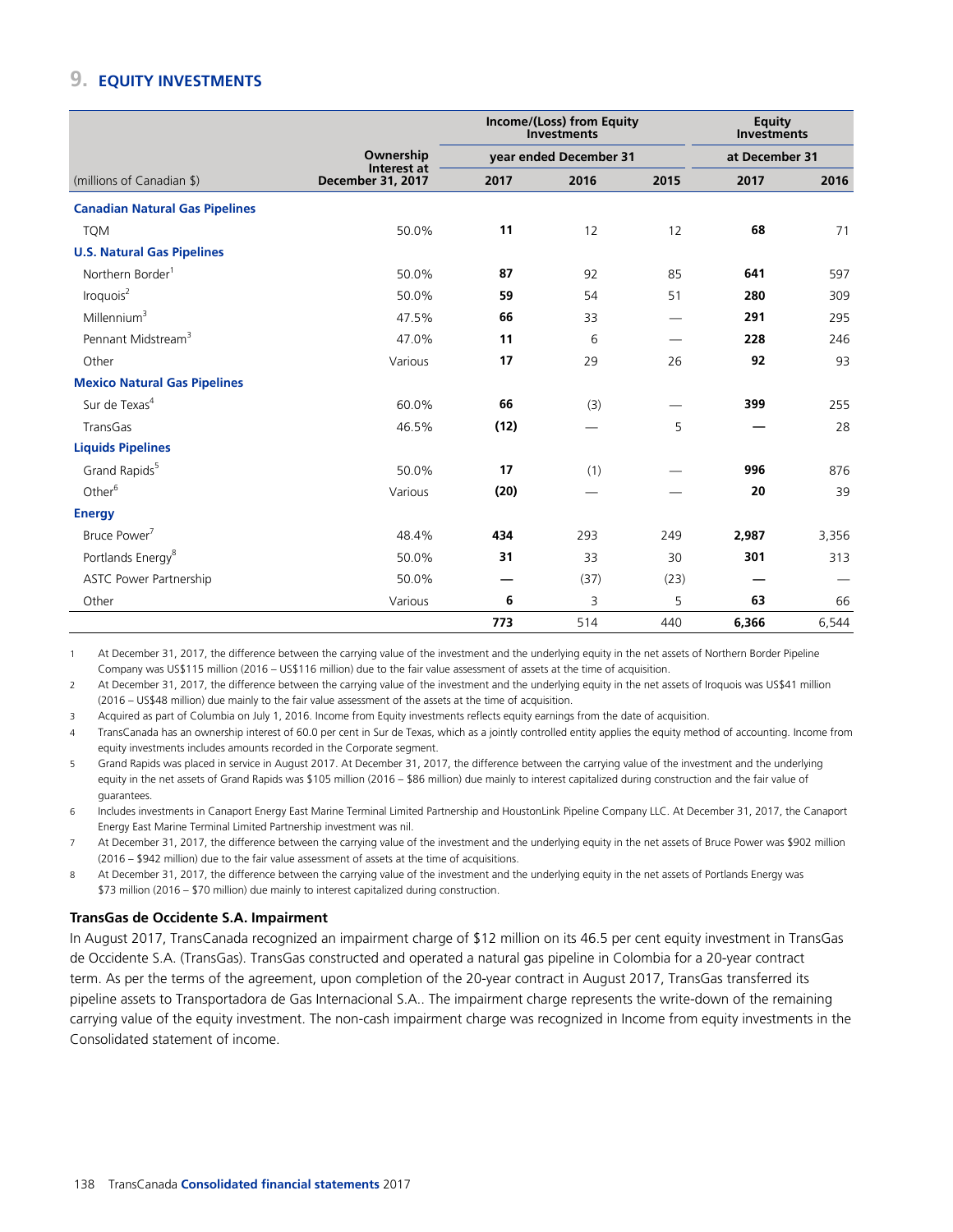### **Canaport Energy East Marine Terminal Limited Partnership Impairment**

On October 5, 2017, the Company informed the NEB that it will not be proceeding with the Energy East, Eastern Mainline and Upland projects. As a result, in October 2017 the Company recognized a non-cash impairment charge of \$20 million in its Liquids Pipelines segment Income from equity investments which represented the carrying value of the equity investment in the Canaport Energy East Marine Terminal Limited Partnership. Due to the inability to reach a regulatory decision for this project, there were no recoveries of costs from third parties.

### **ASTC Power Partnership Impairment**

In March 2016, TransCanada issued notice to the Balancing Pool of the decision to terminate its Sundance B PPA held through ASTC Power Partnership. In accordance with a provision in the PPA, a buyer was permitted to terminate the arrangement if a change in law occurs that makes the arrangement unprofitable or more unprofitable. As a result of changes in law surrounding the Alberta Specified Gas Emitters Regulation, the Company expected increasing costs related to carbon emissions to continue throughout the remaining term of the PPA resulting in increasing unprofitability. As a result, in first quarter 2016, the Company recognized a non-cash impairment charge of \$29 million (\$21 million after tax) in its Energy segment Income from equity investments which represented the carrying value of the equity investment in ASTC Partnership. The PPA termination was settled in December 2016.

# **Distributions and Contributions**

Distributions received from equity investments for the year ended December 31, 2017 were \$1,332 million (2016 – \$1,571 million; 2015 – \$802 million) of which \$362 million (2016 – \$727 million; 2015 – \$9 million) was included in Investing activities in the Consolidated statement of cash flows with respect to distributions received from Bruce Power in 2017 and 2016 from its financing program. Undistributed earnings from equity investments were \$198 million at December 31, 2015.

Contributions made to equity investments for the year ended December 31, 2017 were \$1,681 million (2016 – \$765 million; 2015 – \$493 million) and are included in Investing activities in the Consolidated statement of cash flows. For 2017, contributions include \$977 million related to TransCanada's proportionate share of the Sur de Texas debt financing requirements.

|  |  | <b>Summarized Financial Information of Equity Investments</b> |  |  |
|--|--|---------------------------------------------------------------|--|--|
|--|--|---------------------------------------------------------------|--|--|

| year ended December 31                 |         |          |          |
|----------------------------------------|---------|----------|----------|
| (millions of Canadian \$)              | 2017    | 2016     | 2015     |
| <b>Income</b>                          |         |          |          |
| Revenues                               | 4,913   | 4,336    | 4,337    |
| Operating and other expenses           | (2,993) | (3,068)  | (3, 142) |
| Net income                             | 1,636   | 1,080    | 1,046    |
| Net income attributable to TransCanada | 773     | 514      | 440      |
|                                        |         |          |          |
| at December 31                         |         |          |          |
| (millions of Canadian \$)              |         | 2017     | 2016     |
| <b>Balance Sheet</b>                   |         |          |          |
| Current assets                         |         | 2,176    | 1,669    |
| Non-current assets                     |         | 17,869   | 15,853   |
| Current liabilities                    |         | (1, 577) | (1, 120) |
| Non-current liabilities                |         | (8,217)  | (5,867)  |

## **Loan receivable from affiliate**

TransCanada holds a 60 per cent equity interest in a joint venture with IEnova to build, own and operate the Sur de Texas pipeline. On April 21, 2017, TransCanada entered into a MXN\$13.6 billion unsecured revolving credit facility with the joint venture, which bears interest at a floating rate and matures in March 2022. On December 6, 2017, TransCanada and the joint venture entered into an amended agreement to increase the credit facility to MXN\$21.3 billion. At December 31, 2017, the Company's consolidated balance sheet included a \$919 million loan receivable from the Sur de Texas joint venture which represents TransCanada's proportionate share of the debt financing requirements related to the joint venture. Interest income and other included interest income of \$34 million in 2017 from this joint venture with a corresponding proportionate share of interest expense recorded in Income from equity investments.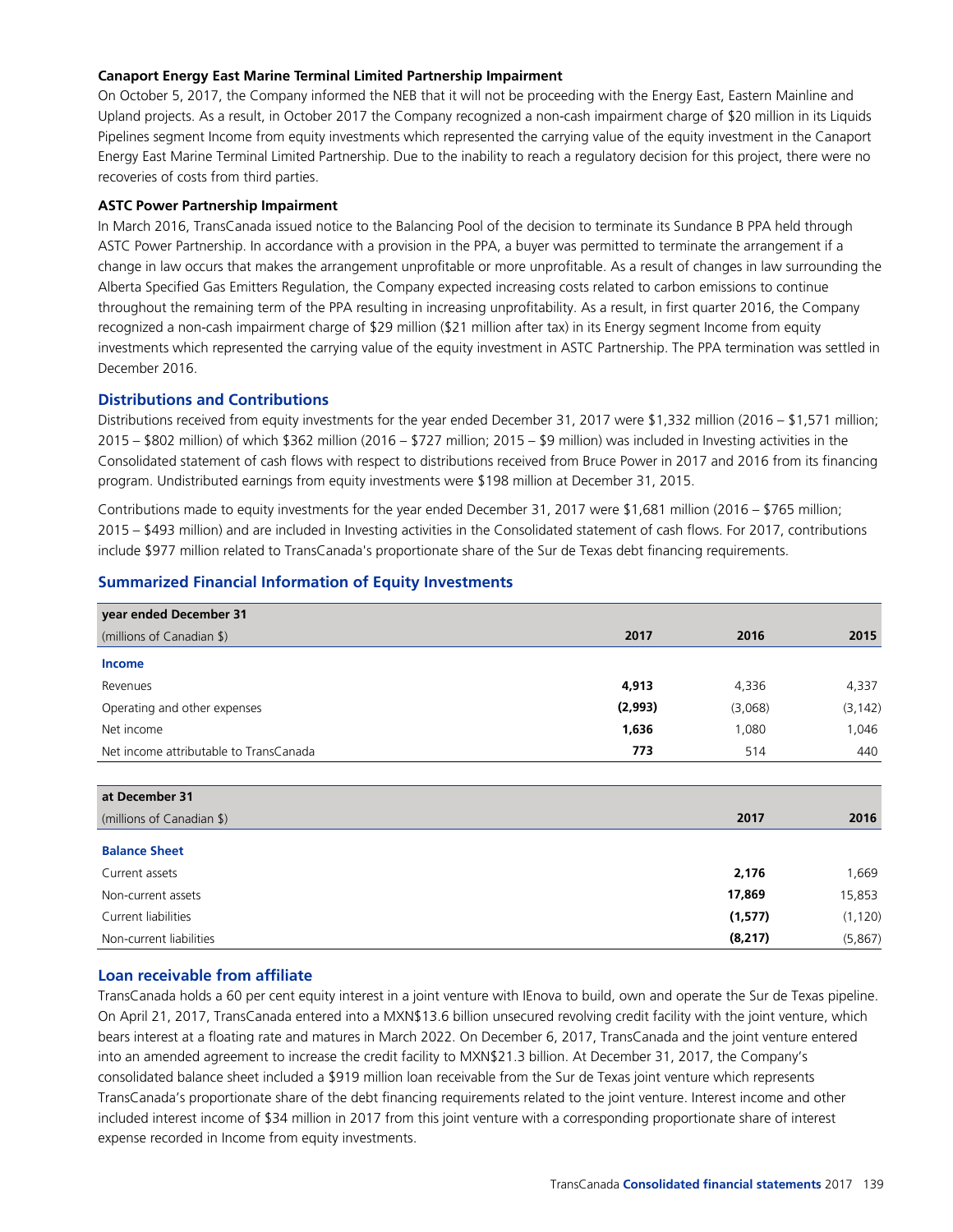# **10. RATE-REGULATED BUSINESSES**

TransCanada's businesses that apply RRA currently include certain Canadian, U.S. and Mexico natural gas pipelines, and certain regulated U.S. natural gas storage operations. Rate-regulated businesses account for and report assets and liabilities consistent with the resulting economic impact of the regulators' established rates, provided the rates are designed to recover the costs of providing the regulated service and the competitive environment makes it probable that such rates can be charged and collected. Certain expenses and credits subject to utility regulation or rate determination that would otherwise be reflected in the statement of income are deferred on the balance sheet and are expected to be included in future service rates and recovered from or refunded to customers in subsequent years.

### **Canadian Regulated Operations**

TransCanada's Canadian natural gas pipelines are regulated by the NEB under the National Energy Board Act. The NEB regulates the construction and operation of facilities, and the terms and conditions of services, including rates, for the Company's Canadian regulated natural gas transmission systems.

TransCanada's Canadian natural gas transmission services are supplied under natural gas transportation tariffs that provide for cost recovery, including return of and return on capital as approved by the NEB. Rates charged for these services are typically set through a process that involves filing an application with the regulator wherein forecasted operating costs, including a return of and on capital, determine the revenue requirement for the upcoming year or multiple years. To the extent actual costs and revenues are more or less than forecasted costs and revenues, the regulators generally allow the difference to be deferred to a future period and recovered or refunded in rates at that time. Differences between actual and forecasted costs that the regulator does not allow to be deferred are included in the determination of net income in the year they occur. The Company's most significant regulated Canadian natural gas pipelines are described below.

### **NGTL System**

The NGTL System's 2017 and 2016 results reflect the terms of the 2016-2017 Revenue Requirement Settlement approved by the NEB in April 2016. This settlement includes an ROE of 10.1 per cent on 40 per cent deemed equity, a composite depreciation rate of approximately 3.16 per cent, a mechanism for sharing variances above and below a fixed annual operating, maintenance and administration (OM&A) cost amount and flow-through treatment of all other costs.

The NGTL System's 2015 results reflect the terms of the 2015 Revenue Requirement Settlement. This one-year settlement included a 10.1 per cent ROE on deemed common equity of 40 per cent, a composite depreciation rate of approximately 3.1 per cent, a mechanism for sharing variances above and below a fixed annual OM&A cost amount and flow-through treatment of all other costs.

### **Canadian Mainline**

The Canadian Mainline currently operates under the terms of the 2015-2030 Tolls Application approved in 2014 (the NEB 2014 Decision). The terms of the settlement include an ROE of 10.1 per cent on deemed common equity of 40 per cent, an incentive mechanism that has both upside and downside risk and a \$20 million after-tax annual TransCanada contribution to reduce the revenue requirement. Toll stabilization is achieved through the continued use of deferral accounts, namely the bridging amortization account and the long-term adjustment account (LTAA), to capture the surplus or shortfall between the Company's revenues and cost of service for each year over the six-year fixed toll term of the NEB 2014 Decision. As directed by the NEB, the Canadian Mainline filed an application for approval of 2018-2020 tolls on December 18, 2017.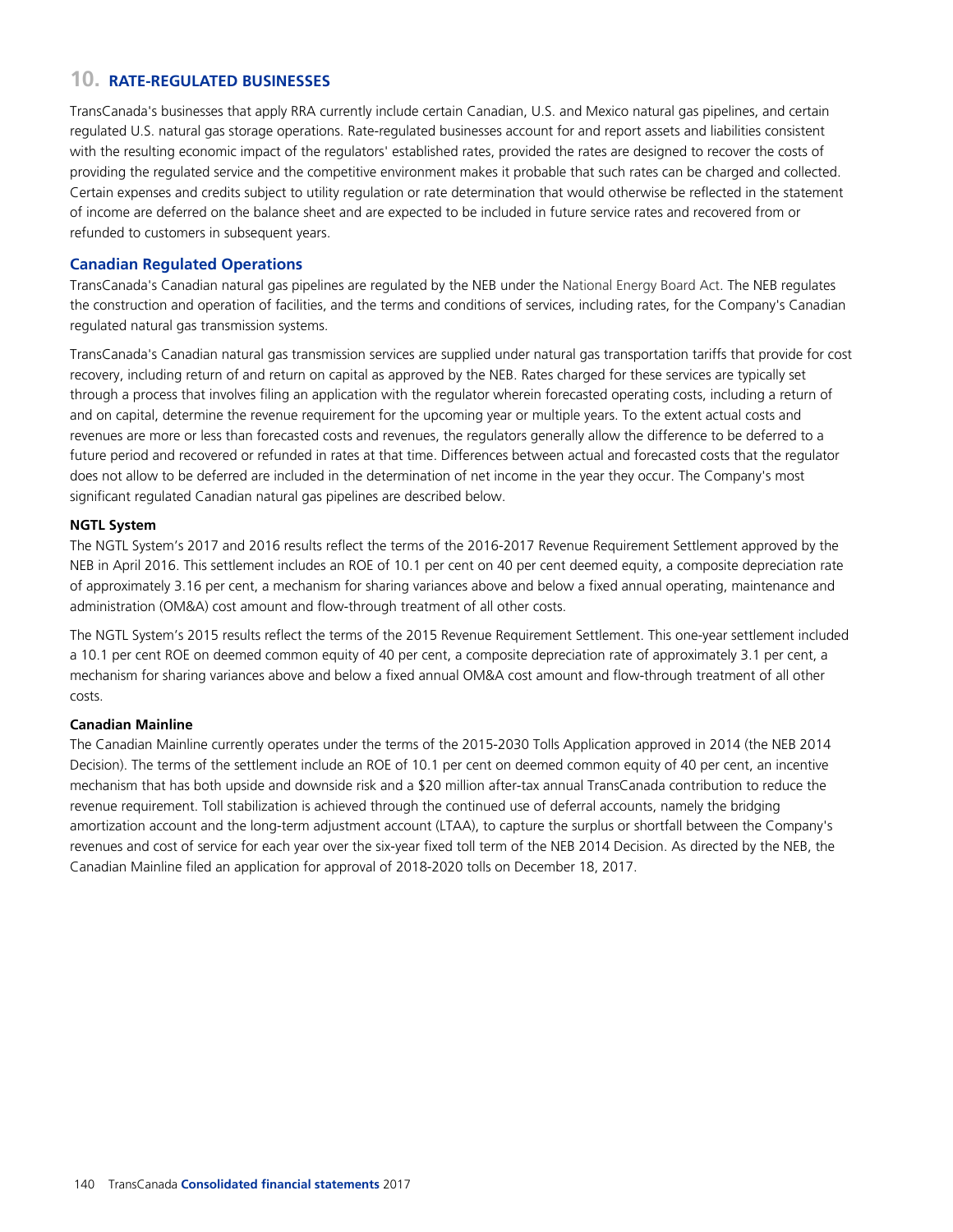## **U.S. Regulated Operations**

TransCanada's U.S. regulated natural gas pipelines, operate under the provisions of the Natural Gas Act of 1938, the Natural Gas Policy Act of 1978 (NGA) and the Energy Policy Act of 2005, and are subject to the jurisdiction of the FERC. The NGA grants the FERC authority over the construction and operation of pipelines and related facilities, including the regulation of tariffs which incorporates maximum and minimum rates for services and allows U.S. regulated natural gas pipelines to discount or negotiate rates on a non-discriminatory basis. The Company's most significant regulated U.S. natural gas pipelines, based on effective ownership and total operated pipe length, are described below.

## **Columbia Gas**

Columbia Gas' natural gas transportation and storage services are provided under a tariff at rates subject to FERC approval. In 2013, the FERC approved a modernization settlement which provides for cost recovery and return on investment of up to US\$1.5 billion over a five-year period to modernize the Columbia Gas system to improve system integrity and enhance service reliability and flexibility. In March 2016, an extension of this settlement was approved by the FERC, which will allow for the cost recovery and return on additional expanded scope investment of US\$1.1 billion over a three-year period through 2020.

#### **ANR Pipeline Company**

ANR Pipeline Company previously operated under rates established pursuant to a settlement approved by the FERC that was effective for all periods presented beginning in 1997 through July 31, 2016. Effective August 1, 2016, ANR Pipeline Company began operating under new rates pursuant to a FERC-approved rate settlement in September 2016. Under terms of the September 2016 settlement, neither ANR Pipeline Company nor the settling parties can file for new rates to become effective earlier than August 1, 2019. However, ANR Pipeline Company is required to file for new rates to be effective no later than August 1, 2022.

#### **Great Lakes**

On October 30, 2017, Great Lakes filed a rate settlement with FERC to satisfy its obligations from its previous 2013 rate settlement for new rates to be in effect by January 1, 2018 (2017 Great Lakes Settlement). The 2017 Great Lakes Settlement, if approved by FERC, will result in a decrease in Great Lakes' maximum transportation rates effective October 1, 2017. The 2017 Great Lakes Settlement does not contain any moratorium and Great Lakes will be required to file for new rates no later than March 31, 2022, with new rates to be effective October 1, 2022.

#### **Columbia Gulf**

Columbia Gulf's natural gas transportation services are provided under a tariff at rates subject to FERC approval. In September 2016, the FERC issued an order approving an uncontested settlement following a FERC-initiated rate proceeding pursuant to section 5 of the NGA, which required a reduction in Columbia Gulf's daily maximum recourse rate and addressed treatment of post-retirement benefits other than pensions, pension expense and regulatory expenses. The FERC order also requires Columbia Gulf to file a general rate case under section 4 of the NGA by January 31, 2020, for rates to take effect by August 1, 2020.

### **Mexico Regulated Operations**

TransCanada's Mexico natural gas pipelines operations are regulated by the CRE and operate in accordance with CRE-approved tariffs. The rates in effect on TransCanada's Mexico natural gas pipelines were established based on CRE-approved contracts that provide for the recovery of costs of providing services.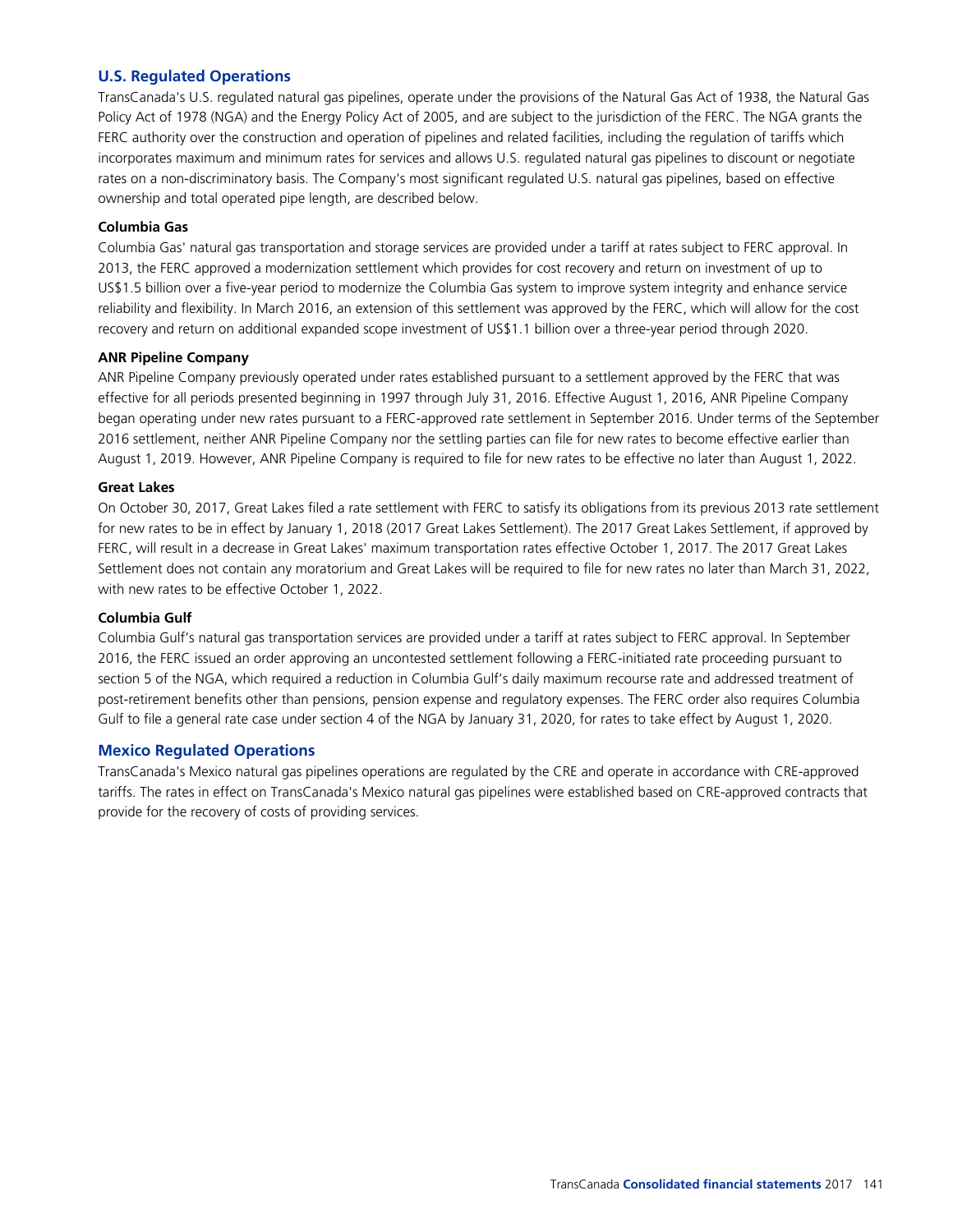# **Regulatory Assets and Liabilities**

| at December 31                                                                      |       |       | Remaining<br>Recovery/       |
|-------------------------------------------------------------------------------------|-------|-------|------------------------------|
| (millions of Canadian \$)                                                           | 2017  | 2016  | Settlement<br>Period (years) |
| <b>Regulatory Assets</b>                                                            |       |       |                              |
| Deferred income taxes <sup>1</sup>                                                  | 967   | 861   | n/a                          |
| Deferred income taxes $-$ U.S. Tax Reform <sup>2</sup>                              | (27)  |       | n/a                          |
| Operating and debt-service regulatory assets <sup>3</sup>                           |       | 1     | $\mathbf{1}$                 |
| Pensions and other post-retirement benefits <sup>1,4</sup>                          | 388   | 382   | n/a                          |
| Foreign exchange on long-term debt <sup>1,5</sup>                                   |       | 37    | $1 - 12$                     |
| Other                                                                               | 71    | 74    | n/a                          |
|                                                                                     | 1,399 | 1,355 |                              |
| Less: Current portion included in Other current assets (Note 7)                     | 23    | 33    |                              |
|                                                                                     | 1,376 | 1,322 |                              |
| <b>Regulatory Liabilities</b>                                                       |       |       |                              |
| Operating and debt-service regulatory liabilities <sup>3</sup>                      | 188   | 47    | 1                            |
| Pensions and other post-retirement benefits <sup>4</sup>                            | 164   | 180   | n/a                          |
| ANR related post-employment and retirement benefits other than pension <sup>6</sup> | 66    | 141   | n/a                          |
| Long term adjustment account <sup>7</sup>                                           | 1,142 | 659   | 46                           |
| Pipeline abandonment trust balance                                                  | 825   | 541   | n/a                          |
| Bridging amortization account <sup>7</sup>                                          | 202   | 451   | 13                           |
| Cost of removal <sup>8</sup>                                                        | 216   | 226   | n/a                          |
| Deferred income taxes                                                               | 75    |       | n/a                          |
| Deferred income taxes $-$ U.S. Tax Reform <sup>2</sup>                              | 1,659 |       | n/a                          |
| Other                                                                               | 47    | 54    | n/a                          |
|                                                                                     | 4,584 | 2,299 |                              |
| Less: Current portion included in Accounts payable and other (Note 14)              | 263   | 178   |                              |
|                                                                                     | 4,321 | 2,121 |                              |

1 These regulatory assets are underpinned by non-cash transactions or are recovered without an allowance for return as approved by the regulator. Accordingly, these regulatory assets are not included in rate base and do not yield a return on investment during the recovery period.

2 These balances represent the impact of U.S. Tax Reform. The regulatory assets and regulatory liabilities will be amortized over varying terms that approximate the expected reversal of the underlying deferred tax assets and liabilities that gave rise to the regulatory assets and liabilities. See Note 16, Income taxes, for further information.

3 Operating and debt-service regulatory assets and liabilities represent the accumulation of cost and revenue variances approved by the regulatory authority for inclusion in determining tolls for the following calendar years.

4 These balances represent the regulatory offset to pension plan and other post-retirement obligations to the extent the amounts are expected to be collected from customers in future rates.

5 Foreign exchange on long-term debt of the NGTL System represents the variance resulting from revaluing foreign currency-denominated debt instruments to the current foreign exchange rate from the historical foreign exchange rate at the time of issue. Foreign exchange gains and losses realized when foreign debt matures or is redeemed early are expected to be recovered or refunded through the determination of future tolls.

6 This balance represents the amount ANR estimates it would be required to refund to its customers for post-retirement and post-employment benefit amounts collected through its FERC-approved rates that have not been used to pay benefits to its employees. Pursuant to a FERC-approved September 2016 rate settlement, \$26 million (US\$21 million) of the regulatory liability balance at December 31, 2017 (2016 – \$46 million, US\$34 million) which accumulated between January 2007 and July 2016 will be fully amortized at July 31, 2019. The remaining \$40 million (US\$32 million) balance accumulated prior to 2007 is subject to resolution through future regulatory proceedings and, accordingly, a settlement period cannot be determined at this time.

7 These regulatory accounts are used to capture Canadian Mainline revenue and cost variances plus toll stabilization during the 2015-2030 settlement term.

8 This balance represents anticipated costs of removal that have been, and continue to be, included in depreciation rates and collected in the service rates of certain rate-regulated subsidiaries for future costs to be incurred.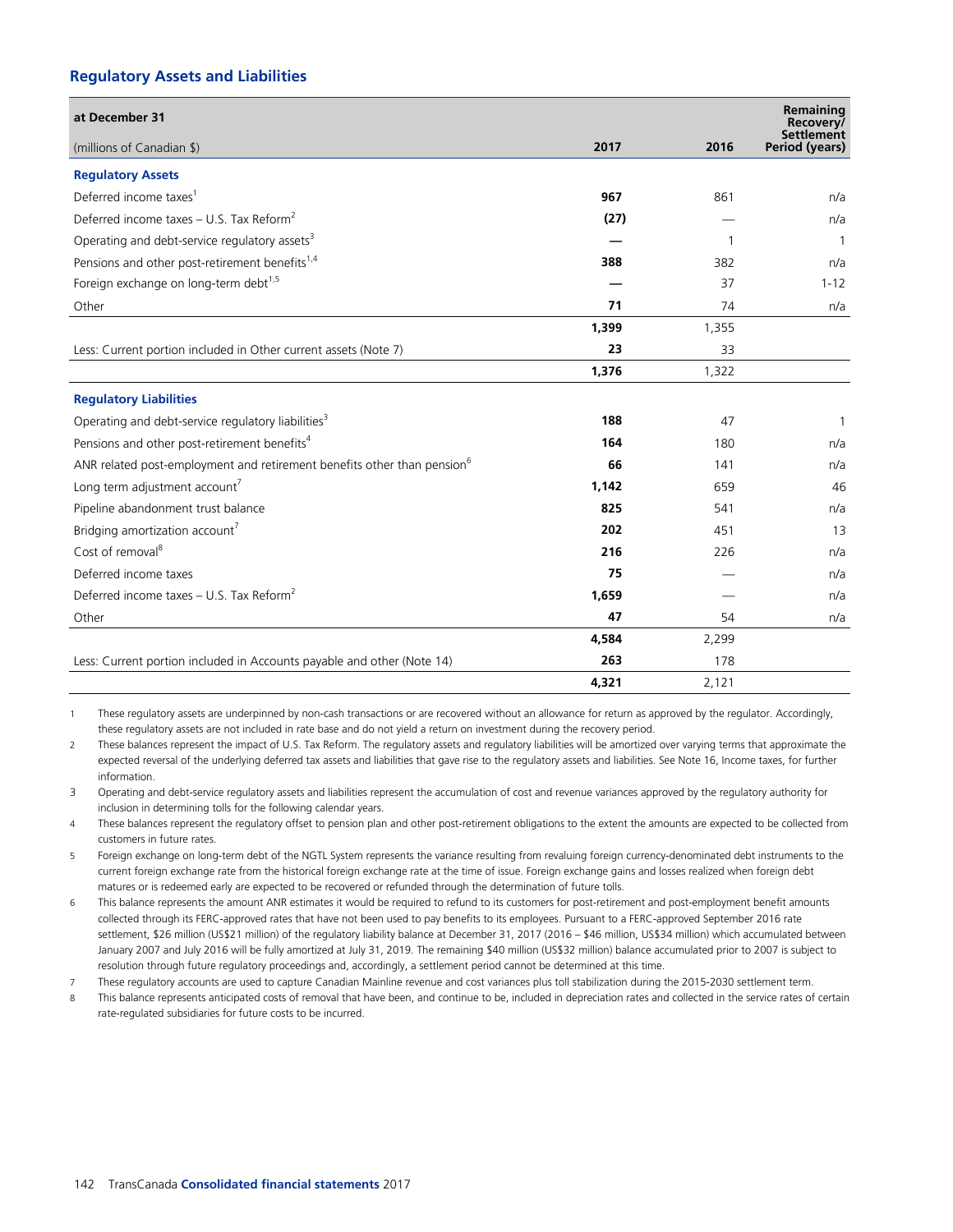# **11. GOODWILL**

The Company has recorded the following Goodwill on its acquisitions in the U.S.:

| (millions of Canadian \$)           | <b>U.S. Natural</b><br><b>Gas Pipelines</b> | Energy  | <b>Total</b> |
|-------------------------------------|---------------------------------------------|---------|--------------|
| Balance at January 1, 2016          | 3,667                                       | 1,145   | 4,812        |
| Acquisition of Columbia (Note 5)    | 10,078                                      |         | 10,078       |
| Impairment charge                   |                                             | (1,085) | (1,085)      |
| Foreign exchange rate changes       | 213                                         | (60)    | 153          |
| Balance at December 31, 2016        | 13,958                                      |         | 13,958       |
| Columbia adjustment (Note 5)        | 71                                          |         | 71           |
| Foreign exchange rate changes       | (945)                                       |         | (945)        |
| <b>Balance at December 31, 2017</b> | 13,084                                      |         | 13,084       |

At December 31, 2017, the estimated fair value of Great Lakes exceeded its carrying value by less than 10 per cent. The fair value of this reporting unit was measured using a discounted cash flow analysis. Assumptions used in the analysis regarding Great Lakes' ability to realize long-term value in the North American energy market included the reduction in Great Lakes' rates effective October 1, 2017 as a result of the expected outcome of the 2017 Great Lakes Settlement. The reduction in rates was offset by expected cash flows from the long-term transportation contract with the Canadian Mainline, other opportunities to increase utilization on the system and the 2017 Great Lakes Settlement's elimination of the revenue sharing mechanism with its customers. Although evolving market conditions and other factors relevant to Great Lakes' long term financial performance have been positive, there is a risk that reductions in future cash flow forecasts or adverse changes in other key assumptions could result in a future impairment of a portion of the goodwill relating to Great Lakes. The goodwill balance related to Great Lakes at December 31, 2017 was US\$573 million (2016 – US\$573 million).

As a result of information received during the process to monetize the Company's U.S. Northeast power business in third quarter 2016, it was determined that the fair value of Ravenswood did not exceed its carrying value, including goodwill. The fair value of the reporting unit was determined using a combination of methods including a discounted cash flow approach and a range of expected consideration from a potential sale. The expected cash flows were discounted using a risk-adjusted discount rate to determine the fair value. As a result, in 2016, the Company recorded a goodwill impairment charge on the full carrying value of Ravenswood goodwill of \$1,085 million (\$656 million after tax) within the Energy segment.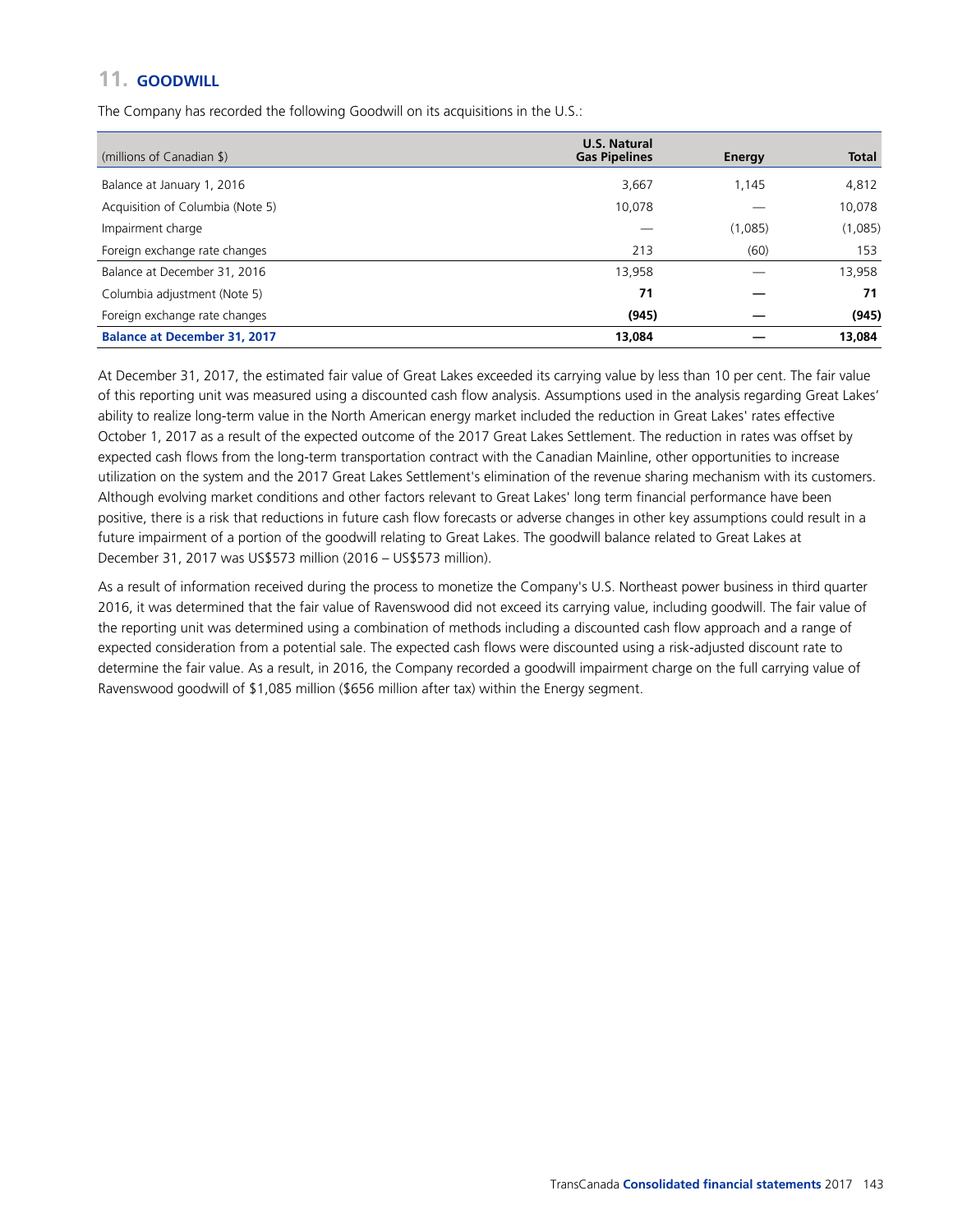# **12. INTANGIBLE AND OTHER ASSETS**

| at December 31                               |       |       |
|----------------------------------------------|-------|-------|
| (millions of Canadian \$)                    | 2017  | 2016  |
| Capital projects in development              | 596   | 2,094 |
| Deferred income tax assets (Note 16)         | 316   | 392   |
| Employee post-retirement benefits (Note 23)  | 193   | 189   |
| Fair value of derivative contracts (Note 24) | 73    | 133   |
| Other                                        | 306   | 218   |
|                                              | 1,484 | 3,026 |

### **Prince Rupert Gas Transmission**

In July 2017, the Company was notified that Pacific Northwest LNG would not be proceeding with its proposed LNG project and that Progress Energy (Progress) would be terminating its agreement with TransCanada for the development of the PRGT project effective August 10, 2017. In accordance with the terms of the agreement, all project costs incurred to advance the project, including carrying charges, are fully recoverable upon termination. In October 2017, the Company received full payment of the \$634 million reimbursement from Progress.

### **Energy East and Related Projects Impairment**

On October 5, 2017, the Company informed the NEB that it will not proceed with the Energy East, Eastern Mainline and Upland projects. Based on this decision, the Company evaluated its Capital projects in development balance related to the Energy East and Upland projects including AFUDC. As a result, the Company recognized a non-cash impairment charge of \$1,153 million (\$870 million after tax) in the Liquids Pipelines segment. Due to the inability to reach a regulatory decision for this project, there were no recoveries of costs from third parties. The non-cash charge was recorded in Goodwill and other asset impairment charges on the Consolidated statement of income.

### **Power Purchase Arrangements Impairment**

In March 2016, TransCanada issued notice to the Balancing Pool of the decision to terminate its Sheerness and Sundance A PPAs. In accordance with a provision in the PPAs, a buyer was permitted to terminate the arrangement if a change in law occurs that makes the arrangement unprofitable or more unprofitable. As a result of changes in law surrounding the Alberta Specified Gas Emitters Regulation, the Company expected increasing costs related to carbon emissions to continue throughout the remaining terms of the PPAs resulting in increasing unprofitability. As such, in 2016, the Company recognized a non-cash impairment charge of \$211 million (\$155 million after tax) in its Energy segment, representing the carrying value of the PPAs which was recorded in Intangible and other assets. Upon final settlement of the PPA terminations in December 2016, TransCanada transferred to the Balancing Pool a package of environmental credits that were being held to offset the PPA emissions costs and recorded a non-cash charge of \$92 million (\$68 million after tax) related to the carrying value of these environmental credits.

Amortization expense of \$9 million was recognized in the Consolidated statement of income for the year ended December 31, 2016 (2015 – \$52 million), prior to the termination of the PPAs.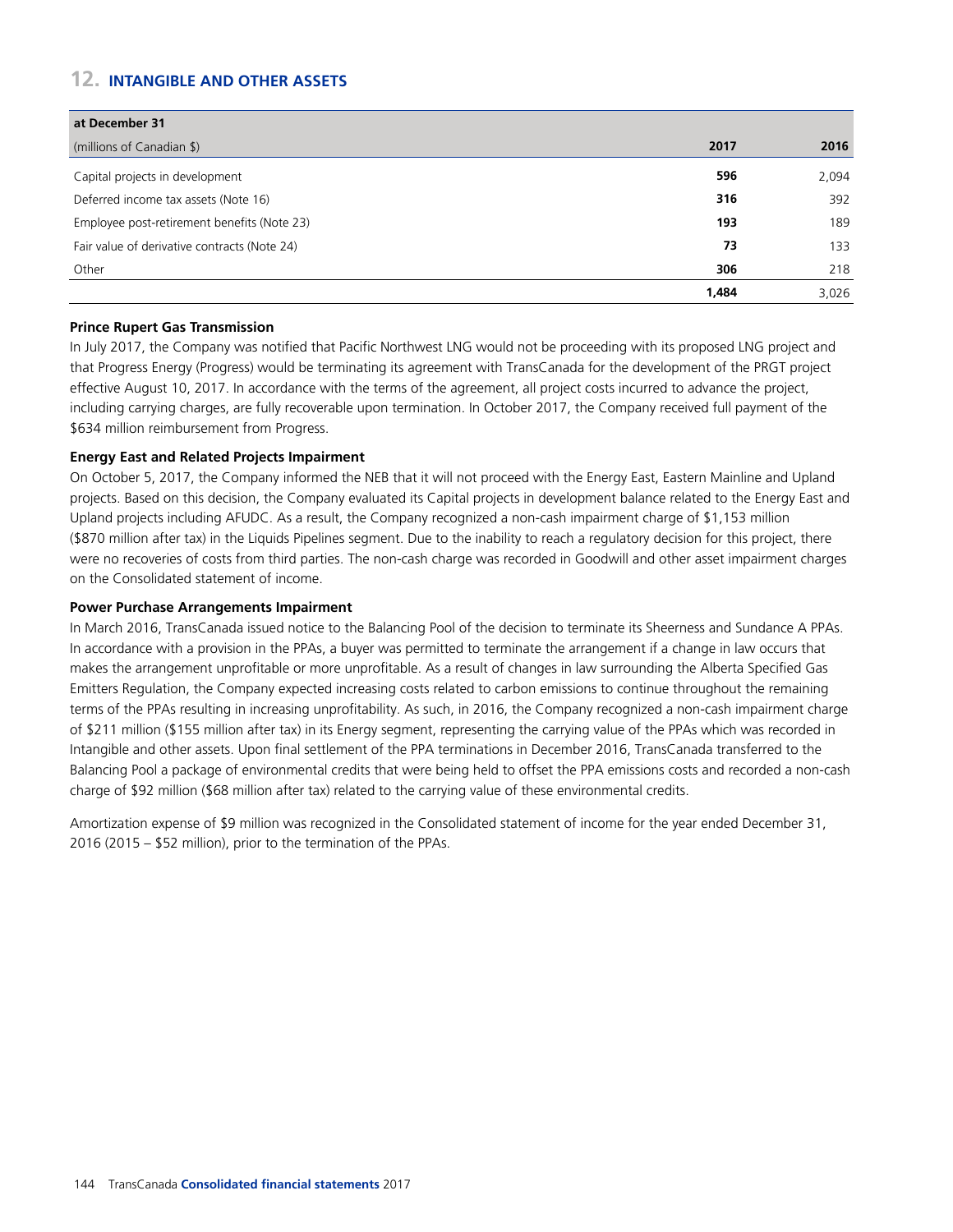# **13. NOTES PAYABLE**

|                                                   | 2016<br>2017                         |                                                                            |                               |                                                                            |
|---------------------------------------------------|--------------------------------------|----------------------------------------------------------------------------|-------------------------------|----------------------------------------------------------------------------|
| (millions of Canadian \$, unless otherwise noted) | <b>Outstanding at</b><br>December 31 | Weighted<br>Average<br><b>Interest Rate</b><br>per Annum<br>at December 31 | Outstanding at<br>December 31 | Weighted<br>Average<br><b>Interest Rate</b><br>per Annum<br>at December 31 |
| Canadian                                          | 884                                  | $1.6\%$                                                                    | 509                           | 0.9%                                                                       |
| U.S. (2017 - US\$688; 2016 - US\$197)             | 862                                  | 2.2%                                                                       | 265                           | 0.5%                                                                       |
| MXN (2017 - MXN\$275)                             | 17                                   | $8.0\%$                                                                    |                               |                                                                            |
|                                                   | 1.763                                |                                                                            | 774                           |                                                                            |

At December 31, 2017, Notes payable consists of short-term borrowing by TransCanada PipeLines Limited (TCPL), TransCanada American Investments Ltd. (TAIL), TransCanada PipeLine USA Ltd. (TCPL USA), Columbia and a Mexican subsidiary.

At December 31, 2017, total committed revolving and demand credit facilities were \$11.0 billion (2016 – \$11.1 billion). When drawn, interest on these lines of credit is charged at negotiated floating rates of Canadian and U.S. banks, and at other negotiated financial bases. These unsecured credit facilities included the following:

| at December 31       |                                                                                                                                                                          |                  |                                   |                    |                                   |
|----------------------|--------------------------------------------------------------------------------------------------------------------------------------------------------------------------|------------------|-----------------------------------|--------------------|-----------------------------------|
|                      | (billions of Canadian \$, unless otherwise noted)                                                                                                                        |                  | 2017                              |                    | 2016                              |
| <b>Borrower</b>      | <b>Description</b>                                                                                                                                                       | <b>Matures</b>   | <b>Total</b><br><b>Facilities</b> | Unused<br>Capacity | <b>Total</b><br><b>Facilities</b> |
|                      | Committed, syndicated, revolving, extendible, senior unsecured credit facilities <sup>1</sup> :                                                                          |                  |                                   |                    |                                   |
| <b>TCPL</b>          | Supports TCPL's Canadian dollar commercial paper<br>program and for general corporate purposes                                                                           | December<br>2022 | 3.0                               | 3.0                | 3.0                               |
| <b>TCPL</b>          | Supports TCPL's U.S. dollar commercial paper<br>program and for general corporate purposes                                                                               | December<br>2018 | <b>US 2.0</b>                     | <b>US 2.0</b>      | <b>US 2.0</b>                     |
| <b>TCPL USA</b>      | Used for TCPL USA general corporate purposes,<br>guaranteed by TCPL                                                                                                      | December<br>2018 | <b>US 1.0</b>                     | <b>US 0.6</b>      | <b>US 1.0</b>                     |
| Columbia             | Used for Columbia general corporate purposes,<br>guaranteed by TCPL                                                                                                      | December<br>2018 | <b>US 1.0</b>                     | <b>US 1.0</b>      | <b>US 1.0</b>                     |
| <b>TAIL</b>          | Supports TAIL's U.S. dollar commercial paper<br>program and for general corporate purposes,<br>quaranteed by TCPL                                                        | December<br>2018 | <b>US 0.5</b>                     | <b>US 0.5</b>      | <b>US 0.5</b>                     |
| <b>TCPL/TCPL USA</b> | Demand senior unsecured revolving credit facilities <sup>1</sup> :<br>Supports the issuance of letters of credit and<br>provides additional liquidity; TCPL USA facility | Demand           | 1.9                               | 0.5                | 1.9                               |
| Mexican subsidiary   | guaranteed by TCPL<br>Used for Mexico general corporate purposes,<br>quaranteed by TCPL                                                                                  | Demand           | <b>MXN 5.0</b>                    | <b>MXN 4.7</b>     |                                   |

1 Provisions of various credit arrangements with the Company's subsidiaries can restrict their ability to declare and pay dividends or make distributions under certain circumstances. If such restrictions apply, they may, in turn, have an impact on the Company's ability to declare and pay dividends on common and preferred shares. These credit arrangements also require the Company to comply with various affirmative and negative covenants and maintain certain financial ratios. At December 31, 2017, the Company was in compliance with all debt covenants.

For the year ended December 31, 2017, the cost to maintain the above facilities was \$7 million (2016 – \$10 million; 2015 – \$11 million).

At December 31, 2017, the Company's operated affiliates had an additional \$0.4 billion (2016 – \$0.5 billion) of undrawn capacity on committed credit facilities.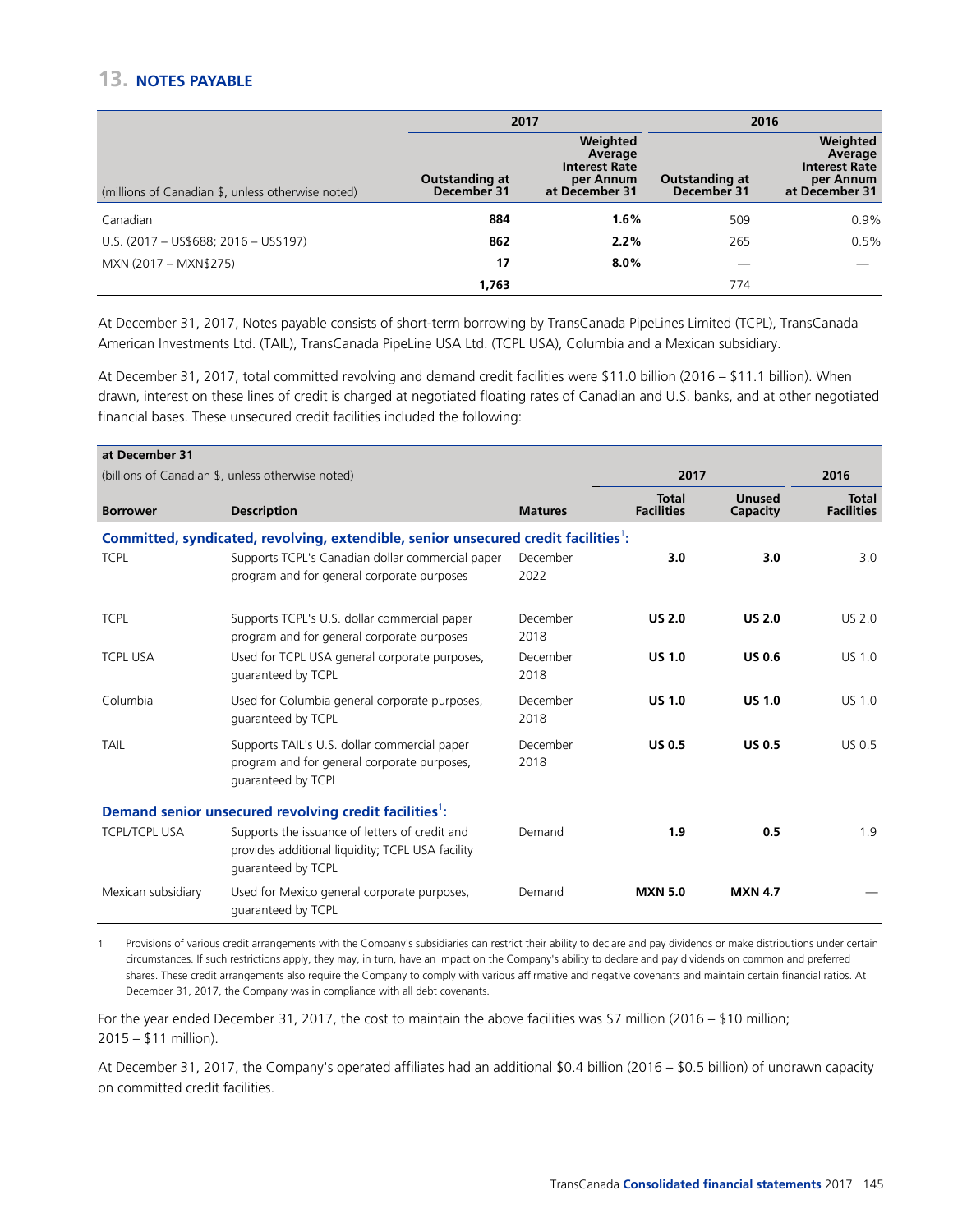# **14. ACCOUNTS PAYABLE AND OTHER**

| at December 31                               |       |       |
|----------------------------------------------|-------|-------|
| (millions of Canadian \$)                    | 2017  | 2016  |
| Trade payables                               | 2,847 | 2,443 |
| Fair value of derivative contracts (Note 24) | 387   | 607   |
| Unredeemed shares of Columbia                | 312   | 317   |
| Regulatory liabilities (Note 10)             | 263   | 178   |
| Other                                        | 248   | 316   |
|                                              | 4,057 | 3,861 |

# **15. OTHER LONG-TERM LIABILITIES**

| at December 31                               |      |       |
|----------------------------------------------|------|-------|
| (millions of Canadian \$)                    | 2017 | 2016  |
| Employee post-retirement benefits (Note 23)  | 389  | 448   |
| Fair value of derivative contracts (Note 24) | 72   | 330   |
| Asset retirement obligations                 | 98   | 108   |
| Guarantees (Note 27)                         | 16   | 82    |
| Other                                        | 152  | 215   |
|                                              | 727  | 1,183 |

# **16. INCOME TAXES**

## **U.S. Tax Reform**

On December 22, 2017, the President of the United States signed H.R.1, the Tax Cuts and Jobs Act (U.S. Tax Reform or the Act) into law. As a result, the enacted U.S. federal corporate income tax rate was reduced from 35 per cent to 21 per cent effective January 1, 2018 and resulted in a remeasurement of existing deferred income tax assets and deferred income tax liabilities related to the Company's U.S. businesses to reflect the new lower income tax rate as at December 31, 2017.

For the Company's U.S. businesses not subject to RRA, the reduction in enacted income tax rates resulted in a decrease in net deferred income tax liabilities and deferred income tax expense of \$816 million.

For the Company's U.S. businesses subject to RRA, the reduction in income tax rates resulted in a reduction in net deferred income tax liabilities and the recognition of a net regulatory liability on the Consolidated balance sheet in the amount of \$1,686 million.

Net deferred income tax liabilities related to the cumulative remeasurements of employee post-retirement benefits included in AOCI have been adjusted with a corresponding increase in deferred income tax expense of \$12 million.

Given the significance of the legislation, the Securities and Exchange Commission (SEC) staff issued guidance which allows registrants to record provisional amounts which may be adjusted as information becomes available, prepared or analyzed during a measurement period not to exceed one year.

The SEC guidance summarizes a three-step process to be applied at each reporting period to identify: (1) where the accounting is complete; (2) provisional amounts where the accounting is not yet complete, but a reasonable estimate has been determined; and (3) where a reasonable estimate cannot yet be determined and therefore income taxes are reflected in accordance with law prior to the enactment of the Act.

At December 31, 2017, the Company considers all amounts recorded related to U.S. Tax Reform to be reasonable estimates. Amounts related to businesses subject to RRA are provisional as the Company's interpretation, assessment and presentation of the impact of the tax law change, may be further clarified with additional guidance from regulatory, tax and accounting authorities. Should additional guidance be provided by these authorities or other sources during the one-year measurement period, TransCanada will review the provisional amounts and adjust as appropriate.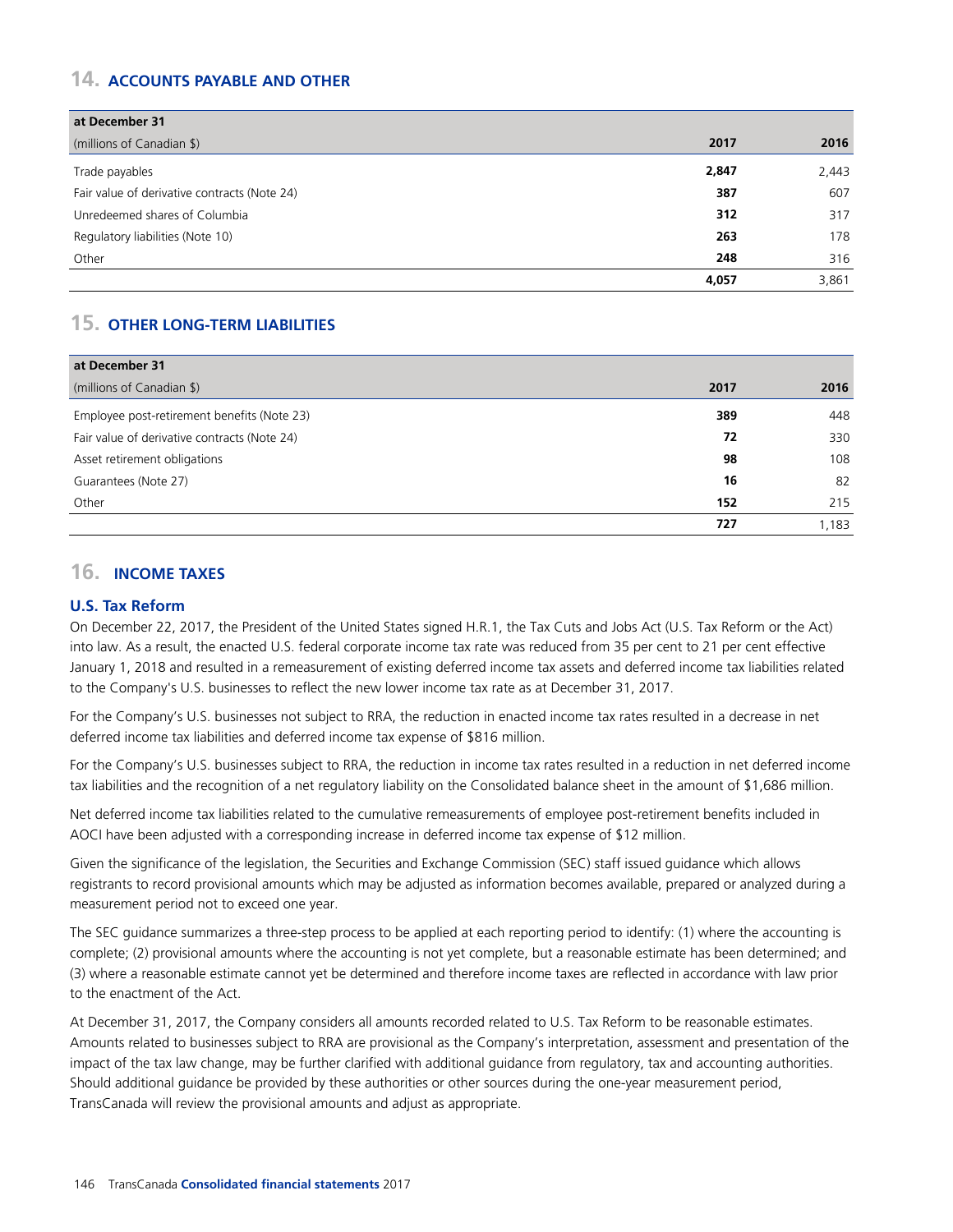# **Provision for Income Taxes**

| year ended December 31               |       |      |       |
|--------------------------------------|-------|------|-------|
| (millions of Canadian \$)            | 2017  | 2016 | 2015  |
| <b>Current</b>                       |       |      |       |
| Canada                               | 113   | 116  | 44    |
| Foreign                              | 36    | 40   | 92    |
|                                      | 149   | 156  | 136   |
| <b>Deferred</b>                      |       |      |       |
| Canada                               | (185) | 101  | 33    |
| Foreign                              | 751   | 95   | (135) |
| Foreign - U.S. Tax Reform            | (804) |      |       |
|                                      | (238) | 196  | (102) |
| <b>Income Tax (Recovery)/Expense</b> | (89)  | 352  | 34    |

# **Geographic Components of Income/(Loss) before Income Taxes**

| year ended December 31            |       |      |          |
|-----------------------------------|-------|------|----------|
| (millions of Canadian \$)         | 2017  | 2016 | 2015     |
| Canada                            | (339) | 219  | (624)    |
| Foreign                           | 3,645 | 618  | (482)    |
| Income/(Loss) before Income Taxes | 3.306 | 837  | (1, 106) |

# **Reconciliation of Income Tax (Recovery)/Expense**

| year ended December 31                                       |       |       |          |
|--------------------------------------------------------------|-------|-------|----------|
| (millions of Canadian \$)                                    | 2017  | 2016  | 2015     |
| Income/(loss) before income taxes                            | 3,306 | 837   | (1, 106) |
| Federal and provincial statutory tax rate                    | 27%   | 27%   | 26%      |
| Expected income tax expense/(recovery)                       | 893   | 226   | (288)    |
| U.S. Tax Reform                                              | (804) |       |          |
| Foreign income tax rate differentials                        | (81)  | (196) | 14       |
| Income from equity investments and non-controlling interests | (64)  | (68)  | (56)     |
| Income tax differential related to regulated operations      | (42)  | 81    | 159      |
| Non-taxable portion of capital gains                         | (42)  |       |          |
| Asset impairment charges <sup>1</sup>                        | 34    | 242   | 170      |
| Non-deductible amounts                                       | 4     | 46    |          |
| Tax rate and legislative changes                             |       |       | 34       |
| Other                                                        | 13    | 21    |          |
| <b>Income Tax (Recovery)/Expense</b>                         | (89)  | 352   | 34       |

<sup>1</sup> Net of nil (2016 – \$112 million; 2015 – \$311 million) attributed to higher foreign tax rates.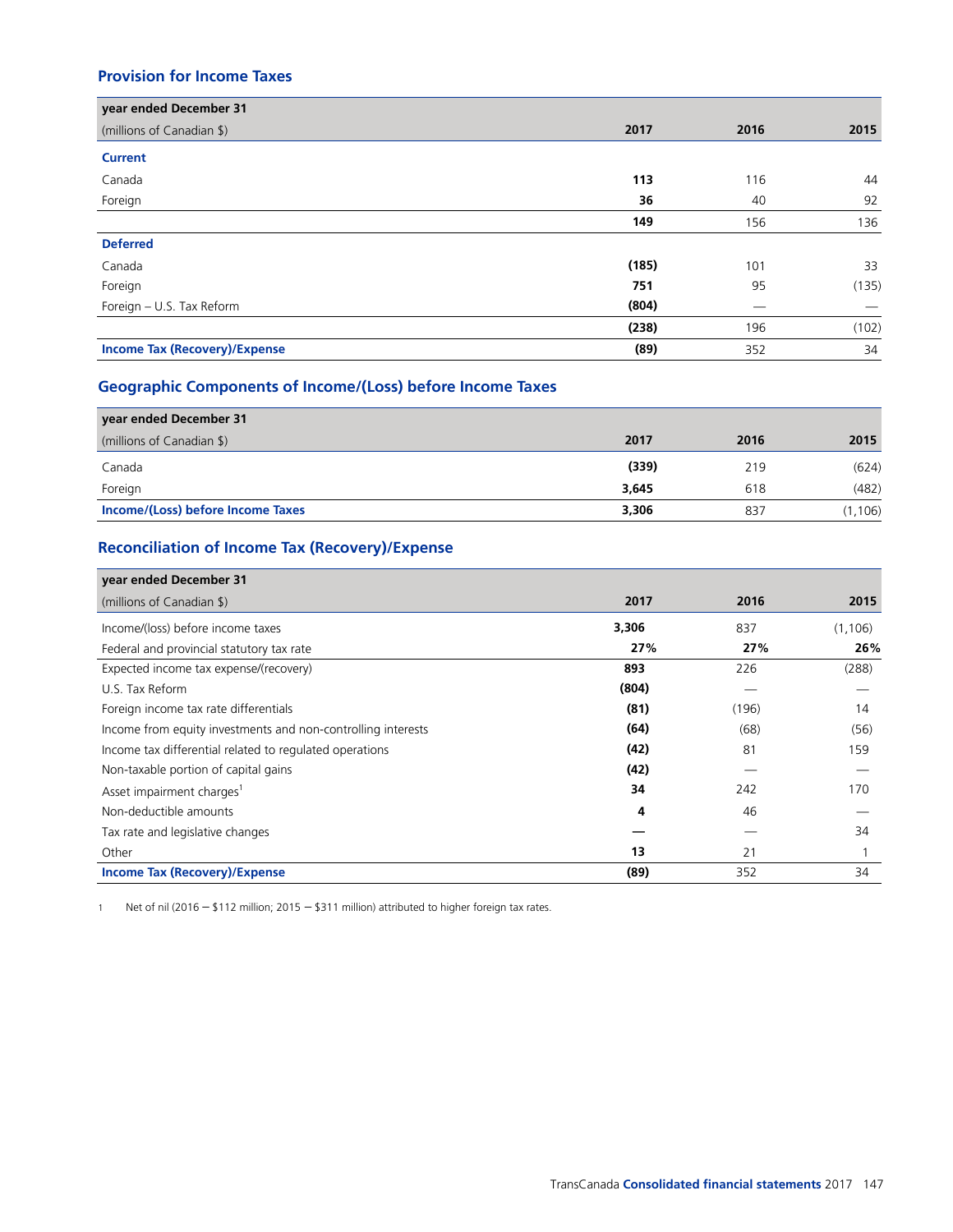# **Deferred Income Tax Assets and Liabilities**

| at December 31                                                                     |       |        |
|------------------------------------------------------------------------------------|-------|--------|
| (millions of Canadian \$)                                                          | 2017  | 2016   |
| <b>Deferred Income Tax Assets</b>                                                  |       |        |
| Tax loss and credit carryforwards                                                  | 1,379 | 2,063  |
| Difference in accounting and tax bases of impaired assets and assets held for sale | 651   | 1,168  |
| Regulatory and other deferred amounts                                              | 512   | 277    |
| Unrealized foreign exchange losses on long-term debt                               | 216   | 446    |
| Financial instruments                                                              | 10    | 34     |
| Other                                                                              | 227   | 352    |
|                                                                                    | 2,995 | 4,340  |
| Less: valuation allowance                                                          | 832   | 1,336  |
|                                                                                    | 2,163 | 3,004  |
| <b>Deferred Income Tax Liabilities</b>                                             |       |        |
| Difference in accounting and tax bases of plant, property and equipment and PPAs   | 6,240 | 9,015  |
| Equity investments                                                                 | 632   | 905    |
| Taxes on future revenue requirement                                                | 238   | 198    |
| Other                                                                              | 140   | 156    |
|                                                                                    | 7,250 | 10,274 |
| <b>Net Deferred Income Tax Liabilities</b>                                         | 5,087 | 7,270  |

The above deferred tax amounts have been classified in the Consolidated balance sheet as follows:

| at December 31                             |       |       |
|--------------------------------------------|-------|-------|
| (millions of Canadian \$)                  | 2017  | 2016  |
| <b>Deferred Income Tax Assets</b>          |       |       |
| Intangible and other assets (Note 12)      | 316   | 392   |
| <b>Deferred Income Tax Liabilities</b>     |       |       |
| Deferred income tax liabilities            | 5,403 | 7,662 |
| <b>Net Deferred Income Tax Liabilities</b> | 5,087 | 7.270 |

At December 31, 2017, the Company has recognized the benefit of unused non-capital loss carryforwards of \$1,280 million (2016 – \$1,786 million) for federal and provincial purposes in Canada, which expire from 2030 to 2037. The Company has not recognized the benefit of capital loss carry forwards of \$668 million (2016 – \$654 million) for federal and provincial purposes in Canada. The Company also has Ontario minimum tax credits of \$82 million (2016 – \$68 million), which expire from 2026 to 2037.

At December 31, 2017, the Company has recognized the benefit of unused net operating loss carryforwards of US\$1,800 million (2016 – US\$2,545 million) for federal purposes in the U.S., which expire from 2028 to 2037. The Company has not recognized the benefit of unused net operating loss carryforwards of US\$710 million (2016 – US\$58 million) for federal purposes in the U.S. The Company also has alternative minimum tax credits of US\$56 million (2016 – US\$37 million).

At December 31, 2017, the Company has recognized the benefit of unused net operating loss carryforwards of US\$7 million (2016 – US\$54 million) in Mexico, which expire from 2024 to 2027.

# **Unremitted Earnings of Foreign Investments**

Income taxes have not been provided on the unremitted earnings of foreign investments that the Company does not intend to repatriate in the foreseeable future. Deferred income tax liabilities would have increased at December 31, 2017 by approximately \$569 million (2016 – \$481 million) if there had been a provision for these taxes.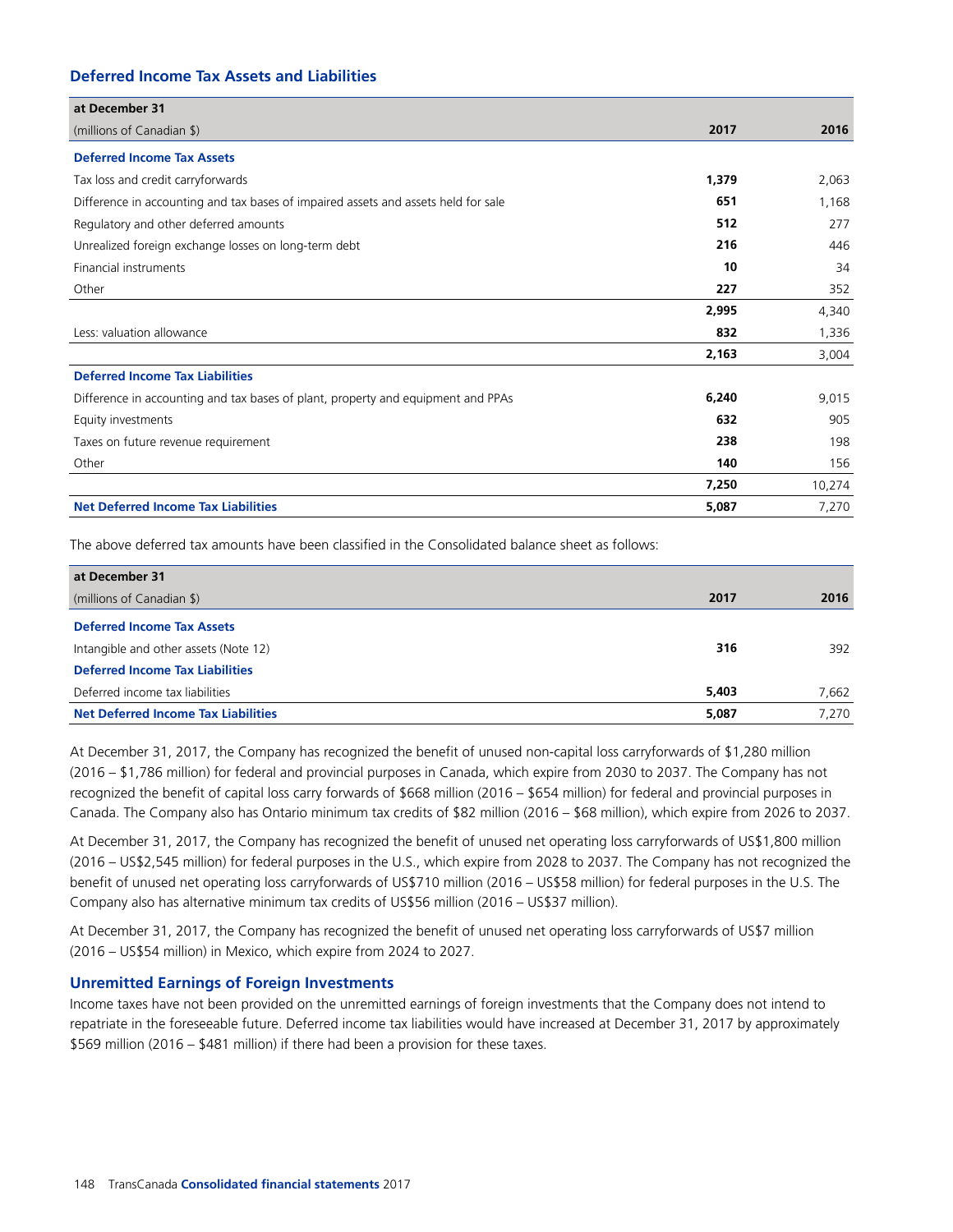#### **Income Tax Payments**

Income tax payments of \$247 million, net of refunds, were made in 2017 (2016 – payments, net of refunds, of \$105 million; 2015 – payments, net of refunds, of \$162 million).

## **Reconciliation of Unrecognized Tax Benefit**

Below is the reconciliation of the annual changes in the total unrecognized tax benefit:

| at December 31                                    |      |      |               |
|---------------------------------------------------|------|------|---------------|
| (millions of Canadian \$)                         | 2017 | 2016 | 2015          |
| Unrecognized tax benefit at beginning of year     | 18   |      | 18            |
| Gross increases $-$ tax positions in prior years  |      |      | $\mathcal{P}$ |
| Gross decreases - tax positions in prior years    | (1)  |      | (2)           |
| Gross increases $-$ tax positions in current year | 2    |      | 1             |
| Settlement                                        |      | (1)  |               |
| Lapse of statutes of limitations                  | (4)  | (3)  | (2)           |
| Unrecognized Tax Benefit at End of Year           | 15   | 18   | 17            |

Subject to the results of audit examinations by taxing authorities and other legislative amendments, TransCanada does not anticipate further adjustments to the unrecognized tax benefits during the next 12 months that would have a material impact on its financial statements.

TransCanada and its subsidiaries are subject to either Canadian federal and provincial income tax, U.S. federal, state and local income tax or the relevant income tax in other international jurisdictions. The Company has substantially concluded all Canadian federal and provincial income tax matters for the years through 2009. Substantially all material U.S. federal, state and local income tax matters have been concluded for years through 2010.

TransCanada's practice is to recognize interest and penalties related to income tax uncertainties in income tax expense. Income tax expense for the year ended December 31, 2017 reflects nil of interest expense and nil for penalties (2016 – nil of interest expense and nil for penalties; 2015 – \$1 million reversal of interest expense and nil for penalties). At December 31, 2017, the Company had \$4 million accrued for interest expense and nil accrued for penalties (December 31, 2016 – \$4 million accrued for interest expense and nil accrued for penalties).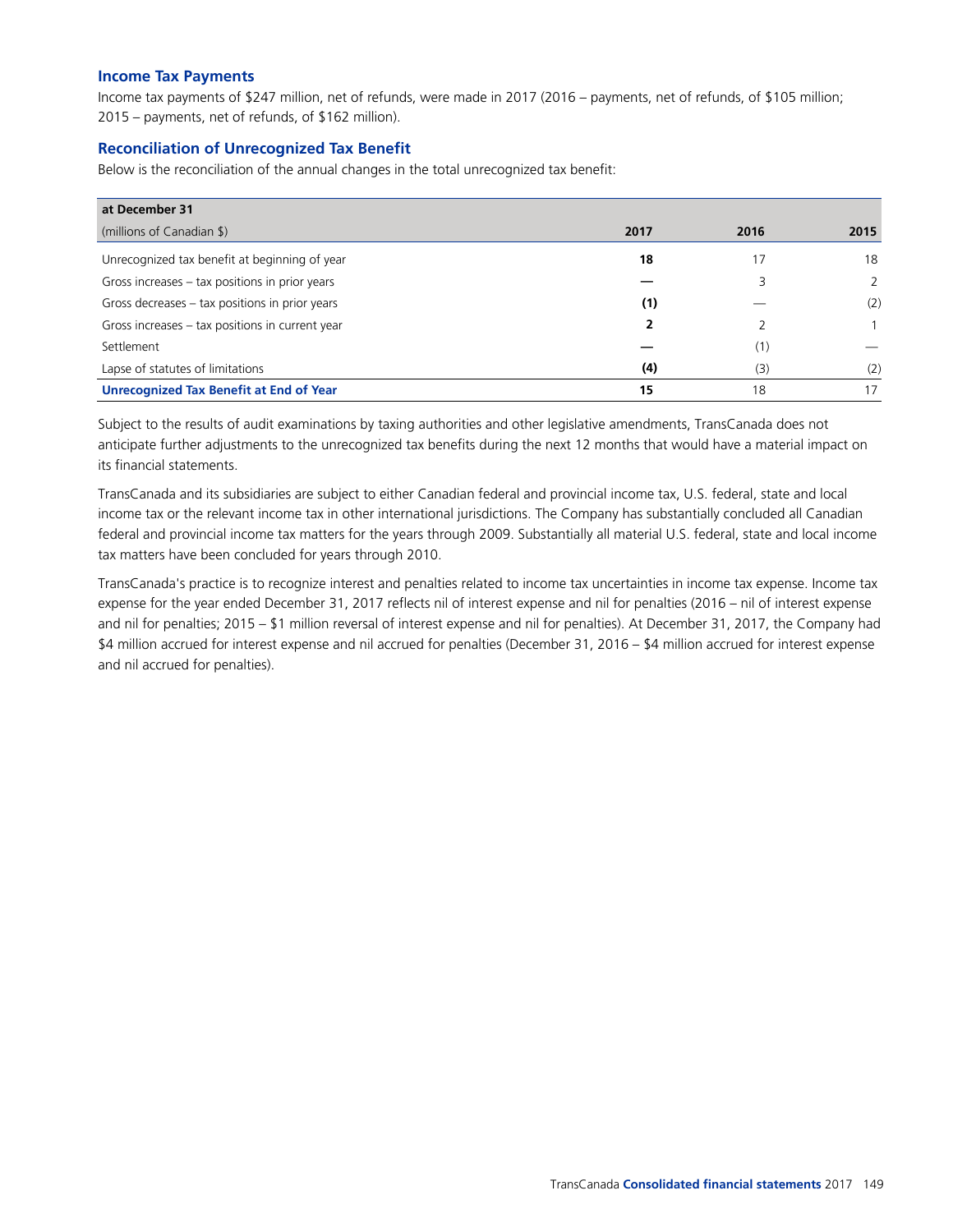# **17. LONG-TERM DEBT**

| <b>Outstanding amounts</b><br><b>Outstanding at</b><br><b>Outstanding at</b><br><b>Interest</b><br>Interest<br><b>Maturity</b><br>December 31<br>Rate <sup>1</sup><br>December 31<br>Rate<br>(millions of Canadian \$, unless otherwise noted)<br><b>Dates</b><br><b>TRANSCANADA PIPELINES LIMITED</b><br>Debentures<br>2018 to 2020<br>500<br>10.8%<br>600<br>Canadian<br>10.7%<br>2021<br>9.9%<br>U.S. (2017 and 2016 - US\$400)<br>501<br>537<br>9.9%<br>Medium Term Notes<br>Canadian<br>6,504<br>4.9%<br>2019 to 2047<br>5,804<br>4.6%<br>Senior Unsecured Notes<br>U.S. (2017 - US\$14,892; 2016 - US\$14,642)<br>5.1%<br>2018 to 2045<br>18,644<br>19,660<br>5.1%<br>Acquisition Bridge Facility (2017 - nil; 2016 - US\$2,013)<br>2,702<br>1.9%<br>26,149<br>29,303<br><b>NOVA GAS TRANSMISSION LTD.</b><br>Debentures and Notes<br>2024<br>9.9%<br>100<br>Canadian<br>100<br>9.9%<br>7.9%<br>2023<br>250<br>269<br>U.S. (2017 and 2016 - US\$200)<br>7.9%<br>Medium Term Notes<br>7.4%<br>Canadian<br>2025 to 2030<br>504<br>504<br>7.4%<br>41<br>7.5%<br>U.S. (2017 and 2016 - US\$33)<br>2026<br>44<br>7.5%<br>895<br>917<br>TRANSCANADA PIPELINE USA LTD.<br>Acquisition Bridge Facility (2017 - nil; 2016 - US\$1,700)<br>2,283<br>1.9%<br><b>COLUMBIA PIPELINE GROUP, INC.</b><br>Senior Unsecured Notes<br>U.S. (2017 and 2016 – US\$2,750) <sup>2</sup><br>3,443<br>4.0%<br>2018 to 2045<br>3,692<br>4.0%<br><b>TC PIPELINES, LP</b><br>Unsecured Loan Facility<br>2021<br>232<br>2.7%<br>U.S. (2017 - US\$185; 2016 - US\$160)<br>215<br>1.9%<br>Unsecured Term Loan<br>U.S. (2017 and 2016 – US\$670) <sup>3</sup><br>2020 to 2022<br>839<br>2.7%<br>899<br>1.9%<br>Senior Unsecured Notes<br>1,502<br>4.4%<br>940<br>U.S. (2017 - US\$1,200; 2016 - US\$700)<br>2021 to 2027<br>4.7%<br>2,573<br>2,054<br><b>ANR PIPELINE COMPANY</b><br>Senior Unsecured Notes<br>U.S. (2017 and 2016 - US\$672)<br>2021 to 2026<br>842<br>7.2%<br>903<br>7.2%<br><b>GAS TRANSMISSION NORTHWEST LLC</b><br>Unsecured Term Loan<br>U.S. (2017 - US\$55; 2016 - US\$65)<br>2019<br>1.1%<br>87<br>69<br>1.6%<br>Senior Unsecured Notes<br>313<br>5.6%<br>U.S. (2017 and 2016 - US\$250)<br>2020 to 2035<br>336<br>5.6%<br>382<br>423<br><b>GREAT LAKES GAS TRANSMISSION LIMITED PARTNERSHIP</b><br>Senior Unsecured Notes |                                       |              | 2017 |      | 2016 |      |
|----------------------------------------------------------------------------------------------------------------------------------------------------------------------------------------------------------------------------------------------------------------------------------------------------------------------------------------------------------------------------------------------------------------------------------------------------------------------------------------------------------------------------------------------------------------------------------------------------------------------------------------------------------------------------------------------------------------------------------------------------------------------------------------------------------------------------------------------------------------------------------------------------------------------------------------------------------------------------------------------------------------------------------------------------------------------------------------------------------------------------------------------------------------------------------------------------------------------------------------------------------------------------------------------------------------------------------------------------------------------------------------------------------------------------------------------------------------------------------------------------------------------------------------------------------------------------------------------------------------------------------------------------------------------------------------------------------------------------------------------------------------------------------------------------------------------------------------------------------------------------------------------------------------------------------------------------------------------------------------------------------------------------------------------------------------------------------------------------------------------------------------------------------------------------------------------------------------------------------------------------------------------------------------------------------------------------|---------------------------------------|--------------|------|------|------|------|
|                                                                                                                                                                                                                                                                                                                                                                                                                                                                                                                                                                                                                                                                                                                                                                                                                                                                                                                                                                                                                                                                                                                                                                                                                                                                                                                                                                                                                                                                                                                                                                                                                                                                                                                                                                                                                                                                                                                                                                                                                                                                                                                                                                                                                                                                                                                            |                                       |              |      |      |      |      |
|                                                                                                                                                                                                                                                                                                                                                                                                                                                                                                                                                                                                                                                                                                                                                                                                                                                                                                                                                                                                                                                                                                                                                                                                                                                                                                                                                                                                                                                                                                                                                                                                                                                                                                                                                                                                                                                                                                                                                                                                                                                                                                                                                                                                                                                                                                                            |                                       |              |      |      |      |      |
|                                                                                                                                                                                                                                                                                                                                                                                                                                                                                                                                                                                                                                                                                                                                                                                                                                                                                                                                                                                                                                                                                                                                                                                                                                                                                                                                                                                                                                                                                                                                                                                                                                                                                                                                                                                                                                                                                                                                                                                                                                                                                                                                                                                                                                                                                                                            |                                       |              |      |      |      |      |
|                                                                                                                                                                                                                                                                                                                                                                                                                                                                                                                                                                                                                                                                                                                                                                                                                                                                                                                                                                                                                                                                                                                                                                                                                                                                                                                                                                                                                                                                                                                                                                                                                                                                                                                                                                                                                                                                                                                                                                                                                                                                                                                                                                                                                                                                                                                            |                                       |              |      |      |      |      |
|                                                                                                                                                                                                                                                                                                                                                                                                                                                                                                                                                                                                                                                                                                                                                                                                                                                                                                                                                                                                                                                                                                                                                                                                                                                                                                                                                                                                                                                                                                                                                                                                                                                                                                                                                                                                                                                                                                                                                                                                                                                                                                                                                                                                                                                                                                                            |                                       |              |      |      |      |      |
|                                                                                                                                                                                                                                                                                                                                                                                                                                                                                                                                                                                                                                                                                                                                                                                                                                                                                                                                                                                                                                                                                                                                                                                                                                                                                                                                                                                                                                                                                                                                                                                                                                                                                                                                                                                                                                                                                                                                                                                                                                                                                                                                                                                                                                                                                                                            |                                       |              |      |      |      |      |
|                                                                                                                                                                                                                                                                                                                                                                                                                                                                                                                                                                                                                                                                                                                                                                                                                                                                                                                                                                                                                                                                                                                                                                                                                                                                                                                                                                                                                                                                                                                                                                                                                                                                                                                                                                                                                                                                                                                                                                                                                                                                                                                                                                                                                                                                                                                            |                                       |              |      |      |      |      |
|                                                                                                                                                                                                                                                                                                                                                                                                                                                                                                                                                                                                                                                                                                                                                                                                                                                                                                                                                                                                                                                                                                                                                                                                                                                                                                                                                                                                                                                                                                                                                                                                                                                                                                                                                                                                                                                                                                                                                                                                                                                                                                                                                                                                                                                                                                                            |                                       |              |      |      |      |      |
|                                                                                                                                                                                                                                                                                                                                                                                                                                                                                                                                                                                                                                                                                                                                                                                                                                                                                                                                                                                                                                                                                                                                                                                                                                                                                                                                                                                                                                                                                                                                                                                                                                                                                                                                                                                                                                                                                                                                                                                                                                                                                                                                                                                                                                                                                                                            |                                       |              |      |      |      |      |
|                                                                                                                                                                                                                                                                                                                                                                                                                                                                                                                                                                                                                                                                                                                                                                                                                                                                                                                                                                                                                                                                                                                                                                                                                                                                                                                                                                                                                                                                                                                                                                                                                                                                                                                                                                                                                                                                                                                                                                                                                                                                                                                                                                                                                                                                                                                            |                                       |              |      |      |      |      |
|                                                                                                                                                                                                                                                                                                                                                                                                                                                                                                                                                                                                                                                                                                                                                                                                                                                                                                                                                                                                                                                                                                                                                                                                                                                                                                                                                                                                                                                                                                                                                                                                                                                                                                                                                                                                                                                                                                                                                                                                                                                                                                                                                                                                                                                                                                                            |                                       |              |      |      |      |      |
|                                                                                                                                                                                                                                                                                                                                                                                                                                                                                                                                                                                                                                                                                                                                                                                                                                                                                                                                                                                                                                                                                                                                                                                                                                                                                                                                                                                                                                                                                                                                                                                                                                                                                                                                                                                                                                                                                                                                                                                                                                                                                                                                                                                                                                                                                                                            |                                       |              |      |      |      |      |
|                                                                                                                                                                                                                                                                                                                                                                                                                                                                                                                                                                                                                                                                                                                                                                                                                                                                                                                                                                                                                                                                                                                                                                                                                                                                                                                                                                                                                                                                                                                                                                                                                                                                                                                                                                                                                                                                                                                                                                                                                                                                                                                                                                                                                                                                                                                            |                                       |              |      |      |      |      |
|                                                                                                                                                                                                                                                                                                                                                                                                                                                                                                                                                                                                                                                                                                                                                                                                                                                                                                                                                                                                                                                                                                                                                                                                                                                                                                                                                                                                                                                                                                                                                                                                                                                                                                                                                                                                                                                                                                                                                                                                                                                                                                                                                                                                                                                                                                                            |                                       |              |      |      |      |      |
|                                                                                                                                                                                                                                                                                                                                                                                                                                                                                                                                                                                                                                                                                                                                                                                                                                                                                                                                                                                                                                                                                                                                                                                                                                                                                                                                                                                                                                                                                                                                                                                                                                                                                                                                                                                                                                                                                                                                                                                                                                                                                                                                                                                                                                                                                                                            |                                       |              |      |      |      |      |
|                                                                                                                                                                                                                                                                                                                                                                                                                                                                                                                                                                                                                                                                                                                                                                                                                                                                                                                                                                                                                                                                                                                                                                                                                                                                                                                                                                                                                                                                                                                                                                                                                                                                                                                                                                                                                                                                                                                                                                                                                                                                                                                                                                                                                                                                                                                            |                                       |              |      |      |      |      |
|                                                                                                                                                                                                                                                                                                                                                                                                                                                                                                                                                                                                                                                                                                                                                                                                                                                                                                                                                                                                                                                                                                                                                                                                                                                                                                                                                                                                                                                                                                                                                                                                                                                                                                                                                                                                                                                                                                                                                                                                                                                                                                                                                                                                                                                                                                                            |                                       |              |      |      |      |      |
|                                                                                                                                                                                                                                                                                                                                                                                                                                                                                                                                                                                                                                                                                                                                                                                                                                                                                                                                                                                                                                                                                                                                                                                                                                                                                                                                                                                                                                                                                                                                                                                                                                                                                                                                                                                                                                                                                                                                                                                                                                                                                                                                                                                                                                                                                                                            |                                       |              |      |      |      |      |
|                                                                                                                                                                                                                                                                                                                                                                                                                                                                                                                                                                                                                                                                                                                                                                                                                                                                                                                                                                                                                                                                                                                                                                                                                                                                                                                                                                                                                                                                                                                                                                                                                                                                                                                                                                                                                                                                                                                                                                                                                                                                                                                                                                                                                                                                                                                            |                                       |              |      |      |      |      |
|                                                                                                                                                                                                                                                                                                                                                                                                                                                                                                                                                                                                                                                                                                                                                                                                                                                                                                                                                                                                                                                                                                                                                                                                                                                                                                                                                                                                                                                                                                                                                                                                                                                                                                                                                                                                                                                                                                                                                                                                                                                                                                                                                                                                                                                                                                                            |                                       |              |      |      |      |      |
|                                                                                                                                                                                                                                                                                                                                                                                                                                                                                                                                                                                                                                                                                                                                                                                                                                                                                                                                                                                                                                                                                                                                                                                                                                                                                                                                                                                                                                                                                                                                                                                                                                                                                                                                                                                                                                                                                                                                                                                                                                                                                                                                                                                                                                                                                                                            |                                       |              |      |      |      |      |
|                                                                                                                                                                                                                                                                                                                                                                                                                                                                                                                                                                                                                                                                                                                                                                                                                                                                                                                                                                                                                                                                                                                                                                                                                                                                                                                                                                                                                                                                                                                                                                                                                                                                                                                                                                                                                                                                                                                                                                                                                                                                                                                                                                                                                                                                                                                            |                                       |              |      |      |      |      |
|                                                                                                                                                                                                                                                                                                                                                                                                                                                                                                                                                                                                                                                                                                                                                                                                                                                                                                                                                                                                                                                                                                                                                                                                                                                                                                                                                                                                                                                                                                                                                                                                                                                                                                                                                                                                                                                                                                                                                                                                                                                                                                                                                                                                                                                                                                                            |                                       |              |      |      |      |      |
|                                                                                                                                                                                                                                                                                                                                                                                                                                                                                                                                                                                                                                                                                                                                                                                                                                                                                                                                                                                                                                                                                                                                                                                                                                                                                                                                                                                                                                                                                                                                                                                                                                                                                                                                                                                                                                                                                                                                                                                                                                                                                                                                                                                                                                                                                                                            |                                       |              |      |      |      |      |
|                                                                                                                                                                                                                                                                                                                                                                                                                                                                                                                                                                                                                                                                                                                                                                                                                                                                                                                                                                                                                                                                                                                                                                                                                                                                                                                                                                                                                                                                                                                                                                                                                                                                                                                                                                                                                                                                                                                                                                                                                                                                                                                                                                                                                                                                                                                            |                                       |              |      |      |      |      |
|                                                                                                                                                                                                                                                                                                                                                                                                                                                                                                                                                                                                                                                                                                                                                                                                                                                                                                                                                                                                                                                                                                                                                                                                                                                                                                                                                                                                                                                                                                                                                                                                                                                                                                                                                                                                                                                                                                                                                                                                                                                                                                                                                                                                                                                                                                                            |                                       |              |      |      |      |      |
|                                                                                                                                                                                                                                                                                                                                                                                                                                                                                                                                                                                                                                                                                                                                                                                                                                                                                                                                                                                                                                                                                                                                                                                                                                                                                                                                                                                                                                                                                                                                                                                                                                                                                                                                                                                                                                                                                                                                                                                                                                                                                                                                                                                                                                                                                                                            |                                       |              |      |      |      |      |
|                                                                                                                                                                                                                                                                                                                                                                                                                                                                                                                                                                                                                                                                                                                                                                                                                                                                                                                                                                                                                                                                                                                                                                                                                                                                                                                                                                                                                                                                                                                                                                                                                                                                                                                                                                                                                                                                                                                                                                                                                                                                                                                                                                                                                                                                                                                            |                                       |              |      |      |      |      |
|                                                                                                                                                                                                                                                                                                                                                                                                                                                                                                                                                                                                                                                                                                                                                                                                                                                                                                                                                                                                                                                                                                                                                                                                                                                                                                                                                                                                                                                                                                                                                                                                                                                                                                                                                                                                                                                                                                                                                                                                                                                                                                                                                                                                                                                                                                                            |                                       |              |      |      |      |      |
|                                                                                                                                                                                                                                                                                                                                                                                                                                                                                                                                                                                                                                                                                                                                                                                                                                                                                                                                                                                                                                                                                                                                                                                                                                                                                                                                                                                                                                                                                                                                                                                                                                                                                                                                                                                                                                                                                                                                                                                                                                                                                                                                                                                                                                                                                                                            |                                       |              |      |      |      |      |
|                                                                                                                                                                                                                                                                                                                                                                                                                                                                                                                                                                                                                                                                                                                                                                                                                                                                                                                                                                                                                                                                                                                                                                                                                                                                                                                                                                                                                                                                                                                                                                                                                                                                                                                                                                                                                                                                                                                                                                                                                                                                                                                                                                                                                                                                                                                            |                                       |              |      |      |      |      |
|                                                                                                                                                                                                                                                                                                                                                                                                                                                                                                                                                                                                                                                                                                                                                                                                                                                                                                                                                                                                                                                                                                                                                                                                                                                                                                                                                                                                                                                                                                                                                                                                                                                                                                                                                                                                                                                                                                                                                                                                                                                                                                                                                                                                                                                                                                                            |                                       |              |      |      |      |      |
|                                                                                                                                                                                                                                                                                                                                                                                                                                                                                                                                                                                                                                                                                                                                                                                                                                                                                                                                                                                                                                                                                                                                                                                                                                                                                                                                                                                                                                                                                                                                                                                                                                                                                                                                                                                                                                                                                                                                                                                                                                                                                                                                                                                                                                                                                                                            |                                       |              |      |      |      |      |
|                                                                                                                                                                                                                                                                                                                                                                                                                                                                                                                                                                                                                                                                                                                                                                                                                                                                                                                                                                                                                                                                                                                                                                                                                                                                                                                                                                                                                                                                                                                                                                                                                                                                                                                                                                                                                                                                                                                                                                                                                                                                                                                                                                                                                                                                                                                            |                                       |              |      |      |      |      |
|                                                                                                                                                                                                                                                                                                                                                                                                                                                                                                                                                                                                                                                                                                                                                                                                                                                                                                                                                                                                                                                                                                                                                                                                                                                                                                                                                                                                                                                                                                                                                                                                                                                                                                                                                                                                                                                                                                                                                                                                                                                                                                                                                                                                                                                                                                                            |                                       |              |      |      |      |      |
|                                                                                                                                                                                                                                                                                                                                                                                                                                                                                                                                                                                                                                                                                                                                                                                                                                                                                                                                                                                                                                                                                                                                                                                                                                                                                                                                                                                                                                                                                                                                                                                                                                                                                                                                                                                                                                                                                                                                                                                                                                                                                                                                                                                                                                                                                                                            |                                       |              |      |      |      |      |
|                                                                                                                                                                                                                                                                                                                                                                                                                                                                                                                                                                                                                                                                                                                                                                                                                                                                                                                                                                                                                                                                                                                                                                                                                                                                                                                                                                                                                                                                                                                                                                                                                                                                                                                                                                                                                                                                                                                                                                                                                                                                                                                                                                                                                                                                                                                            |                                       |              |      |      |      |      |
|                                                                                                                                                                                                                                                                                                                                                                                                                                                                                                                                                                                                                                                                                                                                                                                                                                                                                                                                                                                                                                                                                                                                                                                                                                                                                                                                                                                                                                                                                                                                                                                                                                                                                                                                                                                                                                                                                                                                                                                                                                                                                                                                                                                                                                                                                                                            |                                       |              |      |      |      |      |
|                                                                                                                                                                                                                                                                                                                                                                                                                                                                                                                                                                                                                                                                                                                                                                                                                                                                                                                                                                                                                                                                                                                                                                                                                                                                                                                                                                                                                                                                                                                                                                                                                                                                                                                                                                                                                                                                                                                                                                                                                                                                                                                                                                                                                                                                                                                            |                                       |              |      |      |      |      |
|                                                                                                                                                                                                                                                                                                                                                                                                                                                                                                                                                                                                                                                                                                                                                                                                                                                                                                                                                                                                                                                                                                                                                                                                                                                                                                                                                                                                                                                                                                                                                                                                                                                                                                                                                                                                                                                                                                                                                                                                                                                                                                                                                                                                                                                                                                                            |                                       |              |      |      |      |      |
|                                                                                                                                                                                                                                                                                                                                                                                                                                                                                                                                                                                                                                                                                                                                                                                                                                                                                                                                                                                                                                                                                                                                                                                                                                                                                                                                                                                                                                                                                                                                                                                                                                                                                                                                                                                                                                                                                                                                                                                                                                                                                                                                                                                                                                                                                                                            |                                       |              |      |      |      |      |
|                                                                                                                                                                                                                                                                                                                                                                                                                                                                                                                                                                                                                                                                                                                                                                                                                                                                                                                                                                                                                                                                                                                                                                                                                                                                                                                                                                                                                                                                                                                                                                                                                                                                                                                                                                                                                                                                                                                                                                                                                                                                                                                                                                                                                                                                                                                            |                                       |              |      |      |      |      |
|                                                                                                                                                                                                                                                                                                                                                                                                                                                                                                                                                                                                                                                                                                                                                                                                                                                                                                                                                                                                                                                                                                                                                                                                                                                                                                                                                                                                                                                                                                                                                                                                                                                                                                                                                                                                                                                                                                                                                                                                                                                                                                                                                                                                                                                                                                                            |                                       |              |      |      |      |      |
| 324<br>373                                                                                                                                                                                                                                                                                                                                                                                                                                                                                                                                                                                                                                                                                                                                                                                                                                                                                                                                                                                                                                                                                                                                                                                                                                                                                                                                                                                                                                                                                                                                                                                                                                                                                                                                                                                                                                                                                                                                                                                                                                                                                                                                                                                                                                                                                                                 | U.S. (2017 - US\$259; 2016 - US\$278) | 2018 to 2030 |      | 7.7% |      | 7.7% |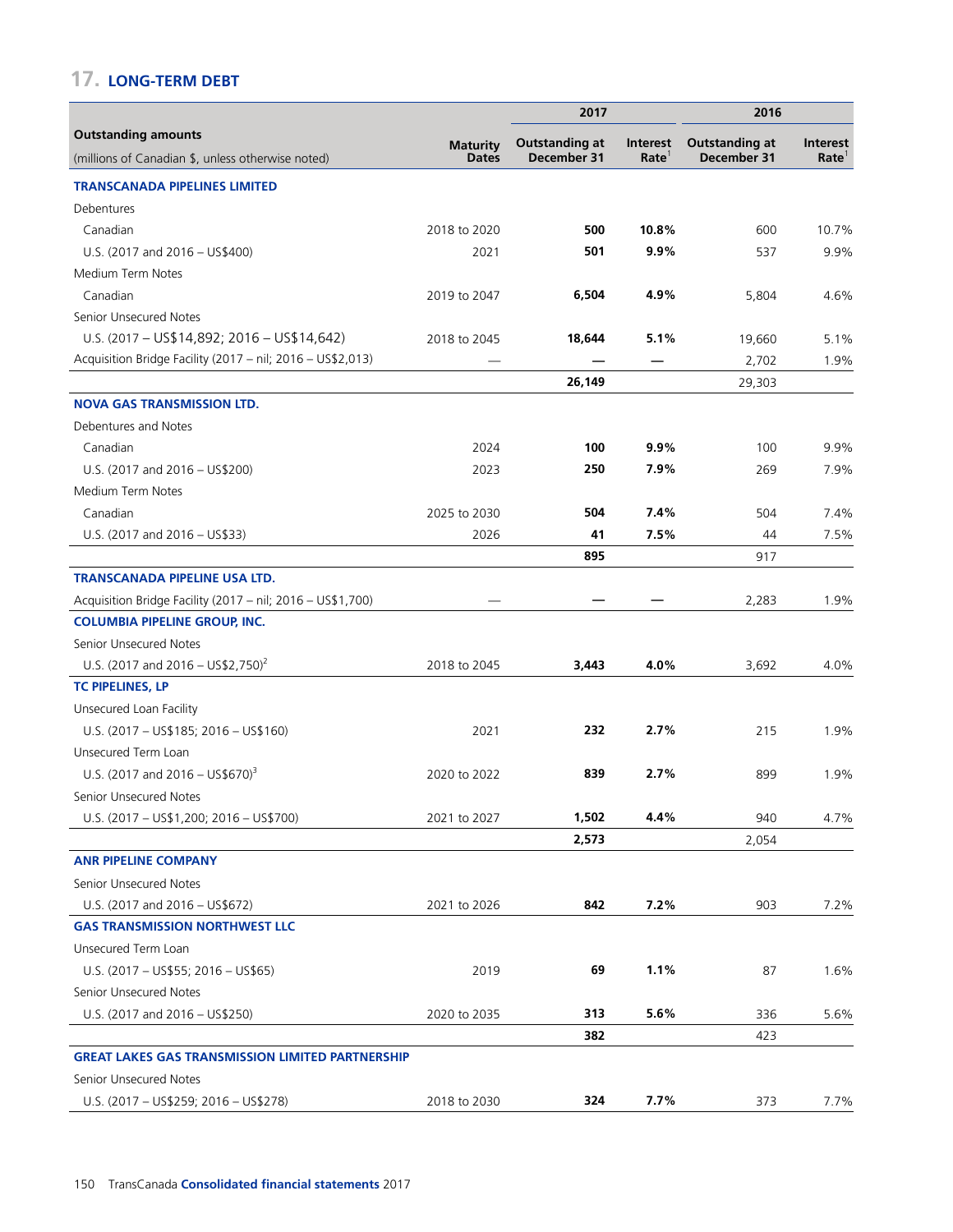|                                                                                 |                                 | 2017                                 |                               | 2016                                 |                                      |  |
|---------------------------------------------------------------------------------|---------------------------------|--------------------------------------|-------------------------------|--------------------------------------|--------------------------------------|--|
| <b>Outstanding amounts</b><br>(millions of Canadian \$, unless otherwise noted) | <b>Maturity</b><br><b>Dates</b> | <b>Outstanding at</b><br>December 31 | Interest<br>Rate <sup>1</sup> | <b>Outstanding at</b><br>December 31 | <b>Interest</b><br>Rate <sup>1</sup> |  |
| <b>PORTLAND NATURAL GAS TRANSMISSION SYSTEM</b>                                 |                                 |                                      |                               |                                      |                                      |  |
| Senior Secured Notes <sup>4</sup>                                               |                                 |                                      |                               |                                      |                                      |  |
| U.S. $(2017 - US$30; 2016 - US$53)$                                             | 2018                            | 38                                   | $6.0\%$                       | 71                                   | $6.0\%$                              |  |
| <b>TUSCARORA GAS TRANSMISSION COMPANY</b>                                       |                                 |                                      |                               |                                      |                                      |  |
| Unsecured Term Loan                                                             |                                 |                                      |                               |                                      |                                      |  |
| U.S. $(2017 - US$25; 2016 - US$10)$                                             | 2020                            | 31                                   | 1.1%                          | 13                                   | 1.9%                                 |  |
| Senior Secured Notes                                                            |                                 |                                      |                               |                                      |                                      |  |
| U.S. $(2017 - nil; 2016 - US$12)$                                               |                                 |                                      |                               | 16                                   | 4.0%                                 |  |
|                                                                                 |                                 | 31                                   |                               | 29                                   |                                      |  |
|                                                                                 |                                 | 34,677                               |                               | 40,048                               |                                      |  |
| Current portion of long-term debt                                               |                                 | (2,866)                              |                               | (1,838)                              |                                      |  |
| Unamortized debt discount and issue costs                                       |                                 | (174)                                |                               | (191)                                |                                      |  |
| Fair value adjustments <sup>5</sup>                                             |                                 | 238                                  |                               | 293                                  |                                      |  |
|                                                                                 |                                 | 31,875                               |                               | 38,312                               |                                      |  |

1 Interest rates are the effective interest rates except for those pertaining to long-term debt issued for the Company's Canadian regulated natural gas operations, in which case the weighted average interest rate is presented as approved by the regulators. Weighted average and effective interest rates are stated as at the respective outstanding dates.

2 Certain subsidiaries of Columbia have guaranteed the principal payments of Columbia's senior unsecured notes. Each guarantor of Columbia's obligations is required to comply with covenants under the debt indenture and in the event of default, the guarantors would be obligated to pay the principal and related interest.

3 The US\$170 million and US\$500 million term loan facilities were amended in September 2017 to extend the maturity dates from 2018 to 2020 and 2022, respectively.

4 These notes are secured by shipper transportation contracts, existing and new guarantees, letters of credit and collateral requirements.

5 The fair value adjustments include \$242 million (2016 – \$293 million) related to the acquisition of Columbia. Refer to Note 5, Acquisition of Columbia, for further information. The fair value adjustments also include a decrease of \$4 million (2016 – nil) related to hedged interest rate risk. Refer to Note 24, Risk management and financial instruments, for further information.

#### **Principal Repayments**

At December 31, 2017, principal repayments for the next five years on the Company's Long-term debt are approximately as follows:

| (millions of Canadian \$)              | 2018  | 2019  | 2020  | 2021  | 2022 |
|----------------------------------------|-------|-------|-------|-------|------|
| Principal repayments on long-term debt | 2.866 | 3.189 | 2.834 | 2.085 | .929 |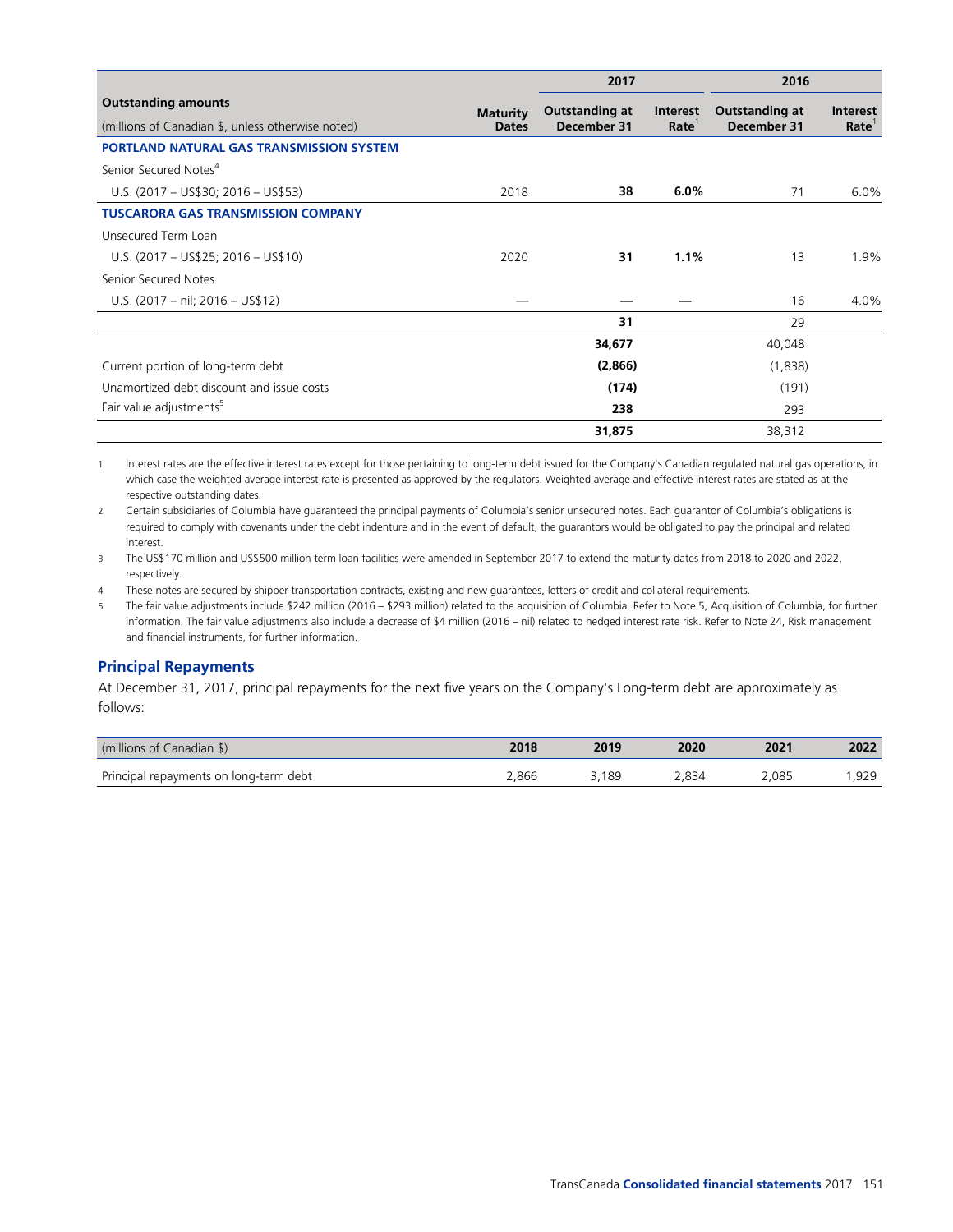# **Long-Term Debt Issued**

The Company issued long-term debt over the three years ended December 31, 2017 as follows:

| (millions of Canadian \$, unless otherwise noted) |                   |                                          |                      |               |                      |
|---------------------------------------------------|-------------------|------------------------------------------|----------------------|---------------|----------------------|
| Company                                           | <b>Issue Date</b> | <b>Type</b>                              | <b>Maturity Date</b> | Amount        | <b>Interest Rate</b> |
| <b>TRANSCANADA PIPELINES LIMITED</b>              |                   |                                          |                      |               |                      |
|                                                   | November 2017     | Senior Unsecured Notes                   | November 2019        | <b>US 550</b> | Floating             |
|                                                   | November 2017     | Senior Unsecured Notes                   | November 2019        | <b>US 700</b> | 2.125%               |
|                                                   | September 2017    | Medium Term Notes                        | March 2028           | 300           | 3.39%                |
|                                                   | September 2017    | Medium Term Notes                        | September 2047       | 700           | 4.33%                |
|                                                   | June 2016         | Acquisition Bridge Facility <sup>1</sup> | June 2018            | US 5,213      | Floating             |
|                                                   | June 2016         | Medium Term Notes                        | <b>July 2023</b>     | 300           | 3.69% 2              |
|                                                   | June 2016         | Medium Term Notes                        | June 2046            | 700           | 4.35%                |
|                                                   | January 2016      | Senior Unsecured Notes                   | January 2026         | <b>US 850</b> | 4.875%               |
|                                                   | January 2016      | Senior Unsecured Notes                   | January 2019         | <b>US 400</b> | 3.125%               |
|                                                   | November 2015     | Senior Unsecured Notes                   | November 2017        | US 1,000      | 1.625%               |
|                                                   | October 2015      | Medium Term Notes                        | November 2041        | 400           | 4.55%                |
|                                                   | <b>July 2015</b>  | Medium Term Notes                        | <b>July 2025</b>     | 750           | 3.30%                |
|                                                   | <b>March 2015</b> | Senior Unsecured Notes                   | March 2045           | <b>US 750</b> | 4.60%                |
|                                                   | January 2015      | Senior Unsecured Notes                   | January 2018         | <b>US 500</b> | 1.875%               |
|                                                   | January 2015      | Senior Unsecured Notes                   | January 2018         | <b>US 250</b> | Floating             |
| <b>TUSCARORA GAS TRANSMISSION COMPANY</b>         |                   |                                          |                      |               |                      |
|                                                   | August 2017       | Term Loan                                | August 2020          | <b>US 25</b>  | Floating             |
|                                                   | April 2016        | Term Loan                                | April 2019           | <b>US 10</b>  | Floating             |
| <b>TC PIPELINES, LP</b>                           |                   |                                          |                      |               |                      |
|                                                   | May 2017          | Senior Unsecured Notes                   | May 2027             | <b>US 500</b> | 3.90%                |
|                                                   | September 2015    | Unsecured Term Loan                      | October 2018         | <b>US 170</b> | Floating             |
|                                                   | <b>March 2015</b> | Senior Unsecured Notes                   | March 2025           | <b>US 350</b> | 4.375%               |
| <b>TRANSCANADA PIPELINE USA LTD.</b>              |                   |                                          |                      |               |                      |
|                                                   | June 2016         | Acquisition Bridge Facility <sup>1</sup> | June 2018            | US 1,700      | Floating             |
| <b>ANR PIPELINE COMPANY</b>                       |                   |                                          |                      |               |                      |
|                                                   | June 2016         | Senior Unsecured Notes                   | June 2026            | <b>US 240</b> | 4.14%                |
| <b>GAS TRANSMISSION NORTHWEST LLC</b>             |                   |                                          |                      |               |                      |
|                                                   | June 2015         | Unsecured Term Loan                      | June 2019            | <b>US 75</b>  | Floating             |

1 These facilities were put in place to finance a portion of the Columbia acquisition and bear interest at LIBOR plus an applicable margin. Proceeds from the issuance of common shares in fourth quarter 2016 and proceeds from the sale of the U.S. Northeast power assets were used to fully retire the remaining acquisition bridge facilities in the second quarter 2017.

2 Reflects coupon rate on re-opening of a pre-existing medium term notes (MTN) issue. The MTNs were issued at premium to par, resulting in a re-issuance yield of 2.69 per cent.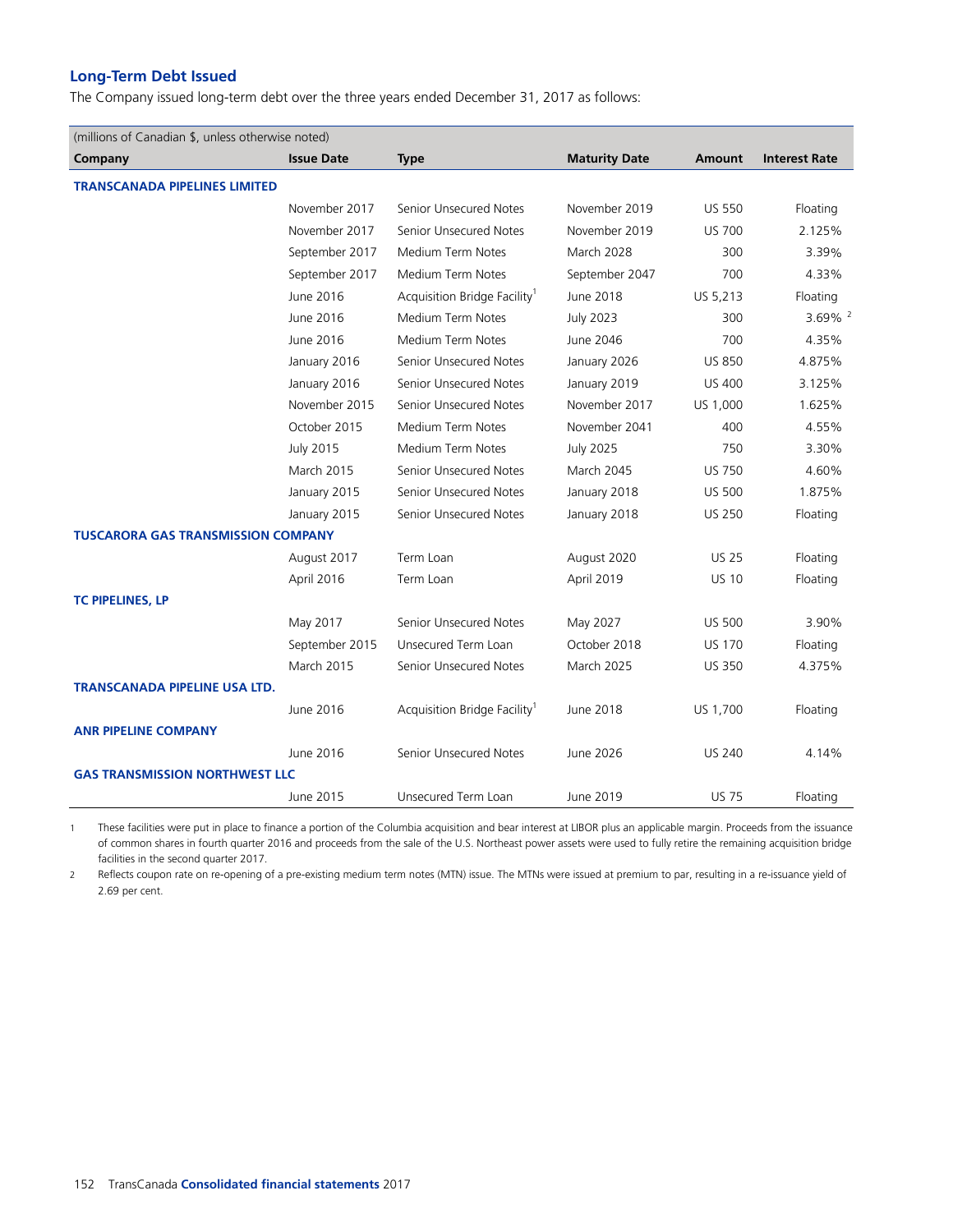## **Long-Term Debt Retired**

The Company retired/repaid long-term debt over the three years ended December 31, 2017 as follows:

(millions of Canadian \$, unless otherwise noted)

| Company                                   | Retirement/<br><b>Repayment Date</b> | <b>Type</b>                              | <b>Amount</b> | <b>Interest Rate</b> |
|-------------------------------------------|--------------------------------------|------------------------------------------|---------------|----------------------|
|                                           |                                      |                                          |               |                      |
| <b>TRANSCANADA PIPELINES LIMITED</b>      |                                      |                                          |               |                      |
|                                           | December 2017                        | Debentures                               | 100           | 9.80%                |
|                                           | November 2017                        | Senior Unsecured Notes                   | US 1,000      | 1.625%               |
|                                           | June 2017                            | Acquisition Bridge Facility <sup>1</sup> | US 1,513      | Floating             |
|                                           | February 2017                        | Acquisition Bridge Facility <sup>1</sup> | <b>US 500</b> | Floating             |
|                                           | January 2017                         | Medium Term Notes                        | 300           | 5.10%                |
|                                           | November 2016                        | Acquisition Bridge Facility <sup>1</sup> | US 3,200      | Floating             |
|                                           | October 2016                         | Medium Term Notes                        | 400           | 4.65%                |
|                                           | June 2016                            | Senior Unsecured Notes                   | <b>US 84</b>  | 7.69%                |
|                                           | June 2016                            | Senior Unsecured Notes                   | <b>US 500</b> | Floating             |
|                                           | January 2016                         | Senior Unsecured Notes                   | <b>US 750</b> | 0.75%                |
|                                           | August 2015                          | Debentures                               | 150           | 11.90%               |
|                                           | June 2015                            | Senior Unsecured Notes                   | <b>US 500</b> | 3.40%                |
|                                           | March 2015                           | Senior Unsecured Notes                   | <b>US 500</b> | 0.875%               |
|                                           | January 2015                         | Senior Unsecured Notes                   | <b>US 300</b> | 4.875%               |
| <b>TUSCARORA GAS TRANSMISSION COMPANY</b> |                                      |                                          |               |                      |
|                                           | August 2017                          | Senior Secured Notes                     | <b>US 12</b>  | 3.82%                |
| <b>TRANSCANADA PIPELINE USA LTD.</b>      |                                      |                                          |               |                      |
|                                           | June 2017                            | Acquisition Bridge Facility <sup>1</sup> | <b>US 630</b> | Floating             |
|                                           | April 2017                           | Acquisition Bridge Facility <sup>1</sup> | US 1,070      | Floating             |
| <b>NOVA GAS TRANSMISSION LTD.</b>         |                                      |                                          |               |                      |
|                                           | February 2016                        | Debentures                               | 225           | 12.20%               |
| <b>GAS TRANSMISSION NORTHWEST LLC</b>     |                                      |                                          |               |                      |
|                                           | June 2015                            | Senior Unsecured Notes                   | <b>US 75</b>  | 5.09%                |

1 These facilities were put in place to finance a portion of the Columbia acquisition and bear interest at LIBOR plus an applicable margin. Proceeds from the issuance of common shares in fourth quarter 2016 and proceeds from the sale of the U.S. Northeast power assets were used to fully retire the remaining acquisition bridge facilities in the second quarter 2017.

## **Interest Expense**

Interest expense in the three years ended December 31 was as follows:

| year ended December 31                                |       |       |       |
|-------------------------------------------------------|-------|-------|-------|
| (millions of Canadian \$)                             | 2017  | 2016  | 2015  |
| Interest on long-term debt                            | 1.794 | 1.765 | 1,487 |
| Interest on junior subordinated notes                 | 348   | 180   | 116   |
| Interest on short-term debt                           | 33    | 18    | 16    |
| Capitalized interest                                  | (173) | (176) | (280) |
| Amortization and other financial charges <sup>1</sup> | 67    | 211   | 31    |
|                                                       | 2,069 | 1.998 | 1.370 |

1 Amortization and other financial charges includes amortization of transaction costs and debt discounts calculated using the effective interest method and changes in the fair value of derivatives used to manage the Company's exposure to changes in interest rates. In 2016, this amount includes dividend equivalent payments of \$109 million on the subscription receipts issued to partially fund the Columbia acquisition. Refer to Note 20, Common shares, for further information.

The Company made interest payments of \$1,987 million in 2017 (2016 – \$1,721 million; 2015 – \$1,266 million) on long-term debt, junior subordinated notes and notes payable, net of interest capitalized.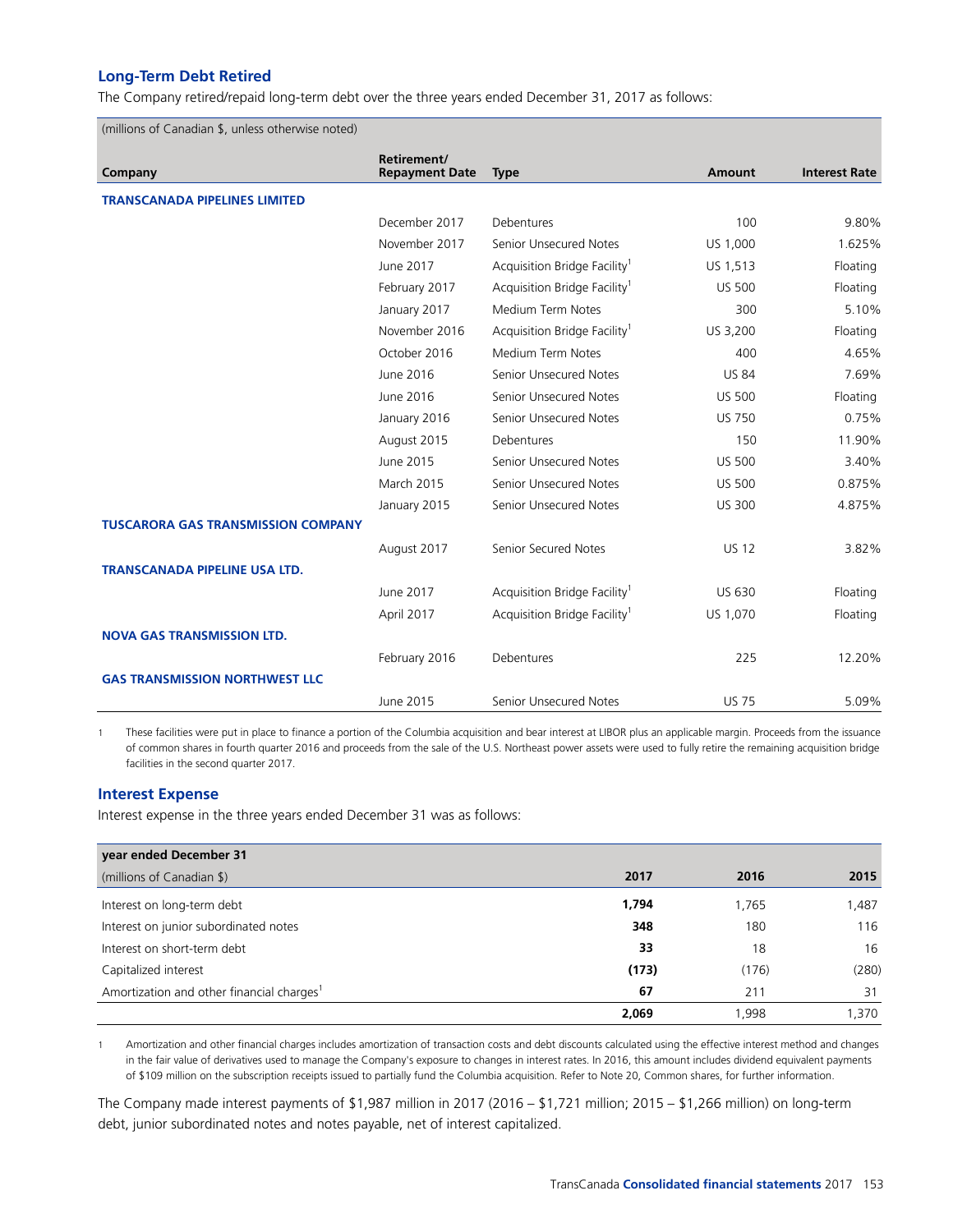# **18. JUNIOR SUBORDINATED NOTES**

|                                                                                     |                         | 2017                          |                                          | 2016                          |                                          |
|-------------------------------------------------------------------------------------|-------------------------|-------------------------------|------------------------------------------|-------------------------------|------------------------------------------|
| <b>Outstanding loan amount</b><br>(millions of Canadian \$, unless otherwise noted) | <b>Maturity</b><br>Date | Outstanding at<br>December 31 | <b>Effective</b><br><b>Interest Rate</b> | Outstanding at<br>December 31 | <b>Effective</b><br><b>Interest Rate</b> |
| <b>TRANSCANADA PIPELINES LIMITED</b>                                                |                         |                               |                                          |                               |                                          |
| U.S.\$1.000 notes issued $20071$                                                    | 2067                    | 1.252                         | $5.0\%$ <sup>3</sup>                     | 1.343                         | $6.4\%$                                  |
| U.S. \$750 notes issued 2015 <sup>1,2</sup>                                         | 2075                    | 939                           | 5.9%                                     | 1,007                         | 5.5%                                     |
| U.S.\$1.200 notes issued 2016 <sup>1,2</sup>                                        | 2076                    | 1.502                         | 6.6%                                     | 1,611                         | $6.2\%$                                  |
| U.S.\$1,500 notes issued 2017 <sup>1,2</sup>                                        | 2077                    | 1,878                         | 5.6%                                     |                               |                                          |
| \$1,500 notes issued 2017 <sup>1,2</sup>                                            | 2077                    | 1.500                         | 5.1%                                     |                               |                                          |
|                                                                                     |                         | 7,071                         |                                          | 3,961                         |                                          |
| Unamortized debt discount and issue costs                                           |                         | (64)                          |                                          | (30)                          |                                          |
|                                                                                     |                         | 7,007                         |                                          | 3,931                         |                                          |

1 The Junior subordinated notes are subordinated in right of payment to existing and future senior indebtedness or other obligations of TCPL.

2 The Junior subordinated notes were issued to TransCanada Trust, a financing trust subsidiary wholly-owned by TCPL. While the obligations of the Trust are fully and unconditionally guaranteed by TCPL on a subordinated basis, the Trust is not consolidated in TransCanada's financial statements since TCPL does not have a variable interest in the Trust and the only substantive assets of the Trust are junior subordinated notes of TCPL.

3 In May 2017, Junior subordinated notes of US\$1 billion converted from fixed rate of 6.35 per cent to a floating rate that is reset quarterly to the three month LIBOR plus 2.21 per cent.

In March 2017, TransCanada Trust (the Trust) issued US\$1.5 billion of Trust Notes – Series 2017-A to third party investors with a fixed interest rate of 5.30 per cent for the first ten years converting to a floating rate thereafter. All of the proceeds of the issuance by the Trust were loaned to TCPL for US\$1.5 billion of junior subordinated notes of TCPL at an initial fixed rate of 5.55 per cent, including a 0.25 per cent administration charge. The rate will reset commencing March 2027 until March 2047 to the then three month LIBOR plus 3.458 per cent per annum; from March 2047 until March 2077, the interest rate will reset to the then three month LIBOR plus 4.208 per cent per annum. The junior subordinated notes are redeemable at TCPL's option at any time on or after March 15, 2027 at 100 per cent of the principal amount plus accrued and unpaid interest to the date of redemption.

In May 2017, the Trust issued \$1.5 billion of Trust Notes – Series 2017-B to third party investors with a fixed interest rate of 4.65 per cent for the first ten years converting to a floating rate thereafter. All of the proceeds of the issuance by the Trust were loaned to TCPL for \$1.5 billion of junior subordinated notes of TCPL at an initial fixed rate of 4.90 per cent, including a 0.25 per cent administration charge. The rate will reset commencing May 2027 until May 2047 to the then three month Bankers' Acceptance rate plus 3.33 per cent per annum; from May 2047 until May 2077, the interest rate will reset to the then three month Bankers' Acceptance rate plus 4.08 per cent per annum. The junior subordinated notes are redeemable at TCPL's option at any time on or after May 18, 2027 at 100 per cent of the principal amount plus accrued and unpaid interest to the date of redemption.

In August 2016, the Trust issued US\$1.2 billion of Trust Notes – Series 2016-A to third party investors at a fixed interest rate of 5.875 per cent for the first ten years, converting to a floating rate thereafter. All of the issuance proceeds of the Trust were loaned to TCPL for US\$1.2 billion of junior subordinated notes of TCPL at an initial fixed rate of 6.125 per cent, including a 0.25 per cent administration charge. The rate will reset commencing August 2026 until August 2046 to the three month LIBOR plus 4.89 per cent per annum; from August 2046 to August 2076 the interest rate will reset to the three month LIBOR plus 5.64 per cent per annum. The junior subordinated notes are redeemable at TCPL's option at any time on or after August 15, 2026 at 100 per cent of the principal amount plus accrued and unpaid interest to the date of redemption.

Pursuant to the terms of the Trust Notes and related agreements, in certain circumstances (1) TCPL may issue deferral preferred shares to holders of the Trust Notes in lieu of interest; and (2) TransCanada and TCPL would be prohibited from declaring or paying dividends on or redeeming their outstanding preferred shares (or, if none are outstanding, their respective common shares) until all deferral preferred shares are redeemed by TCPL. The Trust Notes may also be automatically exchanged for preferred shares of TCPL upon certain kinds of bankruptcy and insolvency events. All of these preferred shares would rank equally with any other outstanding first preferred shares of TCPL.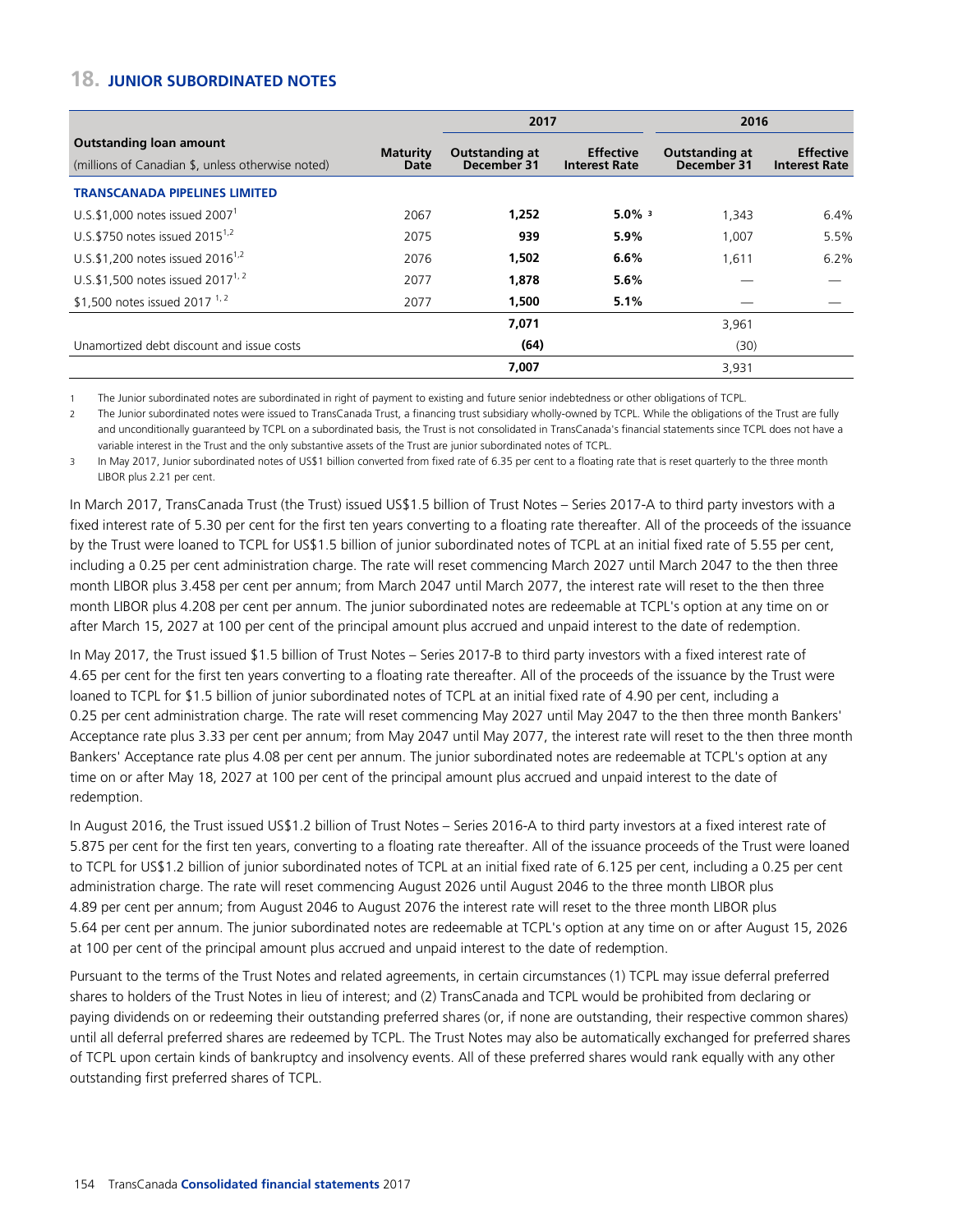# **19. NON-CONTROLLING INTERESTS**

The Company's Non-controlling interests included in the Consolidated balance sheet are as follows:

| at December 31                                                       |       |       |
|----------------------------------------------------------------------|-------|-------|
| (millions of Canadian \$)                                            | 2017  | 2016  |
| Non-controlling interest in TC PipeLines, LP                         | 1.852 | 1.596 |
| Non-controlling interest in Portland Natural Gas Transmission System |       | 130   |
|                                                                      | 1,852 | .726  |

The Company's Net income attributable to non-controlling interests included in the Consolidated statement of income are as follows:

| year ended December 31                                                            |      |      |      |
|-----------------------------------------------------------------------------------|------|------|------|
| (millions of Canadian \$)                                                         | 2017 | 2016 | 2015 |
| Non-controlling interest in TC PipeLines, LP                                      | 220  | 215  | (13) |
| Non-controlling interest in Portland Natural Gas Transmission System <sup>1</sup> | 9    | 20   | 19   |
| Non-controlling interest in Columbia Pipeline Partners LP <sup>2</sup>            | 9    |      |      |
|                                                                                   | 238  | 252  | 6    |

1 Non-controlling interest in 2017 for the period January 1 to May 31 when TransCanada sold its remaining interest in PNGTS to TC PipeLines, LP. Refer to Note 26, Other acquisitions and dispositions for further information.

2 Non-controlling interest up to February 17, 2017 acquisition of all publicly held common units of CPPL.

## **TC PipeLines, LP**

During 2017, the non-controlling interest in TC PipeLines, LP increased from 73.2 per cent to 74.3 per cent due to periodic issuances of common units in TC PipeLines, LP to third parties under an at-the-market issuance program (ATM program). In 2016, the non-controlling interest in TC PipeLines, LP ranged between 72.0 per cent and 73.2 per cent and, in 2015, between 71.7 per cent and 72.0 per cent.

In December 2015, TC PipeLines, LP recorded an impairment charge of US\$199 million related to its equity investment in Great Lakes. The non-controlling interest's share of this charge was US\$143 million and was included in the Net income attributable to non-controlling interests in 2015.

## **Portland Natural Gas Transmission System**

On June 1, 2017, TransCanada sold its remaining 11.81 per cent directly held interest in Portland Natural Gas Transmission System (PNGTS) to TC PipeLines, LP and, as a result, at December 31, 2017, non-controlling interest in PNGTS was nil. The non-controlling interest in PNGTS as at December 31, 2016 represented the 38.3 per cent interest held by third parties. On January 1, 2016, TransCanada sold 49.9 per cent of PNGTS to TC PipeLines, LP. Refer to Note 26, Other acquisitions and dispositions for further information.

In 2017, TransCanada received fees of \$5 million from TC PipeLines, LP (2016 – \$5 million and 2015 – \$4 million) and \$4 million from PNGTS prior to June 1, 2017 (2016 – \$10 million; 2015 – \$11 million) for services provided.

## **Columbia Pipeline Partners LP**

On July 1, 2016, TransCanada acquired Columbia, which included a 53.5 per cent non-controlling interest in CPPL. On February 17, 2017, TransCanada acquired all outstanding publicly held common units of CPPL at a price of US\$17.00 and a stub period distribution payment of US\$0.10 per common unit for an aggregate transaction value of US\$921 million. As this was a transaction between entities under common control, it was recognized in equity.

At December 31, 2016, the entire \$1,073 million (US\$799 million) of TransCanada's non-controlling interest in CPPL was recorded as Common units subject to rescission or redemption on the Consolidated balance sheet. The Company classified this non-controlling interest outside of equity as the potential redemption rights of the units were not within the control of the Company.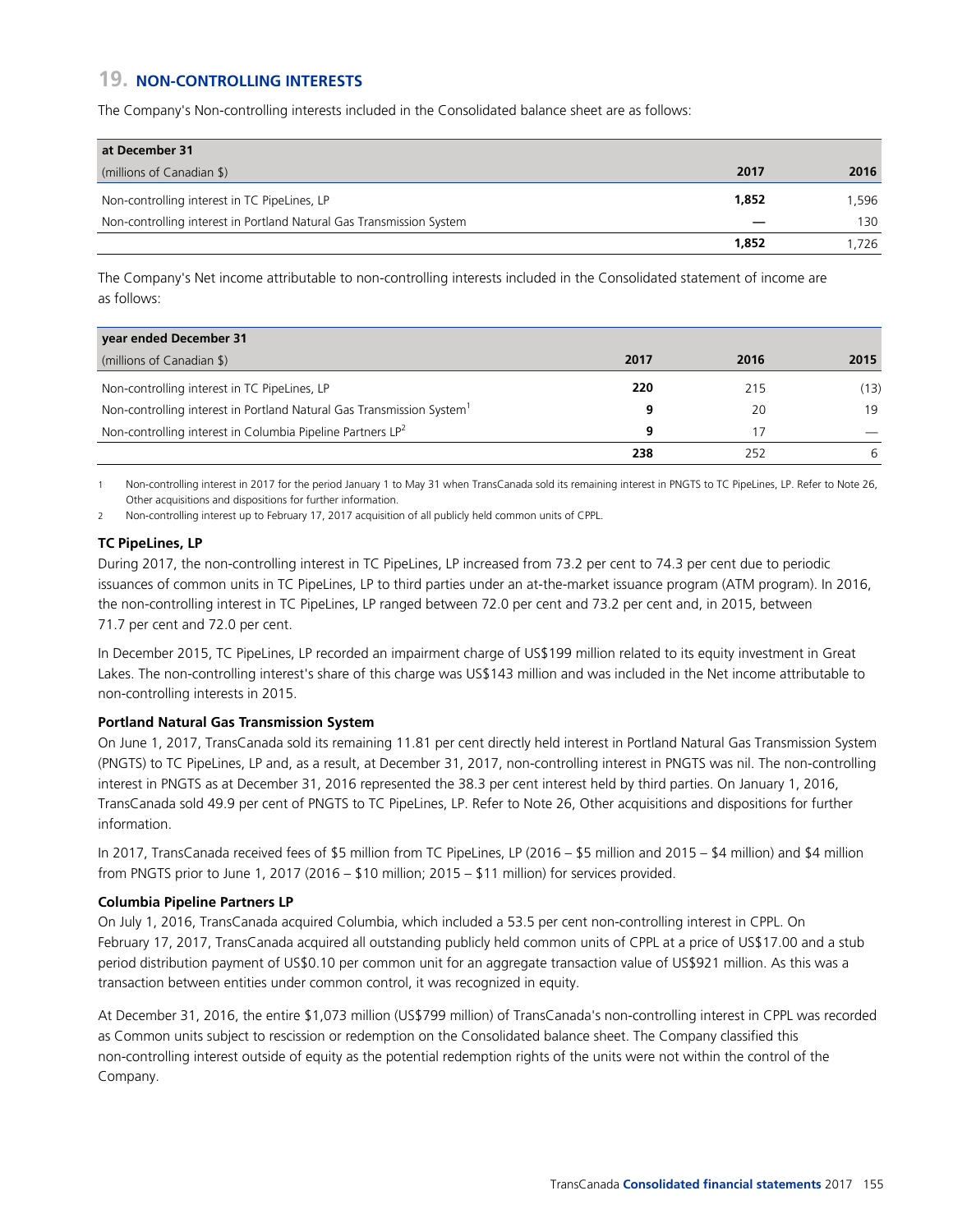## **Common Units of TC PipeLines, LP Subject to Rescission**

In connection with a late filing of an employee-related Form 8-K with the SEC, in March 2016, TC PipeLines, LP became ineligible to use the then effective shelf registration statement upon filing of its 2015 Annual Report. As a result, it was determined that the purchasers of the 1.6 million common units that were issued from March 8, 2016 to May 19, 2016 under the TC PipeLines, LP ATM program may have had a rescission right for an amount equal to the purchase price paid for the units, plus statutory interest and less any distributions paid, upon the return of such units to TC PipeLines, LP within one year of purchase.

As a result, at December 31, 2016, \$106 million (US\$82 million) was recorded as Common units subject to rescission or redemption on the Consolidated balance sheet. The Company classified these 1.6 million common units outside equity because the potential rescission rights of the units were not within the control of the Company. At December 31, 2017, all rescission rights previously classified outside of equity have lapsed and been reclassified to equity. These rights expired one year from the date of purchase of each unit and no unitholder claimed or attempted to exercise any of these rescission rights while they remained outstanding.

# **20. COMMON SHARES**

|                                                    | Number of<br><b>Shares</b> | Amount                       |
|----------------------------------------------------|----------------------------|------------------------------|
|                                                    | (thousands)                | (millions of<br>Canadian \$) |
| Outstanding at January 1, 2015                     | 708,662                    | 12,202                       |
| Exercise of options                                | 737                        | 30                           |
| Repurchase of shares                               | (6, 785)                   | (130)                        |
| Outstanding at December 31, 2015                   | 702,614                    | 12,102                       |
| Issued under public offerings <sup>1</sup>         | 156,825                    | 7,752                        |
| Dividend reinvestment and share purchase plan      | 2,942                      | 177                          |
| Exercise of options                                | 1,683                      | 74                           |
| Repurchase of shares                               | (305)                      | (6)                          |
| Outstanding at December 31, 2016                   | 863,759                    | 20,099                       |
| Dividend reinvestment and share purchase plan      | 12,824                     | 790                          |
| At-the-market equity issuance program <sup>1</sup> | 3,462                      | 216                          |
| Exercise of options                                | 1,331                      | 62                           |
| <b>Outstanding at December 31, 2017</b>            | 881,376                    | 21,167                       |

1 Net of underwriting commissions and deferred income taxes.

## **Common Shares Issued and Outstanding**

The Company is authorized to issue an unlimited number of common shares without par value.

#### **Dividend Reinvestment and Share Purchase Plan**

Effective July 1, 2016, the Company re-initiated the issuance of common shares from treasury under its Dividend Reinvestment Plan (DRP) and Share Purchase Plan. Under these plans, eligible holders of common and preferred shares of TransCanada can reinvest their dividends and make optional cash payments to obtain TransCanada common shares. Common shares are issued from treasury at a discount of two per cent.

#### **TransCanada Corporation At-the-Market Equity Issuance Program**

In June 2017, the Company established an ATM program that allows, from time to time, for the issuance of common shares from treasury at the prevailing market price when sold through the Toronto Stock Exchange (TSX), the New York Stock Exchange (NYSE) or any other existing trading market for TransCanada common shares in Canada or the United States. The ATM program, which is effective for a 25-month period, is utilized as appropriate in order to manage the Company's capital structure over time. Under the ATM program, the Company can issue up to \$1.0 billion in common shares or the U.S. dollar equivalent. In 2017, 3.5 million common shares were issued under the ATM program at an average price of \$63.03 per share for gross proceeds of \$218 million. Related commissions and fees were approximately \$2 million, resulting in net proceeds of \$216 million.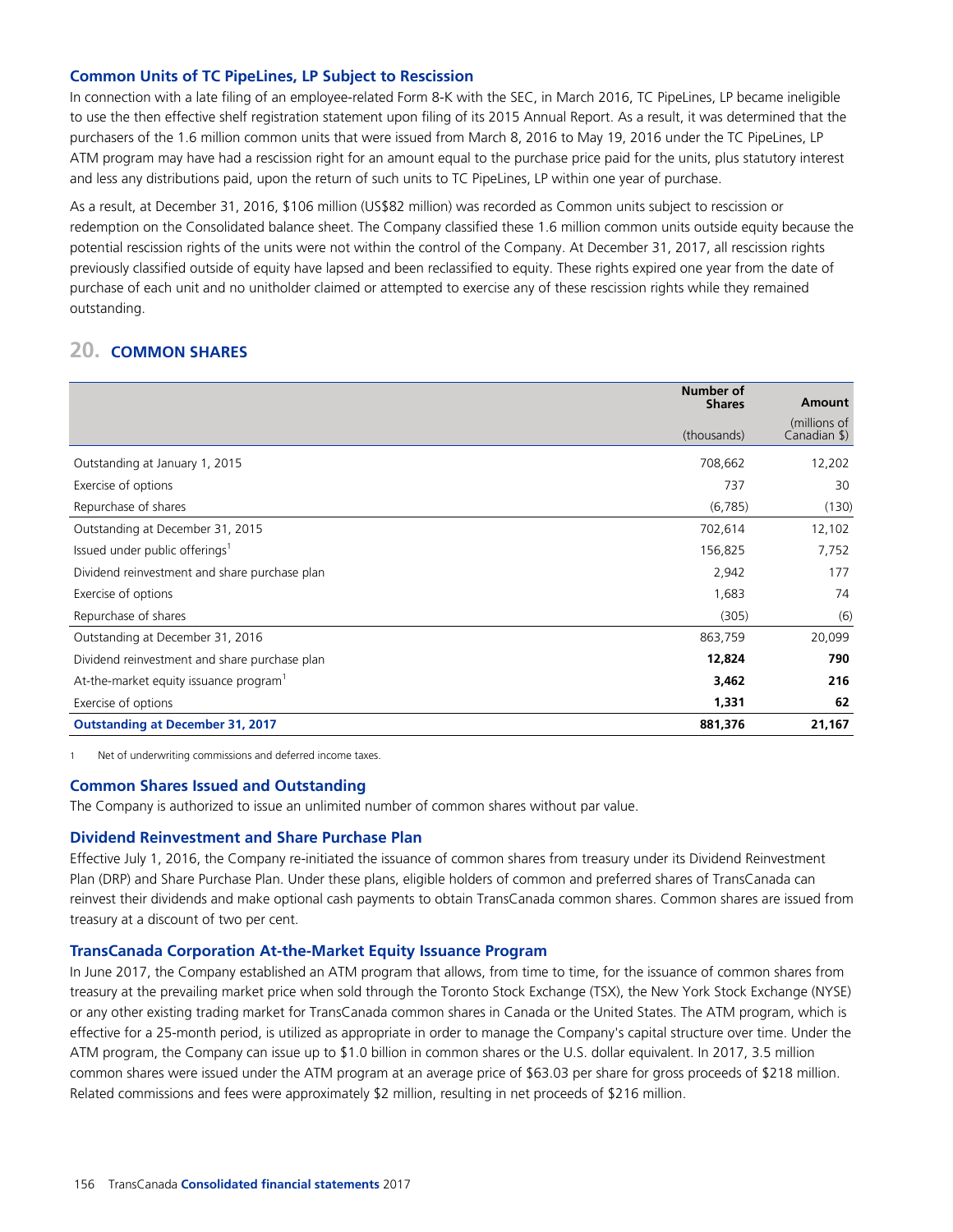## **Common Share Public Offering and Subscription Receipts**

To partially fund the Columbia acquisition, in April 2016, the Company issued 96.6 million subscription receipts at a price of \$45.75 each for gross proceeds of approximately \$4.4 billion. Holders of subscription receipts received one common share in exchange for each subscription receipt on July 1, 2016 upon closing of the acquisition. Holders of record at close of business on April 15, 2016 and June 30, 2016 received a cash payment per subscription receipt that was equal in amount to dividends declared on each common share. For the year ended December 31, 2016, \$109 million of dividend equivalent payments on these subscription receipts were recorded as Interest expense.

In November 2016, the Company issued 60.2 million common shares at a price of \$58.50 each for gross proceeds of approximately \$3.5 billion. Proceeds from this offering were used to repay a portion of the US\$6.9 billion acquisition bridge facilities which were used to partially fund the closing of the Columbia acquisition.

## **Common Shares Repurchased**

In November 2015, the Company received approval from the TSX for a normal course issuer bid (NCIB) allowing it to repurchase, for cancellation, up to 21 million of its common shares representing three per cent of its then issued and outstanding common shares. Under the NCIB, which expired in November 2016, the Company purchased these common shares through the facilities of the TSX and other designated exchanges and published markets in Canada, or through off-exchange block purchases by way of private agreement.

In January 2016, the Company repurchased 305,407 of its common shares at an average price of \$44.90 for a total of \$14 million. These shares had a weighted average cost of \$6 million with the difference of \$8 million between the total price paid and the weighted average cost recorded in Additional paid-in capital.

In December 2015, the Company repurchased 6,784,738 of its common shares at an average price of \$43.29 for a total of \$294 million. These shares had a weighted average cost of \$130 million with the difference of \$164 million between the total price paid and the weighted average cost recorded in Additional paid-in capital.

## **Basic and Diluted Net Income/(Loss) per Common Share**

Net income/(loss) per common share is calculated by dividing Net income/(loss) attributable to common shares by the weighted average number of common shares outstanding. The higher weighted average number of shares for the diluted earnings per share calculation is due to options exercisable under TransCanada's Stock Option Plan and outstanding shares issued under the DRP.

| Weighted Average Common Shares Outstanding |      |      |      |
|--------------------------------------------|------|------|------|
| (millions)                                 | 2017 | 2016 | 2015 |
| <b>Basic</b>                               | 872  | 759  | 709  |
| Diluted                                    | 874  | 760  | 709  |

## **Stock Options**

|                                                 | Number of<br><b>Options</b><br>(thousands) | Weighted<br>Average<br><b>Exercise Prices</b> | Weighted<br>Average<br>Remaining<br><b>Contractual Life</b><br>(years) |
|-------------------------------------------------|--------------------------------------------|-----------------------------------------------|------------------------------------------------------------------------|
| Options outstanding at January 1, 2017          | 10.630                                     | \$48.28                                       |                                                                        |
| Options granted                                 | 2.066                                      | \$62.22                                       |                                                                        |
| Options exercised                               | (1, 331)                                   | \$42.03                                       |                                                                        |
| Options forfeited/expired                       | (339)                                      | \$56.89                                       |                                                                        |
| <b>Options Outstanding at December 31, 2017</b> | 11,026                                     | \$51.38                                       | 3.9                                                                    |
| <b>Options Exercisable at December 31, 2017</b> | 6.559                                      | \$48.59                                       | 3.0                                                                    |

At December 31, 2017, an additional 11,902,759 common shares were reserved for future issuance under TransCanada's Stock Option Plan. The contractual life of options granted is seven years. Options may be exercised at a price determined at the time the option is awarded and vest on the anniversary date in each of the three years following the award. Forfeiture of stock options results from their expiration and, if not previously vested, upon resignation or termination of the option holder's employment.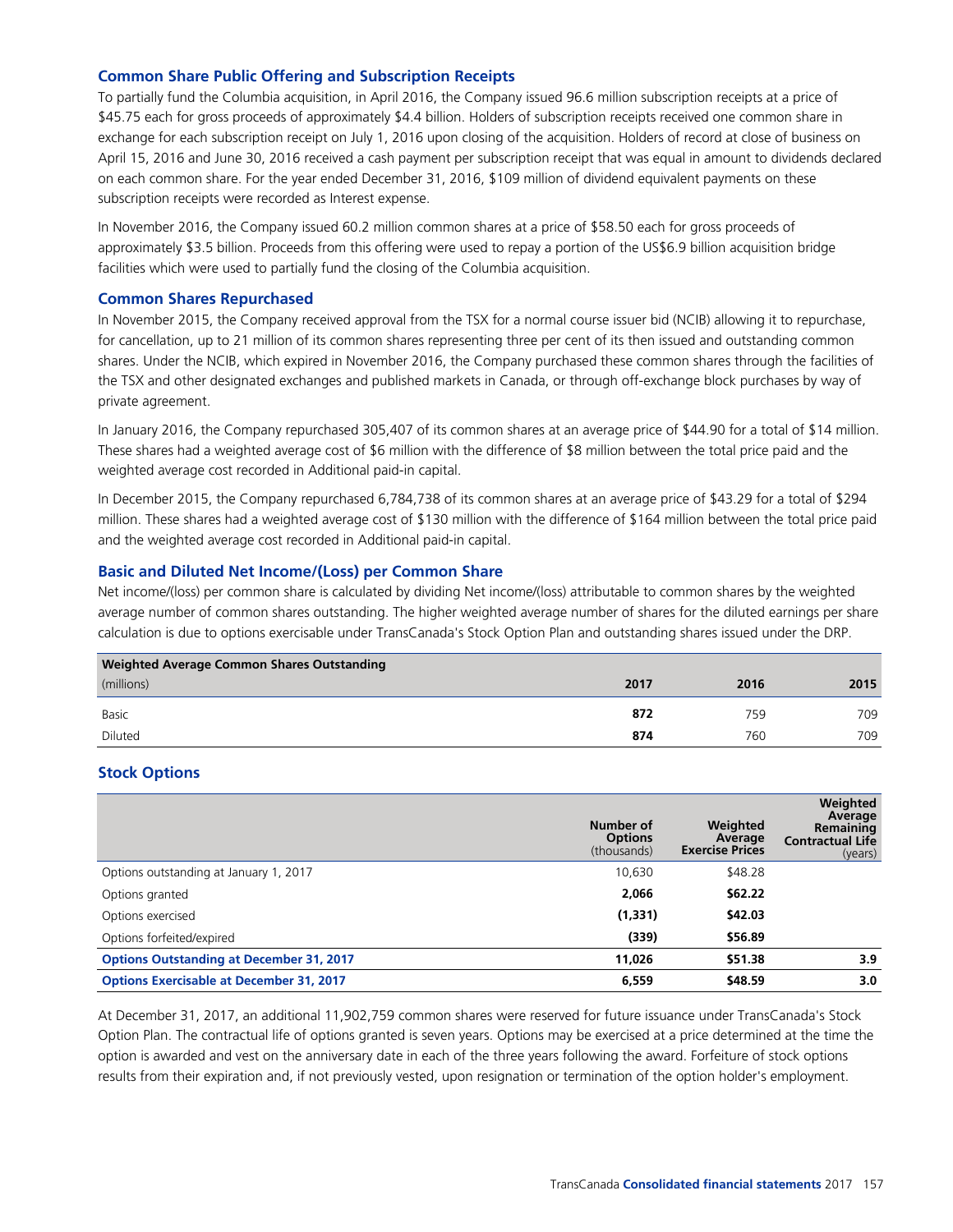The Company used a binomial model for determining the fair value of options granted applying the following weighted average assumptions:

| year ended December 31       | 2017   | 2016    | 2015   |
|------------------------------|--------|---------|--------|
| Weighted average fair value  | \$7.22 | \$5.67  | \$6.45 |
| Expected life (years)        | 5.7    | 5.8     | 5.8    |
| Interest rate                | 1.2%   | $0.7\%$ | 1.1%   |
| Volatility <sup>1</sup>      | 18%    | 21%     | 18%    |
| Dividend yield               | 3.6%   | 4.9%    | 3.7%   |
| Forfeiture rate <sup>2</sup> |        | 5%      | 5%     |

1 Volatility is derived based on the average of both the historical and implied volatility of the Company's common shares.

2 On January 1, 2017, TransCanada made an election to account for forfeitures when they occur as a result of new GAAP guidance. Refer to Note 3, Accounting changes, for further information.

The amount expensed for stock options, with a corresponding increase in Additional paid-in capital, was \$12 million in 2017 (2016 – \$15 million; 2015 – \$13 million). At December 31, 2017, unrecognized compensation costs related to non-vested stock options was \$15 million. The cost is expected to be fully recognized over a three-year period.

The following table summarizes additional stock option information:

| year ended December 31                            |             |             |             |
|---------------------------------------------------|-------------|-------------|-------------|
| (millions of Canadian \$, unless otherwise noted) | 2017        | 2016        | 2015        |
| Total intrinsic value of options exercised        | 28          | 31          | 10          |
| Fair value of options that have vested            | 140         | 126         | 91          |
| Total options vested                              | 2.3 million | 2.1 million | 2.0 million |

As at December 31, 2017, the aggregate intrinsic value of the total options exercisable was \$83 million and the total intrinsic value of options outstanding was \$110 million.

## **Shareholder Rights Plan**

TransCanada's Shareholder Rights Plan is designed to provide the Board of Directors with sufficient time to explore and develop alternatives for maximizing shareholder value in the event of a takeover offer for the Company and to encourage the fair treatment of shareholders in connection with any such offer. Attached to each common share is one right that, under certain circumstances, entitles certain holders to purchase an additional common share of the Company for half the then current market price of one common share.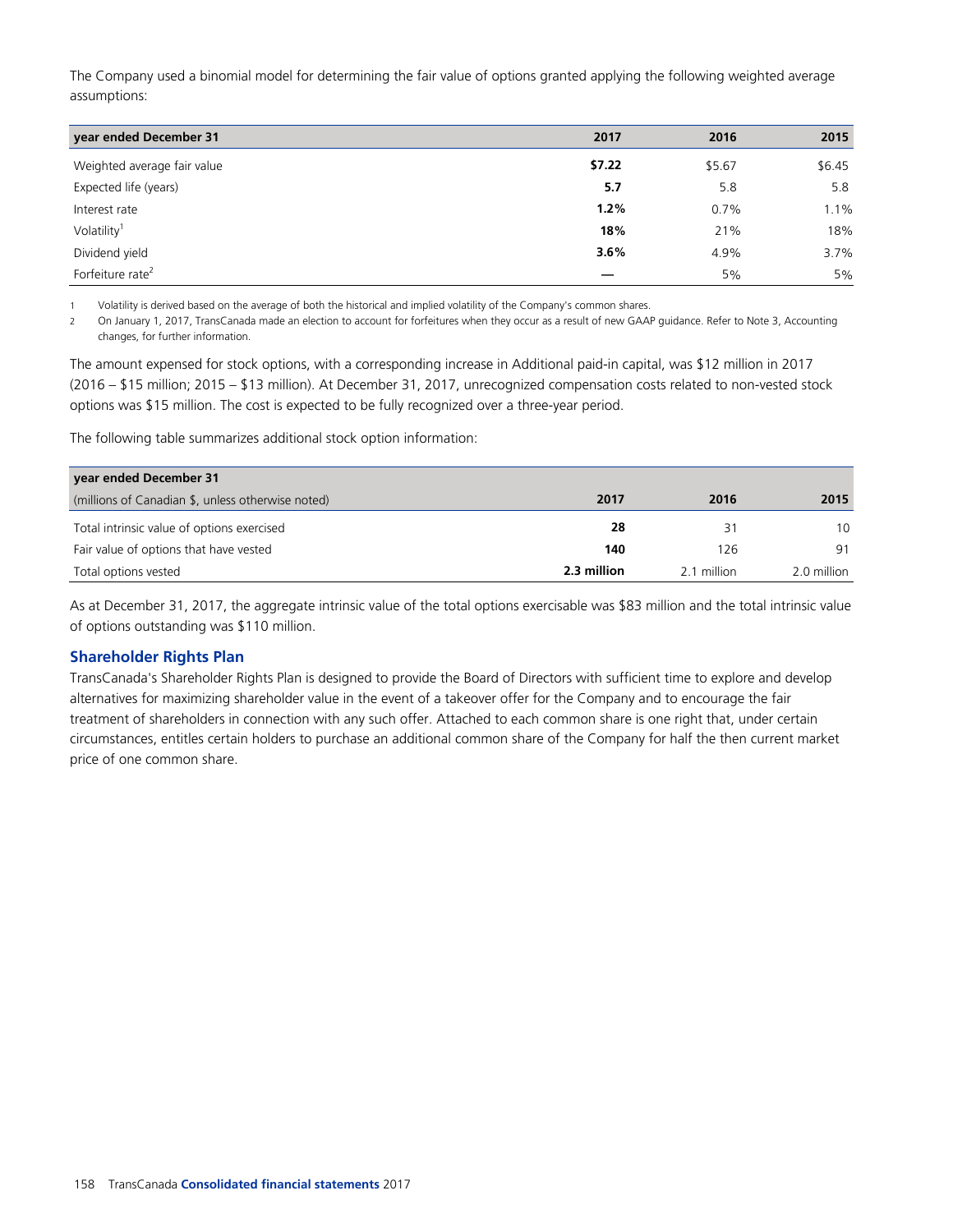# **21. PREFERRED SHARES**

| at<br>December 31 | Number of<br><b>Shares</b><br>Outstanding | Current<br>Yield | Annual<br><b>Dividend</b><br><b>Per Share</b> | <b>Redemption</b><br><b>Price Per</b><br><b>Share</b> | <b>Redemption and</b><br><b>Conversion</b><br><b>Option Date</b> | <b>Right to</b><br><b>Convert</b><br>Into $1,2$ | 2017  | 2016                                               | 2015                            |
|-------------------|-------------------------------------------|------------------|-----------------------------------------------|-------------------------------------------------------|------------------------------------------------------------------|-------------------------------------------------|-------|----------------------------------------------------|---------------------------------|
|                   | (thousands)                               |                  |                                               |                                                       |                                                                  |                                                 |       | (millions of Canadian $\frac{1}{2}$ ) <sup>3</sup> |                                 |
|                   | <b>Cumulative First Preferred Shares</b>  |                  |                                               |                                                       |                                                                  |                                                 |       |                                                    |                                 |
| Series 1          | 9,498                                     | 3.266%           | \$0.8165                                      | \$25.00                                               | December 31, 2019                                                | Series 2                                        | 233   | 233                                                | 233                             |
| Series 2          | 12,502                                    | Floating $4$     | Floating                                      | \$25.00                                               | December 31, 2019                                                | Series 1                                        | 306   | 306                                                | 306                             |
| Series 3          | 8,533                                     | 2.152%           | \$0.538                                       | \$25.00                                               | June 30, 2020                                                    | Series 4                                        | 209   | 209                                                | 209                             |
| Series 4          | 5,467                                     | Floating $4$     | Floating                                      | \$25.00                                               | June 30, 2020                                                    | Series 3                                        | 134   | 134                                                | 134                             |
| Series 5          | 12,714                                    | 2.263%           | \$0.56575                                     | \$25.00                                               | January 30, 2021                                                 | Series 6                                        | 310   | 310                                                | 342                             |
| Series 6          | 1,286                                     | Floating $4$     | Floating                                      | \$25.00                                               | January 30, 2021                                                 | Series 5                                        | 32    | 32                                                 | $\hspace{0.1mm}-\hspace{0.1mm}$ |
| Series 7          | 24,000                                    | 4.00%            | \$1.00                                        | \$25.00                                               | April 30, 2019                                                   | Series 8                                        | 589   | 589                                                | 589                             |
| Series 9          | 18,000                                    | 4.25%            | \$1.0625                                      | \$25.00                                               | October 30, 2019                                                 | Series 10                                       | 442   | 442                                                | 442                             |
| Series 11         | 10,000                                    | 3.80%            | \$0.95                                        | \$25.00                                               | November 30, 2020                                                | Series 12                                       | 244   | 244                                                | 244                             |
| Series 13         | 20,000                                    | 5.50%            | \$1.375                                       | \$25.00                                               | May 31, 2021                                                     | Series 14                                       | 493   | 493                                                |                                 |
| Series 15         | 40,000                                    | 4.90%            | \$1.225                                       | \$25.00                                               | May 31, 2022                                                     | Series 16                                       | 988   | 988                                                |                                 |
|                   |                                           |                  |                                               |                                                       |                                                                  |                                                 | 3,980 | 3,980                                              | 2,499                           |

1 Each of the even numbered series of preferred shares, if in existence, will be entitled to receive floating rate cumulative quarterly preferential dividends per share at an annualized rate equal to the 90-day Government of Canada Treasury bill rate (T-bill rate) plus 1.92 per cent (Series 2), 1.28 per cent (Series 4), 1.54 per cent (Series 6), 2.38 per cent (Series 8), 2.35 per cent (Series 10), 2.96 per cent (Series 12), 4.69 per cent (Series 14) and 3.85 per cent (Series 16). These rates reset quarterly with the then current T-Bill rate.

2 The odd numbered series of preferred shares, if in existence, will be entitled to receive fixed rate cumulative quarterly preferential dividends, which will reset on the redemption and conversion option date and every fifth year thereafter, at an annualized rate equal to the then five-year Government of Canada bond yield plus 1.92 per cent (Series 1), 1.28 per cent (Series 3), 1.54 per cent (Series 5), 2.38 per cent (Series 7), 2.35 per cent (Series 9), 2.96 per cent (Series 11), 4.69 per cent, subject to a minimum of 5.50 per cent (Series 13) and 3.85 per cent, subject to a minimum of 4.90 per cent (Series 15).

3 Net of underwriting commissions and deferred income taxes.

The floating quarterly dividend rate for the Series 2 preferred shares is 2.792 per cent and for the Series 4 preferred shares is 2.152 per cent for the period starting December 29, 2017 to, but excluding, March 29, 2018. The floating quarterly dividend rate for the Series 6 preferred shares is 2.549 per cent for the period starting October 30, 2017 to, but excluding, January 30, 2018. These rates will reset each quarter going forward.

In February 2016, holders of 1,285,739 Series 5 cumulative redeemable first preferred shares exercised their option to convert to Series 6 cumulative redeemable first preferred shares.

In April 2016, the Company completed a public offering of 20 million Series 13 cumulative redeemable minimum rate reset first preferred shares at \$25 per share, resulting in gross proceeds of \$500 million.

In November 2016, the Company completed a public offering of 40 million Series 15 cumulative redeemable minimum rate reset first preferred shares at \$25 per share, resulting in gross proceeds of \$1.0 billion.

In March 2015, TransCanada completed a public offering of 10 million Series 11 cumulative redeemable first preferred shares at \$25 per share, resulting in gross proceeds of \$250 million.

In June 2015, holders of 5,466,595 Series 3 cumulative redeemable first preferred shares exercised their option to convert to Series 4 cumulative first preferred shares.

The holders of preferred shares are entitled to receive a fixed cumulative quarterly preferential dividend as and when declared by the Board with the exception of Series 2, Series 4 and Series 6 preferred shares. The holders of Series 2, Series 4 and Series 6 preferred shares are entitled to receive quarterly floating rate cumulative preferential dividends as and when declared by the Board. The holders will have the right, subject to certain conditions, to convert their first preferred shares of a specified series into first preferred shares of another specified series on the conversion option date and every fifth anniversary thereafter.

TransCanada may, at its option, redeem all or a portion of the outstanding preferred shares for the redemption price per share, plus all accrued and unpaid dividends on the applicable redemption option date and on every fifth anniversary thereafter. In addition, Series 2, Series 4 and Series 6 preferred shares are redeemable by TransCanada at any time other than on a designated date for \$25.50 per share plus all accrued and unpaid dividends on such redemption date.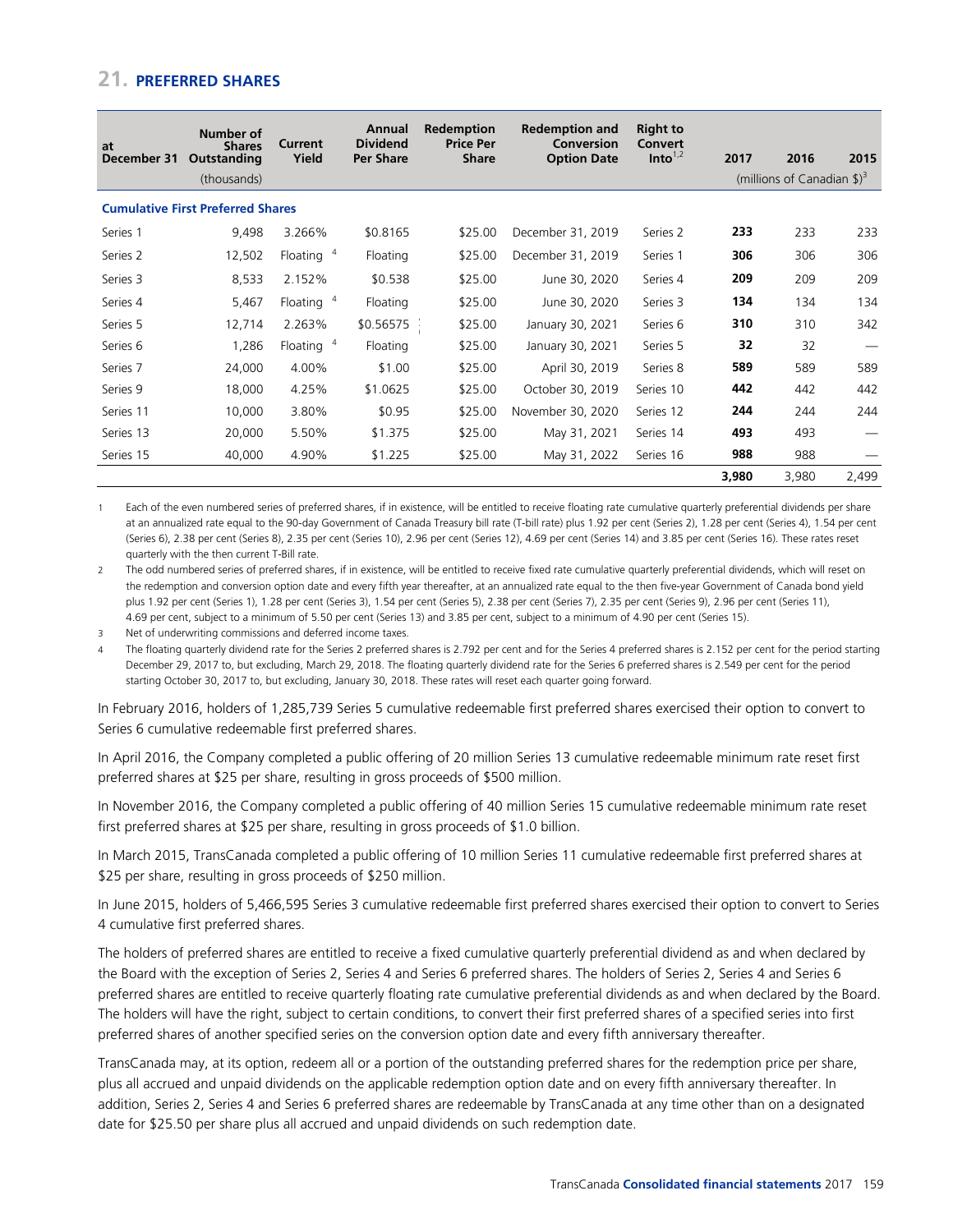# **22. OTHER COMPREHENSIVE (LOSS)/INCOME AND ACCUMULATED OTHER COMPREHENSIVE LOSS**

Components of Other comprehensive (loss)/income, including the portion attributable to non-controlling interests and related tax effects, are as follows:

| vear ended December 31, 2017                                                                                  | <b>Before Tax</b> | <b>Income Tax</b><br>Recovery/ | Net of Tax |
|---------------------------------------------------------------------------------------------------------------|-------------------|--------------------------------|------------|
| (millions of Canadian \$)                                                                                     | Amount            | (Expense)                      | Amount     |
| Foreign currency translation losses on net investment in foreign operations                                   | (746)             | (3)                            | (749)      |
| Reclassification of foreign currency translation gains on net investment on disposal<br>of foreign operations | (77)              |                                | (77)       |
| Change in fair value of net investment hedges                                                                 |                   |                                |            |
| Change in fair value of cash flow hedges                                                                      | 3                 |                                | 3          |
| Reclassification to net income of gains and losses on cash flow hedges                                        | (3)               |                                | (2)        |
| Unrealized actuarial gains and losses on pension and other post-retirement benefit<br>plans                   | (14)              | 3                              | (11)       |
| Reclassification of actuarial gains and losses on pension and other post-retirement<br>benefit plans          | 21                | (5)                            | 16         |
| Other comprehensive loss on equity investments                                                                | (141)             | 35                             | (106)      |
| <b>Other Comprehensive Loss</b>                                                                               | (957)             | 31                             | (926)      |

| vear ended December 31, 2016                                                                         | <b>Before Tax</b> | <b>Income Tax</b>      | Net of Tax |
|------------------------------------------------------------------------------------------------------|-------------------|------------------------|------------|
| (millions of Canadian \$)                                                                            | Amount            | Recovery/<br>(Expense) | Amount     |
| Foreign currency translation gains on net investment in foreign operations                           | 3                 |                        | 3          |
| Change in fair value of net investment hedges                                                        | (14)              | 4                      | (10)       |
| Change in fair value of cash flow hedges                                                             | 44                | (14)                   | 30         |
| Reclassification to net income of gains and losses on cash flow hedges                               | 71                | (29)                   | 42         |
| Unrealized actuarial gains and losses on pension and other post-retirement benefit<br>plans          | (38)              | 12                     | (26)       |
| Reclassification of actuarial gains and losses on pension and other post-retirement<br>benefit plans | 22                | (6)                    | 16         |
| Other comprehensive loss on equity investments                                                       | (117)             | 30                     | (87)       |
| <b>Other Comprehensive Loss</b>                                                                      | (29)              | (3)                    | (32)       |

| year ended December 31, 2015                                                                         | <b>Before Tax</b> | <b>Income Tax</b>      | Net of Tax |
|------------------------------------------------------------------------------------------------------|-------------------|------------------------|------------|
| (millions of Canadian \$)                                                                            | Amount            | Recovery/<br>(Expense) | Amount     |
| Foreign currency translation gains on net investment in foreign operations                           | 798               | 15                     | 813        |
| Change in fair value of net investment hedges                                                        | (505)             | 133                    | (372)      |
| Change in fair value of cash flow hedges                                                             | (92)              | 35                     | (57)       |
| Reclassification to net income of gains and losses on cash flow hedges                               | 144               | (56)                   | 88         |
| Unrealized actuarial gains and losses on pension and other post-retirement benefit<br>plans          | 74                | (23)                   | 51         |
| Reclassification of actuarial gains and losses on pension and other post-retirement<br>benefit plans | 41                | (9)                    | 32         |
| Other comprehensive income on equity investments                                                     | 62                | (15)                   | 47         |
| <b>Other Comprehensive Income</b>                                                                    | 522               | 80                     | 602        |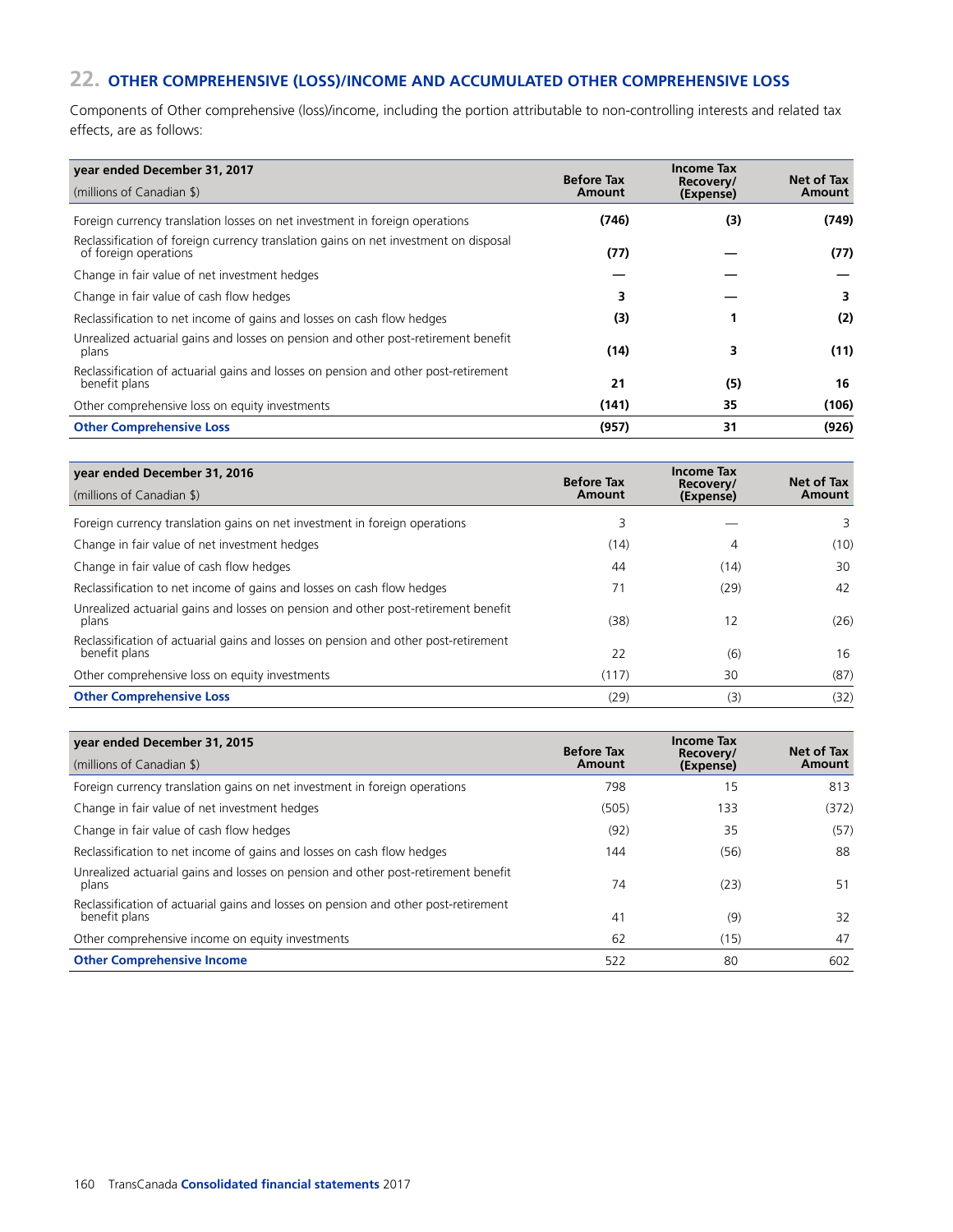#### The changes in AOCI by component are as follows:

|                                                                           | Currency<br>Translation<br><b>Adjustments</b> | Cash<br><b>Flow</b><br><b>Hedges</b> | <b>Pension and</b><br><b>Other Post-</b><br><b>Retirement</b><br><b>Benefit Plan</b><br><b>Adjustments</b> | <b>Equity</b><br><b>Investments</b> | <b>Total</b> |
|---------------------------------------------------------------------------|-----------------------------------------------|--------------------------------------|------------------------------------------------------------------------------------------------------------|-------------------------------------|--------------|
| AOCI balance at January 1, 2015                                           | (518)                                         | (128)                                | (281)                                                                                                      | (308)                               | (1,235)      |
| Other comprehensive income/(loss) before reclassifications <sup>2</sup>   | 135                                           | (57)                                 | 51                                                                                                         | 33                                  | 162          |
| Amounts reclassified from AOCI                                            |                                               | 88                                   | 32                                                                                                         | 14                                  | 134          |
| Net current period other comprehensive income                             | 135                                           | 31                                   | 83                                                                                                         | 47                                  | 296          |
| AOCI balance at December 31, 2015                                         | (383)                                         | (97)                                 | (198)                                                                                                      | (261)                               | (939)        |
| Other comprehensive income/(loss) before reclassifications <sup>2</sup>   | 7                                             | 27                                   | (26)                                                                                                       | (101)                               | (93)         |
| Amounts reclassified from AOCI                                            |                                               | 42                                   | 16                                                                                                         | 14                                  | 72           |
| Net current period other comprehensive income/(loss)                      | 7                                             | 69                                   | (10)                                                                                                       | (87)                                | (21)         |
| AOCI balance at December 31, 2016                                         | (376)                                         | (28)                                 | (208)                                                                                                      | (348)                               | (960)        |
| Other comprehensive (loss)/income before reclassifications <sup>2,3</sup> | (590)                                         | (1)                                  | (11)                                                                                                       | (117)                               | (719)        |
| Amounts reclassified from AOCI <sup>4</sup>                               | (77)                                          | (2)                                  | 16                                                                                                         | 11                                  | (52)         |
| Net current period other comprehensive (loss)/income                      | (667)                                         | (3)                                  | 5                                                                                                          | (106)                               | (771)        |
| AOCI balance at December 31, 2017                                         | (1,043)                                       | (31)                                 | (203)                                                                                                      | (454)                               | (1,731)      |

1 All amounts are net of tax. Amounts in parentheses indicate losses recorded to OCI.

2 In 2017, other comprehensive (loss)/income before reclassifications on currency translation adjustments and cash flow hedges is net of non-controlling interest losses of \$159 million (2016 – \$14 million losses; 2015 – \$306 million gains) and gains of \$4 million (2016 – \$3 million gains and 2015 – nil), respectively.

3 Other comprehensive (loss)/income before reclassification on pension and other post-retirement benefit plan adjustments includes a \$27 million reduction on settlements and curtailments.

4 Losses related to cash flow hedges reported in AOCI and expected to be reclassified to net income in the next 12 months are estimated to be \$19 million (\$14 million, net of tax) at December 31, 2017. These estimates assume constant commodity prices, interest rates and foreign exchange rates over time, however, the amounts reclassified will vary based on the actual value of these factors at the date of settlement.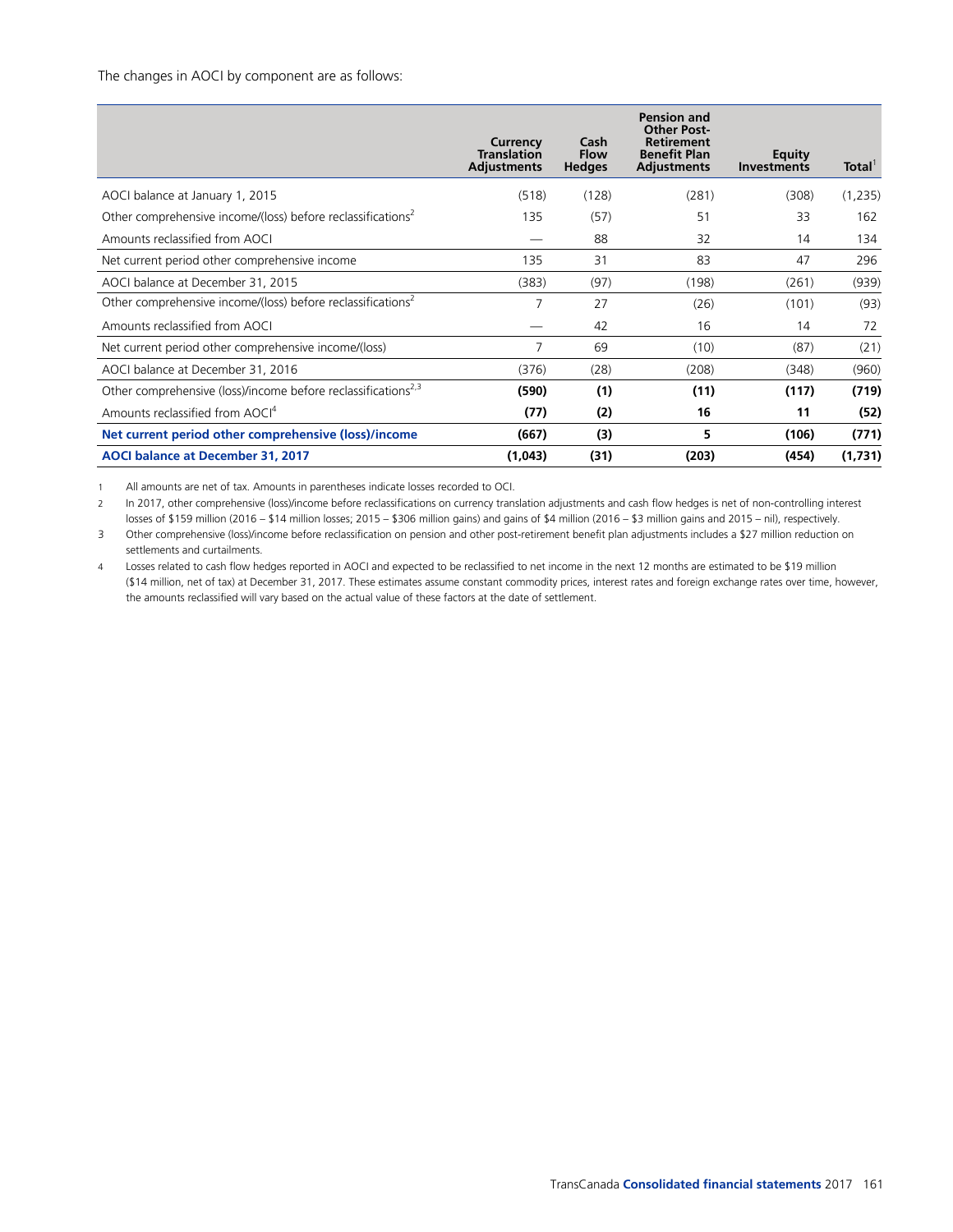Details about reclassifications out of AOCI into the Consolidated statement of income are as follows:

|                                                                                        |                | <b>Amounts Reclassified</b><br>From $AOCI1$ |       | <b>Affected Line Item</b>                           |
|----------------------------------------------------------------------------------------|----------------|---------------------------------------------|-------|-----------------------------------------------------|
| year ended December 31                                                                 |                |                                             |       | in the Consolidated<br><b>Statement of</b>          |
| (millions of Canadian \$)                                                              | 2017           | 2016                                        | 2015  | Income                                              |
| Cash flow hedges                                                                       |                |                                             |       |                                                     |
| Commodities                                                                            | 20             | (57)                                        | (128) | Revenues (Energy)                                   |
| Interest                                                                               | (17)           | (14)                                        | (16)  | Interest expense                                    |
|                                                                                        | 3              | (71)                                        | (144) | Total before tax                                    |
|                                                                                        | (1)            | 29                                          | 56    | Income tax (recovery)/expense                       |
|                                                                                        | $\overline{2}$ | (42)                                        | (88)  | Net of tax                                          |
| Pension and other post-retirement benefit plan adjustments                             |                |                                             |       |                                                     |
| Amortization of actuarial loss and past service cost                                   | (15)           | (22)                                        | (41)  | Plant operating costs and other <sup>2</sup>        |
| Settlement charge                                                                      | (2)            |                                             |       | Plant operating costs and other <sup>2</sup>        |
|                                                                                        | (17)           | (22)                                        | (41)  | Total before tax                                    |
|                                                                                        | 5              | 6                                           | 9     | Income tax (recovery)/expense                       |
|                                                                                        | (12)           | (16)                                        | (32)  | Net of tax                                          |
| Equity investments                                                                     |                |                                             |       |                                                     |
| Equity income                                                                          | (15)           | (19)                                        | (19)  | Income from equity investments                      |
|                                                                                        | 4              | 5                                           | 5     | Income tax (recovery)/expense                       |
|                                                                                        | (11)           | (14)                                        | (14)  | Net of tax                                          |
| Currency translation adjustments                                                       |                |                                             |       |                                                     |
| Realization of foreign currency translation gains on<br>disposal of foreign operations | 77             |                                             |       | Gain/(loss) on sale of assets held<br>for sale/sold |
|                                                                                        |                |                                             |       | Income tax (recovery)/expense                       |
|                                                                                        | 77             |                                             |       | Net of tax                                          |

1 All amounts in parentheses indicate expenses to the Consolidated statement of income.

2 These AOCI components are included in the computation of net benefit cost. Refer to Note 23, Employee post-retirement benefits for further information.

## **23. EMPLOYEE POST-RETIREMENT BENEFITS**

The Company sponsors DB Plans for its employees. Pension benefits provided under the DB Plans are based on years of service and highest average earnings over three consecutive years of employment. Upon commencement of retirement, pension benefits in the Canadian DB Plan increase annually by a portion of the increase in the Consumer Price Index. Net actuarial gains or losses are amortized out of AOCI over the expected average remaining service life of employees, which is approximately nine years at December 31, 2017 (2016 and 2015 – nine years).

Effective April 1, 2017, the Company closed its U.S. DB plan to non-union new entrants. As of April 1, 2017, all non-union hires participate in the existing DC plan. Non-union U.S. employees who participated in the DC plan, had one final election opportunity to become a member of the U.S. DB plan as of January 1, 2018.

On December 31, 2017, the Columbia DB Plan merged with TransCanada's U.S. DB Plan. Members accruing benefits in the Columbia DB Plan as of December 31, 2017 were provided an option to either continue receiving benefits in the Columbia DB Plan or instead participate in the existing DC plan. This election was effective December 31, 2017.

The Company also provides its employees with a savings plan in Canada, DC Plans consisting of 401(k) Plans in the U.S., and post-employment benefits other than pensions, including termination benefits and life insurance and medical benefits beyond those provided by government-sponsored plans. Net actuarial gains or losses are amortized out of AOCI over the expected average remaining service life of employees, which was approximately 12 years at December 31, 2017 (2016 and 2015 – 12 years). In 2017, the Company expensed \$42 million (2016 – \$52 million; 2015 – \$41 million) for the savings and DC Plans.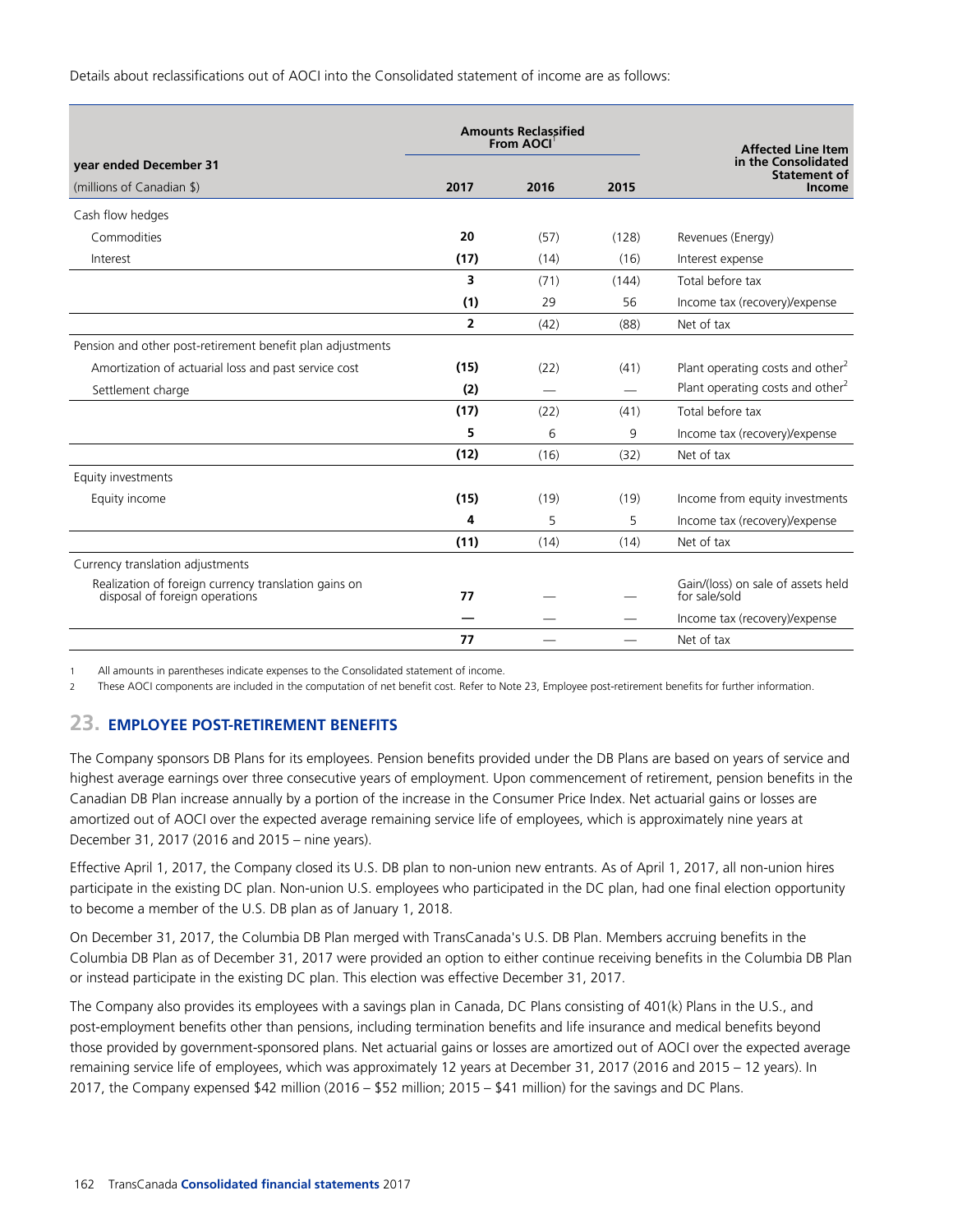Total cash contributions by the Company for employee post-retirement benefits were as follows:

| year ended December 31              |      |      |      |
|-------------------------------------|------|------|------|
| (millions of Canadian \$)           | 2017 | 2016 | 2015 |
| DB Plans                            | 163  | 111  | 96   |
| Other post-retirement benefit plans |      | 8    | 6    |
| Savings and DC Plans                | 42   | 52   | 41   |
|                                     | 212  | 171  | 143  |

Current Canadian pension legislation allows for partial funding of solvency requirements over a number of years through letters of credit in lieu of cash contributions, up to certain limits. As such, in addition to the cash contributions noted above, the Company provided a \$27 million letter of credit to the Canadian DB Plan in 2017 (2016 – \$20 million; 2015 – \$33 million), resulting in a total of \$260 million provided to the Canadian DB Plan under letters of credit at December 31, 2017.

The most recent actuarial valuation of the pension plans for funding purposes was as at January 1, 2017 and the next required valuation will be as at January 1, 2018.

As a result of settlements and curtailments that occurred upon the completion of the U.S. Northeast power generation asset sales, interim remeasurements were performed in 2017 on TransCanada's U.S. DB Plan and other post-retirement benefit plans using a weighted average discount rate of 4.10 per cent. All other assumptions were consistent with those employed at December 31, 2016. The impact of these remeasurements reduced the U.S. DB Plan's unrealized actuarial losses by \$3 million, which was included in Other comprehensive income, and resulted in a settlement charge of \$2 million which was recorded in net benefit cost in 2017. These remeasurements had no impact on the other post-retirement benefit plan's unrealized actuarial losses.

In 2017, lump sum payouts exceeded service and interest costs for the Columbia DB Plan. As a result, an interim remeasurement was performed on the Columbia DB Plan at September 30, 2017 using a discount rate of 3.70 per cent. All other assumptions were consistent with those employed at December 31, 2016. The interim remeasurement of the Columbia DB Plan increased the Company's unrealized actuarial gains by \$16 million, of which \$14 million was recorded in Regulatory assets and \$2 million was recorded in Other comprehensive income.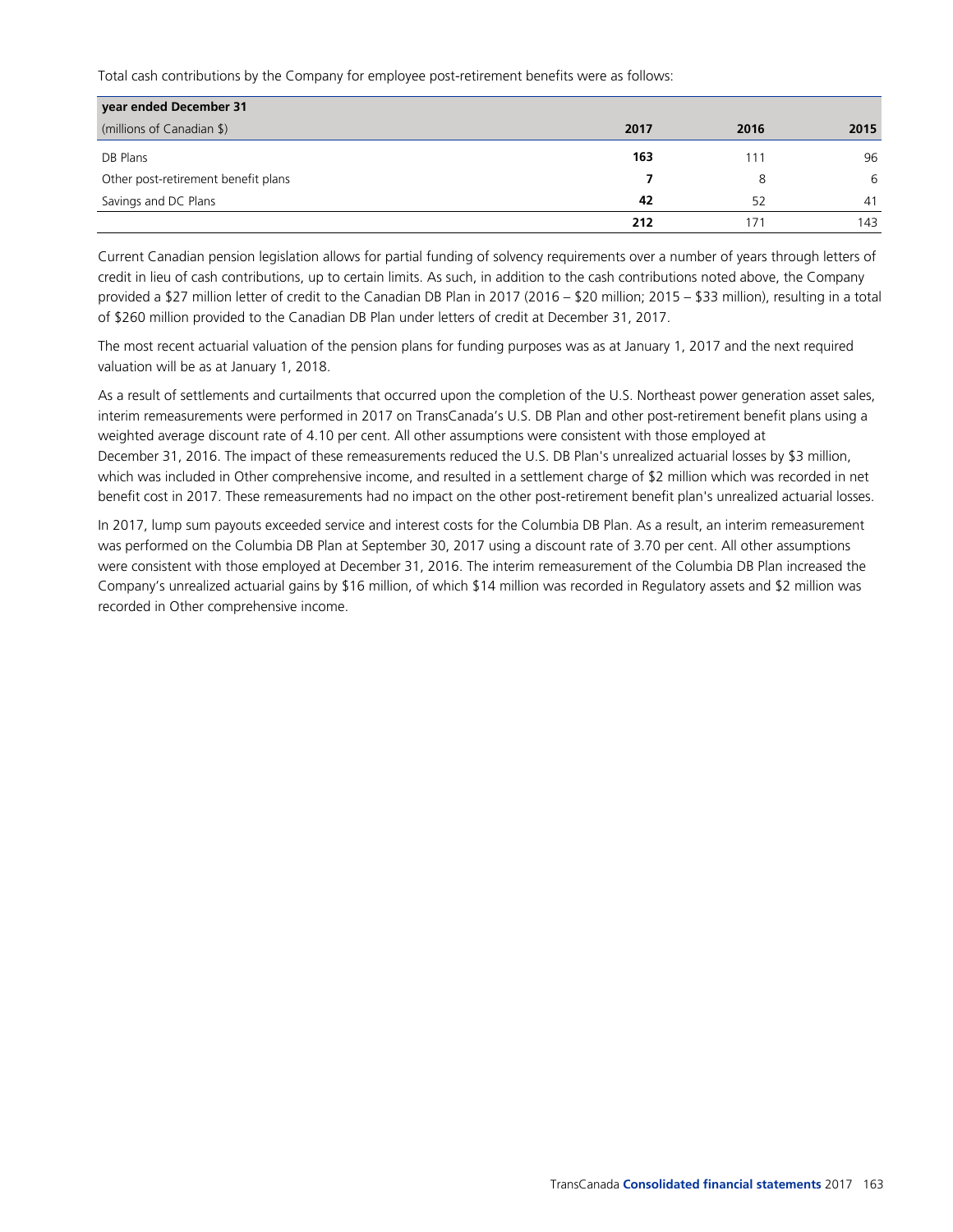The Company's funded status at December 31 is comprised of the following:

| at December 31                                | <b>Pension</b><br><b>Benefit Plans</b> |                | <b>Other Post-Retirement</b><br><b>Benefit Plans</b> |                |  |
|-----------------------------------------------|----------------------------------------|----------------|------------------------------------------------------|----------------|--|
| (millions of Canadian \$)                     | 2017                                   | 2016           | 2017                                                 | 2016           |  |
| Change in Benefit Obligation <sup>1</sup>     |                                        |                |                                                      |                |  |
| Benefit obligation - beginning of year        | 3.456                                  | 2,780          | 372                                                  | 225            |  |
| Service cost                                  | 113                                    | 107            | 4                                                    | 3              |  |
| Interest cost                                 | 135                                    | 127            | 14                                                   | 13             |  |
| Employee contributions                        | 5                                      | 4              | 3                                                    | $\overline{2}$ |  |
| Benefits paid                                 | (166)                                  | (204)          | (19)                                                 | (16)           |  |
| Actuarial loss/(gain)                         | 253                                    | 111            | 19                                                   | (8)            |  |
| Acquisition of Columbia                       |                                        | 527            |                                                      | 151            |  |
| Curtailment                                   | (14)                                   |                | (2)                                                  |                |  |
| Settlement                                    | (66)                                   | $\overline{2}$ |                                                      |                |  |
| Foreign exchange rate changes                 | (70)                                   | 2              | (16)                                                 | $\overline{2}$ |  |
| Benefit obligation - end of year              | 3,646                                  | 3,456          | 375                                                  | 372            |  |
| <b>Change in Plan Assets</b>                  |                                        |                |                                                      |                |  |
| Plan assets at fair value - beginning of year | 3,208                                  | 2,591          | 354                                                  | 45             |  |
| Actual return on plan assets                  | 358                                    | 227            | 45                                                   | 14             |  |
| Employer contributions <sup>2</sup>           | 163                                    | 111            | 7                                                    | 8              |  |
| Employee contributions                        | 5                                      | 4              | 3                                                    | 2              |  |
| Benefits paid                                 | (166)                                  | (204)          | (19)                                                 | (16)           |  |
| Acquisition of Columbia                       |                                        | 475            |                                                      | 294            |  |
| Settlement                                    | (57)                                   |                |                                                      |                |  |
| Foreign exchange rate changes                 | (60)                                   | 4              | (25)                                                 | 7              |  |
| Plan assets at fair value - end of year       | 3,451                                  | 3,208          | 365                                                  | 354            |  |
| <b>Funded Status - Plan Deficit</b>           | (195)                                  | (248)          | (10)                                                 | (18)           |  |

1 The benefit obligation for the Company's pension benefit plans represents the projected benefit obligation. The benefit obligation for the Company's other post-retirement benefit plans represents the accumulated post-retirement benefit obligation.

2 Excludes \$260 million in letters of credit provided to the Canadian DB Plan for funding purposes (2016 – \$233 million).

The amounts recognized in the Company's Consolidated balance sheet for its DB Plans and other post-retirement benefits plans are as follows:

| at December 31                        | <b>Pension</b><br><b>Benefit Plans</b> |       | <b>Other Post-Retirement</b><br><b>Benefit Plans</b> |       |  |
|---------------------------------------|----------------------------------------|-------|------------------------------------------------------|-------|--|
| (millions of Canadian \$)             | 2017                                   | 2016  | 2017                                                 | 2016  |  |
| Intangible and other assets (Note 12) |                                        |       | 193                                                  | 189   |  |
| Accounts payable and other            | (1)                                    |       | (8)                                                  | (7)   |  |
| Other long-term liabilities (Note 15) | (194)                                  | (248) | (195)                                                | (200) |  |
|                                       | (195)                                  | (248) | (10)                                                 | (18)  |  |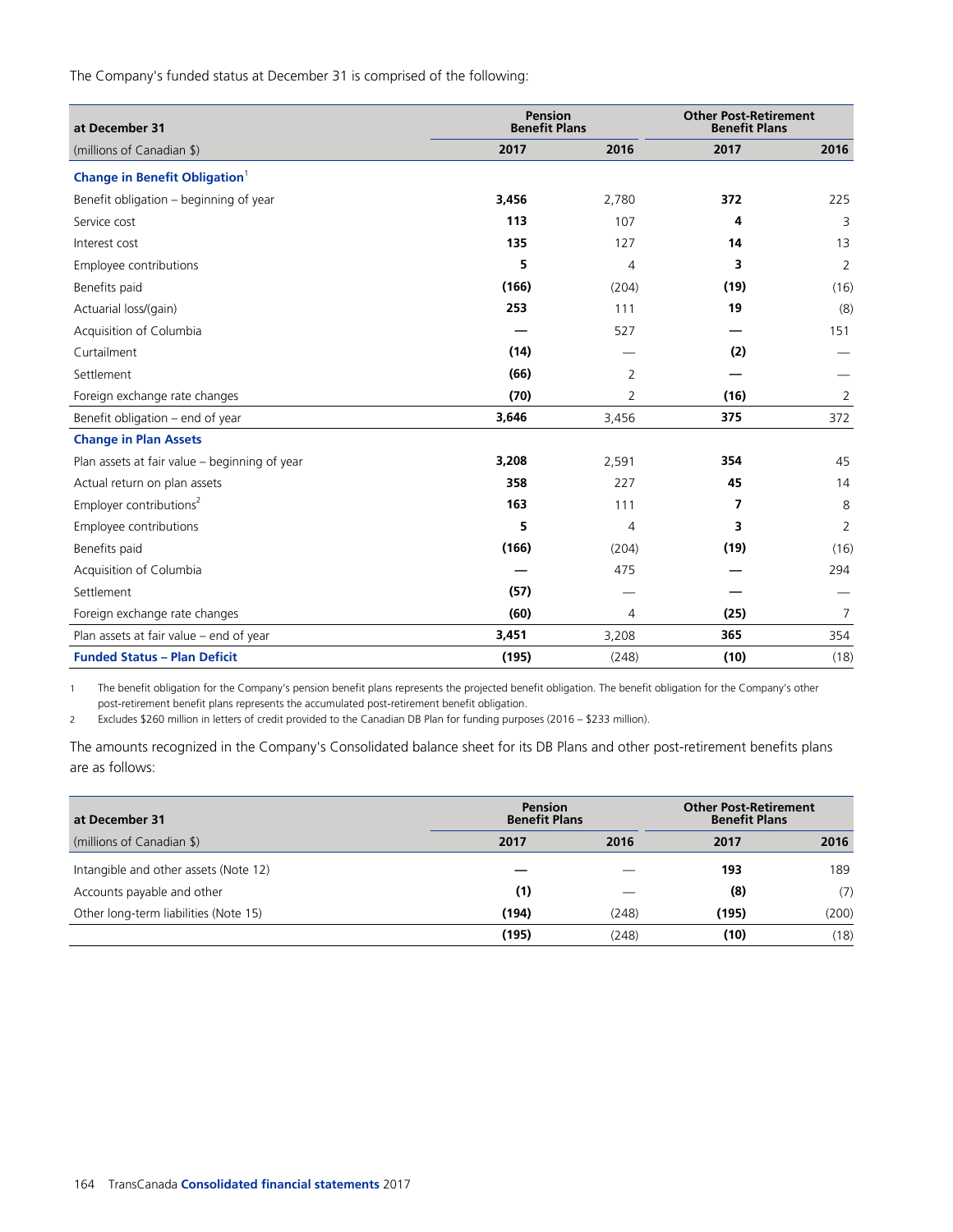Included in the above benefit obligation and fair value of plan assets were the following amounts for plans that are not fully funded:

| at December 31                            | Pension<br><b>Benefit Plans</b> |         | <b>Other Post-Retirement</b><br><b>Benefit Plans</b> |       |  |
|-------------------------------------------|---------------------------------|---------|------------------------------------------------------|-------|--|
| (millions of Canadian \$)                 | 2017                            | 2016    | 2017                                                 | 2016  |  |
| Projected benefit obligation <sup>1</sup> | (3,646)                         | (3,456) | (203)                                                | (207) |  |
| Plan assets at fair value                 | 3,451                           | 3.208   |                                                      |       |  |
| <b>Funded Status - Plan Deficit</b>       | (195)                           | (248)   | (203)                                                | (207) |  |

1 The projected benefit obligation for the pension benefit plan differs from the accumulated benefit obligation in that it includes an assumption with respect to future compensation levels.

The funded status based on the accumulated benefit obligation for all DB Plans is as follows:

| at December 31                      |         |         |
|-------------------------------------|---------|---------|
| (millions of Canadian \$)           | 2017    | 2016    |
| Accumulated benefit obligation      | (3,372) | (3,202) |
| Plan assets at fair value           | 3.451   | 3,208   |
| <b>Funded Status - Plan Surplus</b> | 79      | 6       |

Included in the above accumulated benefit obligation and fair value of plan assets are the following amounts in respect of plans that are not fully funded.

| at December 31                      |       |       |
|-------------------------------------|-------|-------|
| (millions of Canadian \$)           | 2017  | 2016  |
| Accumulated benefit obligation      | (944) | (990) |
| Plan assets at fair value           | 925   | 868   |
| <b>Funded Status - Plan Deficit</b> | (19)  | (122) |

The Company pension plans' weighted average asset allocations and target allocations by asset category were as follows:

|                   |      | Percentage of<br><b>Plan Assets</b> |            |  |
|-------------------|------|-------------------------------------|------------|--|
| at December 31    | 2017 | 2016                                | 2017       |  |
| Debt securities   | 30%  | 31%                                 | 25% to 40% |  |
| Equity securities | 64%  | 63%                                 | 45% to 75% |  |
| Alternatives      | 6%   | 6%                                  | 5% to 15%  |  |
|                   | 100% | 100%                                |            |  |

Debt and equity securities include the Company's debt and common shares as follows:

| at December 31            |      |                | Percentage of<br><b>Plan Assets</b> |      |  |
|---------------------------|------|----------------|-------------------------------------|------|--|
| (millions of Canadian \$) | 2017 | 2016           | 2017                                | 2016 |  |
| Debt securities           |      | q              | 0.2%                                | 0.2% |  |
| Equity securities         |      | $\overline{a}$ | 0.1%                                | 0.1% |  |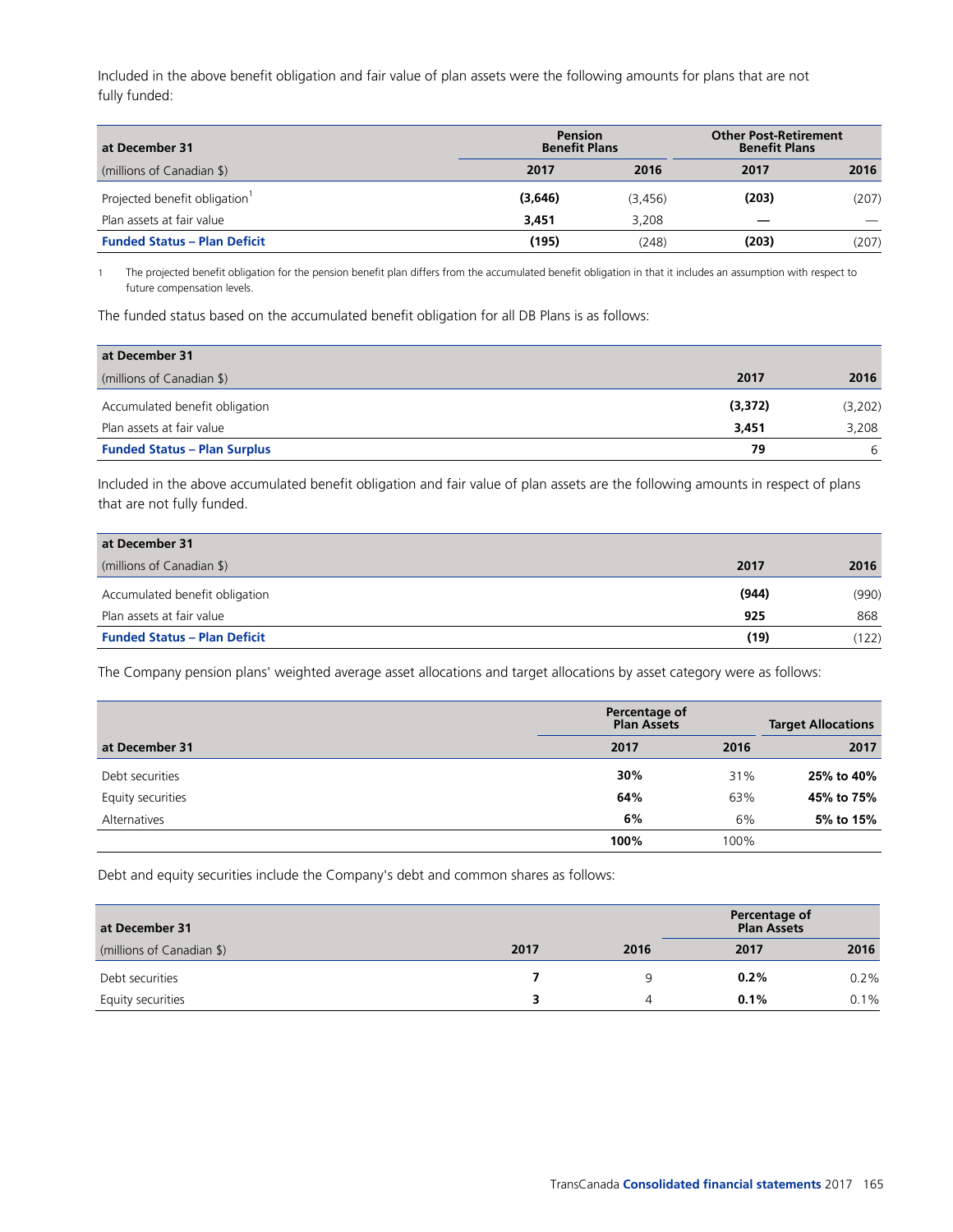Pension plan assets are managed on a going concern basis, subject to legislative restrictions, and are diversified across asset classes to maximize returns at an acceptable level of risk. Asset mix strategies consider plan demographics and may include traditional equity and debt securities, as well as alternative assets such as infrastructure, private equity, real estate and derivatives to diversify risk. Derivatives are not used for speculative purposes and the use of leveraged derivatives is prohibited.

All investments are measured at fair value using market prices. Where the fair value cannot be readily determined by reference to generally available price quotations, the fair value is determined by considering the discounted cash flows on a risk-adjusted basis and by comparison to similar assets which are publicly traded. In Level I, the fair value of assets is determined by reference to quoted prices in active markets for identical assets that the Company has the ability to access at the measurement date. In Level II, the fair value of assets is determined using valuation techniques, such as option pricing models and extrapolation using significant inputs, which are observable directly or indirectly. In Level III, the fair value of assets is determined using a market approach based on inputs that are unobservable and significant to the overall fair value measurement.

The following table presents plan assets for DB Plans and other post-retirement benefits measured at fair value, which have been categorized into the three categories based on a fair value hierarchy. For further information on the fair value hierarchy, refer to Note 24, Risk management and financial instruments.

| at December 31            | <b>Ouoted Prices in</b><br><b>Active Markets</b><br>(Level I) |                | <b>Significant Other</b><br><b>Observable</b><br><b>Inputs</b><br>(Level II) |                          | Significant<br><b>Unobservable</b><br><b>Inputs</b><br>(Level III) |                               | <b>Total</b> |       | Percentage of<br><b>Total Portfolio</b> |                |
|---------------------------|---------------------------------------------------------------|----------------|------------------------------------------------------------------------------|--------------------------|--------------------------------------------------------------------|-------------------------------|--------------|-------|-----------------------------------------|----------------|
| (millions of Canadian \$) | 2017                                                          | 2016           | 2017                                                                         | 2016                     | 2017                                                               | 2016                          | 2017         | 2016  | 2017                                    | 2016           |
| <b>Asset Category</b>     |                                                               |                |                                                                              |                          |                                                                    |                               |              |       |                                         |                |
| Cash and Cash Equivalents | 44                                                            | 22             | 17                                                                           | 12                       |                                                                    |                               | 61           | 34    | $\overline{\mathbf{2}}$                 | $\mathbf{1}$   |
| Equity Securities:        |                                                               |                |                                                                              |                          |                                                                    |                               |              |       |                                         |                |
| Canadian                  | 410                                                           | 388            | 151                                                                          | 143                      |                                                                    |                               | 561          | 531   | 15                                      | 15             |
| U.S.                      | 543                                                           | 504            | 354                                                                          | 476                      |                                                                    |                               | 897          | 980   | 24                                      | 27             |
| International             | 45                                                            | 39             | 322                                                                          | 327                      |                                                                    |                               | 367          | 366   | 10                                      | 10             |
| Global                    |                                                               |                | 301                                                                          | 235                      |                                                                    |                               | 301          | 235   | 8                                       | $\overline{7}$ |
| Emerging                  | 8                                                             | $\overline{7}$ | 147                                                                          | 137                      |                                                                    | $\overline{\phantom{0}}$      | 155          | 144   | 4                                       | $\overline{4}$ |
| Fixed Income Securities:  |                                                               |                |                                                                              |                          |                                                                    |                               |              |       |                                         |                |
| Canadian Bonds:           |                                                               |                |                                                                              |                          |                                                                    |                               |              |       |                                         |                |
| Federal                   |                                                               |                | 193                                                                          | 192                      |                                                                    |                               | 193          | 192   | 5                                       | 5              |
| Provincial                |                                                               |                | 194                                                                          | 179                      |                                                                    | $\overline{\phantom{0}}$      | 194          | 179   | 5                                       | 5              |
| Municipal                 |                                                               |                | 8                                                                            | 8                        |                                                                    |                               | 8            | 8     |                                         |                |
| Corporate                 |                                                               |                | 122                                                                          | 126                      |                                                                    |                               | 122          | 126   | 3                                       | $\overline{4}$ |
| U.S. Bonds:               |                                                               |                |                                                                              |                          |                                                                    |                               |              |       |                                         |                |
| Federal                   |                                                               |                | 244                                                                          | 82                       |                                                                    | $\overbrace{\phantom{aaaaa}}$ | 244          | 82    | 6                                       | $\overline{2}$ |
| State                     |                                                               |                | 41                                                                           | 41                       |                                                                    |                               | 41           | 41    | 1                                       | $\mathbf{1}$   |
| Municipal                 |                                                               |                | 4                                                                            | 39                       |                                                                    |                               | 4            | 39    |                                         | $\mathbf{1}$   |
| Corporate                 |                                                               |                | 234                                                                          | 188                      |                                                                    |                               | 234          | 188   | 6                                       | 5              |
| International:            |                                                               |                |                                                                              |                          |                                                                    |                               |              |       |                                         |                |
| Government                |                                                               |                | 4                                                                            | 6                        |                                                                    |                               | 4            | 6     |                                         |                |
| Corporate                 |                                                               |                | 5                                                                            | 21                       |                                                                    |                               | 5            | 21    |                                         | $\mathbf{1}$   |
| Mortgage backed           |                                                               |                | 73                                                                           | 62                       |                                                                    |                               | 73           | 62    | $\overline{2}$                          | $\overline{2}$ |
| Other Investments:        |                                                               |                |                                                                              |                          |                                                                    |                               |              |       |                                         |                |
| Real estate               |                                                               |                |                                                                              |                          | 140                                                                | 133                           | 140          | 133   | 4                                       | 4              |
| Infrastructure            |                                                               |                |                                                                              |                          | 70                                                                 | 58                            | 70           | 58    | 2                                       | $\overline{2}$ |
| Private equity funds      |                                                               |                |                                                                              | $\overline{\phantom{0}}$ | 6                                                                  | 8                             | 6            | 8     |                                         |                |
| Funds held on deposit     | 136                                                           | 129            |                                                                              |                          |                                                                    |                               | 136          | 129   | 3                                       | 4              |
|                           | 1,186                                                         | 1.089          | 2.414                                                                        | 2,274                    | 216                                                                | 199                           | 3.816        | 3.562 | 100                                     | 100            |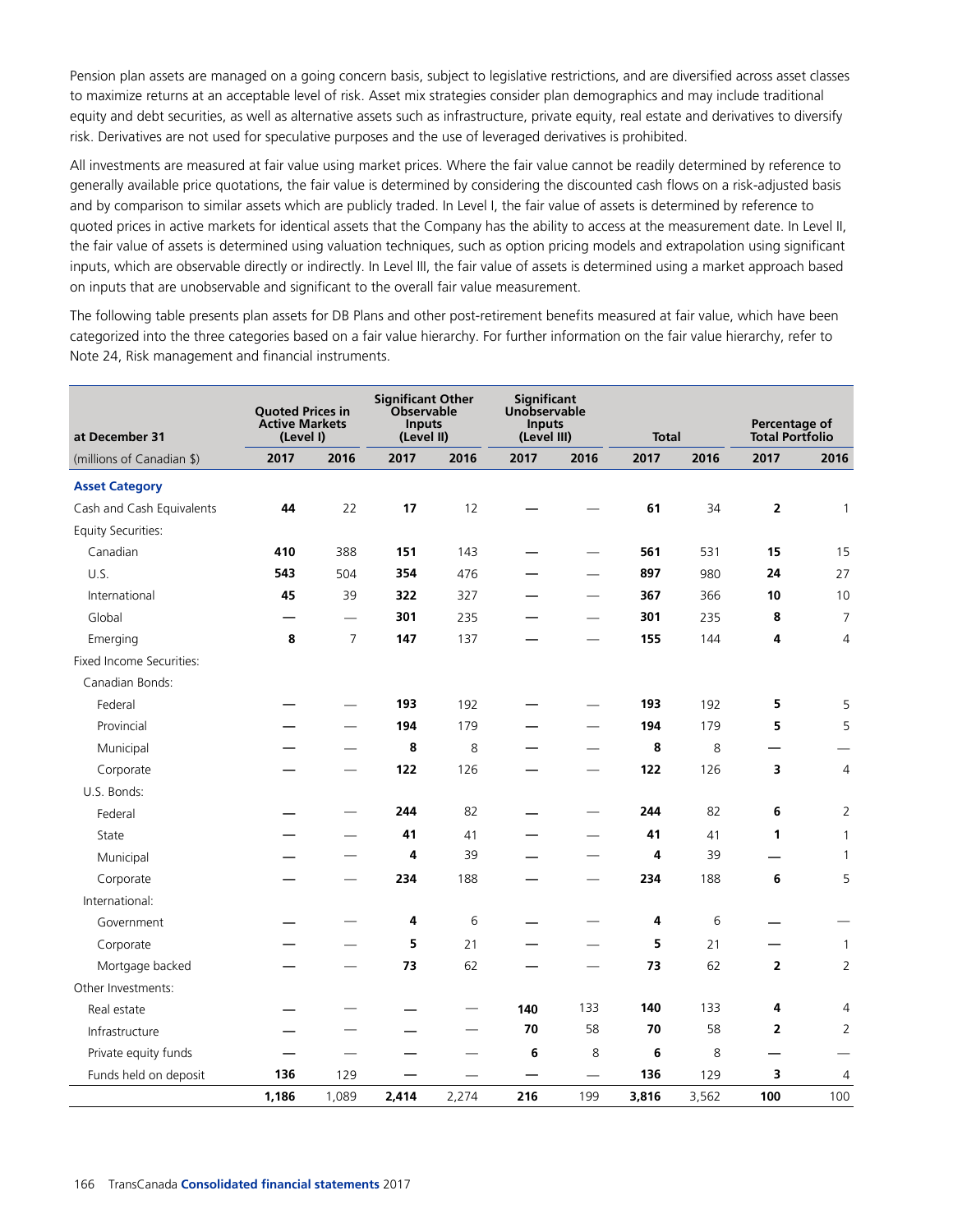The following table presents the net change in the Level III fair value category:

| (millions of Canadian \$, pre-tax)  |               |
|-------------------------------------|---------------|
| Balance at December 31, 2015        | 14            |
| Purchases and sales                 | 183           |
| Realized and unrealized gains       | $\mathcal{P}$ |
| Balance at December 31, 2016        | 199           |
| Purchases and sales                 | 11            |
| Realized and unrealized gains       | 6             |
| <b>Balance at December 31, 2017</b> | 216           |

The Company's expected funding contributions in 2018 are approximately \$98 million for the DB Plans, approximately \$7 million for the other post-retirement benefit plans and approximately \$45 million for the savings plan and DC Plans. The Company expects to provide an additional estimated \$27 million letter of credit to the Canadian DB Plan for the funding of solvency requirements.

The following are estimated future benefit payments, which reflect expected future service:

| (millions of Canadian \$) | Pension<br><b>Benefits</b> | <b>Other Post-</b><br>Retirement<br><b>Benefits</b> |
|---------------------------|----------------------------|-----------------------------------------------------|
| 2018                      | 181                        | 19                                                  |
| 2019                      | 187                        | 20                                                  |
| 2020                      | 190                        | 20                                                  |
| 2021                      | 196                        | 20                                                  |
| 2022                      | 200                        | 20                                                  |
| 2023 to 2027              | 1,054                      | 98                                                  |

The rate used to discount pension and other post-retirement benefit plan obligations was developed based on a yield curve of corporate AA bond yields at December 31, 2017. This yield curve is used to develop spot rates that vary based on the duration of the obligations. The estimated future cash flows for the pension and other post-retirement obligations were matched to the corresponding rates on the spot rate curve to derive a weighted average discount rate.

The significant weighted average actuarial assumptions adopted in measuring the Company's benefit obligations were as follows:

|                               | <b>Pension</b><br><b>Benefit Plans</b> |       | <b>Other Post-Retirement</b><br><b>Benefit Plans</b> |       |  |
|-------------------------------|----------------------------------------|-------|------------------------------------------------------|-------|--|
| at December 31                | 2017                                   | 2016  | 2017                                                 | 2016  |  |
| Discount rate                 | 3.60%                                  | 4.00% | 3.70%                                                | 4.15% |  |
| Rate of compensation increase | $3.00\%$                               | .20%  | $\overline{\phantom{a}}$                             |       |  |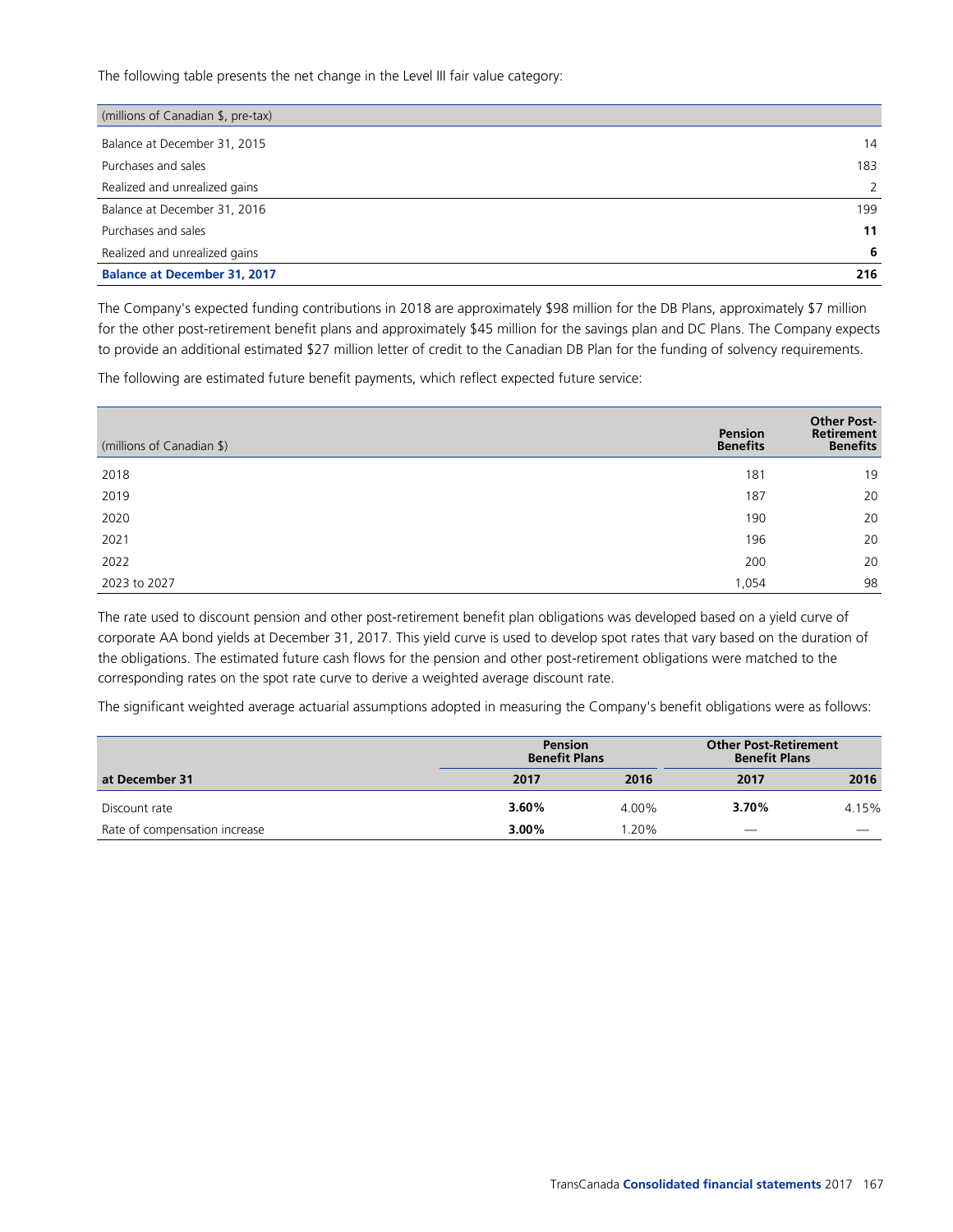The significant weighted average actuarial assumptions adopted in measuring the Company's net benefit plan costs were as follows:

|                                                  | <b>Pension</b><br><b>Benefit Plans</b> |       |       | <b>Other Post-Retirement</b><br><b>Benefit Plans</b> |       |       |
|--------------------------------------------------|----------------------------------------|-------|-------|------------------------------------------------------|-------|-------|
| year ended December 31                           | 2017                                   | 2016  | 2015  | 2017                                                 | 2016  | 2015  |
| Discount rate                                    | 3.95%                                  | 4.20% | 4.15% | 4.15%                                                | 4.30% | 4.20% |
| Expected long-term rate of return on plan assets | 6.50%                                  | 6.70% | 6.95% | 6.05%                                                | 5.95% | 4.60% |
| Rate of compensation increase                    | 1.20%                                  | 0.80% | 3.15% | __                                                   |       |       |

The overall expected long-term rate of return on plan assets is based on historical and projected rates of return for the portfolio in aggregate and for each asset class in the portfolio. Assumed projected rates of return are selected after analyzing historical experience and estimating future levels and volatility of returns. Asset class benchmark returns, asset mix and anticipated benefit payments from plan assets are also considered in determining the overall expected rate of return. The discount rate is based on market interest rates of high-quality bonds that match the timing and benefits expected to be paid under each plan.

A seven per cent weighted average annual rate of increase in the per capita cost of covered health care benefits was assumed for 2018 measurement purposes. The rate was assumed to decrease gradually to five per cent by 2024 and remain at this level thereafter. A one per cent change in assumed health care cost trend rates would have the following effects:

| (millions of Canadian \$)                               | Increase | <b>Decrease</b> |
|---------------------------------------------------------|----------|-----------------|
| Effect on total of service and interest cost components |          |                 |
| Effect on post-retirement benefit obligation            |          | $^{\prime}13)$  |

The Company's net benefit cost recognized is as follows:

| at December 31                                                           | Pension<br><b>Benefit Plans</b> |       |                | <b>Other Post-Retirement</b><br><b>Benefit Plans</b> |      |      |
|--------------------------------------------------------------------------|---------------------------------|-------|----------------|------------------------------------------------------|------|------|
| (millions of Canadian \$)                                                | 2017                            | 2016  | 2015           | 2017                                                 | 2016 | 2015 |
| Service cost                                                             | 108                             | 107   | 108            | 4                                                    | 3    | 3    |
| Interest cost                                                            | 122                             | 127   | 115            | 14                                                   | 13   | 10   |
| Expected return on plan assets                                           | (178)                           | (175) | (155)          | (21)                                                 | (11) | (2)  |
| Amortization of actuarial loss                                           | 14                              | 20    | 35             |                                                      | 2    | 3    |
| Amortization of past service cost                                        |                                 |       | $\overline{2}$ |                                                      |      |      |
| Amortization of regulatory asset                                         | 37                              | 27    | 23             |                                                      |      |      |
| Amortization of transitional obligation related to<br>regulated business |                                 |       |                |                                                      | 2    | 2    |
| Settlement charge - regulatory asset                                     |                                 |       |                |                                                      |      |      |
| Settlement charge - AOCI                                                 |                                 |       |                |                                                      |      |      |
| <b>Net Benefit Cost Recognized</b>                                       | 107                             | 106   | 128            | (1)                                                  | 10   | 18   |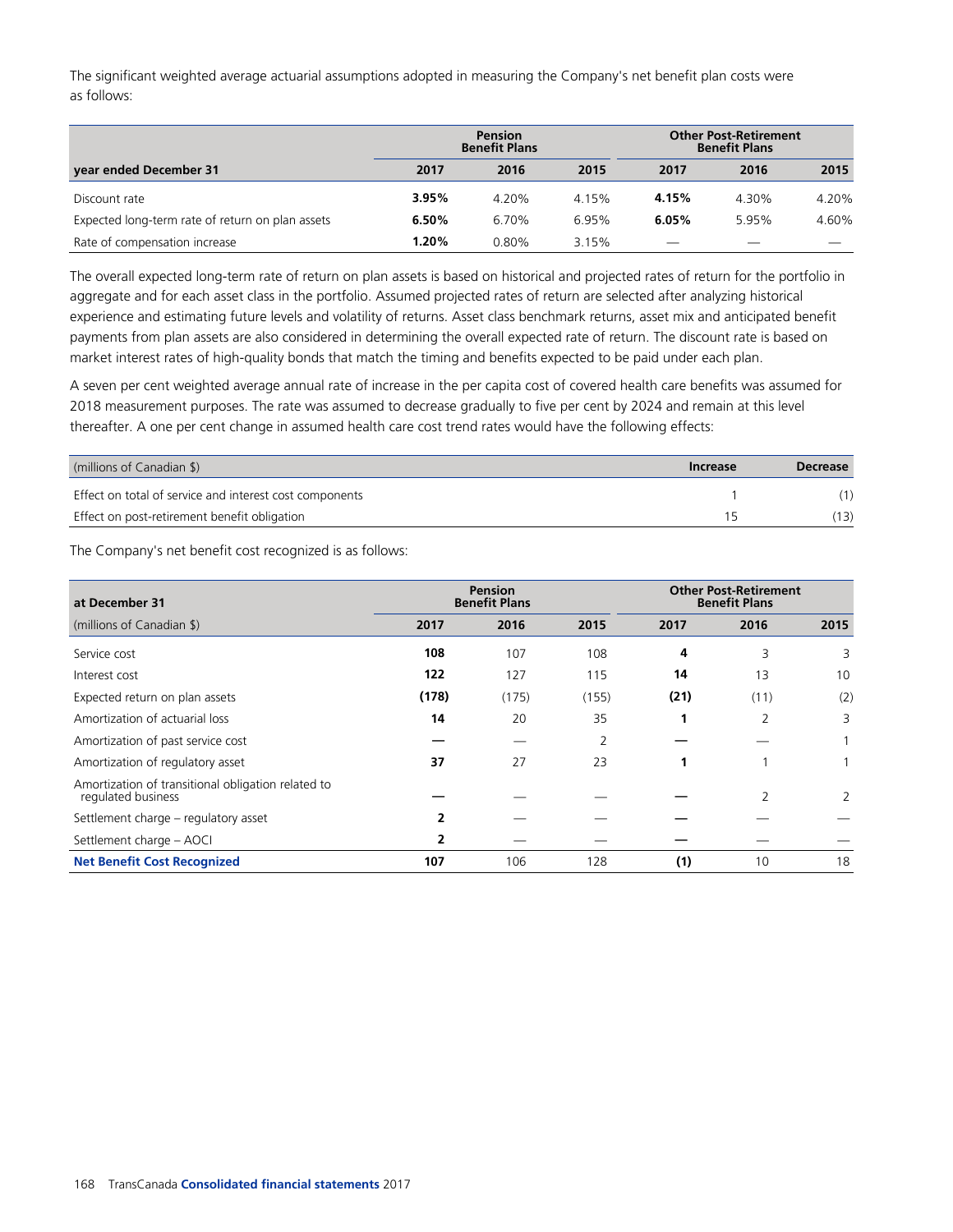Pre-tax amounts recognized in AOCI were as follows:

|                                             | 2017                              |                                                     |                                   | 2016                                                       | 2015                              |                                                            |
|---------------------------------------------|-----------------------------------|-----------------------------------------------------|-----------------------------------|------------------------------------------------------------|-----------------------------------|------------------------------------------------------------|
| at December 31<br>(millions of Canadian \$) | <b>Pension</b><br><b>Benefits</b> | <b>Other Post-</b><br>Retirement<br><b>Benefits</b> | <b>Pension</b><br><b>Benefits</b> | <b>Other Post-</b><br><b>Retirement</b><br><b>Benefits</b> | <b>Pension</b><br><b>Benefits</b> | <b>Other Post-</b><br><b>Retirement</b><br><b>Benefits</b> |
| Net loss                                    | 273                               |                                                     | 270                               |                                                            | 247                               | 28                                                         |

The estimated net loss for the DB Plans and for the other post-retirement benefit plans that will be amortized from AOCI into net periodic benefit cost in 2018 is \$19 million and \$1 million, respectively.

Pre-tax amounts recognized in OCI were as follows:

|                                                         | 2017                              |                                                            | 2016                              |                                                            |                                   | 2015                                                       |
|---------------------------------------------------------|-----------------------------------|------------------------------------------------------------|-----------------------------------|------------------------------------------------------------|-----------------------------------|------------------------------------------------------------|
| at December 31<br>(millions of Canadian \$)             | <b>Pension</b><br><b>Benefits</b> | <b>Other Post-</b><br><b>Retirement</b><br><b>Benefits</b> | <b>Pension</b><br><b>Benefits</b> | <b>Other Post-</b><br><b>Retirement</b><br><b>Benefits</b> | <b>Pension</b><br><b>Benefits</b> | <b>Other Post-</b><br><b>Retirement</b><br><b>Benefits</b> |
| Amortization of net loss from<br>AOCI to OCI            | (18)                              | (1)                                                        | (20)                              | (2)                                                        | (34)                              | (4)                                                        |
| Amortization of prior service<br>costs from AOCI to OCI |                                   |                                                            |                                   |                                                            | (2)                               | (1)                                                        |
| Curtailment                                             | (14)                              | (2)                                                        |                                   |                                                            |                                   |                                                            |
| Settlement                                              | (11)                              |                                                            |                                   |                                                            |                                   |                                                            |
| Funded status adjustment                                | 46                                | (7)                                                        | 43                                | (5)                                                        | (67)                              | (7)                                                        |
|                                                         | 3                                 | (10)                                                       | 23                                | (7)                                                        | (103)                             | (12)                                                       |

# **24. RISK MANAGEMENT AND FINANCIAL INSTRUMENTS**

#### **Risk Management Overview**

TransCanada has exposure to market risk and counterparty credit risk, and has strategies, policies and limits in place to manage the impact of these risks on earnings and cash flow.

Risk management strategies, policies and limits are designed to ensure TransCanada's risks and related exposures are in line with the Company's business objectives and risk tolerance. Market risk and counterparty credit risk are managed within limits ultimately established by the Company's Board of Directors, implemented by senior management and monitored by the Company's risk management and internal audit groups. The Board of Directors' Audit Committee oversees how management monitors compliance with market risk and counterparty credit risk management policies and procedures, and oversees management's review of the adequacy of the risk management framework.

## **Market Risk**

The Company constructs and invests in energy infrastructure projects, purchases and sells commodities, issues short-term and long-term debt, including amounts in foreign currencies, and invests in foreign operations. Certain of these activities expose the Company to market risk from changes in commodity prices, foreign exchange rates and interest rates, which may affect the Company's earnings and the value of the financial instruments it holds. The Company assesses contracts used to manage market risk to determine whether all, or a portion, meets the definition of a derivative.

Derivative contracts the Company uses to assist in managing the exposure to market risk may consist of the following:

- Forwards and futures contracts agreements to purchase or sell a specific financial instrument or commodity at a specified price and date in the future
- Swaps agreements between two parties to exchange streams of payments over time according to specified terms
- Options agreements that convey the right, but not the obligation of the purchaser to buy or sell a specific amount of a financial instrument or commodity at a fixed price, either at a fixed date or at any time within a specified period.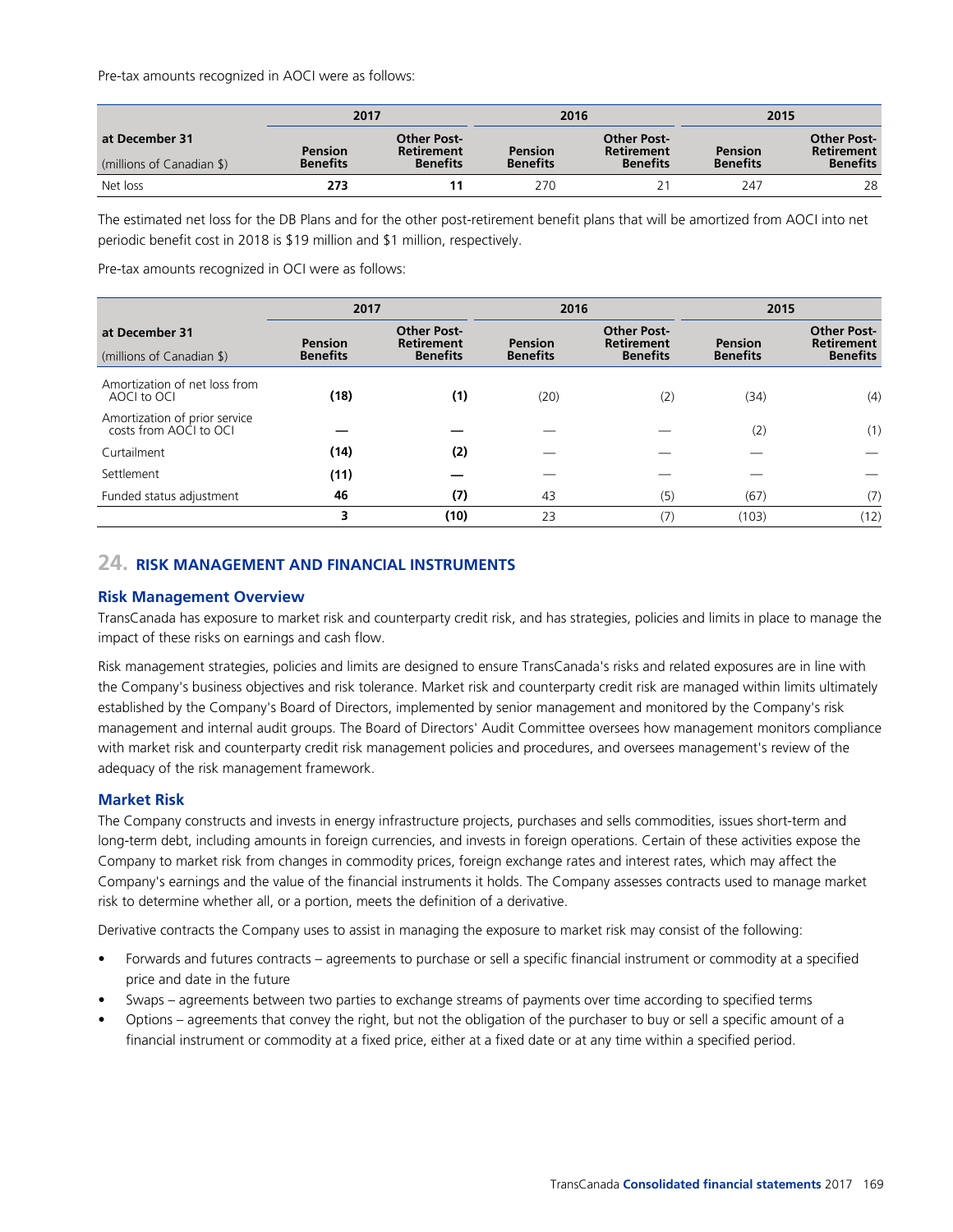#### **Power generation commodity price risk**

The Company is exposed to commodity price movements as part of its normal business operations. A number of strategies are used to manage these exposures, including the following:

- committing a portion of its expected power supply to fixed-price medium-term or long-term sales contracts, while reserving an amount of unsold supply to manage operational and price risks in its asset portfolio
- purchasing a portion of the natural gas required to fuel certain of its power plants or entering into contracts that base the sale price of electricity on the cost of natural gas, effectively locking in a margin
- meeting power sales commitments using power generation or fixed price purchase contracts, thereby reducing the Company's exposure to fluctuating commodity prices.

In April and June 2017, the Company sold its U.S. Northeast power assets. In December 2017, TransCanada entered into an agreement to sell its outstanding U.S. power retail contracts as part of the wind down of the U.S. power marketing operations. The sale of the U.S. power retail contracts is expected to close in the first quarter of 2018, subject to regulatory and other approvals. As a result of these sales, the exposure to commodity price risk has been reduced significantly.

#### **Natural gas storage commodity price risk**

TransCanada manages its exposure to seasonal natural gas price spreads in its non-regulated natural gas storage business by economically hedging storage capacity with a portfolio of third-party storage capacity contracts and proprietary natural gas purchases and sales. TransCanada simultaneously enters into forward purchase contracts of natural gas for injection into storage and offsetting forward sale contracts of natural gas for withdrawal at a later period, thereby locking in future positive margins and effectively eliminating exposure to natural gas price movements. Unrealized gains and losses on fair value adjustments recorded each period on these forward contracts are not necessarily representative of the amounts that will be realized on settlement.

#### **Liquids marketing commodity price risk**

The liquids marketing business began operations in 2016. TransCanada enters into short-term or long-term liquids pipeline and storage terminal capacity contracts. TransCanada fixes a portion of its exposure on these contracts by entering into derivative instruments to manage its variable price fluctuations that arise from physical liquids transactions.

#### **Foreign exchange and interest rate risk**

Foreign exchange and interest rate risk is created by fluctuations in the fair value or cash flow of financial instruments due to changes in foreign exchange rates and interest rates. TransCanada generates revenues and incurs expenses that are denominated in currencies other than Canadian dollars. As a result, the Company's earnings and cash flows are expected to fluctuate.

A portion of TransCanada's business generates earnings in U.S. dollars, but since its financial results are reported in Canadian dollars, changes in the value of the U.S. dollar against the Canadian dollar can affect the Company's net income. As the Company's U.S. dollar-denominated operations continue to grow, exposure to changes in currency rates increases. The majority of this risk is offset by interest expense on U.S. dollar-denominated debt and by using foreign exchange derivatives.

TransCanada is exposed to interest rate risk resulting from financial instruments and contractual obligations containing variable interest rate components. The Company uses a combination of interest rate swaps and options to manage its exposure to this risk.

#### **Net investment in foreign operations**

The Company hedges its net investment in foreign operations (on an after-tax basis) with U.S. dollar-denominated debt, cross-currency interest rate swaps and foreign exchange forward contracts and options.

The fair values and notional or principal amounts for the derivatives designated as a net investment hedge were as follows:

|                                                                                     | 2017                      |                                 | 2016                       |                                 |
|-------------------------------------------------------------------------------------|---------------------------|---------------------------------|----------------------------|---------------------------------|
| at December 31                                                                      | Fair<br>$Value^{\dagger}$ | <b>Notional or</b><br>Principal | Fair<br>Value <sup>1</sup> | <b>Notional or</b><br>Principal |
| (millions of Canadian \$, unless otherwise noted)                                   |                           | Amount                          |                            | Amount                          |
| U.S. dollar cross-currency interest rate swaps (maturing 2018 to 2019) <sup>2</sup> | (199)                     | <b>US 1.200</b>                 | (425)                      | US 2.350                        |
| U.S. dollar foreign exchange options (maturing 2018)                                |                           | <b>US 500</b>                   |                            |                                 |
| U.S. dollar foreign exchange forward contracts                                      |                           |                                 | (7)                        | US 150                          |
|                                                                                     | (194)                     | <b>US 1.700</b>                 | (432)                      | US 2.500                        |

1 Fair value equals carrying value.

2 In 2017, Net income includes net realized gains of \$4 million (2016 – gains of \$6 million) related to the interest component of cross-currency swap settlements which are reported within Interest expense.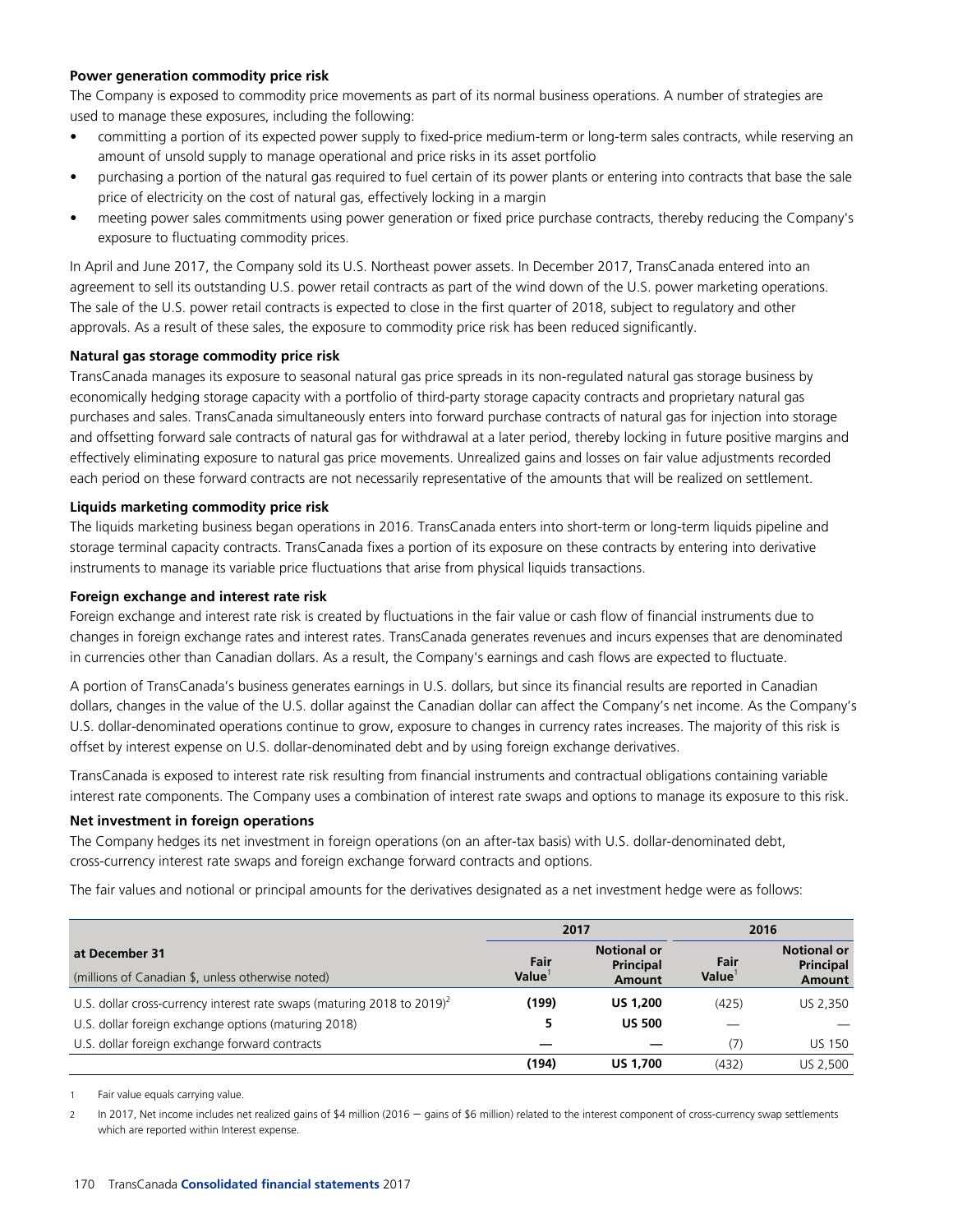The notional amounts and fair value of U.S. dollar-denominated debt designated as a net investment hedge were as follows:

| at December 31                                    |                    |                    |
|---------------------------------------------------|--------------------|--------------------|
| (millions of Canadian \$, unless otherwise noted) | 2017               | 2016               |
| Notional amount                                   | 25,400 (US 20,200) | 26,600 (US 19,800) |
| Fair value                                        | 28,900 (US 23,100) | 29,400 (US 21,900) |

## **Counterparty Credit Risk**

Counterparty credit risk represents the financial loss the Company would experience if a counterparty to a financial instrument failed to meet its obligations in accordance with the terms and conditions of the related contract or agreement with the Company.

The Company manages its exposure to this potential loss by using recognized credit management techniques, including:

- dealing with creditworthy counterparties a significant amount of the Company's credit exposure is with investment grade counterparties or, if not, is generally partially supported by financial assurances from investment grade parties
- setting limits on the amount TransCanada can transact with any one counterparty the Company monitors and manages the concentration of risk exposure with any one counterparty, and reduces the exposure when necessary and when it is allowed under the terms of the contracts
- using contract netting arrangements and obtaining financial assurances such as guarantees, letters of credit or cash when deemed necessary.

There is no guarantee that these techniques will protect the Company from material losses.

TransCanada's maximum counterparty credit exposure with respect to financial instruments at December 31, 2017, without taking into account security held, consisted of cash and cash equivalents, accounts receivable, available for sale assets, derivative assets and loan receivable. The Company regularly reviews its accounts receivable and records an allowance for doubtful accounts as necessary using the specific identification method. At December 31, 2017, there were no significant amounts past due or impaired, no significant credit risk concentration and no significant credit losses during the year. At December 31, 2016, we had a credit risk concentration with one counterparty of \$200 million (US\$149 million).

TransCanada has significant credit and performance exposures to financial institutions as they hold cash deposits and provide committed credit lines and letters of credit that help manage the Company's exposure to counterparties and provide liquidity in commodity, foreign exchange and interest rate derivative markets.

For TransCanada's Canadian regulated natural gas pipeline assets, counterparty credit risk is managed through application of tariff provisions as approved by the NEB.

## **Fair Value of Non-Derivative Financial Instruments**

The fair value of long-term debt and junior subordinated notes is estimated using an income approach based on quoted market prices for the same or similar debt instruments from external data service providers.

Available for sale assets are recorded at fair value which is calculated using quoted market prices where available. Certain non-derivative financial instruments included in cash and cash equivalents, accounts receivable, intangible and other assets, notes payable, accounts payable and other, accrued interest and other long-term liabilities have carrying amounts that approximate their fair value due to the nature of the item or the short time to maturity and would also be classified in Level II of the fair value hierarchy.

Credit risk has been taken into consideration when calculating the fair value of non-derivative financial instruments.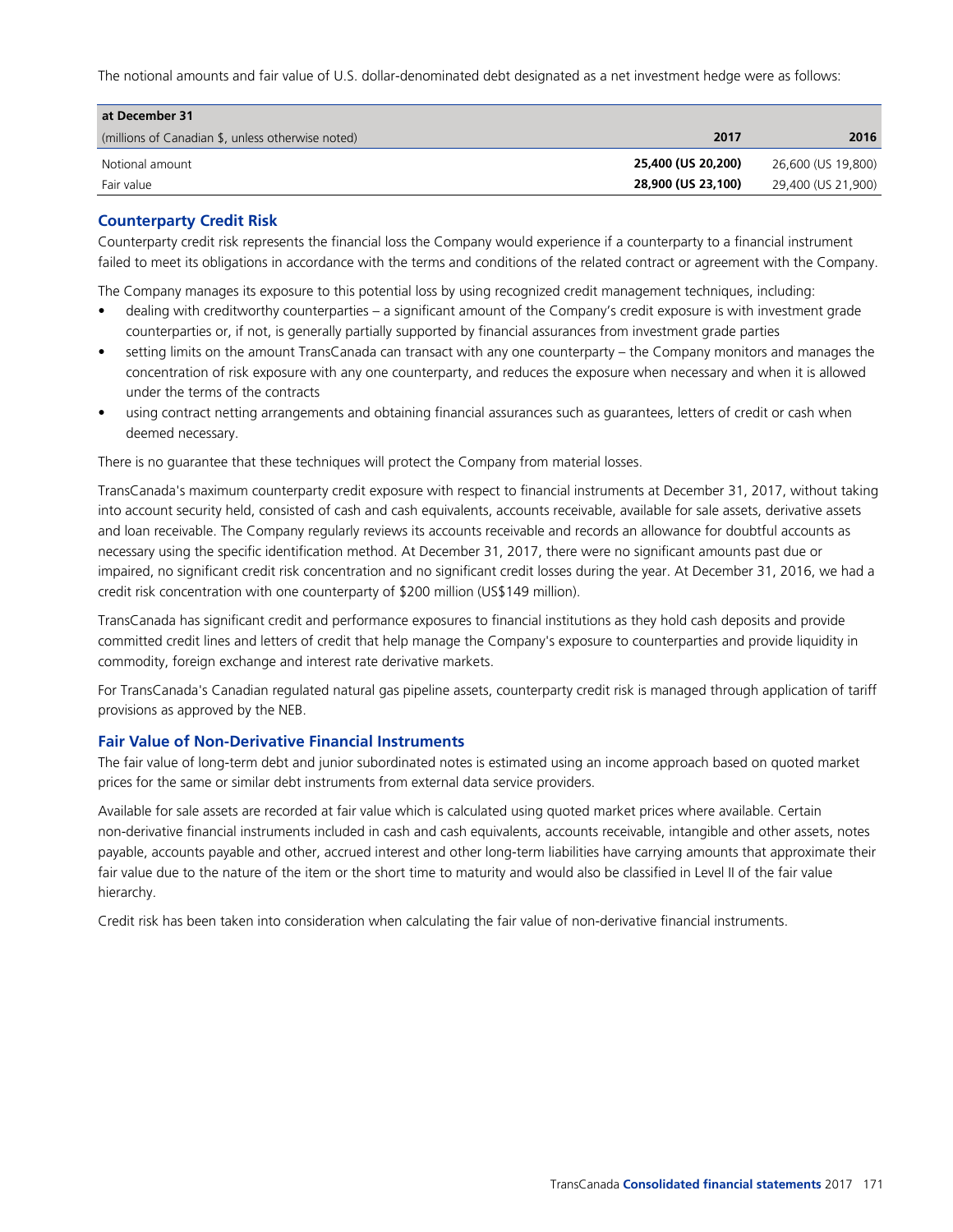## **Balance Sheet Presentation of Non-Derivative Financial Instruments**

The following table details the fair value of non-derivative financial instruments, excluding those where carrying amounts approximate fair value, and would be classified in Level II of the fair value hierarchy:

|                                                                    | 2017      |              | 2016      |           |  |
|--------------------------------------------------------------------|-----------|--------------|-----------|-----------|--|
| at December 31                                                     | Carrying  | Fair         | Carrying  | Fair      |  |
| (millions of Canadian \$)                                          | Amount    | <b>Value</b> | Amount    | Value     |  |
| Long-term debt, including current portion <sup>1,2</sup> (Note 17) | (34,741)  | (40, 180)    | (40, 150) | (45,047)  |  |
| Junior subordinated notes (Note 18)                                | (7,007)   | (7, 233)     | (3,931)   | (3,825)   |  |
|                                                                    | (41, 748) | (47, 413)    | (44.081)  | (48, 872) |  |

<sup>1</sup> Long-term debt is recorded at amortized cost, except for US\$1.1 billion (2016 – US\$850 million) that is attributed to hedged risk and recorded at fair value.

2 Net income in 2017 included unrealized gains of \$4 million (2016 – gains of \$2 million) for fair value adjustments attributable to the hedged interest rate risk associated with interest rate swap fair value hedging relationships on US\$1.1 billion of long-term debt at December 31, 2017 (2016 – US\$850 million). There were

no other unrealized gains or losses from fair value adjustments to the non-derivative financial instruments.

#### **Available for Sale Assets Summary**

The following tables summarize additional information about the Company's restricted investments that are classified as available for sale assets:

|                                                      | 2017                                         |                                                     | 2016                                         |                                                     |  |
|------------------------------------------------------|----------------------------------------------|-----------------------------------------------------|----------------------------------------------|-----------------------------------------------------|--|
| (millions of Canadian \$)                            | <b>LMCI Restricted</b><br><b>Investments</b> | <b>Other Restricted</b><br>Investments <sup>2</sup> | <b>LMCI Restricted</b><br><b>Investments</b> | <b>Other Restricted</b><br>Investments <sup>2</sup> |  |
| Fair value <sup>1</sup>                              |                                              |                                                     |                                              |                                                     |  |
| Fixed income securities (maturing within 1 year)     |                                              | 23                                                  |                                              | 19                                                  |  |
| Fixed income securities (maturing within 1-5 years)  |                                              | 107                                                 |                                              | 117                                                 |  |
| Fixed income securities (maturing within 5-10 years) | 14                                           |                                                     | 9                                            |                                                     |  |
| Fixed income securities (maturing after 10 years)    | 790                                          |                                                     | 513                                          |                                                     |  |
|                                                      | 804                                          | 130                                                 | 522                                          | 136                                                 |  |

1 Available for sale assets are recorded at fair value and included in Other current assets and Restricted investments on the Company's Consolidated balance sheet. 2 Other restricted investments have been set aside to fund insurance claim losses to be paid by the Company's wholly-owned captive insurance subsidiary.

|                                                              | 2017                                               |                                              | 2016                                               |                                              |
|--------------------------------------------------------------|----------------------------------------------------|----------------------------------------------|----------------------------------------------------|----------------------------------------------|
| (millions of Canadian \$)                                    | <b>LMCI</b> restricted<br>investments <sup>1</sup> | Other restricted<br>investments <sup>2</sup> | <b>LMCI</b> restricted<br>investments <sup>1</sup> | Other restricted<br>investments <sup>2</sup> |
| Net unrealized (losses)/gains in the year ended December 31  | (3)                                                |                                              | (28)                                               | (1)                                          |
| Net realized (losses)/gains in the year ended December $313$ | '1)                                                |                                              |                                                    |                                              |

1 Gains and losses arising from changes in the fair value of LMCI restricted investments impact the subsequent amounts to be collected through tolls to cover future pipeline abandonment costs. As a result, the Company records these gains and losses as regulatory assets or liabilities.

2 Unrealized gains and losses on other restricted investments are included in OCI.

3 The realized gains or losses on the sale of LMCI restricted investment securities are determined using the average cost basis.

#### **Fair Value of Derivative Instruments**

The fair value of foreign exchange and interest rate derivatives has been calculated using the income approach which uses yearend market rates and applies a discounted cash flow valuation model. The fair value of commodity derivatives has been calculated using a market approach. The market approach bases the fair value measures on a comparable transaction using quoted market prices, or in the absence of quoted market prices, third-party broker quotes or other valuation techniques. The fair value of options has been calculated using the Black-Scholes pricing model. Credit risk has been taken into consideration when calculating the fair value of derivative instruments.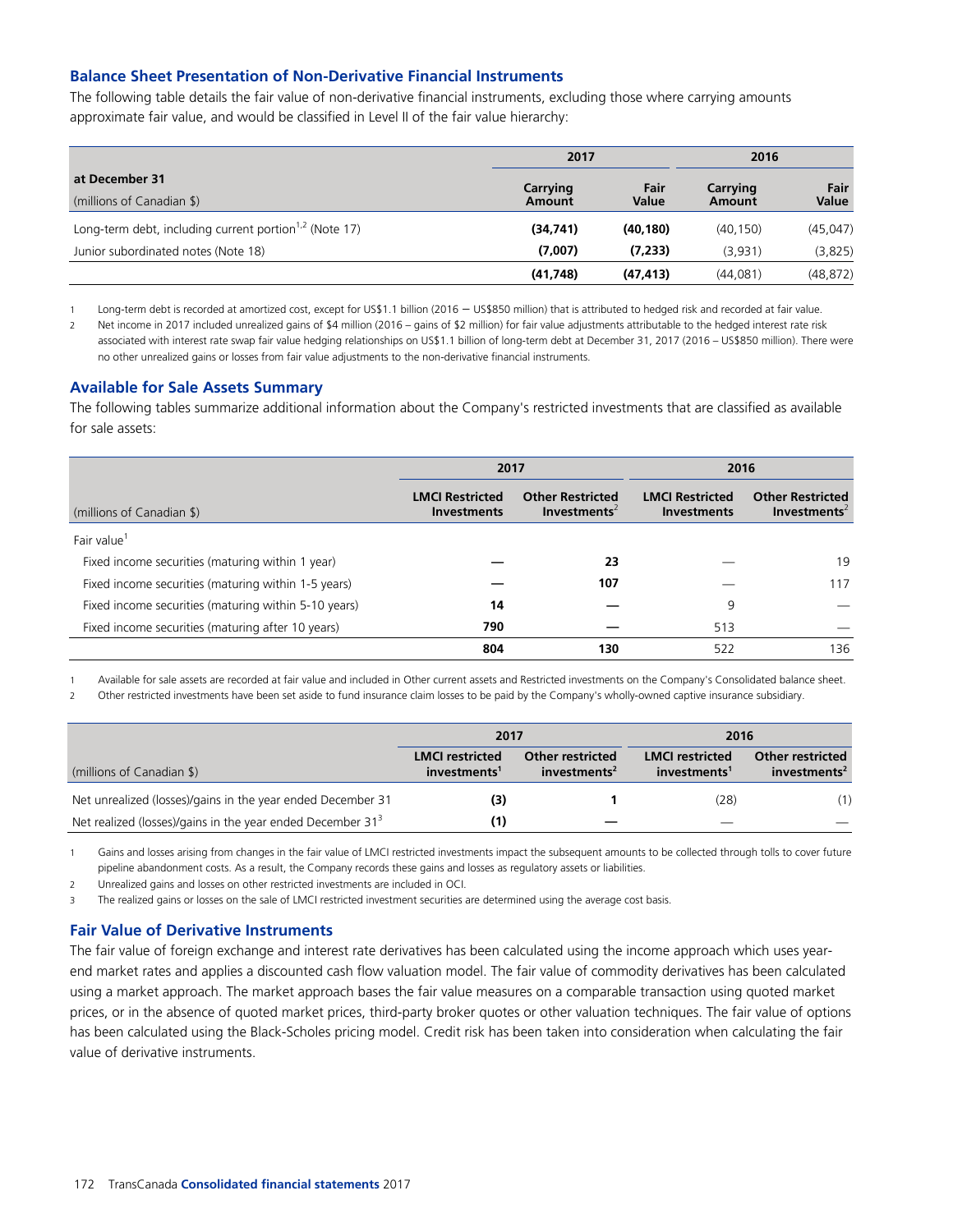In some cases, even though the derivatives are considered to be effective economic hedges, they do not meet the specific criteria for hedge accounting treatment or are not designated as a hedge and are accounted for at fair value with changes in fair value recorded in net income in the period of change. This may expose the Company to increased variability in reported earnings because the fair value of the derivative instruments can fluctuate significantly from period to period.

The recognition of gains and losses on derivatives for Canadian natural gas regulated pipeline exposures is determined through the regulatory process. Gains and losses arising from changes in the fair value of derivatives accounted for as part of RRA, including those that qualify for hedge accounting treatment, can be recovered or refunded through the tolls charged by the Company. As a result, these gains and losses are deferred as regulatory assets or regulatory liabilities and are refunded to or collected from the ratepayers in subsequent years when the derivative settles.

#### **Balance Sheet Presentation of Derivative Instruments**

The balance sheet classification of the fair value of derivative instruments as at December 31, 2017 is as follows:

| at December 31, 2017<br>(millions of Canadian \$) | <b>Cash Flow</b><br><b>Hedges</b> | <b>Fair Value</b><br><b>Hedges</b> | <b>Net</b><br>Investment<br><b>Hedges</b> | <b>Held for</b><br><b>Trading</b> | <b>Total Fair</b><br>Value of<br><b>Derivative</b><br>Instruments |
|---------------------------------------------------|-----------------------------------|------------------------------------|-------------------------------------------|-----------------------------------|-------------------------------------------------------------------|
| Other current assets (Note 7)                     |                                   |                                    |                                           |                                   |                                                                   |
| Commodities <sup>2</sup>                          | $\mathbf{1}$                      |                                    |                                           | 249                               | 250                                                               |
| Foreign exchange                                  |                                   |                                    | 8                                         | 70                                | 78                                                                |
| Interest rate                                     | 3                                 |                                    |                                           | 1                                 | 4                                                                 |
|                                                   | 4                                 |                                    | 8                                         | 320                               | 332                                                               |
| Intangible and other assets (Note 12)             |                                   |                                    |                                           |                                   |                                                                   |
| Commodities <sup>2</sup>                          |                                   |                                    |                                           | 69                                | 69                                                                |
| Interest rate                                     | 4                                 |                                    |                                           |                                   | 4                                                                 |
|                                                   | 4                                 |                                    |                                           | 69                                | 73                                                                |
| <b>Total Derivative Assets</b>                    | 8                                 |                                    | 8                                         | 389                               | 405                                                               |
| Accounts payable and other (Note 14)              |                                   |                                    |                                           |                                   |                                                                   |
| Commodities <sup>2</sup>                          | (6)                               |                                    |                                           | (208)                             | (214)                                                             |
| Foreign exchange                                  |                                   |                                    | (159)                                     | (10)                              | (169)                                                             |
| Interest rate                                     |                                   | (4)                                |                                           |                                   | (4)                                                               |
|                                                   | (6)                               | (4)                                | (159)                                     | (218)                             | (387)                                                             |
| Other long-term liabilities (Note 15)             |                                   |                                    |                                           |                                   |                                                                   |
| Commodities <sup>2</sup>                          | (2)                               |                                    |                                           | (26)                              | (28)                                                              |
| Foreign exchange                                  |                                   |                                    | (43)                                      |                                   | (43)                                                              |
| Interest rate                                     |                                   | (1)                                |                                           |                                   | (1)                                                               |
|                                                   | (2)                               | (1)                                | (43)                                      | (26)                              | (72)                                                              |
| <b>Total Derivative Liabilities</b>               | (8)                               | (5)                                | (202)                                     | (244)                             | (459)                                                             |
| <b>Total Derivatives</b>                          |                                   | (5)                                | (194)                                     | 145                               | (54)                                                              |

1 Fair value equals carrying value.

2 Includes purchases and sales of power, natural gas and liquids.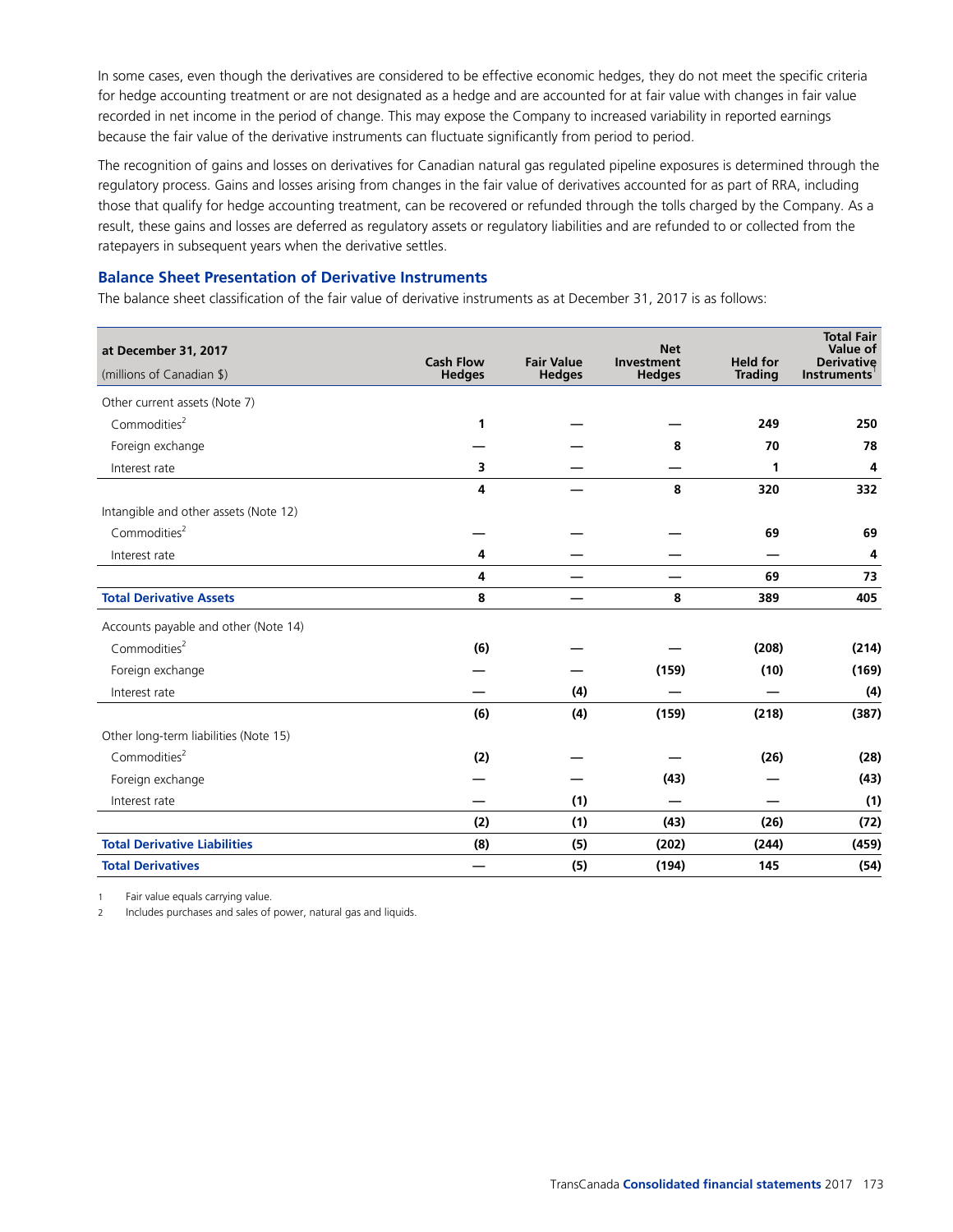The balance sheet classification of the fair value of derivative instruments as at December 31, 2016 is as follows:

| at December 31, 2016<br>(millions of Canadian \$) | <b>Cash Flow</b><br><b>Hedges</b> | <b>Fair Value</b><br><b>Hedges</b> | <b>Net</b><br><b>Investment</b><br><b>Hedges</b> | <b>Held for</b><br><b>Trading</b> | <b>Total Fair</b><br>Value of<br><b>Derivative</b><br>Instruments |
|---------------------------------------------------|-----------------------------------|------------------------------------|--------------------------------------------------|-----------------------------------|-------------------------------------------------------------------|
| Other current assets (Note 7)                     |                                   |                                    |                                                  |                                   |                                                                   |
| Commodities <sup>2</sup>                          | 6                                 |                                    |                                                  | 351                               | 357                                                               |
| Foreign exchange                                  |                                   |                                    | 6                                                | 10                                | 16                                                                |
| Interest rate                                     |                                   |                                    |                                                  | $\mathbf{1}$                      | 3                                                                 |
|                                                   | $\overline{7}$                    | $\mathbf{1}$                       | 6                                                | 362                               | 376                                                               |
| Intangible and other assets (Note 12)             |                                   |                                    |                                                  |                                   |                                                                   |
| Commodities <sup>2</sup>                          | 4                                 |                                    |                                                  | 118                               | 122                                                               |
| Foreign exchange                                  |                                   |                                    | 10                                               |                                   | 10                                                                |
| Interest rate                                     |                                   |                                    |                                                  |                                   | $\overline{1}$                                                    |
|                                                   | 5                                 |                                    | 10                                               | 118                               | 133                                                               |
| <b>Total Derivative Assets</b>                    | 12                                | $\overline{1}$                     | 16                                               | 480                               | 509                                                               |
| Accounts payable and other (Note 14)              |                                   |                                    |                                                  |                                   |                                                                   |
| Commodities <sup>2</sup>                          |                                   |                                    |                                                  | (330)                             | (330)                                                             |
| Foreign exchange                                  |                                   |                                    | (237)                                            | (38)                              | (275)                                                             |
| Interest rate                                     | (1)                               | (1)                                |                                                  |                                   | (2)                                                               |
|                                                   | (1)                               | (1)                                | (237)                                            | (368)                             | (607)                                                             |
| Other long-term liabilities (Note 15)             |                                   |                                    |                                                  |                                   |                                                                   |
| Commodities <sup>2</sup>                          |                                   |                                    |                                                  | (118)                             | (118)                                                             |
| Foreign exchange                                  |                                   |                                    | (211)                                            |                                   | (211)                                                             |
| Interest rate                                     |                                   | (1)                                |                                                  |                                   | (1)                                                               |
|                                                   |                                   | (1)                                | (211)                                            | (118)                             | (330)                                                             |
| <b>Total Derivative Liabilities</b>               | (1)                               | (2)                                | (448)                                            | (486)                             | (937)                                                             |
| <b>Total Derivatives</b>                          | 11                                | (1)                                | (432)                                            | (6)                               | (428)                                                             |

1 Fair value equals carrying value.

2 Includes purchases and sales of power, natural gas and liquids.

The majority of derivative instruments held for trading have been entered into for risk management purposes and all are subject to the Company's risk management strategies, policies and limits. These include derivatives that have not been designated as hedges or do not qualify for hedge accounting treatment but have been entered into as economic hedges to manage the Company's exposures to market risk.

## **Notional and Maturity Summary**

The maturity and notional principal or quantity outstanding related to the Company's derivative instruments excluding hedges of the net investment in foreign operations is as follows:

| at December 31, 2017      | Power     | <b>Natural Gas</b> | Liquids | Foreign<br><b>Exchange</b> | <b>Interest</b><br>Rate |
|---------------------------|-----------|--------------------|---------|----------------------------|-------------------------|
| Purchases                 | 66,132    | 133                | 6       |                            |                         |
| Sales <sup>1</sup>        | 42,836    | 135                |         |                            |                         |
| Millions of U.S. dollars  |           |                    |         | <b>US 2,931</b>            | <b>US 2,300</b>         |
| Millions of Mexican pesos |           |                    |         | <b>MXN 100</b>             |                         |
| Maturity dates            | 2018-2022 | 2018-2021          | 2018    | 2018                       | 2018-2022               |

1 Volumes for power, natural gas and liquids derivatives are in GWh, Bcf and MMBbls respectively.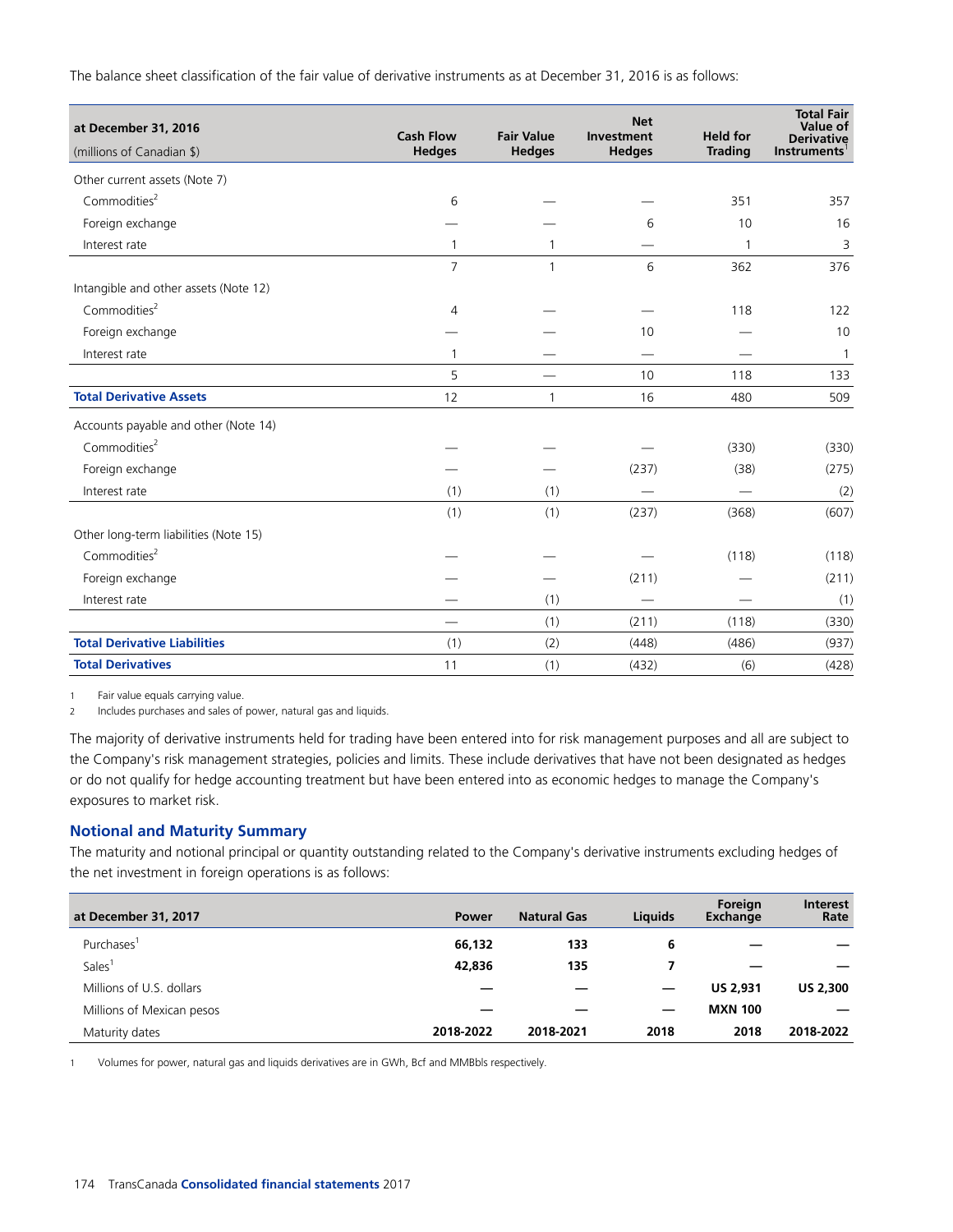| at December 31, 2016     | Power     | <b>Natural Gas</b> | <b>Liquids</b> | Foreign<br><b>Exchange</b> | <b>Interest</b><br>Rate |
|--------------------------|-----------|--------------------|----------------|----------------------------|-------------------------|
| Purchases <sup>1</sup>   | 86.887    | 182                | 6              | $\overline{\phantom{a}}$   |                         |
| Sales <sup>1</sup>       | 58,561    | 147                | 6              | $\overline{\phantom{a}}$   |                         |
| Millions of U.S. dollars |           |                    |                | US 2.394                   | US 1,550                |
| Maturity dates           | 2017-2021 | 2017-2020          | 2017           | 2017                       | 2017-2019               |

1 Volumes for power, natural gas and liquids derivatives are in GWh, Bcf and MMBbls respectively.

#### **Unrealized and Realized Gains/(Losses) on Derivative Instruments**

The following summary does not include hedges of the net investment in foreign operations.

| year ended December 31                               |       |       |       |
|------------------------------------------------------|-------|-------|-------|
| (millions of Canadian \$)                            | 2017  | 2016  | 2015  |
| Derivative instruments held for trading <sup>1</sup> |       |       |       |
| Amount of unrealized gains/(losses) in the year      |       |       |       |
| Commodities <sup>2</sup>                             | 62    | 123   | (37)  |
| Foreign exchange                                     | 88    | 25    | (21)  |
| Interest rate                                        | (1)   |       |       |
| Amount of realized (losses)/gains in the year        |       |       |       |
| Commodities                                          | (107) | (204) | (151) |
| Foreign exchange                                     | 18    | 62    | (112) |
| Interest rate                                        | 1     |       |       |
| Derivative instruments in hedging relationships      |       |       |       |
| Amount of realized gains/(losses) in the year        |       |       |       |
| Commodities                                          | 23    | (167) | (179) |
| Foreign exchange                                     | 5     | (101) |       |
| Interest rate                                        | 1     | 4     | 8     |

1 Realized and unrealized gains and losses on held for trading derivative instruments used to purchase and sell commodities are included net in Revenues. Realized and unrealized gains and losses on interest rate and foreign exchange derivative instruments held for trading are included net in Interest expense and Interest income and other, respectively.

2 In 2017, there were no gains or losses included in Net Income relating to discontinued cash flow hedges where it was probable that the anticipated transaction would not occur (2016 – net loss of \$42 million).

#### **Derivatives in cash flow hedging relationships**

The components of OCI (Note 22) related to derivatives in cash flow hedging relationships including the portion attributable to non-controlling interests are as follows:

| year ended December 31                                                                                                |      |      |      |
|-----------------------------------------------------------------------------------------------------------------------|------|------|------|
| (millions of Canadian \$, pre-tax)                                                                                    | 2017 | 2016 | 2015 |
| Change in fair value of derivative instruments recognized in OCI (effective portion) <sup>1</sup>                     |      |      |      |
| Commodities                                                                                                           | (1)  | 39   | (92) |
| Interest rate                                                                                                         | 4    | 5    |      |
|                                                                                                                       |      | 44   | (92) |
| Reclassification of (losses)/gains on derivative instruments from AOCI to Net income (effective portion) <sup>1</sup> |      |      |      |
| Commodities <sup>2</sup>                                                                                              | (20) | 57   | 128  |
| Interest rate <sup>3</sup>                                                                                            | 17   | 14   | 16   |
|                                                                                                                       | (3)  |      | 144  |

1 No amounts have been excluded from the assessment of hedge effectiveness. In 2017 and 2016, there were no gains or losses included in Net Income related to ineffective portions. Amounts in parentheses indicate losses recorded to OCI and AOCI.

2 Reported within Revenues on the Consolidated statement of income.

3 Reported within Interest expense on the Consolidated statement of income.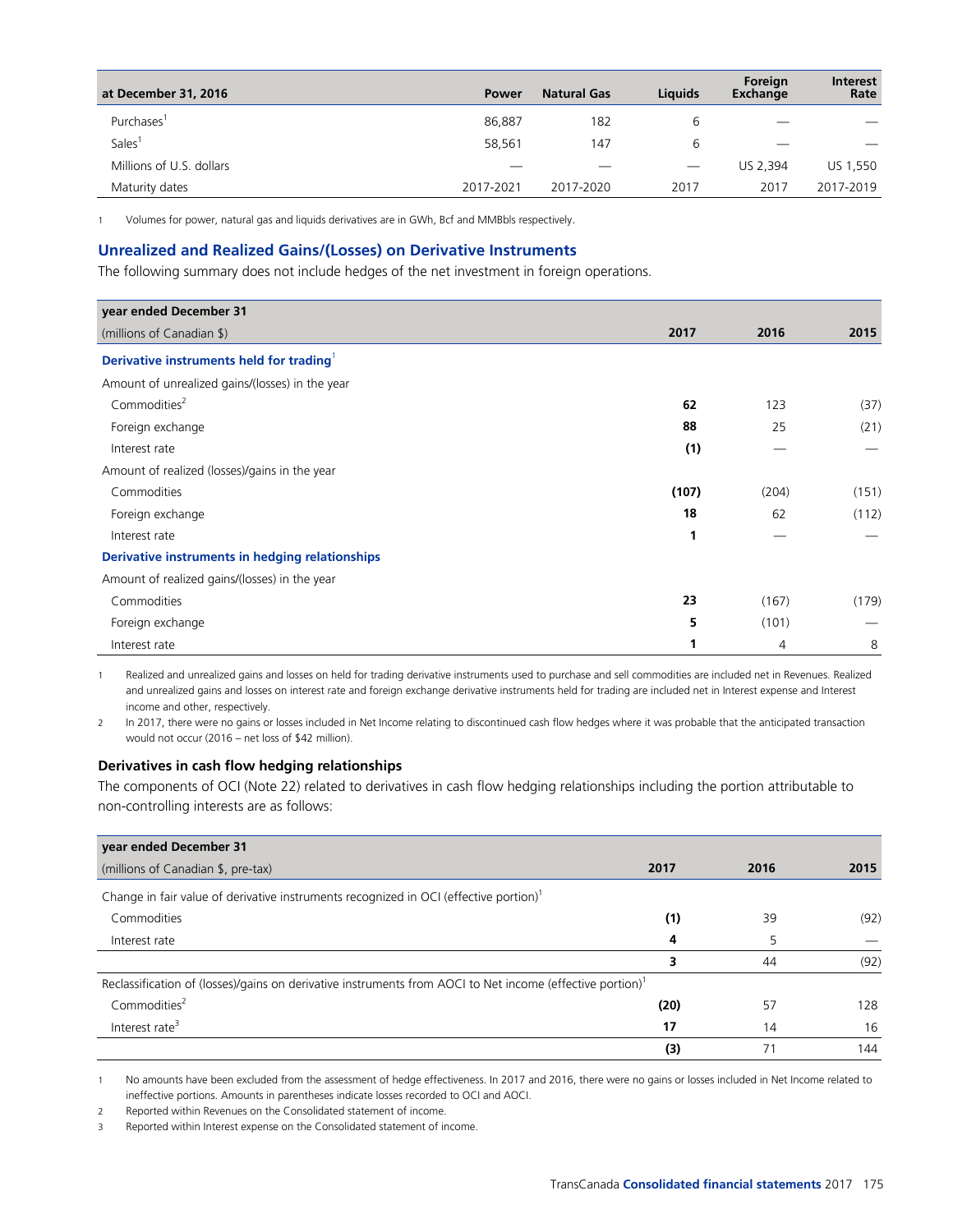#### **Offsetting of derivative instruments**

The Company enters into derivative contracts with the right to offset in the normal course of business as well as in the event of default. TransCanada has no master netting agreements, however, similar contracts are entered into containing rights to offset. The Company has elected to present the fair value of derivative instruments with the right to offset on a gross basis in the Consolidated balance sheet. The following table shows the impact on the presentation of the fair value of derivative instrument assets and liabilities had the Company elected to present these contracts on a net basis as at December 31, 2017:

| at December 31, 2017          | <b>Gross Derivative</b><br><b>Instruments</b> |                          |                    |
|-------------------------------|-----------------------------------------------|--------------------------|--------------------|
|                               | Presented on the                              | <b>Amounts Available</b> |                    |
| (millions of Canadian \$)     | <b>Balance Sheet</b>                          | for Offset <sup>1</sup>  | <b>Net Amounts</b> |
| <b>Derivative - Asset</b>     |                                               |                          |                    |
| Commodities                   | 319                                           | (198)                    | 121                |
| Foreign exchange              | 78                                            | (56)                     | 22                 |
| Interest rate                 | 8                                             | (1)                      | 7                  |
|                               | 405                                           | (255)                    | 150                |
| <b>Derivative - Liability</b> |                                               |                          |                    |
| Commodities                   | (242)                                         | 198                      | (44)               |
| Foreign exchange              | (212)                                         | 56                       | (156)              |
| Interest rate                 | (5)                                           | 1                        | (4)                |
|                               | (459)                                         | 255                      | (204)              |

1 Amounts available for offset do not include cash collateral pledged or received.

The following table shows the impact on the presentation of the fair value of derivative instrument assets and liabilities had the Company elected to present these contracts on a net basis as at December 31, 2016:

| at December 31, 2016          | <b>Gross Derivative</b><br><b>Instruments</b> |                                                     |                    |
|-------------------------------|-----------------------------------------------|-----------------------------------------------------|--------------------|
| (millions of Canadian \$)     | Presented on the<br><b>Balance Sheet</b>      | <b>Amounts Available</b><br>for Offset <sup>1</sup> | <b>Net Amounts</b> |
|                               |                                               |                                                     |                    |
| <b>Derivative - Asset</b>     |                                               |                                                     |                    |
| Commodities                   | 479                                           | (362)                                               | 117                |
| Foreign exchange              | 26                                            | (26)                                                |                    |
| Interest rate                 | 4                                             | (1)                                                 | 3                  |
|                               | 509                                           | (389)                                               | 120                |
| <b>Derivative - Liability</b> |                                               |                                                     |                    |
| Commodities                   | (448)                                         | 362                                                 | (86)               |
| Foreign exchange              | (486)                                         | 26                                                  | (460)              |
| Interest rate                 | (3)                                           |                                                     | (2)                |
|                               | (937)                                         | 389                                                 | (548)              |

1 Amounts available for offset do not include cash collateral pledged or received.

With respect to the derivative instruments presented above as at December 31, 2017, the Company had provided cash collateral of \$165 million (2016 – \$305 million) and letters of credit of \$30 million (2016 – \$27 million) to its counterparties. The Company held nil (2016 – nil) in cash collateral and \$3 million (2016 – \$3 million) in letters of credit from counterparties on asset exposures at December 31, 2017.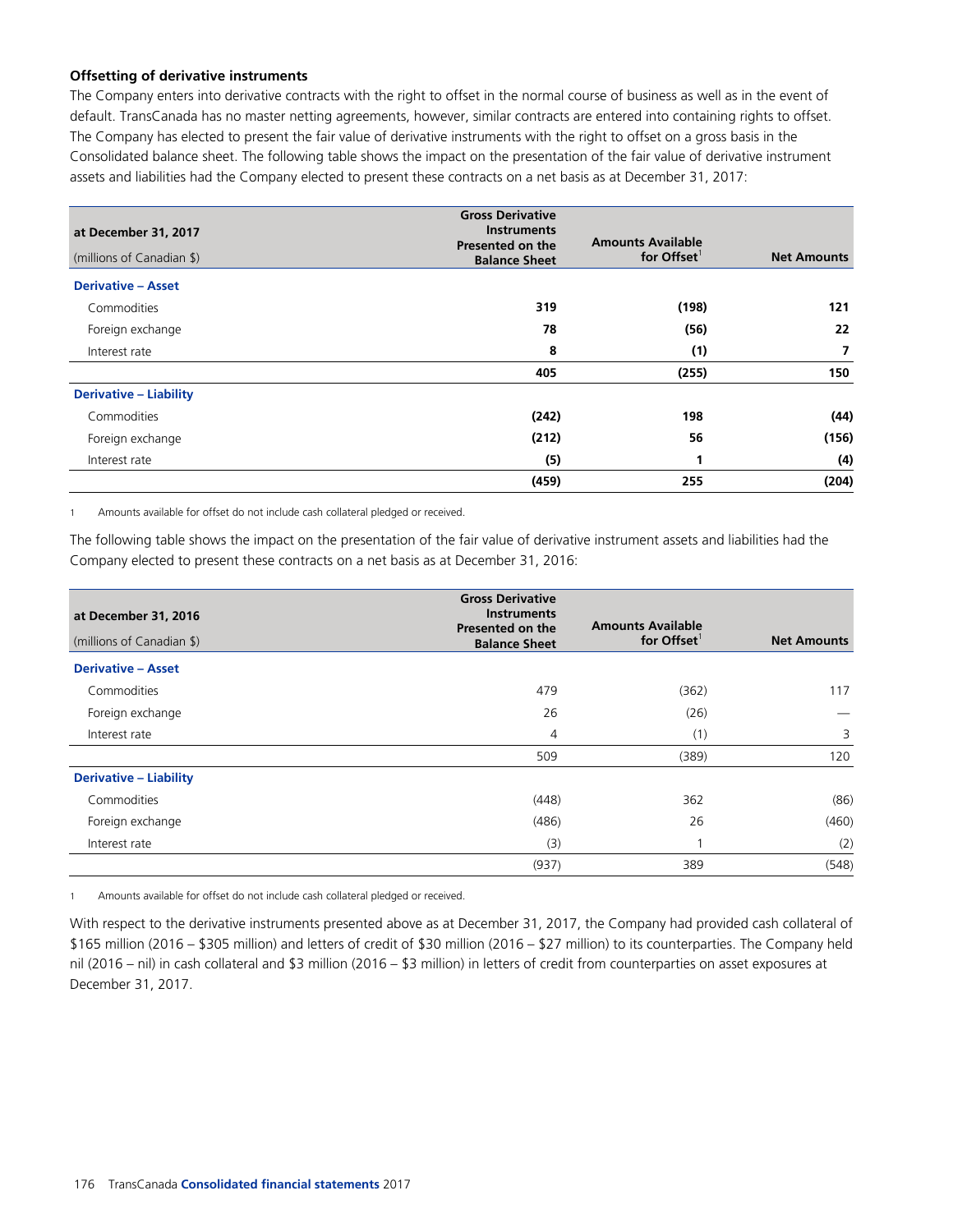#### **Credit risk related contingent features of derivative instruments**

Derivative contracts entered into to manage market risk often contain financial assurance provisions that allow parties to the contracts to manage credit risk. These provisions may require collateral to be provided if a credit-risk-related contingent event occurs, such as a downgrade in the Company's credit rating to non-investment grade.

Based on contracts in place and market prices at December 31, 2017, the aggregate fair value of all derivative instruments with credit-risk-related contingent features that were in a net liability position was \$2 million (2016 – \$19 million), for which the Company has provided collateral in the normal course of business of nil (2016 – nil). If the credit-risk-related contingent features in these agreements were triggered on December 31, 2017, the Company would have been required to provide additional collateral of \$2 million (2016 – \$19 million) to its counterparties. Collateral may also need to be provided should the fair value of derivative instruments exceed pre-defined contractual exposure limit thresholds.

The Company has sufficient liquidity in the form of cash and undrawn committed revolving bank lines to meet these contingent obligations should they arise.

## **Fair Value Hierarchy**

The Company's financial assets and liabilities recorded at fair value have been categorized into three categories based on a fair value hierarchy.

| <b>Levels</b> | How fair value has been determined                                                                                                                                                                                                                                                                                                                                                                                                                                                                                                                                          |
|---------------|-----------------------------------------------------------------------------------------------------------------------------------------------------------------------------------------------------------------------------------------------------------------------------------------------------------------------------------------------------------------------------------------------------------------------------------------------------------------------------------------------------------------------------------------------------------------------------|
| Level I       | Quoted prices in active markets for identical assets and liabilities that the Company has the ability to access at<br>the measurement date. An active market is a market in which frequency and volume of transactions provides<br>pricing information on an ongoing basis.                                                                                                                                                                                                                                                                                                 |
| Level II      | Valuation based on the extrapolation of inputs, other than quoted prices included within Level I, for which all<br>significant inputs are observable directly or indirectly.                                                                                                                                                                                                                                                                                                                                                                                                |
|               | Inputs include published exchange rates, interest rates, interest rate swap curves, yield curves and broker quotes<br>from external data service providers.                                                                                                                                                                                                                                                                                                                                                                                                                 |
|               | This category includes interest rate and foreign exchange derivative assets and liabilities where fair value is<br>determined using the income approach and commodity derivatives where fair value is determined using the<br>market approach.                                                                                                                                                                                                                                                                                                                              |
|               | Transfers between Level I and Level II would occur when there is a change in market circumstances.                                                                                                                                                                                                                                                                                                                                                                                                                                                                          |
| Level III     | Valuation of assets and liabilities are measured using a market approach based on extrapolation of inputs that<br>are unobservable or where observable data does not support a significant portion of the derivative's fair value.<br>This category includes long-dated commodity transactions in certain markets where liquidity is low and the<br>Company uses the most observable inputs available or, if not available, long-term broker quotes to estimate the<br>fair value for these transactions. Valuation of options is based on the Black-Scholes pricing model. |
|               | Assets and liabilities measured at fair value can fluctuate between Level II and Level III depending on the<br>proportion of the value of the contract that extends beyond the time frame for which significant inputs are<br>considered to be observable. As contracts near maturity and observable market data becomes available, they are<br>transferred out of Level III and into Level II.                                                                                                                                                                             |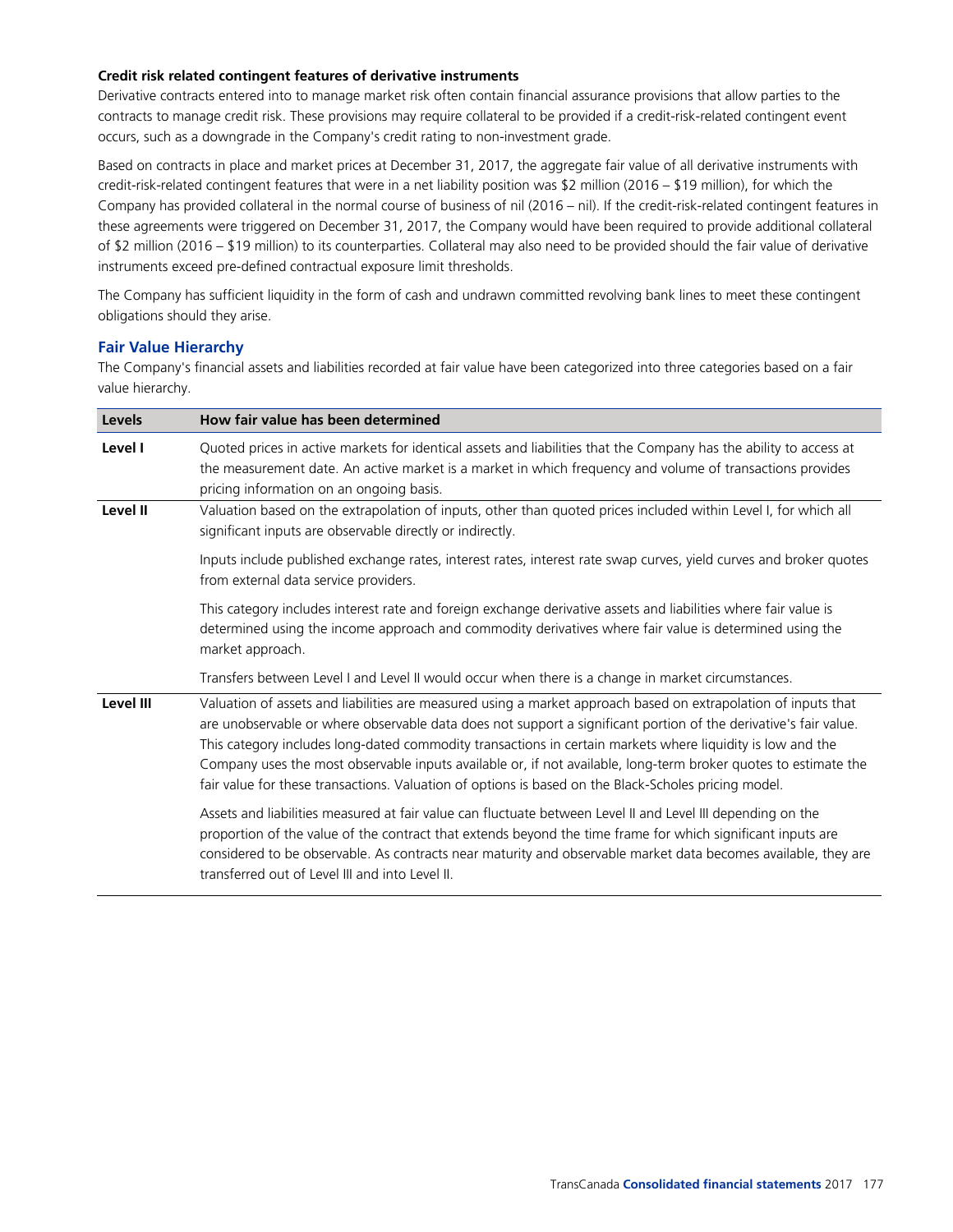The fair value of the Company's derivative assets and liabilities measured on a recurring basis, including both current and non-current portions for 2017, are categorized as follows:

| at December 31, 2017<br>(millions of Canadian \$) | <b>Quoted Prices in</b><br><b>Active Markets</b><br>$(Level I)^T$ | Significant<br>Other<br><b>Observable</b><br>Inputs (Level II) $^{\dagger}$ | Significant<br>Unobservable<br><b>Inputs</b><br>(Level $III$ ) <sup>1</sup> | <b>Total</b> |
|---------------------------------------------------|-------------------------------------------------------------------|-----------------------------------------------------------------------------|-----------------------------------------------------------------------------|--------------|
| Derivative Instrument Assets:                     |                                                                   |                                                                             |                                                                             |              |
| Commodities                                       | 21                                                                | 283                                                                         | 15                                                                          | 319          |
| Foreign exchange                                  |                                                                   | 78                                                                          |                                                                             | 78           |
| Interest rate                                     |                                                                   | 8                                                                           |                                                                             | 8            |
| Derivative Instrument Liabilities:                |                                                                   |                                                                             |                                                                             |              |
| Commodities                                       | (27)                                                              | (193)                                                                       | (22)                                                                        | (242)        |
| Foreign exchange                                  |                                                                   | (212)                                                                       |                                                                             | (212)        |
| Interest rate                                     |                                                                   | (5)                                                                         |                                                                             | (5)          |
|                                                   | (6)                                                               | (41)                                                                        | (7)                                                                         | (54)         |

1 There were no transfers from Level I to Level II or from Level II to Level III for the year ended December 31, 2017.

The fair value of the Company's derivative assets and liabilities measured on a recurring basis, including both current and non-current portions for 2016, are categorized as follows:

| at December 31, 2016               | <b>Quoted Prices in</b><br><b>Active Markets</b> | <b>Significant</b><br>Other<br><b>Observable</b> | <b>Significant</b><br><b>Unobservable</b><br><b>Inputs</b> |                |
|------------------------------------|--------------------------------------------------|--------------------------------------------------|------------------------------------------------------------|----------------|
| (millions of Canadian \$)          | (Level I) $1$                                    | Inputs (Level II) $^1$                           | (Level III) $^1$                                           | <b>Total</b>   |
| Derivative Instrument Assets:      |                                                  |                                                  |                                                            |                |
| Commodities                        | 134                                              | 326                                              | 19                                                         | 479            |
| Foreign exchange                   |                                                  | 26                                               |                                                            | 26             |
| Interest rate                      |                                                  | $\overline{4}$                                   |                                                            | $\overline{4}$ |
| Derivative Instrument Liabilities: |                                                  |                                                  |                                                            |                |
| Commodities                        | (102)                                            | (343)                                            | (3)                                                        | (448)          |
| Foreign exchange                   |                                                  | (486)                                            |                                                            | (486)          |
| Interest rate                      |                                                  | (3)                                              |                                                            | (3)            |
|                                    | 32                                               | (476)                                            | 16                                                         | (428)          |

1 There were no transfers from Level I to Level II or from Level II to Level III for the year ended December 31, 2016.

The following table presents the net change in fair value of derivative assets and liabilities classified in Level III of the fair value hierarchy:

| (millions of Canadian \$, pre-tax)          |      | 2016 |
|---------------------------------------------|------|------|
| Balance at beginning of year                | 16   | 9    |
| Transfers out of Level III                  | (19) | (1)  |
| Total (losses)/gains included in Net income | (17) | 13   |
| Sales                                       | (5)  | (3)  |
| Settlements                                 | 18   | (2)  |
| Balance at end of year                      | (7)  | 16   |

1 Revenues include unrealized losses attributed to derivatives in the Level III category that were still held at December 31, 2017 of \$7 million (2016 — gains of \$7 million).

A 10 per cent increase or decrease in commodity prices, with all other variables held constant, would result in a \$2 million increase or decrease, respectively, in the fair value of outstanding derivative instruments included in Level III as at December 31, 2017.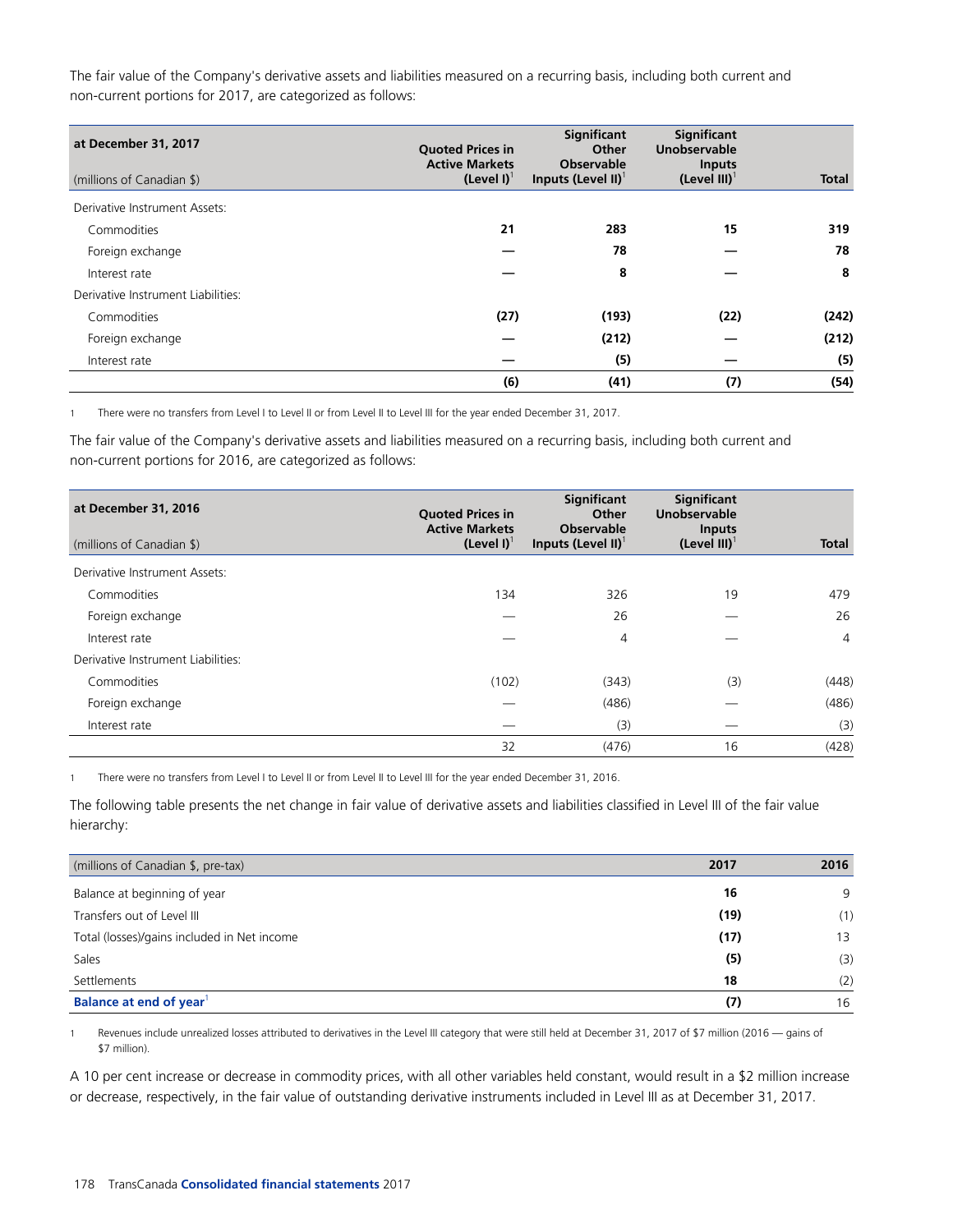# **25. CHANGES IN OPERATING WORKING CAPITAL**

| year ended December 31                                             |       |       |       |
|--------------------------------------------------------------------|-------|-------|-------|
| (millions of Canadian \$)                                          | 2017  | 2016  | 2015  |
| Increase in Accounts receivable                                    | (576) | (482) | (65)  |
| Increase in Inventories                                            | (38)  | (87)  | (3)   |
| Decrease/(increase) in Assets held for sale                        | 14    | (13)  |       |
| Decrease/(increase) in Other current assets                        | 189   | 328   | (272) |
| Increase/(decrease) in Accounts payable and other                  | 151   | 424   | (97)  |
| Increase in Accrued interest                                       | 12    | 62    | 91    |
| (Decrease)/increase in Liabilities related to assets held for sale | (25)  | 16    |       |
| (Increase)/decrease in Operating Working Capital                   | (273) | 248   | (346) |

# **26. OTHER ACQUISITIONS AND DISPOSITIONS**

## **U.S. Natural Gas Pipelines**

## **Iroquois Gas Transmission System and Portland Natural Gas Transmission System**

On June 1, 2017, TransCanada closed the sale of 49.34 per cent of its 50 per cent interest in Iroquois, along with an option to sell the remaining 0.66 per cent at a later date, to TC PipeLines, LP. At the same time, TransCanada closed the sale of its remaining 11.81 per cent interest in PNGTS to TC PipeLines, LP. Proceeds from these transactions were US\$765 million, before post-closing adjustments. Proceeds were comprised of US\$597 million in cash and US\$168 million representing a proportionate share of Iroquois and PNGTS debt.

In January 2016, TransCanada closed the sale of a 49.9 per cent interest in PNGTS to TC PipeLines, LP for an aggregate purchase price of US\$223 million. Proceeds were comprised of US\$188 million in cash and the assumption of US\$35 million of a proportional share of PNGTS debt.

In March 2016, TransCanada acquired a 4.87 per cent interest in Iroquois for an aggregate purchase price of US\$54 million, increasing TransCanada's interest in Iroquois to 49.35 per cent. On May 1, 2016, the Company acquired an additional 0.65 per cent interest for an aggregate purchase price of US\$7 million, further increasing TransCanada's interest in Iroquois to 50 per cent.

## **TC Offshore LLC**

In December 2015, the Company entered into an agreement to sell TC Offshore LLC to a third party which resulted in a pre-tax loss on sale of \$125 million in 2015. In March 2016, the Company closed the sale which resulted in an additional loss of \$4 million pre-tax. Losses from the sale were included in Gain/(loss) on assets held for sale/sold in the Consolidated statement of income.

## **Gas Transmission Northwest LLC**

In April 2015, TransCanada completed the sale of its remaining 30 per cent interest in GTN to TC PipeLines, LP for an aggregate purchase price of US\$457 million. Proceeds were comprised of US\$264 million in cash, the assumption of US\$98 million of a proportional share of GTN debt and US\$95 million of new Class B units of TC PipeLines, LP.

## **Energy**

## **Ontario Solar Assets**

On December 19, 2017, the Company completed the sale of its Ontario solar assets to a third party for proceeds of approximately \$541 million, before post-closing adjustments. As a result, the Company recorded a gain on sale of approximately \$127 million (\$136 million after tax) which is included in Gain/(loss) on assets held for sale/sold in the Consolidated statement of income.

## **U.S. Northeast Power Assets**

On April 19, 2017, the Company completed the sale of TC Hydro for proceeds of approximately US\$1.07 billion, before postclosing adjustments. As a result, in 2017 the Company recorded a gain on sale of approximately \$715 million (\$440 million after tax) including the impact of \$5 million of foreign currency translation gains which were reclassified from AOCI to net income.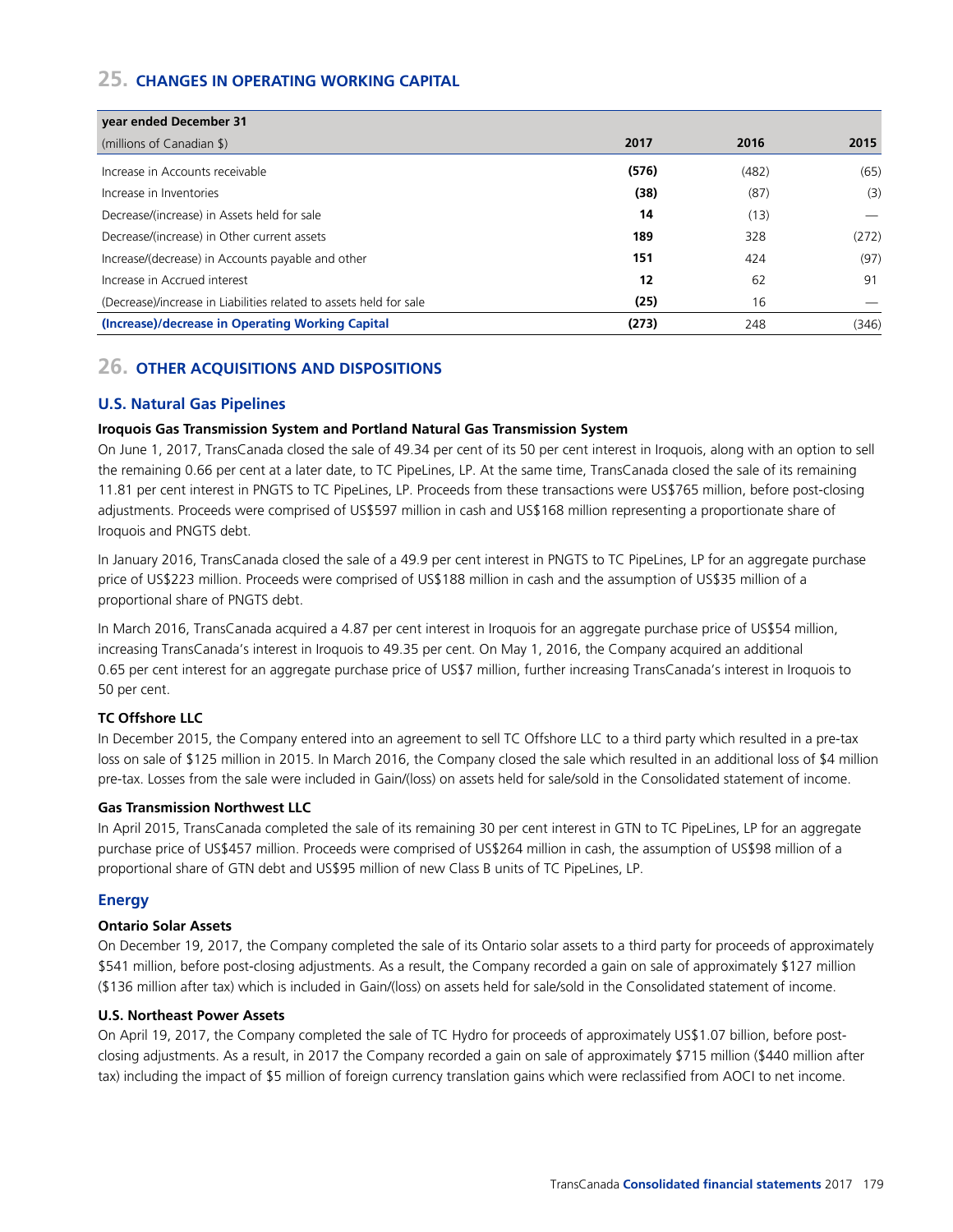On June 2, 2017, TransCanada completed the sale of Ravenswood, Ironwood, Kibby Wind and Ocean State Power for proceeds of approximately US\$2.029 billion, before post-closing adjustments. In 2016, the Company recorded a loss of approximately \$829 million (\$863 million after tax) which included the impact of \$70 million of foreign currency translation gains that were reclassified from AOCI to net income on close. The Company recorded an additional loss on sale of \$211 million (\$167 million after tax) in 2017 which included \$2 million in foreign currency translation gains. This additional loss primarily related to adjustments to the purchase price and repair costs for an unplanned outage at Ravenswood prior to close of the sale.

Gains and losses from these sales are included in Gain/(loss) on assets held for sale/sold in the Consolidated statement of income. The proceeds received from the sale of the U.S. Northeast Power assets were used to repay the outstanding balances on the Company's acquisition bridge facilities that partially funded the acquisition of Columbia.

#### **Ironwood**

In February 2016, TransCanada acquired the Ironwood natural gas fired, combined cycle power plant for US\$653 million in cash after post-closing adjustments. The evaluation of assigned fair value of acquired assets and liabilities did not result in the recognition of goodwill. The Company began consolidating Ironwood as of the date of acquisition which did not have a material impact on the Revenues and Net income of the Company. In addition, the pro forma incremental impact of Ironwood on the Company's Revenues and Net income from the date of acquisition to the date of sale was not material.

#### **Bruce Power**

In December 2015, TransCanada exercised its option to acquire an additional 14.89 per cent ownership interest in Bruce B from the Ontario Municipal Employees Retirement System for \$236 million, increasing its ownership interest to 46.5 per cent. The difference between the purchase price and the underlying carrying value of Bruce B is primarily related to the estimated fair value of the amended agreement with Ontario's Independent Electricity System Operator to extend the operating life of the Bruce Power facility to 2064. In December 2015, Bruce A and Bruce B merged to form a single limited partnership, Bruce Power. This merger was accounted for as a transaction between entities under common control whereby the assets and liabilities of Bruce A and Bruce B were combined at their carrying values. Upon completion of the merger, TransCanada applied equity method accounting to its resulting 48.5 per cent ownership interest in Bruce Power. Prior to the acquisition, TransCanada applied equity method accounting to its 48.9 per cent ownership interest in Bruce A and its 31.6 per cent ownership interest in Bruce B.

# **27. COMMITMENTS, CONTINGENCIES AND GUARANTEES**

#### **Commitments**

#### **Operating leases**

Future annual payments under the Company's operating leases for various premises, services and equipment, net of sublease receipts, are approximately as follows:

| year ended December 31<br>(millions of Canadian \$) | <b>Minimum</b><br>Lease<br><b>Payments</b> | <b>Amounts</b><br>Recoverable<br>under<br><b>Subleases</b> | <b>Net</b><br><b>Payments</b> |
|-----------------------------------------------------|--------------------------------------------|------------------------------------------------------------|-------------------------------|
| 2018                                                | 75                                         | 4                                                          | 71                            |
| 2019                                                | 76                                         | 2                                                          | 74                            |
| 2020                                                | 73                                         | 2                                                          | 71                            |
| 2021                                                | 71                                         |                                                            | 70                            |
| 2022                                                | 63                                         |                                                            | 63                            |
| 2023 and thereafter                                 | 443                                        | 2                                                          | 441                           |
|                                                     | 801                                        | 11                                                         | 790                           |

The operating lease agreements for premises, services and equipment expire at various dates through 2052, with an option to renew certain lease agreements for periods of one year to 25 years. Net rental expense on operating leases in 2017 was \$93 million (2016 – \$145 million; 2015 – \$131 million).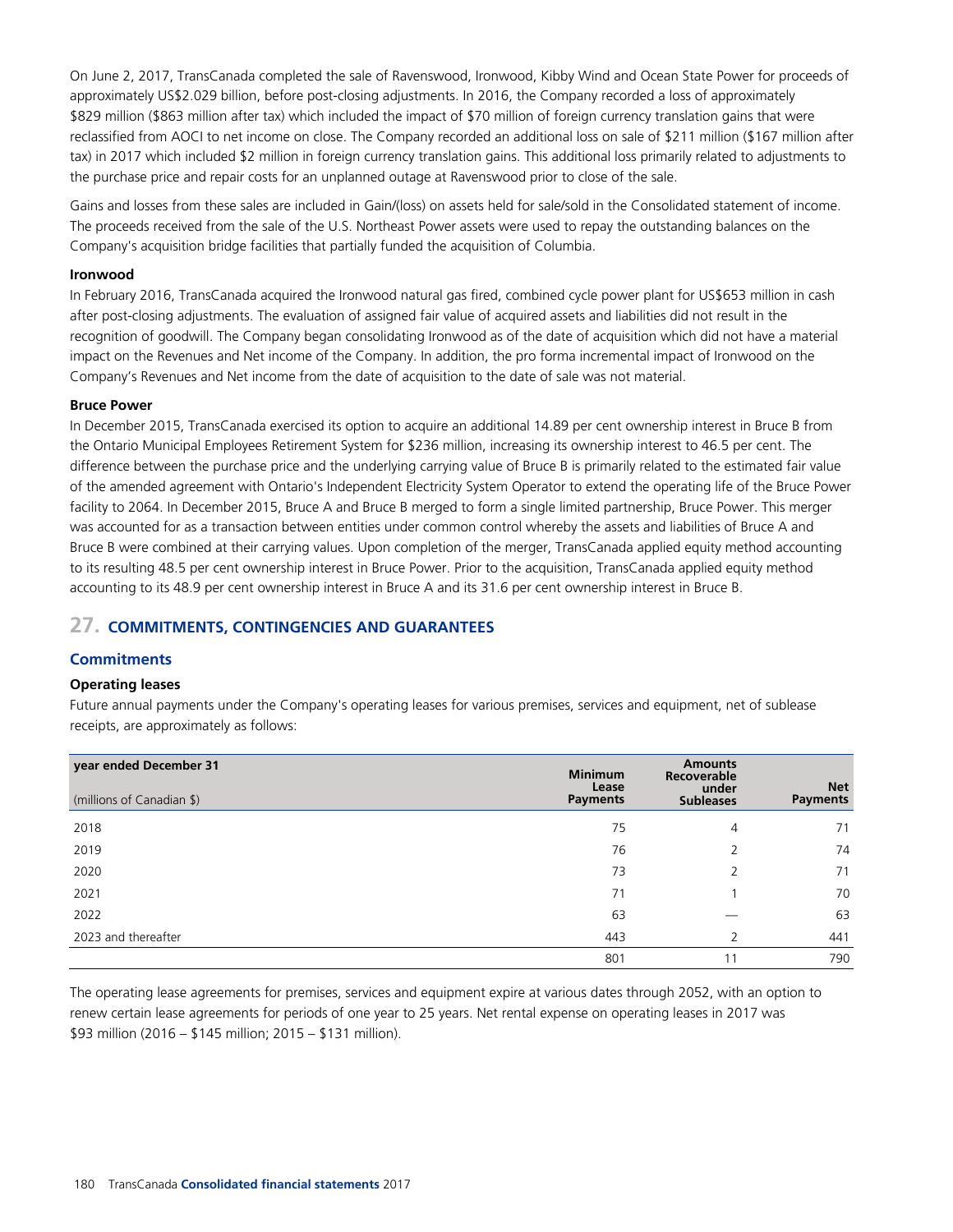#### **Other commitments**

TransCanada and its affiliates have long-term natural gas transportation and natural gas purchase arrangements as well as other purchase obligations, all of which are transacted at market prices and in the normal course of business.

Capital expenditure commitments include obligations related to the construction of growth projects and are based on the projects proceeding as planned. Changes to these projects, including cancellation, would reduce or possibly eliminate these commitments as a result of cost mitigation efforts.

At December 31, 2017, TransCanada was committed to approximately \$0.3 billion of capital expenditures for its Canadian Natural Gas Pipelines, primarily related to construction costs associated with NGTL System natural gas pipeline projects.

At December 31, 2017, TransCanada was committed to approximately \$0.4 billion of capital expenditures for its U.S. Natural Gas Pipelines, primarily related to construction costs associated with Columbia Gas and Columbia Gulf growth projects.

At December 31, 2017, TransCanada was committed to approximately \$0.7 billion of capital expenditures for its Mexico Natural Gas Pipelines, primarily related to construction of the Sur de Texas and Villa de Reyes gas pipeline projects.

At December 31, 2017, the Company was committed to approximately \$0.1 billion of capital expenditures for its Liquids Pipelines, primarily related to capital projects on operating pipelines.

At December 31, 2017, the Company was committed to approximately \$0.4 billion of capital expenditures for its Energy business, primarily related to construction costs of the Napanee Generating Station.

At December 31, 2017, the Company was committed to approximately \$0.1 billion of Corporate expenditures related to various information technology services agreements.

### **Contingencies**

TransCanada is subject to laws and regulations governing environmental quality and pollution control. As at December 31, 2017, the Company had accrued approximately \$34 million (2016 – \$39 million) related to operating facilities, which represents the present value of the estimated future amount it expects to expend to remediate the sites. However, additional liabilities may be incurred as assessments occur and remediation efforts continue.

TransCanada and its subsidiaries are subject to various legal proceedings, arbitrations and actions arising in the normal course of business. The amounts involved in such proceedings are not reasonably estimable as the final outcome of such legal proceedings cannot be predicted with certainty. It is the opinion of management that the ultimate resolution of such proceedings and actions, will not have a material impact on the Company's consolidated financial position or results of operations.

In March 2017, the U.S. Department of State issued a U.S. Presidential Permit authorizing construction of the U.S./Canada border crossing facilities of the Keystone XL pipeline. TransCanada discontinued its claim under Chapter 11 of the North American Free Trade Agreement and has also withdrawn the U.S. Constitutional challenge that was filed in June 2016 and arose from the November 2015 denial of our Presidential Permit application to construct the Keystone XL pipeline.

#### **Guarantees**

TransCanada and its partner on the Sur de Texas pipeline, IEnova, have jointly guaranteed the obligations for construction services during the construction of the pipeline.

TransCanada and its joint venture partner on Bruce Power, BPC Generation Infrastructure Trust, have each severally guaranteed certain contingent financial obligations of Bruce Power related to a lease agreement and contractor and supplier services.

The Company and its partners in certain other jointly owned entities have either (i) jointly and severally, (ii) jointly or (iii) severally guaranteed the financial performance of these entities. Such agreements include guarantees and letters of credit which are primarily related to delivery of natural gas, construction services and the payment of liabilities. For certain of these entities, any payments made by TransCanada under these guarantees in excess of its ownership interest are to be reimbursed by its partners.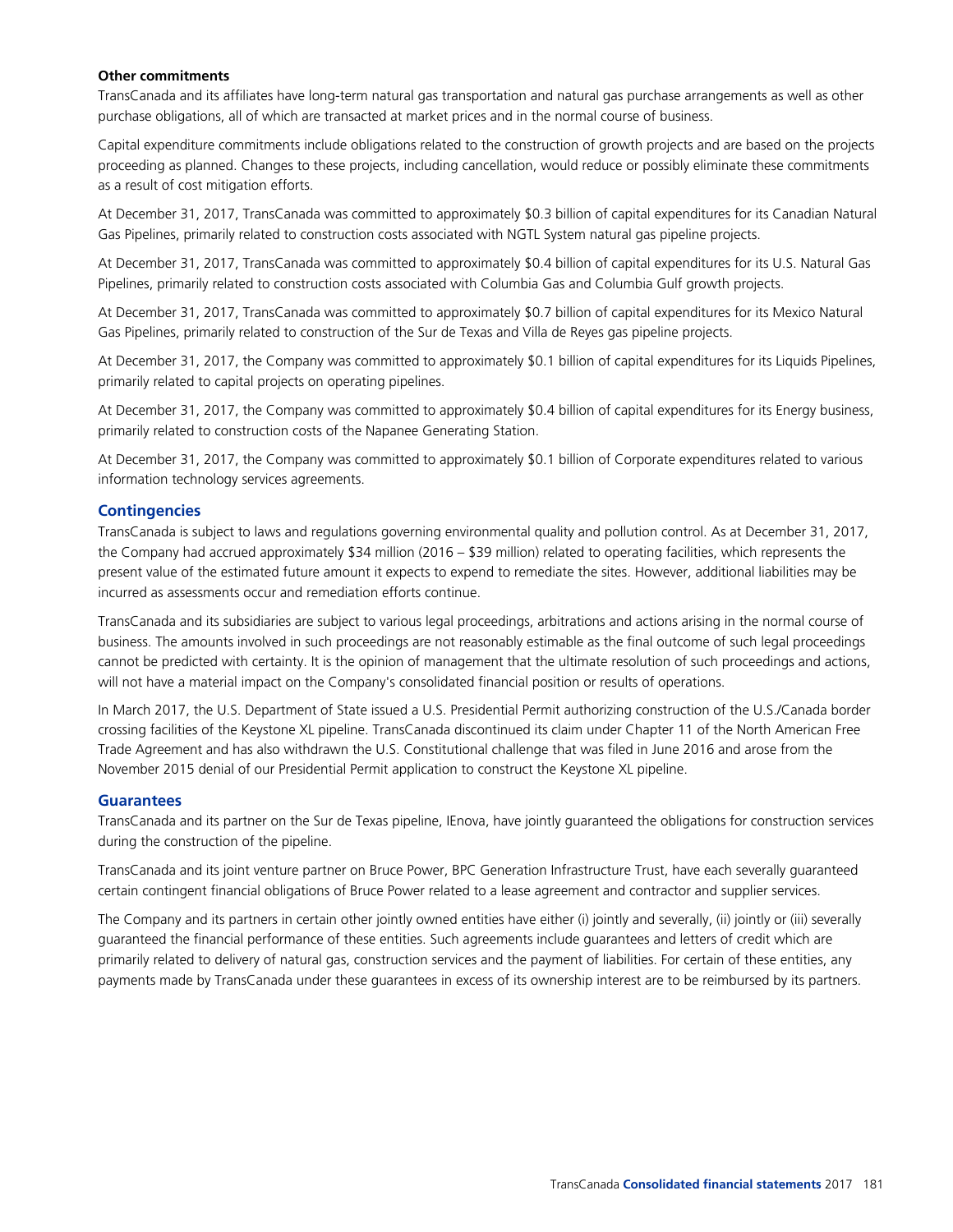The carrying value of these guarantees has been recorded in Other long-term liabilities on the Consolidated balance sheet. Information regarding the Company's guarantees is as follows:

|                                                     |                 | 2017                                |                       | 2016                                |                       |
|-----------------------------------------------------|-----------------|-------------------------------------|-----------------------|-------------------------------------|-----------------------|
| year ended December 31<br>(millions of Canadian \$) | <b>Term</b>     | <b>Potential</b><br><b>Exposure</b> | <b>Carrying Value</b> | <b>Potential</b><br><b>Exposure</b> | <b>Carrying Value</b> |
|                                                     |                 |                                     |                       |                                     |                       |
| Sur de Texas                                        | ranging to 2020 | 315                                 |                       | 805                                 | 53                    |
| <b>Bruce Power</b>                                  | ranging to 2018 | 88                                  |                       | 88                                  |                       |
| Other jointly owned entities                        | ranging to 2059 | 104                                 | 13                    | 87                                  | 28                    |
|                                                     |                 | 507                                 | 16                    | 980                                 | 82                    |

1 TransCanada's share of the potential estimated current or contingent exposure.

# **28. CORPORATE RESTRUCTURING COSTS**

In mid-2015, the Company commenced a business restructuring and transformation initiative to reduce overall costs and maximize the effectiveness and efficiency of its existing operations. Restructuring costs consist primarily of severance and expected future losses under lease commitments.

In 2015, the Company incurred \$122 million before tax of corporate restructuring costs and recorded a provision of \$87 million before tax related to planned severance costs in 2016 and 2017 and expected future losses under lease commitments. Of the total corporate restructuring charges of \$209 million pre-tax, \$157 million was recorded in Plant operating costs and other which was partially offset by \$58 million that was recorded in Revenues in the Consolidated statement of income related to costs that were recoverable through regulatory and tolling structures. In addition, \$44 million was recorded as a Regulatory asset as it is expected to be recovered through regulatory and tolling structures in future periods, and \$8 million was capitalized to projects impacted by the corporate restructuring.

In 2016, an additional provision of \$44 million before tax was recorded related to changes to the expected future losses under lease commitments. For the year ended December 31, 2016, \$22 million was recorded in Plant operating costs and other in the Consolidated statement of income. In addition, \$22 million was recorded as a Regulatory asset on the Consolidated balance sheet at December 31, 2016 as this amount is expected to be recovered through regulatory and tolling structures in future periods.

In 2017, an additional provision of \$6 million before tax was recorded related to changes to the expected future losses under lease commitments. For the year ended December 31, 2017, \$3 million was recorded in Plant operating costs and other in the Consolidated statement of income. In addition, \$3 million was recorded as a Regulatory asset on the Consolidated balance sheet at December 31, 2017 as this amount is expected to be recovered through regulatory and tolling structures in future periods.

Cumulatively at December 31, 2017, the Company has incurred costs, net of recoverable amounts of \$86 million for employee severance and \$38 million for lease commitments under this initiative. The remaining employee severance provision at December 31, 2017 is expected to be settled in early 2018.

Changes in the restructuring liability were as follows:

| (millions of Canadian \$)                              | <b>Employee</b><br><b>Severance</b> | Lease<br><b>Commitments</b> | <b>Total</b> |
|--------------------------------------------------------|-------------------------------------|-----------------------------|--------------|
| Restructuring liability as at December 31, 2015        | 60                                  | 27                          | 87           |
| Restructuring charges                                  |                                     | 44                          | 44           |
| Cash payments                                          | (24)                                | (8)                         | (32)         |
| Restructuring liability as at December 31, 2016        | 36                                  | 63                          | 99           |
| Restructuring charges                                  |                                     | 6                           | 6            |
| Cash payments                                          | (27)                                | (16)                        | (43)         |
| <b>Restructuring Liability as at December 31, 2017</b> | 9                                   | 53                          | 62           |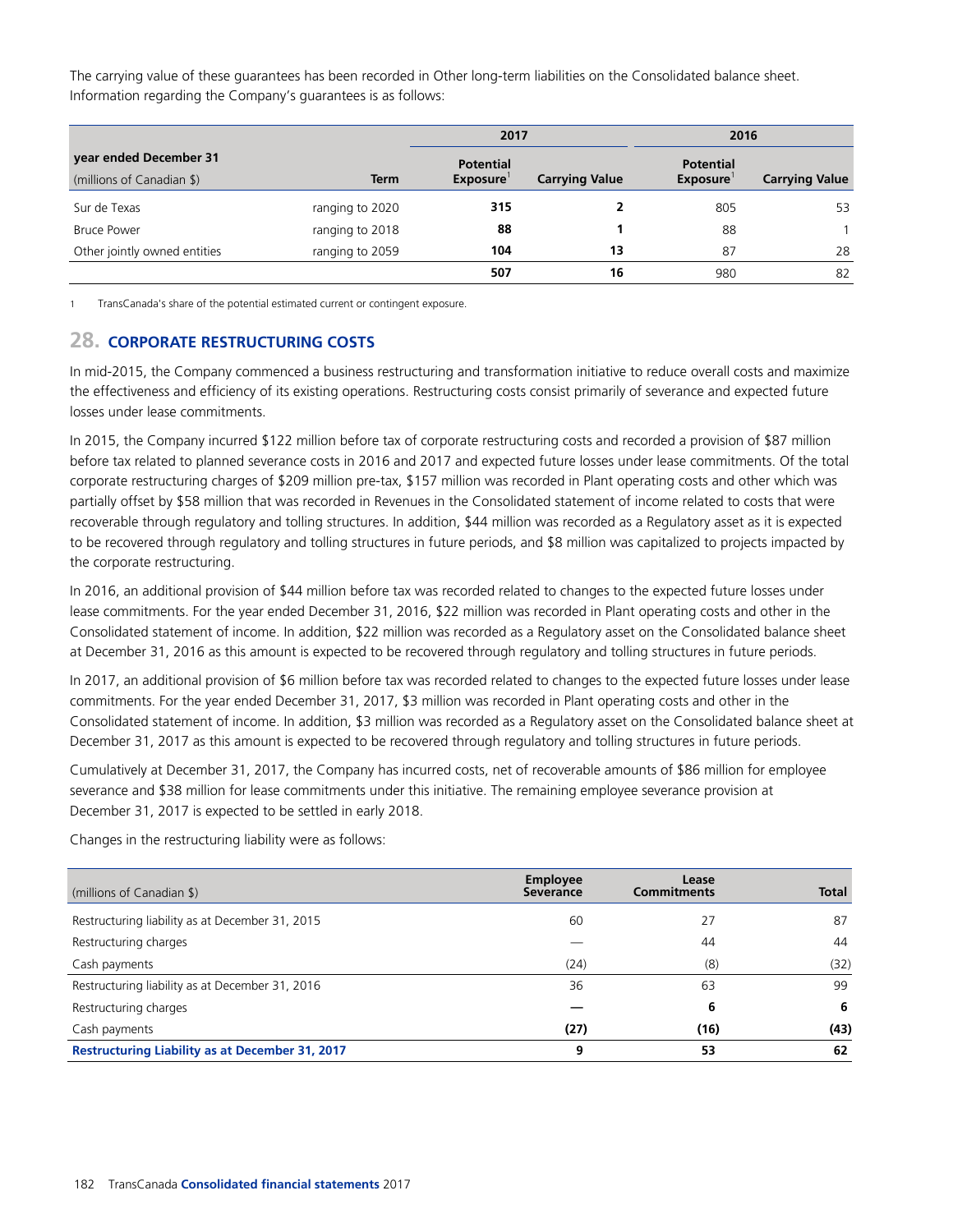# **29. VARIABLE INTEREST ENTITIES**

A VIE is a legal entity that does not have sufficient equity at risk to finance its activities without additional subordinated financial support or is structured such that equity investors lack the ability to make significant decisions relating to the entity's operations through voting rights or do not substantively participate in the gains and losses of the entity.

In the normal course of business, the Company consolidates VIEs in which it has a variable interest and for which it is considered to be the primary beneficiary. VIEs in which the Company has a variable interest but is not the primary beneficiary are accounted for as equity investments.

### **Consolidated VIEs**

The Company's consolidated VIEs consist of legal entities where the Company is the primary beneficiary. As the primary beneficiary, the Company has the power, through voting or similar rights, to direct the activities of the VIE that most significantly impact economic performance including purchasing or selling significant assets; maintenance and operations of assets; incurring additional indebtedness; or determining the strategic operating direction of the entity. In addition, the Company has the obligation to absorb losses or the right to receive benefits from the consolidated VIE that could potentially be significant to the VIE.

A significant portion of the Company's assets are held through VIEs in which the Company holds a 100 per cent voting interest, the VIE meets the definition of a business and the VIE's assets can be used for general corporate purposes. The Consolidated VIEs whose assets cannot be used for purposes other than for the settlement of the VIE's obligations are as follows:

| at December 31                         |       |                |
|----------------------------------------|-------|----------------|
| (millions of Canadian \$)              | 2017  | 2016           |
| <b>ASSETS</b>                          |       |                |
| <b>Current Assets</b>                  |       |                |
| Cash and cash equivalents              | 41    | 77             |
| Accounts receivable                    | 63    | 71             |
| Inventories                            | 23    | 25             |
| Other                                  | 11    | 10             |
|                                        | 138   | 183            |
| <b>Plant, Property and Equipment</b>   | 3,535 | 3,685          |
| <b>Equity Investments</b>              | 917   | 606            |
| Goodwill                               | 490   | 525            |
| <b>Intangible and Other Assets</b>     | 3     | 1              |
|                                        | 5,083 | 5,000          |
| <b>LIABILITIES</b>                     |       |                |
| <b>Current Liabilities</b>             |       |                |
| Accounts payable and other             | 137   | 80             |
| Dividends payable                      | 1     |                |
| Accrued interest                       | 23    | 21             |
| Current portion of long-term debt      | 88    | 76             |
|                                        | 249   | 177            |
| <b>Regulatory Liabilities</b>          | 34    | 34             |
| <b>Other Long-Term Liabilities</b>     | 3     | $\overline{4}$ |
| <b>Deferred Income Tax Liabilities</b> | 13    | $\overline{7}$ |
| <b>Long-Term Debt</b>                  | 3,244 | 2,827          |
|                                        | 3,543 | 3,049          |